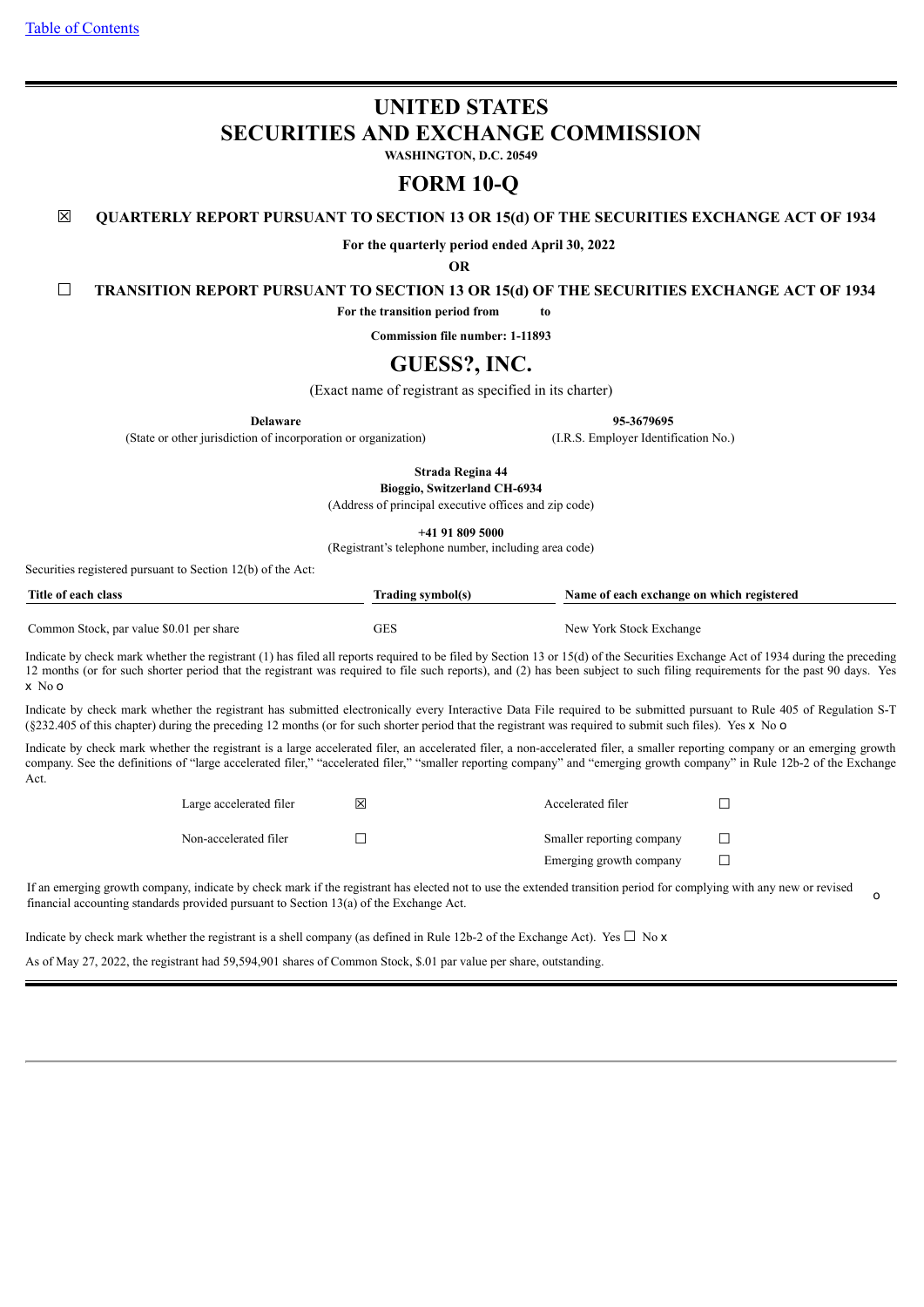# **GUESS?, INC. FORM 10-Q TABLE OF CONTENTS**

# **PART I. FINANCIAL [INFORMATION](#page-1-0)**

<span id="page-1-0"></span>

| Item 1.  | <b>Financial Statements (unaudited)</b>                                                                                        | $\overline{1}$ |
|----------|--------------------------------------------------------------------------------------------------------------------------------|----------------|
|          | Condensed Consolidated Balance Sheets as of April 30, 2022 and January 29, 2022                                                | $\overline{1}$ |
|          | <u>Condensed Consolidated Statements of Income — Three Months Ended April 30, 2022 and May 1, 2021</u>                         | $\overline{2}$ |
|          | <u>Condensed Consolidated Statements of Comprehensive Income (Loss) — Three Months Ended April 30, 2022</u><br>and May 1, 2021 | $\overline{3}$ |
|          | <u>Condensed Consolidated Statements of Cash Flows — Three Months Ended April 30, 2022 and May 1, 2021</u>                     | $\overline{4}$ |
|          | Condensed Consolidated Statements of Stockholders' Equity — Three Months Ended April 30, 2022 and May 1,<br>2021               | $\overline{2}$ |
|          | <b>Notes to Condensed Consolidated Financial Statements</b>                                                                    | $\overline{1}$ |
| Item 2.  | <u>Management's Discussion and Analysis of Financial Condition and Results of Operations</u>                                   | $\frac{34}{5}$ |
| Item 3.  | Quantitative and Qualitative Disclosures About Market Risk                                                                     | <u>51</u>      |
| Item 4.  | <b>Controls and Procedures</b>                                                                                                 | <u>54</u>      |
|          | <b>PART II. OTHER INFORMATION</b>                                                                                              |                |
| Item 1.  | <b>Legal Proceedings</b>                                                                                                       | 55             |
| Item 1A. | <b>Risk Factors</b>                                                                                                            | 55             |
| Item 2.  | <b>Unregistered Sales of Equity Securities and Use of Proceeds</b>                                                             | 56             |
| Item 5.  | <b>Other Information</b>                                                                                                       | 57             |
| Item 6.  | <b>Exhibits</b>                                                                                                                | <u>58</u>      |
|          |                                                                                                                                |                |
|          | $\mathbf{1}$                                                                                                                   |                |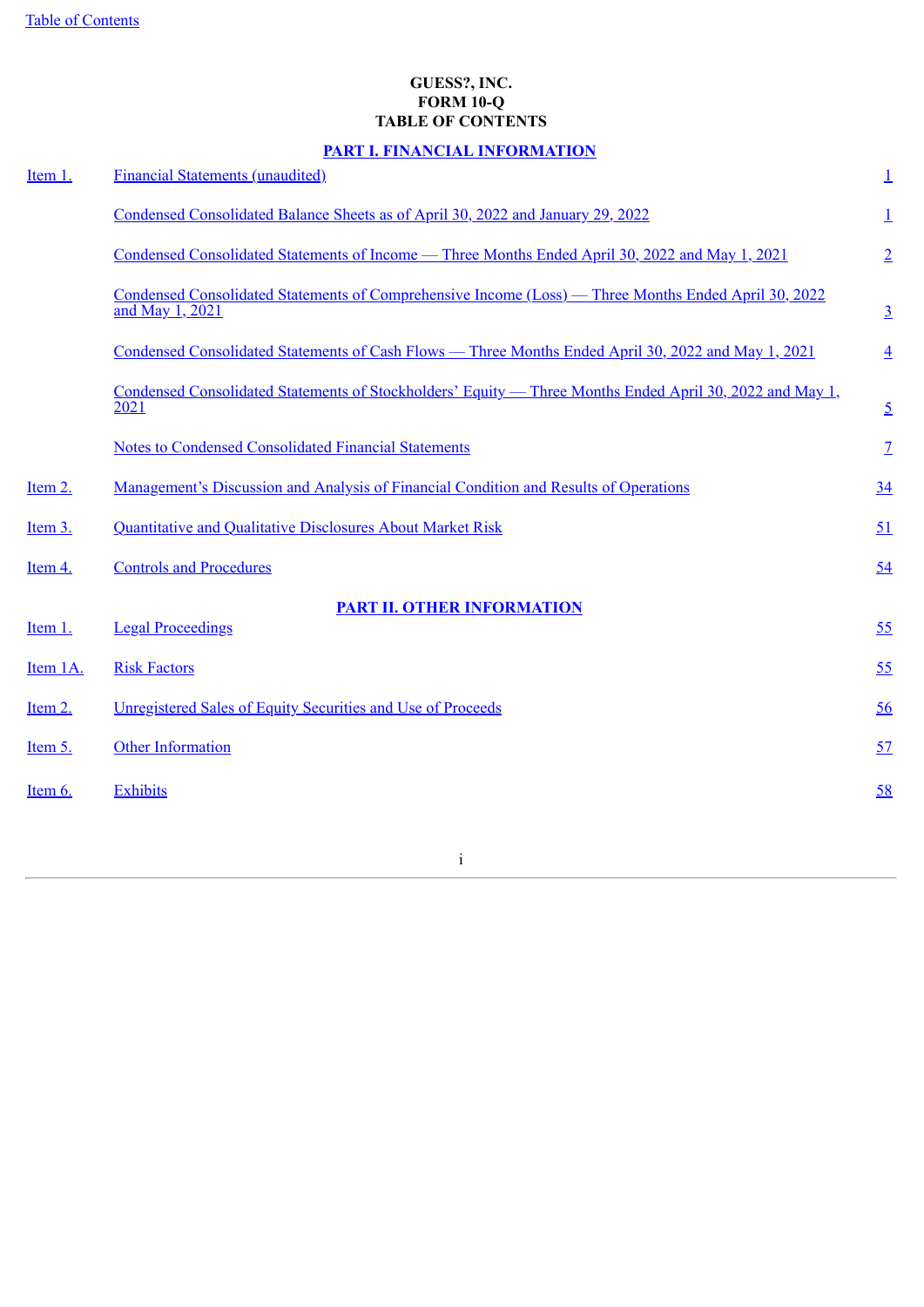# **PART I. FINANCIAL INFORMATION**

# <span id="page-2-1"></span><span id="page-2-0"></span>**ITEM 1. Financial Statements.**

# **GUESS?, INC. AND SUBSIDIARIES CONDENSED CONSOLIDATED BALANCE SHEETS (in thousands, except share data)**

|                                                                                                                                                                                      |             | Apr 30, 2022 |              | Jan 29, 2022 |
|--------------------------------------------------------------------------------------------------------------------------------------------------------------------------------------|-------------|--------------|--------------|--------------|
|                                                                                                                                                                                      |             | (unaudited)  |              |              |
| <b>ASSETS</b>                                                                                                                                                                        |             |              |              |              |
| Current assets:                                                                                                                                                                      |             |              |              |              |
| Cash and cash equivalents                                                                                                                                                            | $\mathbb S$ | 147,897 \$   |              | 415,565      |
| Accounts receivable, net                                                                                                                                                             |             | 295,430      |              | 328,856      |
| Inventories                                                                                                                                                                          |             | 483,927      |              | 462,295      |
| Other current assets                                                                                                                                                                 |             | 96,128       |              | 77,378       |
| Total current assets                                                                                                                                                                 |             | 1,023,382    |              | 1,284,094    |
| Property and equipment, net                                                                                                                                                          |             | 232,763      |              | 228,765      |
| Goodwill                                                                                                                                                                             |             | 33,628       |              | 34,885       |
| Deferred income tax assets                                                                                                                                                           |             | 160,685      |              | 165,120      |
| Operating lease right-of-use assets                                                                                                                                                  |             | 653,611      |              | 685,799      |
| Other assets                                                                                                                                                                         |             | 145,937      |              | 156,965      |
|                                                                                                                                                                                      | \$          | 2,250,006    | \$           | 2,555,628    |
| <b>LIABILITIES AND STOCKHOLDERS' EQUITY</b>                                                                                                                                          |             |              |              |              |
| Current liabilities:                                                                                                                                                                 |             |              |              |              |
| Current portion of borrowings and finance lease obligations                                                                                                                          | \$          | 77,929       | - \$         | 43,379       |
| Accounts payable                                                                                                                                                                     |             | 288,070      |              | 325,797      |
| Accrued expenses and other current liabilities                                                                                                                                       |             | 214,022      |              | 253,182      |
| Current portion of operating lease liabilities                                                                                                                                       |             | 178,470      |              | 195,516      |
| Total current liabilities                                                                                                                                                            |             | 758,491      |              | 817,874      |
| Convertible senior notes, net                                                                                                                                                        |             | 298,307      |              | 270,595      |
| Long-term debt and finance lease obligations                                                                                                                                         |             | 51,560       |              | 60,970       |
| Long-term operating lease liabilities                                                                                                                                                |             | 549,293      |              | 582,757      |
| Other long-term liabilities                                                                                                                                                          |             | 151,262      |              | 160,289      |
| <b>Total liabilities</b>                                                                                                                                                             |             | 1,808,913    |              | 1,892,485    |
| Redeemable noncontrolling interests                                                                                                                                                  |             | 9,854        |              | 9,500        |
|                                                                                                                                                                                      |             |              |              |              |
| Commitments and contingencies (Note 13)                                                                                                                                              |             |              |              |              |
|                                                                                                                                                                                      |             |              |              |              |
| Stockholders' equity:                                                                                                                                                                |             |              |              |              |
| Preferred stock, \$.01 par value. Authorized 10,000,000 shares; no shares issued and outstanding                                                                                     |             |              |              |              |
| Common stock, \$.01 par value. Authorized 150,000,000 shares; issued 142,771,946 shares;<br>outstanding 59,330,217 and 62,697,032 shares, as of April 30, 2022 and January 29, 2022, |             |              |              |              |
| respectively                                                                                                                                                                         |             | 593          |              | 627          |
| Paid-in capital                                                                                                                                                                      |             | 417,448      |              | 565,024      |
| Retained earnings                                                                                                                                                                    |             | 1,174,379    |              | 1,158,664    |
| Accumulated other comprehensive loss                                                                                                                                                 |             | (146, 713)   |              | (135, 549)   |
| Treasury stock, 83,441,729 and 80,074,914 shares as of April 30, 2022 and January 29,<br>2022, respectively                                                                          |             | (1,042,644)  |              | (966, 108)   |
| Guess?, Inc. stockholders' equity                                                                                                                                                    |             | 403,063      |              | 622,658      |
| Nonredeemable noncontrolling interests                                                                                                                                               |             | 28,176       |              | 30,985       |
| Total stockholders' equity                                                                                                                                                           |             | 431,239      |              | 653,643      |
|                                                                                                                                                                                      | $\mathbb S$ | 2,250,006    | $\mathbb{S}$ | 2,555,628    |

<span id="page-2-2"></span>*See accompanying notes to condensed consolidated financial statements.*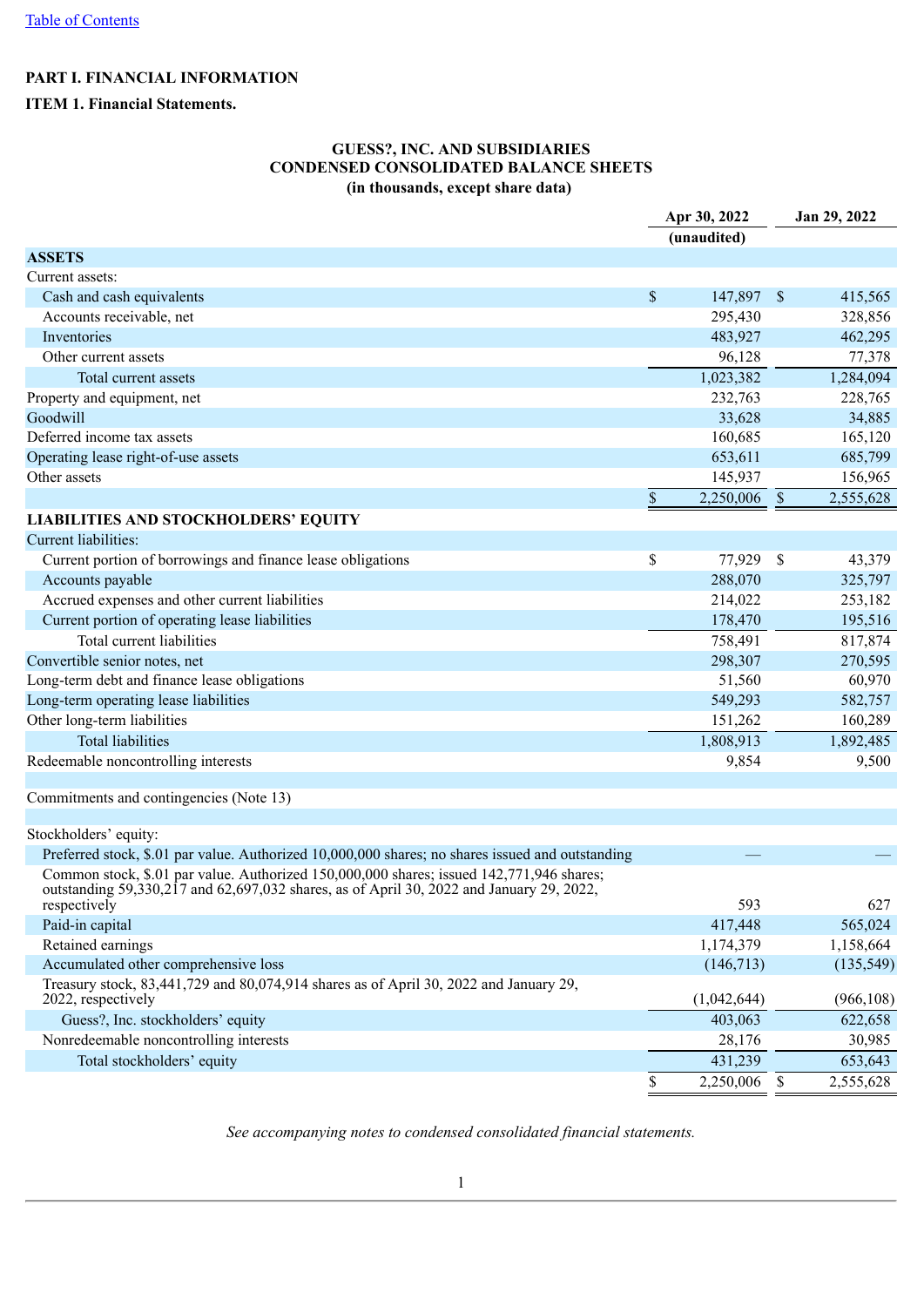# **GUESS?, INC. AND SUBSIDIARIES CONDENSED CONSOLIDATED STATEMENTS OF INCOME (in thousands, except per share data) (unaudited)**

|                                                                                 |                         | <b>Three Months Ended</b> |                                     |      |
|---------------------------------------------------------------------------------|-------------------------|---------------------------|-------------------------------------|------|
|                                                                                 |                         | Apr 30, 2022              | May 1, 2021                         |      |
| Product sales                                                                   | $\overline{\mathbb{S}}$ | 567,073                   | $\overline{\mathcal{S}}$<br>498,477 |      |
| Net royalties                                                                   |                         | 26,400                    | 21,525                              |      |
| Net revenue                                                                     |                         | 593,473                   | 520,002                             |      |
| Cost of product sales                                                           |                         | 346,324                   | 308,444                             |      |
| Gross profit                                                                    |                         | 247,149                   | 211,558                             |      |
| Selling, general and administrative expenses                                    |                         | 209,831                   | 186,684                             |      |
| Asset impairment charges                                                        |                         | 1,544                     |                                     | 441  |
| Net gains on lease modifications                                                |                         | (601)                     | (2,145)                             |      |
| Earnings from operations                                                        |                         | 36,375                    | 26,578                              |      |
| Other income (expense):                                                         |                         |                           |                                     |      |
| Interest expense                                                                |                         | (3,093)                   | (5,926)                             |      |
| Interest income                                                                 |                         | 574                       |                                     | 374  |
| Other, net                                                                      |                         | (16, 452)                 | (2,701)                             |      |
| Total other expense                                                             |                         | (18,971)                  | (8,253)                             |      |
| Earnings before income tax expense                                              |                         | 17,404                    | 18,325                              |      |
| Income tax expense                                                              |                         | 6,950                     | 5,455                               |      |
| Net earnings                                                                    |                         | 10,454                    | 12,870                              |      |
| Net earnings attributable to noncontrolling interests                           |                         | 2,484                     |                                     | 864  |
| Net earnings attributable to Guess?, Inc.                                       | \$                      | 7,970                     | 12,006<br>\$                        |      |
| Net earnings per common share attributable to common stockholders:              |                         |                           |                                     |      |
| <b>Basic</b>                                                                    | $\mathbb S$             | 0.13                      | $\mathbf{\$}$                       | 0.19 |
| Diluted                                                                         | \$                      | 0.12                      | \$                                  | 0.18 |
| Weighted average common shares outstanding attributable to common stockholders: |                         |                           |                                     |      |
| <b>Basic</b>                                                                    |                         | 61,052                    | 64,035                              |      |
| Diluted                                                                         |                         | 74,469                    | 65,940                              |      |

<span id="page-3-0"></span>*See accompanying notes to condensed consolidated financial statements.*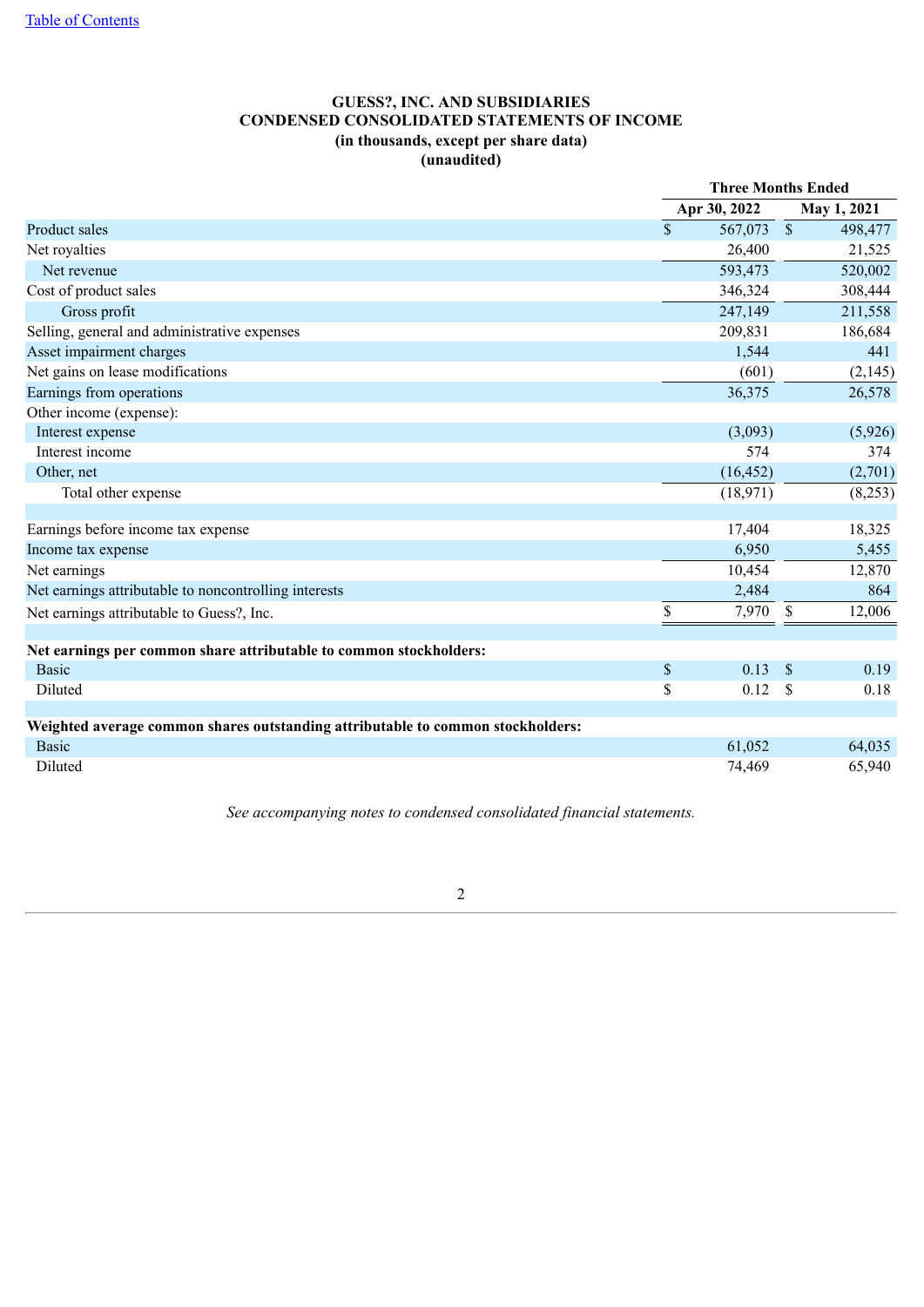# **GUESS?, INC. AND SUBSIDIARIES CONDENSED CONSOLIDATED STATEMENTS OF COMPREHENSIVE INCOME (LOSS) (in thousands) (unaudited)**

|                                                                  |               | <b>Three Months Ended</b> |              |             |
|------------------------------------------------------------------|---------------|---------------------------|--------------|-------------|
|                                                                  |               | Apr 30, 2022              |              | May 1, 2021 |
| Net earnings                                                     | $\mathsf{\$}$ | $10,454$ \$               |              | 12,870      |
| Other comprehensive income (loss) ("OCI"):                       |               |                           |              |             |
| Foreign currency translation adjustment                          |               |                           |              |             |
| Losses arising during the period                                 |               | (17,916)                  |              | (2,216)     |
| Derivative financial instruments designated as cash flow hedges  |               |                           |              |             |
| Gains arising during the period                                  |               | 8,603                     |              | 1,781       |
| Less income tax effect                                           |               | (1,040)                   |              | (228)       |
| Reclassification to net earnings for (gains) losses realized     |               | (1,613)                   |              | 398         |
| Less income tax effect                                           |               | 170                       |              | 62          |
| Defined benefit plans                                            |               |                           |              |             |
| Foreign currency and other adjustments                           |               | 168                       |              | 129         |
| Less income tax effect                                           |               | (16)                      |              | (13)        |
| Net actuarial loss amortization                                  |               | 30                        |              | 105         |
| Prior service credit amortization                                |               | (23)                      |              | (17)        |
| Less income tax effect                                           |               | (3)                       |              | (11)        |
| Total comprehensive income (loss)                                |               | (1,186)                   |              | 12,860      |
| Less comprehensive income attributable noncontrolling interests: |               |                           |              |             |
| Net earnings                                                     |               | 2,484                     |              | 864         |
| Foreign currency translation adjustment                          |               | (476)                     |              | 217         |
| Amounts attributable to noncontrolling interests                 |               | 2,008                     |              | 1,081       |
| Comprehensive income (loss) attributable to Guess?, Inc.         | \$            | (3,194)                   | <sup>S</sup> | 11,779      |

<span id="page-4-0"></span>*See accompanying notes to condensed consolidated financial statements.*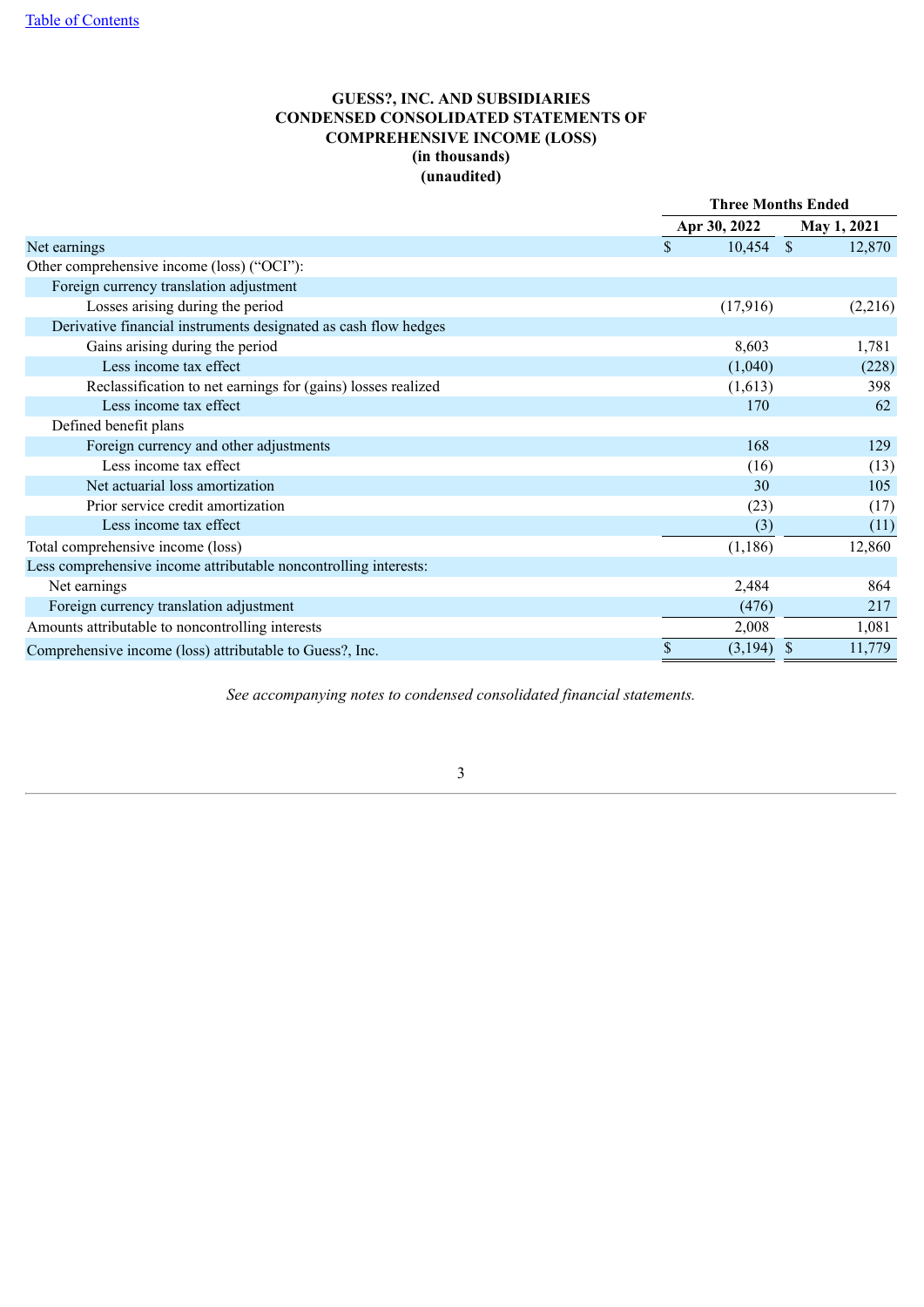# **GUESS?, INC. AND SUBSIDIARIES CONDENSED CONSOLIDATED STATEMENTS OF CASH FLOWS (in thousands) (unaudited)**

|                                                                                     | <b>Three Months Ended</b> |               |             |  |  |
|-------------------------------------------------------------------------------------|---------------------------|---------------|-------------|--|--|
|                                                                                     | Apr 30, 2022              |               | May 1, 2021 |  |  |
| Cash flows from operating activities:                                               |                           |               |             |  |  |
| Net earnings                                                                        | \$<br>10,454              | -S            | 12,870      |  |  |
| Adjustments to reconcile net earnings to net cash used in operating activities:     |                           |               |             |  |  |
| Depreciation and amortization                                                       | 15,304                    |               | 14,188      |  |  |
| Amortization of debt discount                                                       |                           |               | 2,781       |  |  |
| Amortization of debt issuance costs                                                 | 354                       |               | 362         |  |  |
| Share-based compensation expense                                                    | 4,052                     |               | 4,060       |  |  |
| Forward contract gains                                                              | (1, 462)                  |               | (101)       |  |  |
| Net loss from impairment and disposition of long-term assets                        | 1,668                     |               | 1,011       |  |  |
| Other items, net                                                                    | 21,942                    |               | 2,315       |  |  |
| Changes in operating assets and liabilities:                                        |                           |               |             |  |  |
| Accounts receivable                                                                 | 20,317                    |               | 4,373       |  |  |
| Inventories                                                                         | (37,698)                  |               | (9, 574)    |  |  |
| Prepaid expenses and other assets                                                   | (14, 178)                 |               | (15,328)    |  |  |
| Operating lease assets and liabilities, net                                         | (16, 434)                 |               | (1,953)     |  |  |
| Accounts payable and accrued expenses                                               | (59, 351)                 |               | (67, 724)   |  |  |
| Other long-term liabilities                                                         | 462                       |               | (923)       |  |  |
| Net cash used in operating activities                                               | (54, 570)                 |               | (53, 643)   |  |  |
| Cash flows from investing activities:                                               |                           |               |             |  |  |
| Purchases of property and equipment                                                 | (28, 742)                 |               | (9,139)     |  |  |
| Proceeds from sale of business and long-term assets                                 | 147                       |               | 1,648       |  |  |
| Net cash settlement of forward contract                                             | 118                       |               | (283)       |  |  |
| Other investing activities                                                          | (719)                     |               | (14)        |  |  |
| Net cash used in investing activities                                               | (29, 196)                 |               | (7,788)     |  |  |
| Cash flows from financing activities:                                               |                           |               |             |  |  |
| Proceeds from borrowings                                                            | 45,507                    |               | 5,651       |  |  |
| Repayments on borrowings and finance lease obligations                              | (18, 736)                 |               | (9,804)     |  |  |
| Purchase of equity forward contract                                                 | (105,000)                 |               |             |  |  |
| Dividends paid                                                                      | (13,676)                  |               | (7,511)     |  |  |
| Noncontrolling interest capital distribution                                        | (4,817)                   |               |             |  |  |
| Issuance of common stock, net of income tax withholdings on vesting of stock awards | 1,675                     |               | 1,945       |  |  |
| Purchase of treasury stock                                                          | (81, 747)                 |               |             |  |  |
| Net cash used in financing activities                                               | (176, 794)                |               | (9, 719)    |  |  |
| Effect of exchange rates on cash, cash equivalents and restricted cash              | (7, 108)                  |               | (2,834)     |  |  |
| Net change in cash, cash equivalents and restricted cash                            | (267, 668)                |               | (73, 984)   |  |  |
| Cash, cash equivalents and restricted cash at the beginning of the year             | 415,565                   |               | 469,345     |  |  |
| Cash, cash equivalents and restricted cash at the end of the period                 | \$<br>147,897             | $\mathcal{S}$ | 395,361     |  |  |
| Supplemental cash flow data:                                                        |                           |               |             |  |  |
| Interest paid                                                                       | \$<br>4,030               | $\mathbb{S}$  | 3,977       |  |  |
| Income taxes paid, net of refunds                                                   | \$<br>$7,214$ \$          |               | 5,346       |  |  |
| Non-cash investing and financing activity:                                          |                           |               |             |  |  |
| Change in accrual of property and equipment                                         | \$<br>2,005               | - \$          | 66          |  |  |
| Assets acquired under finance lease obligations                                     | \$<br>$1,182$ \$          |               | 2,323       |  |  |

<span id="page-5-0"></span>*See accompanying notes to condensed consolidated financial statements.*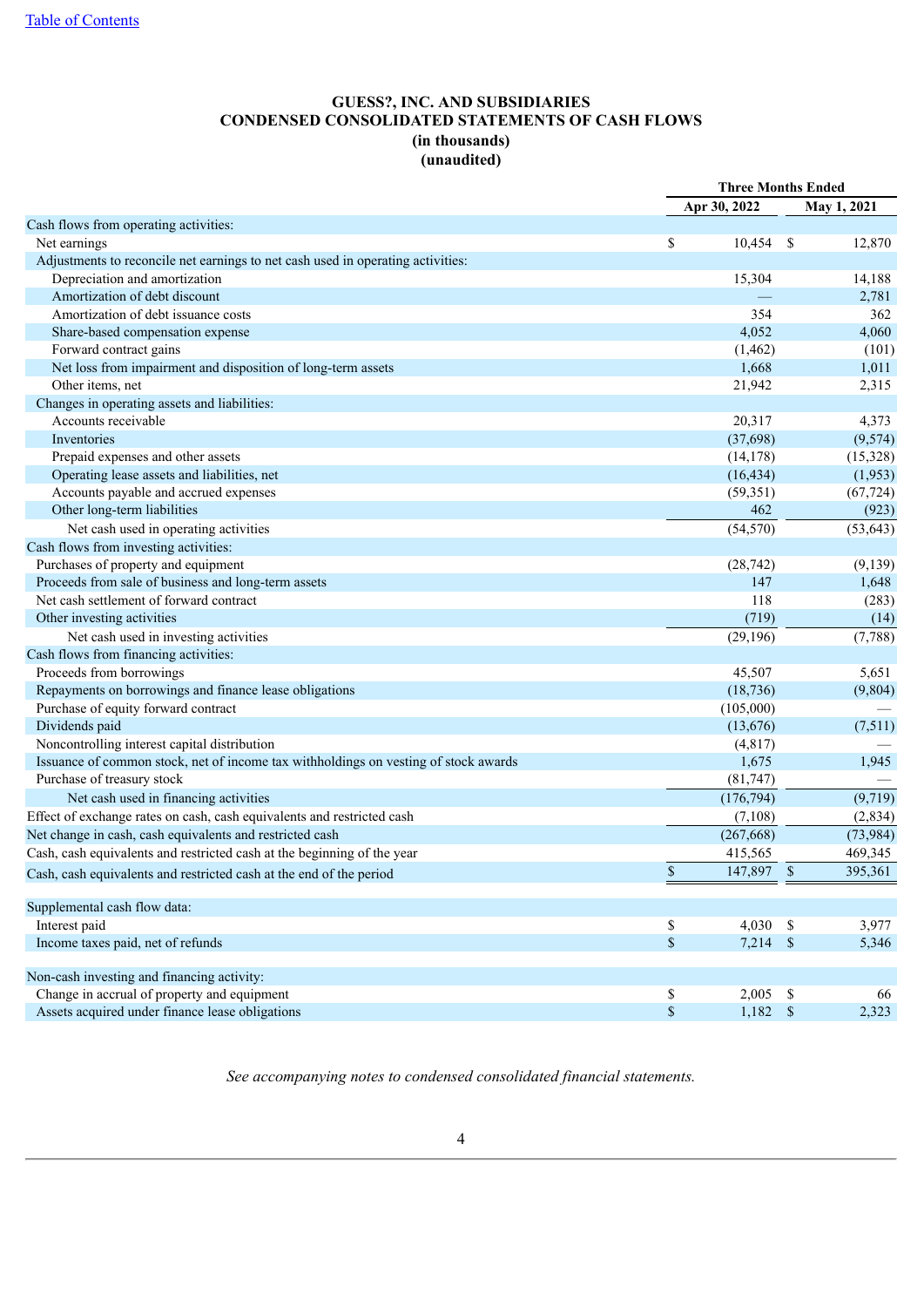## **GUESS?, INC. AND SUBSIDIARIES CONDENSED CONSOLIDATED STATEMENTS OF STOCKHOLDERS' EQUITY**

**(in thousands, except share data)**

**(unaudited)**

|                                                                   |                          |                                |                               |                             |    | For the three months ended April 30, 2022     |               |                             |                                                     |           |
|-------------------------------------------------------------------|--------------------------|--------------------------------|-------------------------------|-----------------------------|----|-----------------------------------------------|---------------|-----------------------------|-----------------------------------------------------|-----------|
|                                                                   |                          |                                |                               |                             |    |                                               |               |                             |                                                     |           |
|                                                                   |                          | <b>Common Stock</b>            |                               |                             |    |                                               |               | <b>Treasury Stock</b>       |                                                     |           |
|                                                                   | <b>Shares</b>            | Amount                         | Paid-in<br>Capital            | <b>Retained</b><br>Earnings |    | Accumulated<br>Other<br>Comprehensive<br>Loss | <b>Shares</b> | Amount                      | Nonredeemable<br>Noncontrolling<br><b>Interests</b> | Total     |
| <b>Balance at January 29, 2022</b>                                | 62,697,032               | 627                            | 565,024                       | 1,158,664<br>S.             | -S | (135, 549)                                    | 80,074,914    | (966, 108)<br>$\mathcal{S}$ | 30,985<br>-S                                        | 653,643   |
| Cumulative adjustment from adoption of new accounting<br>guidance |                          |                                | (43, 078)                     | 21,355                      |    |                                               |               |                             |                                                     | (21, 723) |
| Net earnings                                                      |                          |                                |                               | 7,970                       |    | --                                            |               |                             | 2,484                                               | 10,454    |
| Other comprehensive loss, net of income tax of (\$889)            |                          |                                |                               |                             |    | (11, 164)                                     |               |                             | (476)                                               | (11,640)  |
| Issuance of common stock under stock compensation plans           | 411,785                  | $\overline{4}$                 | (3,608)                       |                             |    | $\qquad \qquad \longleftarrow$                | (411, 785)    | 5,074                       |                                                     | 1,470     |
| Issuance of stock under Employee Stock Purchase Plan              | 10,976                   | —                              | 69                            |                             |    | —                                             | (10, 976)     | 137                         | --                                                  | 206       |
| Share-based compensation                                          | $\overline{\phantom{a}}$ |                                | 4,003                         | 49                          |    | --                                            |               | $\overline{\phantom{a}}$    | $\overline{\phantom{a}}$                            | 4,052     |
| Dividends, net of forfeitures on non-participating securities     |                          |                                | $\overbrace{\phantom{aaaaa}}$ | (13,659)                    |    |                                               |               |                             | $\overbrace{\phantom{aaaaa}}$                       | (13, 659) |
| Share repurchases                                                 | (3,789,576)              | (38)                           | 38                            |                             |    |                                               | 3,789,576     | (81,747)                    | $\overline{\phantom{0}}$                            | (81,747)  |
| Noncontrolling interest capital distribution                      |                          |                                |                               |                             |    |                                               |               |                             | (4,817)                                             | (4, 817)  |
| Equity forward contract issuance                                  |                          | $\qquad \qquad \longleftarrow$ | (105,000)                     |                             |    |                                               |               |                             |                                                     | (105,000) |
| <b>Balance at April 30, 2022</b>                                  | 59,330,217               | 593                            | 417,448                       | 1,174,379<br>S.             |    | (146, 713)                                    | 83,441,729    | (1,042,644)                 | 28,176                                              | 431,239   |

*See accompanying notes to condensed consolidated financial statements.*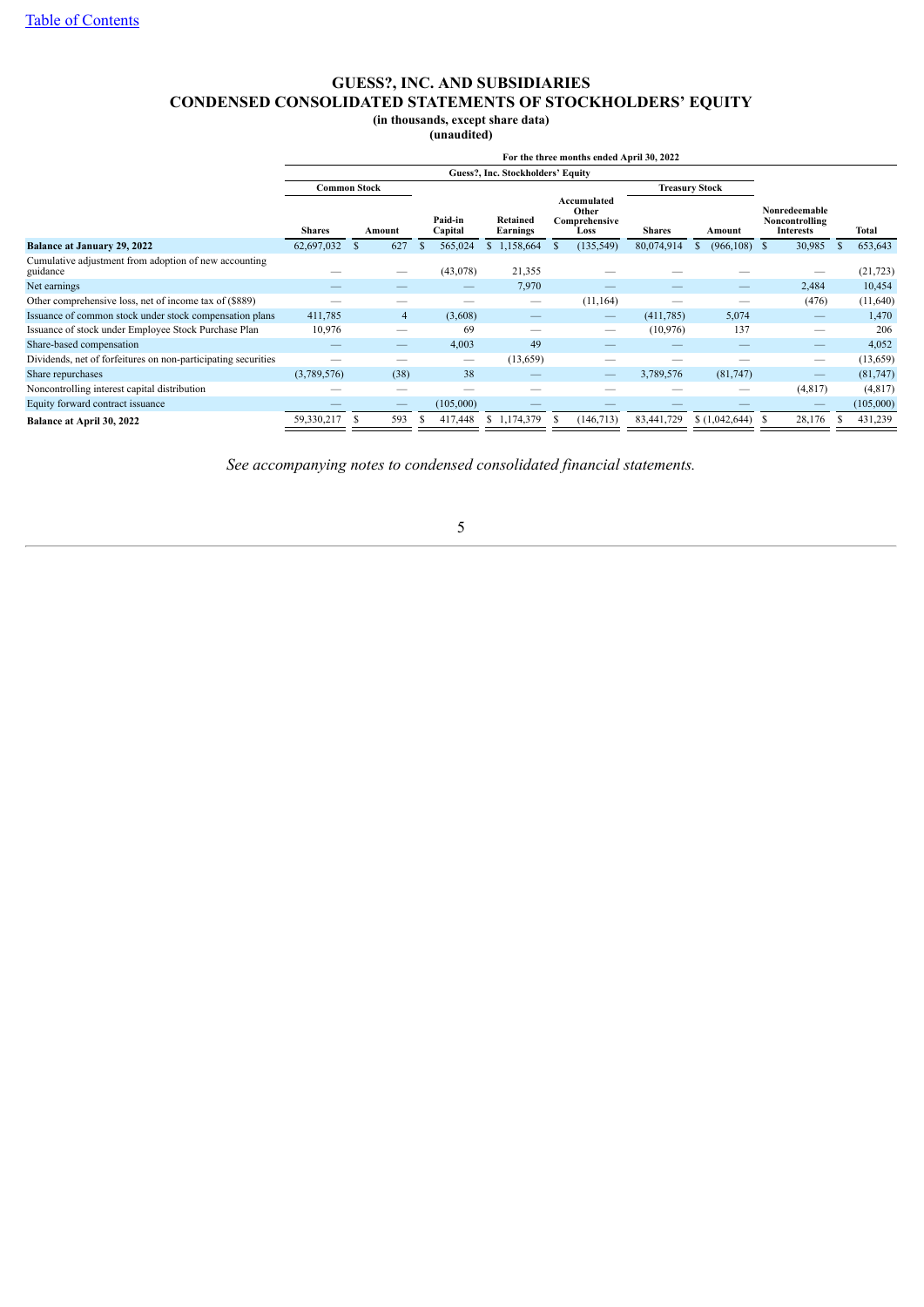# **GUESS?, INC. AND SUBSIDIARIES CONDENSED CONSOLIDATED STATEMENTS OF STOCKHOLDERS' EQUITY**

**(in thousands, except share data)**

**(unaudited)**

|                                                                   |                                   |                     |                          |                    |                             |         |  |                                               |                       |  |                          |  |                                              | For the three months ended May 1, 2021 |          |  |  |  |  |  |  |  |  |  |  |  |
|-------------------------------------------------------------------|-----------------------------------|---------------------|--------------------------|--------------------|-----------------------------|---------|--|-----------------------------------------------|-----------------------|--|--------------------------|--|----------------------------------------------|----------------------------------------|----------|--|--|--|--|--|--|--|--|--|--|--|
|                                                                   | Guess?, Inc. Stockholders' Equity |                     |                          |                    |                             |         |  |                                               |                       |  |                          |  |                                              |                                        |          |  |  |  |  |  |  |  |  |  |  |  |
|                                                                   |                                   | <b>Common Stock</b> |                          |                    |                             |         |  |                                               | <b>Treasury Stock</b> |  |                          |  |                                              |                                        |          |  |  |  |  |  |  |  |  |  |  |  |
|                                                                   | <b>Shares</b>                     | Amount              |                          | Paid-in<br>Capital | <b>Retained</b><br>Earnings |         |  | Accumulated<br>Other<br>Comprehensive<br>Loss | <b>Shares</b>         |  | Amount                   |  | Nonredeemable<br>Noncontrolling<br>Interests |                                        | Total    |  |  |  |  |  |  |  |  |  |  |  |
| <b>Balance at January 30, 2021</b>                                | 64,230,162                        |                     | 642                      | 553,111            | 1.034.823                   |         |  | (120, 675)                                    | 78,563,517            |  | (924, 238)               |  | 21,917                                       |                                        | 565,580  |  |  |  |  |  |  |  |  |  |  |  |
| Net earnings                                                      |                                   |                     |                          |                    |                             | 12,006  |  |                                               |                       |  |                          |  | 864                                          |                                        | 12,870   |  |  |  |  |  |  |  |  |  |  |  |
| Other comprehensive income (loss), net of income tax of<br>(S190) |                                   |                     |                          |                    |                             |         |  | (227)                                         |                       |  |                          |  | 217                                          |                                        | (10)     |  |  |  |  |  |  |  |  |  |  |  |
| Issuance of common stock under stock compensation plans           | 689,653                           |                     |                          | (6, 417)           |                             |         |  | $\hspace{0.05cm}$                             | (690, 492)            |  | 8,123                    |  |                                              |                                        | 1,713    |  |  |  |  |  |  |  |  |  |  |  |
| Issuance of stock under Employee Stock Purchase Plan              | 12,798                            |                     | $\overline{\phantom{a}}$ | 81                 |                             |         |  |                                               | (12,798)              |  | 151                      |  |                                              |                                        | 232      |  |  |  |  |  |  |  |  |  |  |  |
| Share-based compensation                                          |                                   |                     | $\sim$                   | 4,056              |                             |         |  | --                                            |                       |  |                          |  | —                                            |                                        | 4,060    |  |  |  |  |  |  |  |  |  |  |  |
| Dividends, net of forfeitures on non-participating securities     | —                                 |                     | --                       | $\qquad \qquad -$  |                             | (7,252) |  | $\sim$                                        | _                     |  | $\overline{\phantom{a}}$ |  |                                              |                                        | (7, 252) |  |  |  |  |  |  |  |  |  |  |  |
| Balance at May 1, 2021                                            | 64,932,613                        |                     | 649                      | 550,831            | 1,039,581                   |         |  | (120, 902)                                    | 77,860,227            |  | (915, 964)               |  | 22,998                                       |                                        | 577,193  |  |  |  |  |  |  |  |  |  |  |  |

<span id="page-7-0"></span>*See accompanying notes to condensed consolidated financial statements.*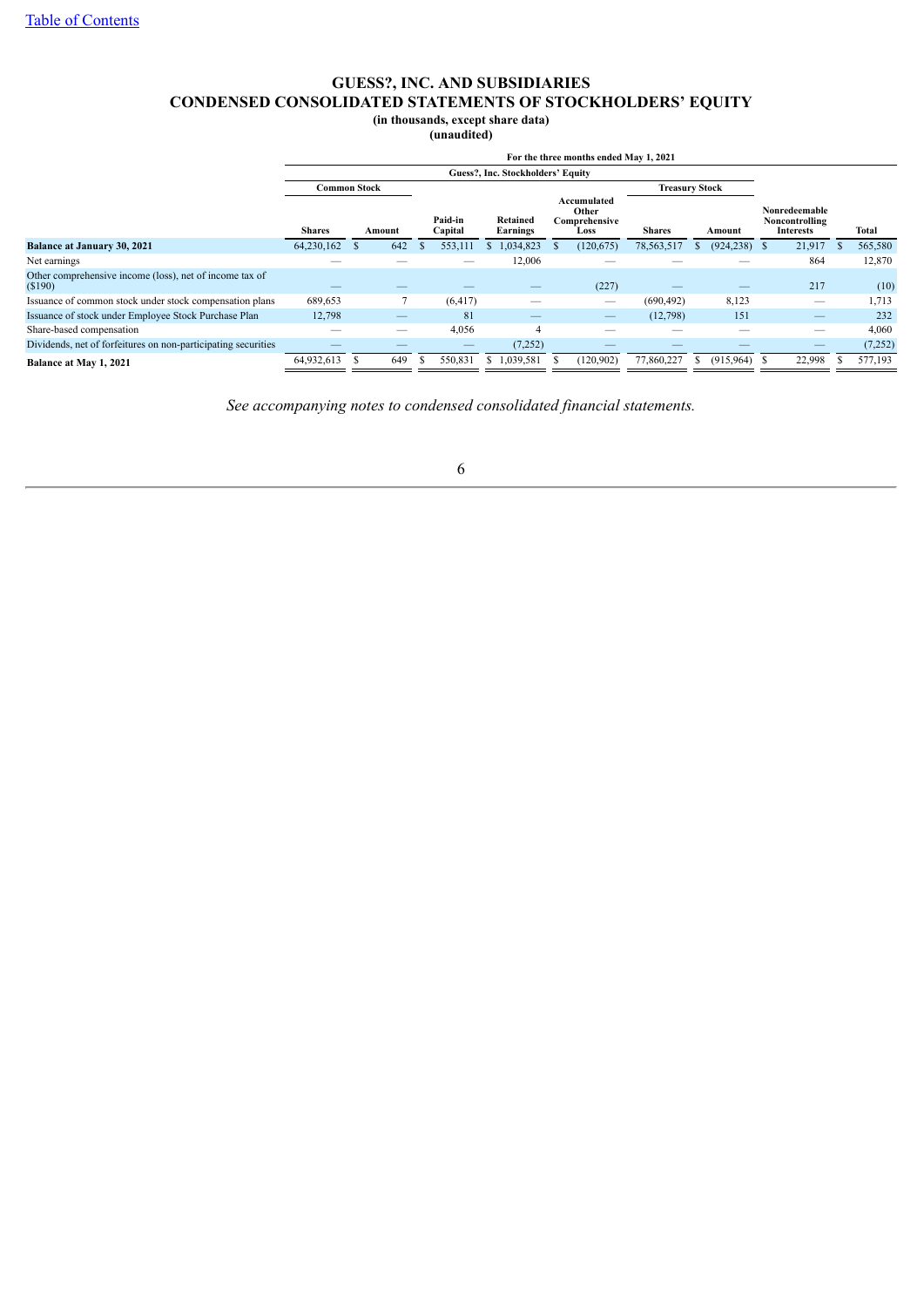## **GUESS?, INC. AND SUBSIDIARIES NOTES TO CONDENSED CONSOLIDATED FINANCIAL STATEMENTS April 30, 2022** (unaudited)

#### **(1) Basis of Presentation**

## *Description of the Business*

Guess?, Inc. (the "Company" or "GUESS?") designs, markets, distributes and licenses a leading lifestyle collection of contemporary apparel and accessories for men, women and children that reflect the American lifestyle and European fashion sensibilities. The Company's designs are sold in GUESS? owned stores, to a network of wholesale accounts that includes better department stores, selected specialty retailers and upscale boutiques and through the Internet. GUESS? branded products, some of which are produced under license, are also sold internationally through a series of retail store licensees and wholesale distributors.

#### *Interim Financial Statements*

In the opinion of management, the accompanying unaudited condensed consolidated financial statements of the Company contain all adjustments, consisting of normal recurring adjustments, considered necessary for a fair presentation of the condensed consolidated balance sheets as of April 30, 2022 and January 29, 2022, and the condensed consolidated statements of income, comprehensive income (loss), cash flows and stockholders' equity for the three months ended April 30, 2022 and May 1, 2021. The accompanying unaudited condensed consolidated financial statements have been prepared in accordance with U.S. Generally Accepted Accounting Principles ("GAAP") for interim financial information and the instructions to Rule 10-01 of Regulation S-X of the Securities and Exchange Commission (the "SEC"). Accordingly, they have been condensed and do not include all of the information and footnotes required by GAAP for complete financial statements. The results of operations and cash flows for the three months ended April 30, 2022 are not necessarily indicative of the results of operations to be expected for the full fiscal year.

These financial statements should be read in conjunction with the Company's Annual Report on Form 10-K for the year ended January 29, 2022.

#### *Fiscal Periods*

The three months ended April 30, 2022 had the same number of days as the three months ended May 1, 2021. All references herein to "fiscal 2022" and "fiscal 2021" represent the results of the 52-week fiscal year ended January 29, 2022 and January 30, 2021. respectively. All references herein to "fiscal 2023" represent the 52-week fiscal year ending January 28, 2023.

#### *COVID-19 Business Update*

The COVID-19 pandemic is continuing to negatively impact certain regions of the Company's business, especially in Asia where the Company's operations for the quarter ended April 30, 2022 were impacted by capacity restrictions and temporary store closures. Overall, this resulted in the closure of a limited number of its directly operated stores as of April 30, 2022, mostly in China, the impact of which was minimal to the Company's first quarter results.

The COVID-19 crisis has also contributed to disruptions in the overall global supply chain, leading to industry-wide product delays and higher product and freight costs. The Company has been working actively to mitigate these headwinds to the extent possible through a number of global supply chain initiatives.

In light of the fluid nature of the pandemic, the Company continues to carefully monitor global and regional developments and respond appropriately. The Company also continues to strategically manage expenses in order to protect profitability and to mitigate, to the extent possible, the effect of the supply chain disruptions.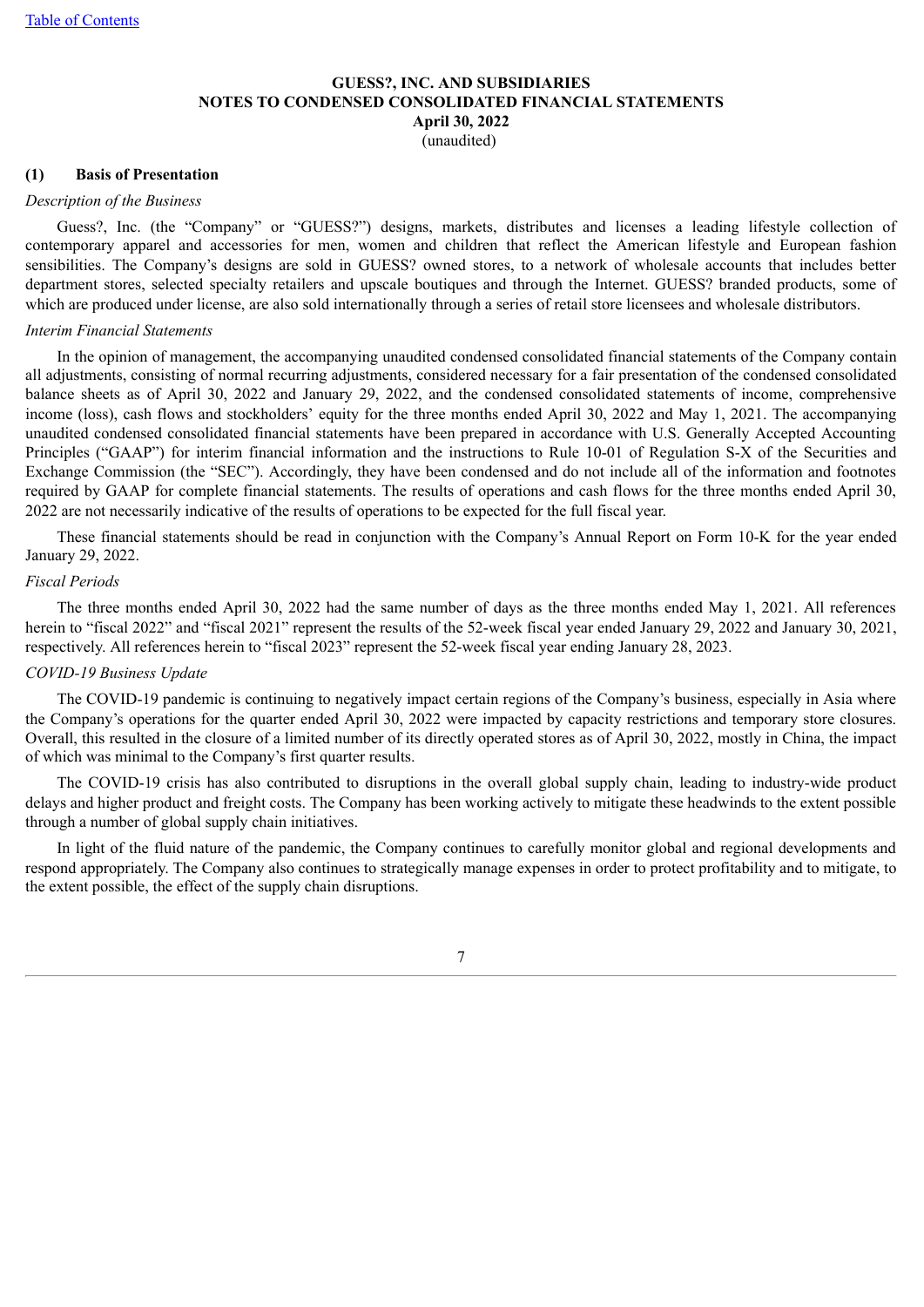# *Summary of Significant Accounting Policies*

The accounting policies of the Company are set forth in further detail in Note 1 to the Company's Consolidated Financial Statements contained in the Company's fiscal 2022 Annual Report on Form 10-K. The Company includes herein certain updates to those policies.

#### *Use of Estimates*

The preparation of the financial statements in conformity with accounting principles generally accepted in the U.S. requires management to make estimates and assumptions that affect the amounts reported in the financial statements and disclosed in the accompanying notes. Significant areas requiring the use of management estimates relate to the allowances for doubtful accounts, sales return and markdown allowances, gift card and loyalty accruals, valuation of inventories, share-based compensation, income taxes, recoverability of deferred taxes, unrecognized tax benefits, the useful life of assets for depreciation and amortization, evaluation of asset impairment (including goodwill and long-lived assets, such as property and equipment and operating lease right-of-use ("ROU") assets), pension obligations, workers' compensation and medical self-insurance expense and accruals, litigation reserves and restructuring expense and accruals. Actual results could differ from those estimates. Revisions in estimates could materially impact the results of operations and financial position.

As discussed above, the COVID-19 pandemic negatively impacted the Company's results during the three months ended April 30, 2022 and May 1, 2021. The Company's operations could continue to be impacted in ways the Company is not able to predict today due to the evolving situation. While the Company believes it has made reasonable accounting estimates based on the facts and circumstances that were available as of the reporting date, to the extent there are differences between these estimates and actual results, the Company's results of operations and financial position could be materially impacted.

#### *Revenue Recognition*

The Company recognizes the majority of its revenue from its direct-to-consumer (brick-and-mortar retail stores and concessions as well as e-commerce) and wholesale distribution channels at a point in time when it satisfies a performance obligation and transfers control of the product to the respective customer.

The Company also recognizes royalty revenue from its trademark license agreements. The Company's trademark license agreements represent symbolic licenses that are dependent on the Company's continued support over the term of the license agreement. The amount of revenue that is recognized from the licensing arrangements is based on sales-based royalty and advertising fund contributions as well as specific fixed payments, where applicable. The Company's trademark license agreements customarily provide for a multi-year initial term ranging from three to ten years and may contain options to renew prior to expiration for an additional multi-year period. The unrecognized portion of upfront payments is included in deferred royalties in accrued expenses and other longterm liabilities depending on the short or long-term nature of the payments to be recognized. As of April 30, 2022, the Company had \$5.1 million and \$13.5 million of deferred royalties related to these upfront payments included in accrued expenses and other current liabilities and other long-term liabilities, respectively. This compares to \$5.1 million and \$14.3 million of deferred royalties related to these upfront payments included in accrued expenses and other current liabilities and other long-term liabilities, respectively, at January 29, 2022. During the three months ended April 30, 2022 and May 1, 2021, the Company recognized \$3.4 million and \$3.5 million in net royalties related to the amortization of deferred royalties, respectively.

Refer to Note 8 for further information on disaggregation of revenue by segment and country.

## *Allowance for Doubtful Accounts*

In the normal course of business, the Company grants credit directly to certain wholesale customers after a credit analysis is performed based on financial and other criteria. Accounts receivable are recorded net of an allowance for doubtful accounts. The Company maintains allowances for doubtful accounts for estimated losses that may result from the inability of its wholesale customers and licensing partners to make their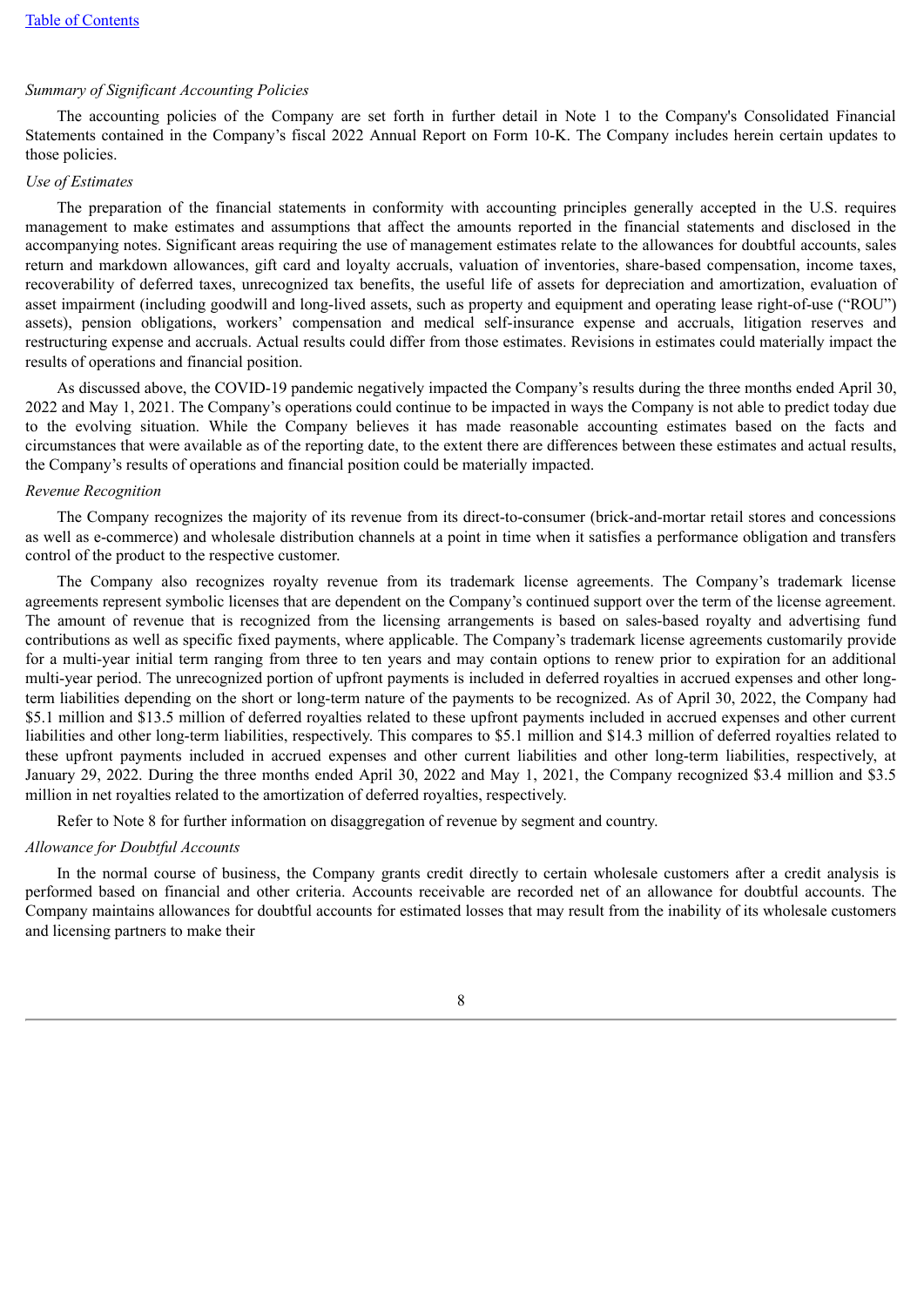required payments. The Company bases its allowances on analysis of the aging of accounts receivable at the date of the financial statements, assessments of historical and current collection trends, evaluation of the impact of current and future forecasted economic conditions and whether the Company has obtained credit insurance or other guarantees. Management performs regular evaluations concerning the ability of its customers and records a provision for doubtful accounts based on these evaluations.

As of April 30, 2022, approximately 45% of the Company's total net trade accounts receivable and 61% of its European net trade receivables were subject to credit insurance coverage, certain bank guarantees or letters of credit for collection purposes. The Company's credit insurance coverage contains certain terms and conditions specifying deductibles and annual claim limits. Management evaluates the creditworthiness of the counterparties to the credit insurance, bank guarantees, and letters of credit and records a provision for the risk of loss on these instruments based on these evaluations as considered necessary.

The Company's credit losses for the periods presented were not significant compared to sales and did not significantly exceed management's estimates. Refer to Note 5 for further information on the Company's allowance for doubtful accounts.

## *Recently Adopted Accounting Guidance*

## *Convertible Instruments and Contracts in an Entity's Own Equity*

The Company adopted guidance to simplify the accounting for convertible instruments and contracts in an entity's own equity and the diluted earnings per share computations for these instruments on January 30, 2022, using the modified retrospective transition method. The cumulative effect of the accounting change increased the carrying amount of the 2.00% convertible senior notes due 2024 (the "Notes") by \$27.5 million, reduced deferred income tax liabilities by \$5.8 million, reduced additional paid-in capital by \$43.1 million and increased retained earnings by \$21.4 million, with no restatement of prior periods. Refer to Note 3 for the impact on the earnings per share calculation and Note 10 for the impact on the Notes.

#### *Modifications or Exchanges of Freestanding Equity-Classified Written Call Options*

The Financial Accounting Standards Board ("FASB") issued authoritative guidance as to how an issuer should account for a modification of the terms or conditions or an exchange of a freestanding equity-classified written call option (i.e., a warrant) that remains classified in equity after modification or exchange of the original instrument for a new instrument. An issuer should measure the effect of a modification or exchange as the difference between the fair value of the modified or exchanged warrant and the fair value of that warrant immediately before modification or exchange and then apply a recognition model that comprises four categories of transactions and the corresponding accounting treatment for each category (equity issuance, debt origination, debt modification, and modifications unrelated to equity issuance and debt origination or modification). The Company adopted this guidance on January 30, 2022 which had no impact on the Company's consolidated financial statement presentation or disclosures.

#### *Recently Issued Accounting Guidance*

#### *Reference Rate Reform*

The FASB issued guidance to provide temporary optional expedients to ease the potential burden in accounting for reference rate reform. This guidance provides optional expedients and exceptions for applying generally accepted accounting principles to contract modifications and hedging relationships, subject to certain criteria, referencing LIBOR or another reference rate expected to be discontinued. The FASB issued subsequent amendments to further clarify the scope of optional expedients and exceptions to derivatives affected by the transition. The guidance is intended to help stakeholders during the global market-wide reference rate transition period.

The Company identified and will modify, if necessary, its loans and other financial instruments with attributes directly or indirectly influenced by LIBOR. The Company determined, of its current LIBOR references as outlined in Note 9 Borrowings and Finance Lease Obligations, Note 15 Fair Value Measurements, and Note 16 Derivative Financial Instruments, only the obligations under Mortgage Debt,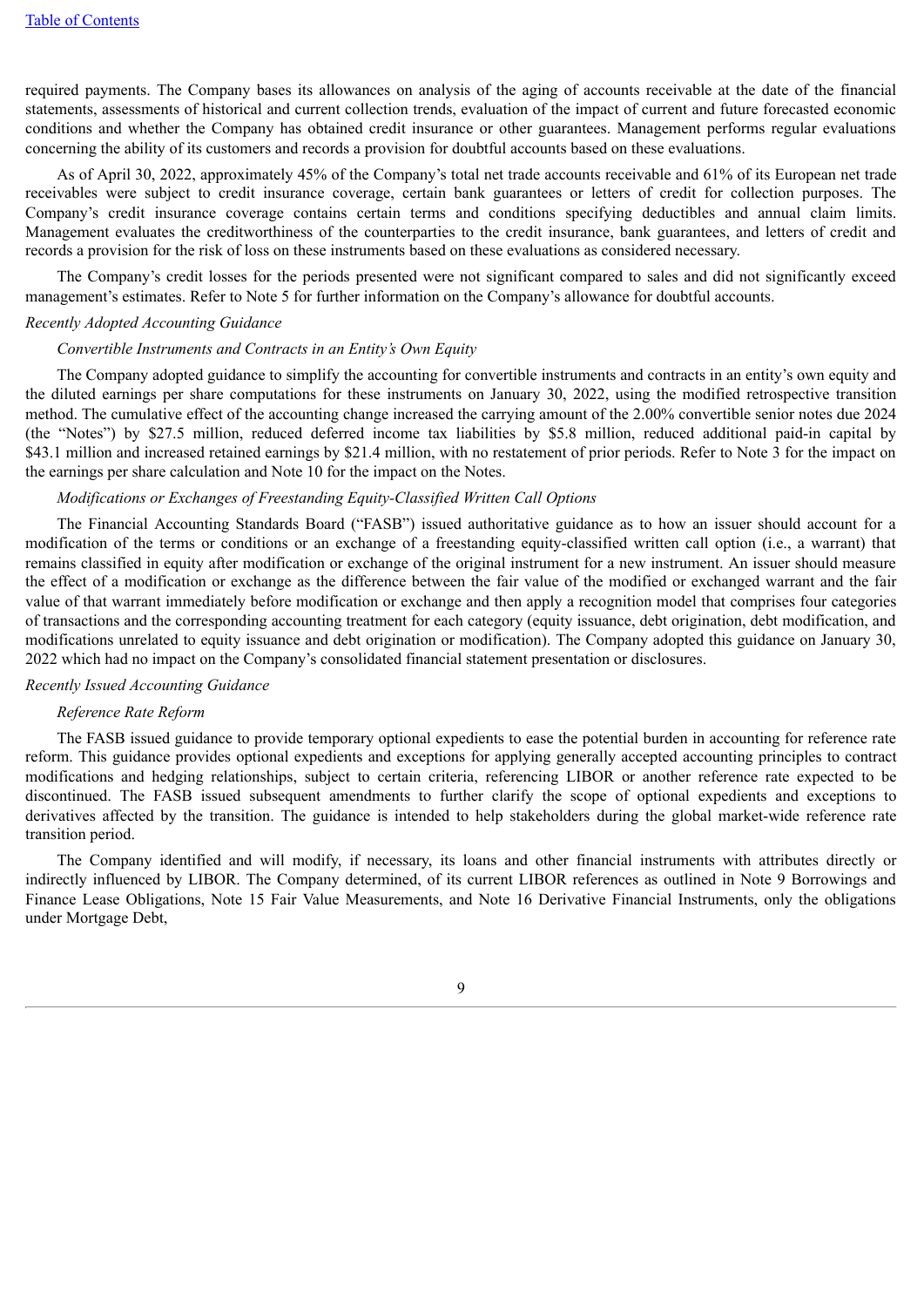Credit Facilities, and Interest Rate Swap Agreements are impacted by this guidance. The Company does not expect this guidance to have a material impact on its consolidated financial position, results of operations or cash flows.

#### *Government Assistance*

In November 2021, the FASB issued authoritative guidance to increase the transparency of government assistance. This guidance is effective for financial statements issued for annual periods beginning after December 15, 2021 with early adoption permitted. The Company is currently evaluating this guidance and does not expect the adoption of this guidance to have a material impact on its consolidated financial statements.

## **(2) Lease Accounting**

The Company primarily leases its showrooms, advertising, licensing, sales and merchandising offices, remote distribution and warehousing facilities and retail and factory outlet store locations under operating lease agreements expiring on various dates through January 2039. The Company also leases some of its equipment, as well as computer hardware and software, under operating and finance lease agreements expiring on various dates through May 2027.

The Company's lease agreements primarily provide for lease payments based on a minimum annual rental amount, a percentage of annual sales volume, periodic adjustments related to inflation or a combination of such lease payments. Certain retail store leases provide for lease payments based upon the minimum annual rental amount and a percentage of annual sales volume, generally ranging from 3% to 28%, when specific sales volumes are exceeded. The Company's retail concession leases also provide for lease payments primarily based upon a percentage of annual sales volume, which averages approximately 32%.

In addition to the amounts as disclosed below, the Company has estimated additional operating lease commitments of approximately \$25.4 million for leases where the Company has not yet taken possession of the underlying asset as of April 30, 2022. As such, the related operating lease ROU assets and operating lease liabilities have not been recognized in the Company's condensed consolidated balance sheet as of April 30, 2022.

The components of leases are (in thousands):

|                                                             |               |    | Jan 29, 2022 |
|-------------------------------------------------------------|---------------|----|--------------|
| <b>Balance Sheet Location</b>                               |               |    |              |
| Operating lease right-of-use assets                         | \$<br>653,611 | -S | 685,799      |
| Property and equipment, net                                 | 20,557        |    | 21,898       |
|                                                             | 674,168       |    | 707,697      |
|                                                             |               |    |              |
| <b>Balance Sheet Location</b>                               |               |    |              |
|                                                             |               |    |              |
| Current portion of operating lease liabilities              | \$<br>178,470 | -S | 195,516      |
| Current portion of borrowings and finance lease obligations | 5,729         |    | 5,806        |
|                                                             |               |    |              |
| Long-term operating lease liabilities                       | 549,293       |    | 582,757      |
| Long-term debt and finance lease obligations                | 16,050        |    | 17,137       |
|                                                             | 749,542       |    | 801,216      |
|                                                             |               |    | Apr 30, 2022 |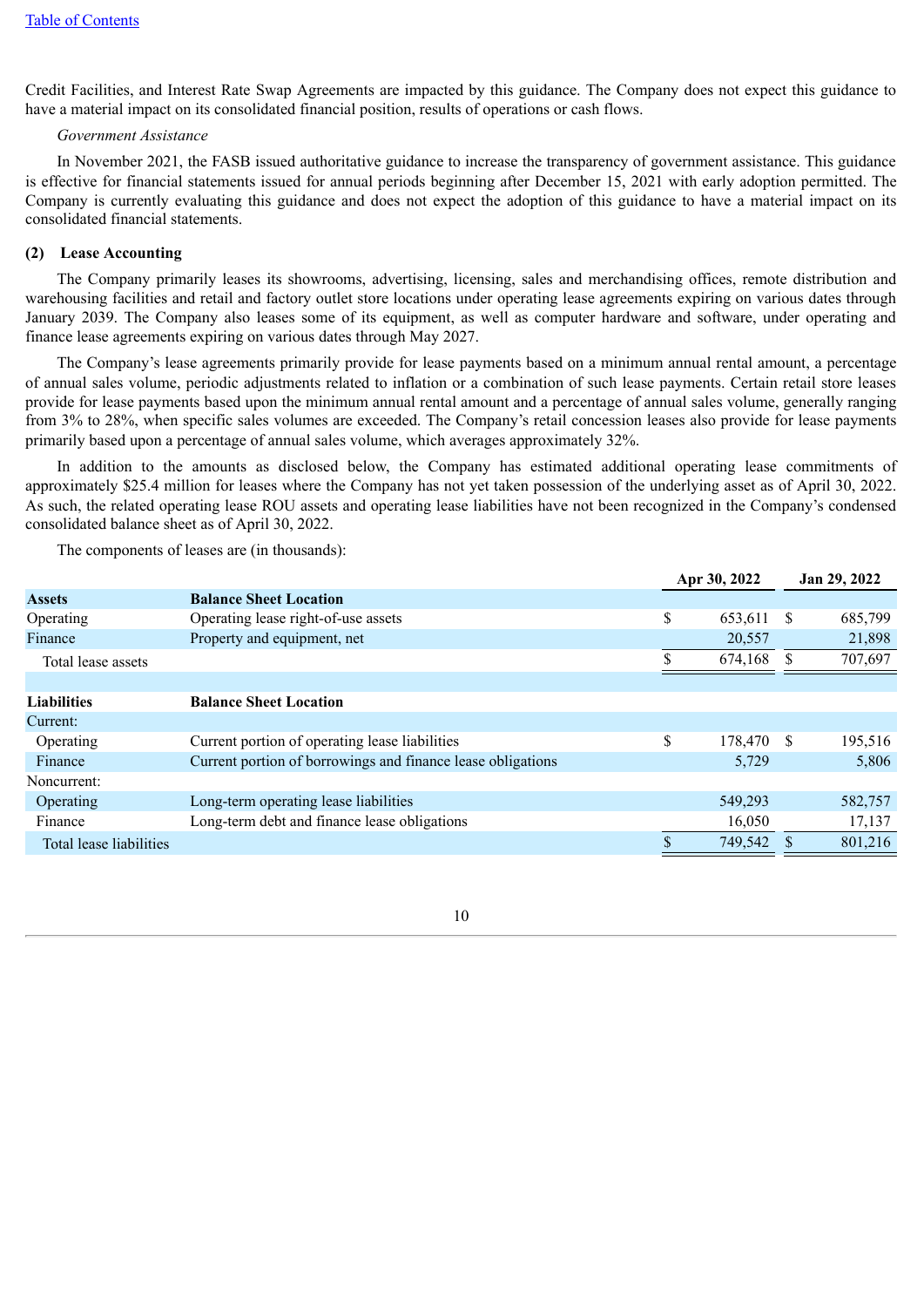The components of lease costs are (in thousands):

 $\mathcal{L}_\text{max} = \mathcal{L}_\text{max} = \mathcal{L}_\text{max} = \mathcal{L}_\text{max} = \mathcal{L}_\text{max} = \mathcal{L}_\text{max} = \mathcal{L}_\text{max} = \mathcal{L}_\text{max} = \mathcal{L}_\text{max} = \mathcal{L}_\text{max} = \mathcal{L}_\text{max} = \mathcal{L}_\text{max} = \mathcal{L}_\text{max} = \mathcal{L}_\text{max} = \mathcal{L}_\text{max} = \mathcal{L}_\text{max} = \mathcal{L}_\text{max} = \mathcal{L}_\text{max} = \mathcal{$ 

|                                   |                                              | <b>Three Months Ended</b> |               |             |
|-----------------------------------|----------------------------------------------|---------------------------|---------------|-------------|
|                                   | <b>Income Statement Location</b>             | Apr 30, 2022              |               | May 1, 2021 |
| Operating lease costs             | Cost of product sales                        | 44,372                    | $\mathcal{S}$ | 46,684      |
| Operating lease costs             | Selling, general and administrative expenses | 6,301                     |               | 6,357       |
| Operating lease $costs1$          | Net gains on lease modifications             | (601)                     |               | (2,145)     |
| Finance lease costs               |                                              |                           |               |             |
| Amortization of leased assets     | Cost of product sales                        | 19                        |               | 11          |
| Amortization of leased assets     | Selling, general and administrative expenses | 1,502                     |               | 1,361       |
| Interest on lease liabilities     | Interest expense                             | 287                       |               | 366         |
| Variable lease costs <sup>2</sup> | Cost of product sales                        | 21,996                    |               | 15,739      |
| Variable lease costs <sup>2</sup> | Selling, general and administrative expenses | 956                       |               | 574         |
| Short-term lease costs            | Cost of product sales                        | 96                        |               | 105         |
| Short-term lease costs            | Selling, general and administrative expenses | 1,558                     |               | 1,171       |
| Total lease costs                 |                                              | 76,486                    |               | 70,223      |

*Notes:*

<sup>1</sup> During the three months ended April 30, 2022 and May 1, 2021, net gains on lease modifications related primarily to the early termination of lease agreements for certain of the Company's retail locations. Operating lease costs for these retail locations prior to the early termination were included in cost of product sales.

During the three months ended April 30, 2022, and May 1, 2021, variable lease costs included certain rent concessions of approximately \$1.3 million and \$6.1 million, respectively, received by the Company, primarily in Europe. 2

Maturities of the Company's operating and finance lease liabilities as of April 30, 2022 are (in thousands):

|                                      |   |                                      | <b>Operating Leases</b> |                         |     |              |
|--------------------------------------|---|--------------------------------------|-------------------------|-------------------------|-----|--------------|
| <b>Maturity of Lease Liabilities</b> |   | <b>Non-Related</b><br><b>Parties</b> | <b>Related Parties</b>  | <b>Finance Leases</b>   |     | <b>Total</b> |
| Fiscal 2023                          | Ж | 151,147                              | 6,164<br>-8             | 5,246 $\sqrt{5}$<br>- S |     | 162,557      |
| Fiscal 2024                          |   | 161,805                              | 7,826                   | 6,711                   |     | 176,342      |
| Fiscal 2025                          |   | 117,452                              | 7,204                   | 4,894                   |     | 129,550      |
| Fiscal 2026                          |   | 86,607                               | 6,811                   | 4,142                   |     | 97,560       |
| Fiscal 2027                          |   | 68,756                               | 7,513                   | 2,346                   |     | 78,615       |
| After fiscal 2027                    |   | 154,161                              | 28,431                  |                         | 705 | 183,297      |
| Total lease payments                 |   | 739,928                              | 63,949                  | 24,044                  |     | 827,921      |
| Less: Interest                       |   | 66,182                               | 9,932                   | 2,265                   |     | 78,379       |
| Present value of lease liabilities   |   | 673,746                              | 54,017                  | 21,779                  |     | 749,542      |

Other supplemental information is (in thousands):

| <b>Lease Term and Discount Rate</b>   | Apr 30, 2022 |
|---------------------------------------|--------------|
| Weighted-average remaining lease term |              |
| Operating leases                      | 6.0 years    |
| Finance leases                        | 4.1 years    |
| Weighted-average discount rate        |              |
| Operating leases                      | $3.4\%$      |
| Finance leases                        | 5.2%         |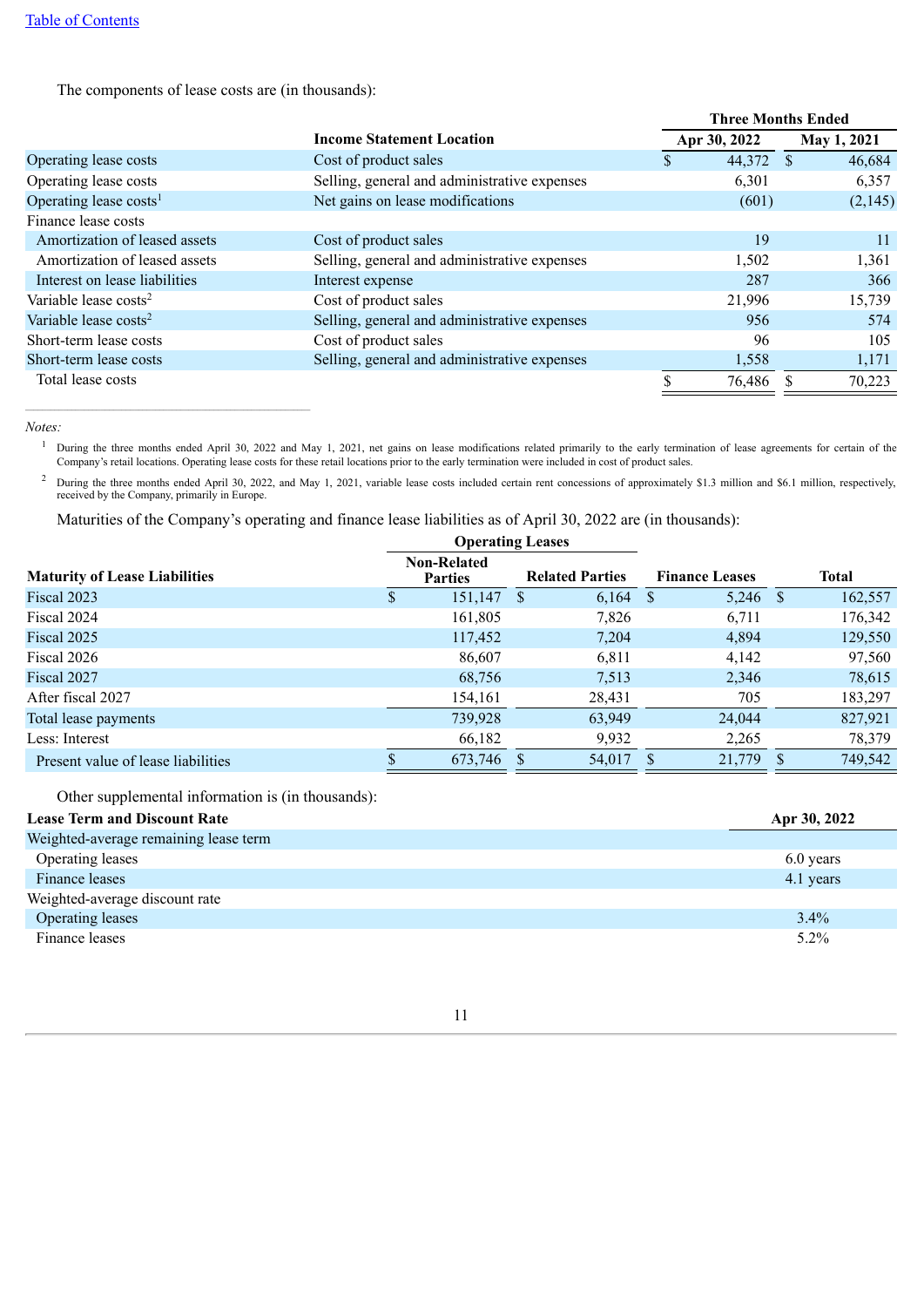|                                                                        | <b>Three Months Ended</b> |              |  |             |
|------------------------------------------------------------------------|---------------------------|--------------|--|-------------|
| <b>Supplemental Cash Flow Information</b>                              |                           | Apr 30, 2022 |  | May 1, 2021 |
| Cash paid for amounts included in the measurement of lease liabilities |                           |              |  |             |
| Operating cash flows from operating leases                             |                           | 63.896 S     |  | 53.428      |
| New operating ROU assets obtained in exchange for lease liabilities    |                           | 35.378       |  | 22,596      |

#### *Impairment*

During the three months ended April 30, 2022 there were no ROU asset impairment charges. During the three months ended May 1, 2021 there were immaterial ROU asset impairment charges recorded. The asset impairment charges were determined based on the excess of carrying value over the fair value of the ROU assets. The Company uses estimates of market participant rents to calculate fair value of the ROU assets. Refer to Note 15 for more information on the Company's impairment testing.

#### **(3) Earnings per Share**

On January 30, 2022, the Company adopted new authoritative guidance which simplifies the accounting for convertible instruments and contracts in an entity's own equity using the modified retrospective method. Following adoption, diluted EPS related to the Notes is calculated using the if-converted method. The number of dilutive shares is based on the initial conversion rate associated with the Notes.

Prior to adoption, the Company applied the treasury stock method when calculating the potential dilutive effect of the Notes, if any. As the Company expects to settle the principal amount of its outstanding Notes in cash and any excess in shares, only the amounts in excess of the principal amount were considered in diluted earnings per share, if applicable. Refer to Note 1 and Note 10 for more information regarding the Notes.

In addition, the Company granted certain nonvested stock units, subject to certain performance-based or market-based vesting conditions, as well as continued service requirements through the respective vesting periods. These nonvested stock units are included in the computation of diluted net earnings per common share attributable to common stockholders only to the extent the underlying performance-based or market-based vesting conditions are satisfied as of the end of the reporting period, or would be considered satisfied if the end of the reporting period was the end of the related contingency period, and the results would be dilutive under the treasury stock method.

The computation of basic and diluted net earnings per common share attributable to common stockholders is (in thousands, except per share data):

|                                                                               | <b>Three Months Ended</b> |              |      |             |
|-------------------------------------------------------------------------------|---------------------------|--------------|------|-------------|
|                                                                               |                           | Apr 30, 2022 |      | May 1, 2021 |
| Net earnings attributable to Guess?, Inc.                                     | $\mathbf{\hat{s}}$        | 7,970        | - \$ | 12,006      |
| Less net earnings attributable to nonvested restricted stockholders           |                           | 56           |      | 130         |
| Net earnings attributable to common stockholders                              |                           | 7,914        |      | 11,876      |
| Add interest expense related to the Notes                                     |                           | 902          |      |             |
| Net earnings attributable to common stockholders used in diluted computations |                           | 8,816        | - \$ | 11,876      |
|                                                                               |                           |              |      |             |
| Weighted average common shares used in basic computations                     |                           | 61,052       |      | 64,035      |
| Effect of dilutive securities:                                                |                           |              |      |             |
| Stock options and restricted stock units                                      |                           | 1,666        |      | 1,905       |
| The Notes                                                                     |                           | 11,751       |      |             |
| Weighted average common shares used in diluted computations                   |                           | 74,469       |      | 65,940      |
|                                                                               |                           |              |      |             |
| Net earnings per common share attributable to common stockholders:            |                           |              |      |             |
| Basic                                                                         | \$                        | 0.13         | £.   | 0.19        |
| Diluted                                                                       | \$                        | 0.12         | -S   | 0.18        |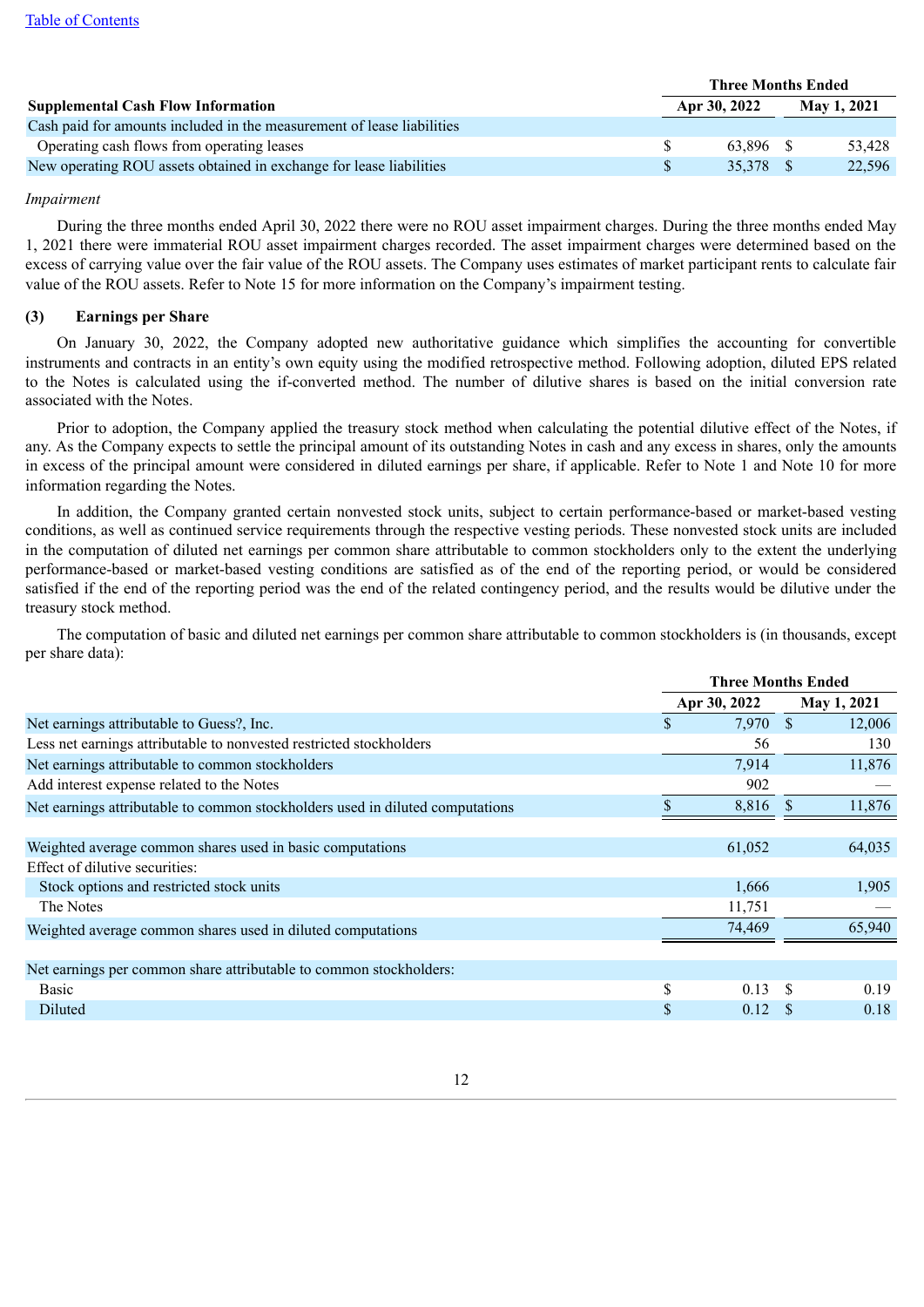During the three months ended April 30, 2022 and May 1, 2021, equity awards granted for 1,183,823 and 390,243, respectively, of the Company's common shares were outstanding but were excluded from the computation of diluted weighted average common shares and common equivalent shares outstanding because the assumed proceeds, as calculated under the treasury stock method, resulted in these awards being antidilutive. For the three months ended April 30, 2022, the Company excluded 300,000 nonvested stock units which were subject to the achievement of market-based vesting conditions from the computation of diluted weighted average common shares and common equivalent shares outstanding because these conditions were not achieved as of April 30, 2022. For the three months ended May 1, 2021, there were no nonvested stock units subject to the achievement of performance-based or market-based vesting conditions that were excluded from the computation of diluted weighted average common shares and common equivalent shares outstanding as the respective conditions were achieved as of May 1, 2021.

Warrants to purchase approximately 11.6 million shares of the Company's common shares at an initial strike price of \$46.88 per share were outstanding as of April 30, 2022 and May 1, 2021. These warrants were excluded from the computation of diluted earnings per share since the warrants' adjusted strike price was greater than the average market price of the Company's common stock during the three months ended April 30, 2022 and May 1, 2021.

#### **(4) Stockholders' Equity**

#### *Share Repurchase Program*

During fiscal 2022, the Board of Directors terminated its previous 2012 \$500 million share repurchase program (the "2012 Share Repurchase Program") and authorized a new \$200 million share repurchase program (the "2021 Share Repurchase Program"). On March 14, 2022, the Board of Directors expanded its repurchase authorization under the 2021 Share Repurchase Program by \$100 million. Repurchases may be made on the open market or in privately negotiated transactions, pursuant to Rule 10b5-1 trading plans or other available means. There is no minimum or maximum number of shares to be repurchased under the program and the program may be discontinued at any time, without prior notice.

On March 18, 2022, pursuant to existing share repurchase authorizations, the Company entered into an accelerated share repurchase agreement (the "2022 ASR Contract") with a financial institution (the "2022 ASR Counterparty") to repurchase an aggregate of \$175.0 million of the Company's common stock. Under the 2022 ASR Contract, the Company made a payment of \$175.0 million to the 2022 ASR Counterparty and received an initial delivery of approximately 3.3 million shares of common stock on March 21, 2022, representing approximately 40% (\$70.0 million) of the total shares expected to be repurchased under the 2022 ASR Contract. The remaining balance of \$105.0 million was classified as an equity forward contract and recorded in additional paid-in capital within shareholders' equity.

The exact number of shares the Company will repurchase under the 2022 ASR Contract will be based generally upon the average daily volume weighted average price of the common stock during the repurchase period, less a discount. At settlement, under certain circumstances, the 2022 ASR Counterparty may be required to deliver additional shares of common stock to the Company, or under certain circumstances, the Company may be required either to deliver shares of common stock or to make a cash payment to the 2022 ASR Counterparty. Final settlement of the transactions under the 2022 ASR Contract is expected to be completed by the end of July 2022. The terms of the 2022 ASR Contract are subject to adjustment, including, but not limited to, adjustments arising if the Company were to enter into or announce certain types of transactions or to take certain corporate actions. The 2022 ASR Contract contains the principal terms and provisions governing the accelerated share repurchases, including, but not limited to, the mechanism used to determine the number of shares that will be delivered, the required timing of delivery of the shares, the circumstances under which the 2022 ASR Counterparty is permitted to make adjustments to valuation and calculation periods and various acknowledgments, representations and warranties made by the Company and the 2022 ASR Counterparty to one another.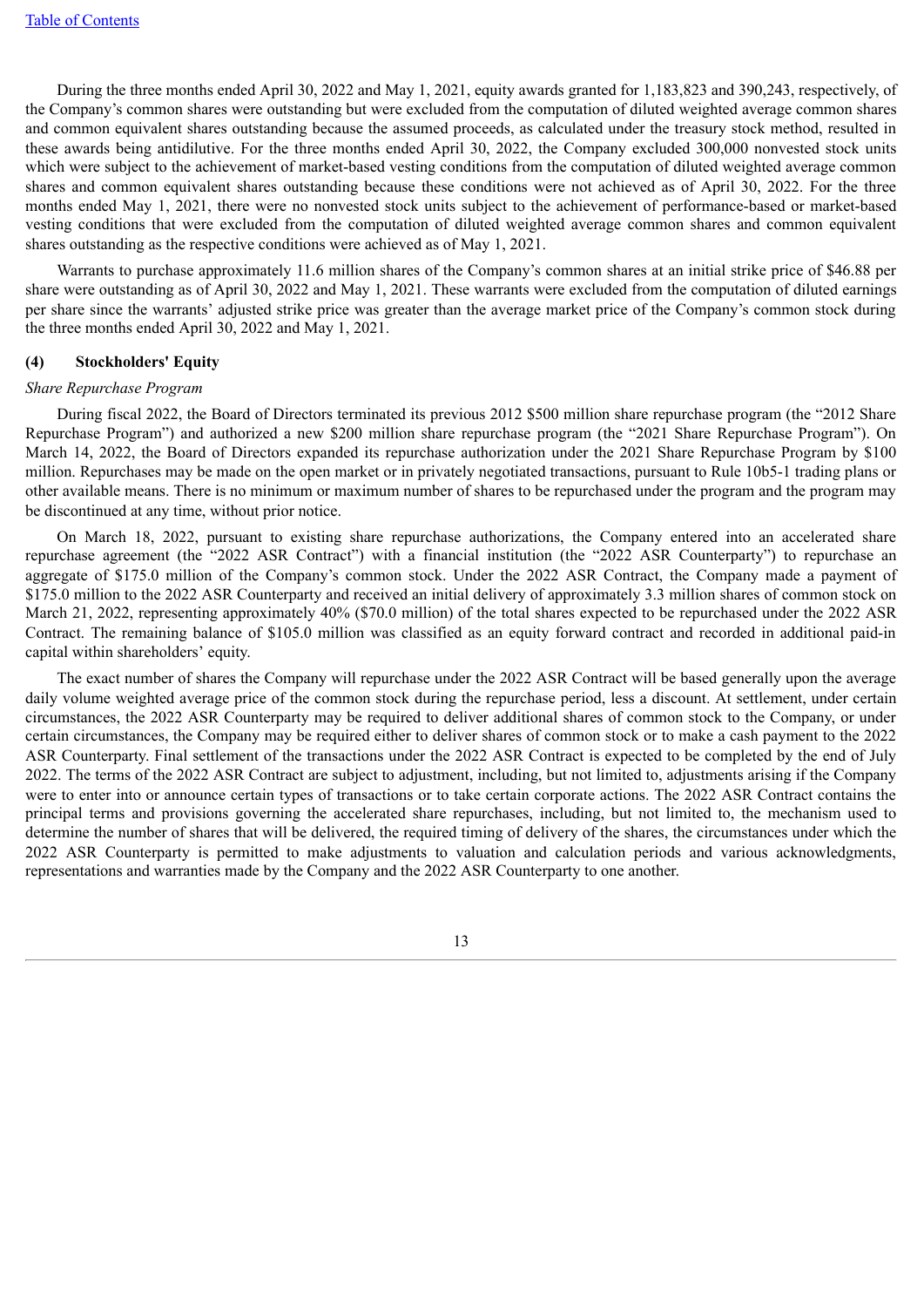During the three months ended April 30, 2022, the Company repurchased 3,789,576 shares under the Company's 2021 Share Repurchase Program at an aggregate cost of \$81.7 million, which is inclusive of the shares repurchased under the 2022 ASR Contract. There were no shares repurchased under the 2012 Share Repurchase Program during the three months ended May 1, 2021. As of April 30, 2022, the Company had remaining authority under the 2021 Share Repurchase Program to purchase \$62.3 million of its common stock.

## *Dividends*

The following sets forth the cash dividend declared per share:

|                                  |            | <b>Three Months Ended</b> |  |
|----------------------------------|------------|---------------------------|--|
|                                  |            | Apr 30, 2022 May 1, 2021  |  |
| Cash dividend declared per share | $0.225$ \$ | 0.1125                    |  |

In accordance with the terms of the indenture governing the Notes, the Company has adjusted the conversion rate and the conversion price of the Notes for quarterly dividends exceeding \$0.1125 per share.

For each of the periods presented, dividends paid also included the impact from vesting of restricted stock units that are considered non-participating securities and are only entitled to dividend payments once the respective awards vest.

Decisions on whether, when and in what amounts to continue making any future dividend distributions will remain at all times entirely at the discretion of the Company's Board of Directors, which reserves the right to change or terminate the Company's dividend practices at any time and for any reason without prior notice. The payment of cash dividends in the future will be based upon a number of business, legal and other considerations, including the Company's cash flow from operations, capital expenditures, debt service and covenant requirements, cash paid for income taxes, earnings, share repurchases, economic conditions and U.S. and global liquidity.

## *Accumulated Other Comprehensive Income (Loss)*

The changes in accumulated other comprehensive income (loss), net of related income taxes, are (in thousands):

|                                                              | Foreign<br>Currency<br><b>Translation</b><br>Adjustment | <b>Derivative</b><br><b>Financial</b><br><b>Instruments</b><br>Designated as<br><b>Cash Flow</b><br><b>Hedges</b> | <b>Defined Benefit</b><br><b>Plans</b> | Total      |
|--------------------------------------------------------------|---------------------------------------------------------|-------------------------------------------------------------------------------------------------------------------|----------------------------------------|------------|
|                                                              |                                                         |                                                                                                                   | Three Months Ended Apr 30, 2022        |            |
| Balance at January 29, 2022                                  | $(135,861)$ \$                                          | $7,280$ \$                                                                                                        | $(6,968)$ \$                           | (135, 549) |
| Gains (losses) arising during the period                     | (17, 440)                                               | 7,563                                                                                                             | 152                                    | (9, 725)   |
| Reclassification to net earnings for (gains) losses realized |                                                         | (1, 443)                                                                                                          | 4                                      | (1, 439)   |
| Net other comprehensive income (loss)                        | (17, 440)                                               | 6.120                                                                                                             | 156                                    | (11, 164)  |
| Balance at April 30, 2022                                    | (153, 301)                                              | 13,400                                                                                                            | $(6,812)$ \$                           | (146, 713) |

|                                                      | Three Months Ended May 1, 2021 |  |              |  |         |  |            |
|------------------------------------------------------|--------------------------------|--|--------------|--|---------|--|------------|
| Balance at January 30, 2021                          | (105,970)                      |  | $(4,876)$ \$ |  | (9,829) |  | (120, 675) |
| Gains (losses) arising during the period             | (2, 433)                       |  | 1,553        |  | 116     |  | (764)      |
| Reclassification to net earnings for losses realized |                                |  | 460          |  |         |  | 537        |
| Net other comprehensive income (loss)                | (2, 433)                       |  | 2.013        |  | 193     |  | (227)      |
| Balance at May 1, 2021                               | (108.403)                      |  | (2,863)      |  | (9,636) |  | (120.902)  |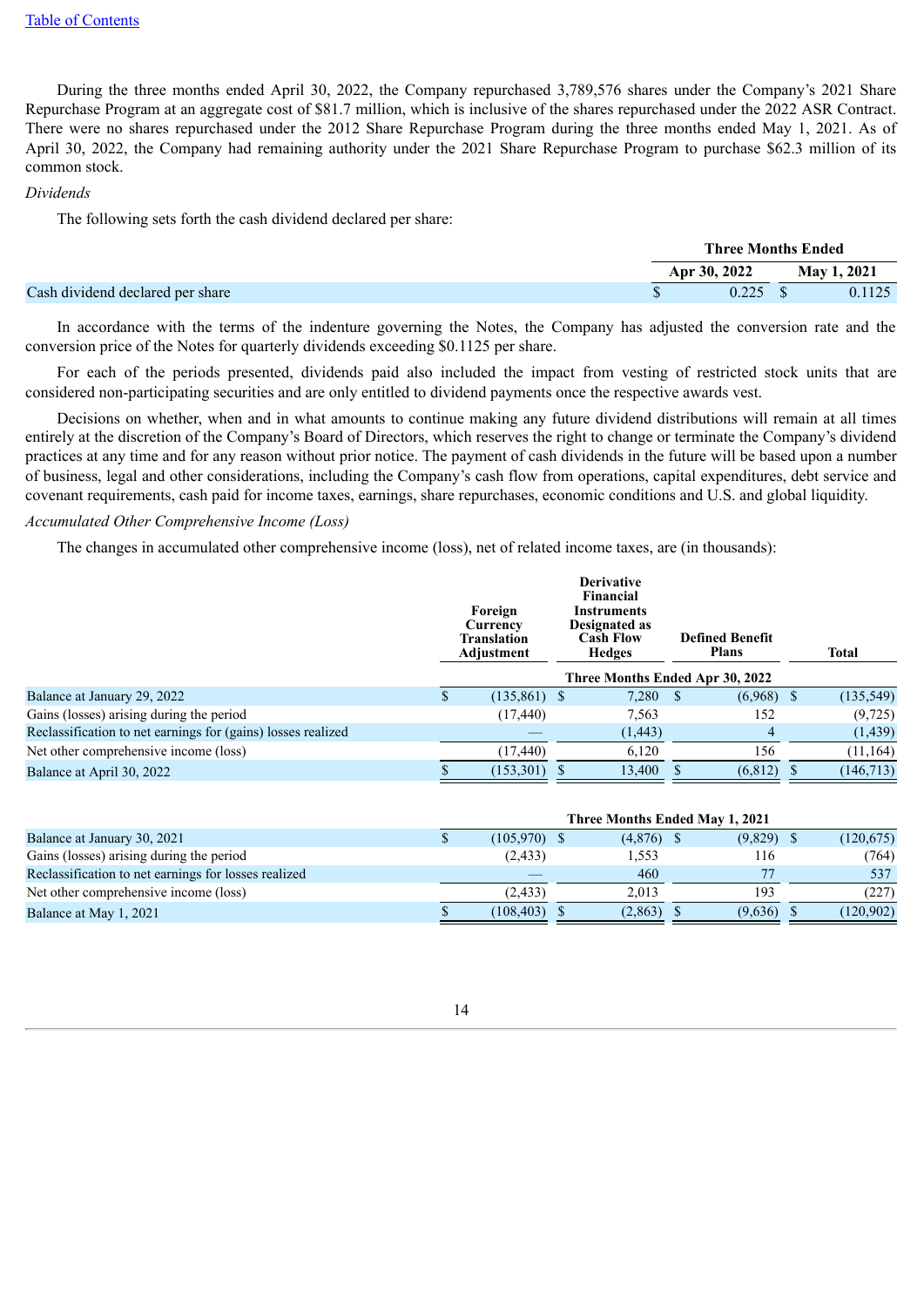Details on reclassifications out of accumulated other comprehensive income (loss) to net earnings are (in thousands):

|                                                                  |              | <b>Three Months Ended</b> | <b>Location of (Gain) Loss</b><br><b>Reclassified from</b> |                                         |
|------------------------------------------------------------------|--------------|---------------------------|------------------------------------------------------------|-----------------------------------------|
|                                                                  | Apr 30, 2022 |                           | May 1, 2021                                                | <b>Accumulated OCI into</b><br>Earnings |
| Derivative financial instruments designated as cash flow hedges: |              |                           |                                                            |                                         |
| Foreign exchange currency contracts                              | S            | $(1,674)$ \$              | 462                                                        | Cost of product sales                   |
| Interest rate swap                                               |              | 61                        | (64)                                                       | Interest expense                        |
| Less income tax effect                                           |              | 170                       | 62                                                         | Income tax expense                      |
|                                                                  |              | (1, 443)                  | 460                                                        |                                         |
| Defined benefit plans:                                           |              |                           |                                                            |                                         |
| Net actuarial loss amortization                                  |              | 30                        | 105                                                        | Other expense                           |
| Prior service credit amortization                                |              | (23)                      | (17)                                                       | Other expense                           |
| Less income tax effect                                           |              | (3)                       | (11)                                                       | Income tax expense                      |
|                                                                  |              |                           | 77                                                         |                                         |
| Total reclassifications during the period                        |              | (1, 439)                  | 537                                                        |                                         |

#### **(5) Accounts Receivable**

Accounts receivable is summarized as follows (in thousands):

|                 | Apr 30, 2022 | Jan 29, 2022 |
|-----------------|--------------|--------------|
| Trade           | 262,770      | 299,160      |
| Royalty         | 32,539       | 33,790       |
| Other           | 10,313       | 6,945        |
|                 | 305,622      | 339,895      |
| Less allowances | 10,192       | 11,039       |
|                 | 295,430      | 328,856      |

Accounts receivable consists of trade receivables relating primarily to the Company's wholesale business in Europe and, to a lesser extent, to its wholesale businesses in the Americas and Asia, royalty receivables relating to its licensing operations, credit card and retail concession receivables related to its retail businesses and certain other receivables. Other receivables generally relate to amounts due to the Company that result from activities that are not related to the direct sale of the Company's products or collection of royalties.

## **(6) Inventories**

Inventories consist of the following (in thousands):

|                  | Apr 30, 2022 | Jan 29, 2022 |
|------------------|--------------|--------------|
| Raw materials    | .951         | ,228         |
| Work in progress |              |              |
| Finished goods   | 481,973      | 461,064      |
|                  | 483,927      | 462,295      |

The balances include an allowance to write down inventories to the lower of cost or net realizable value of \$29.0 million and \$31.8 million as of April 30, 2022 and January 29, 2022, respectively.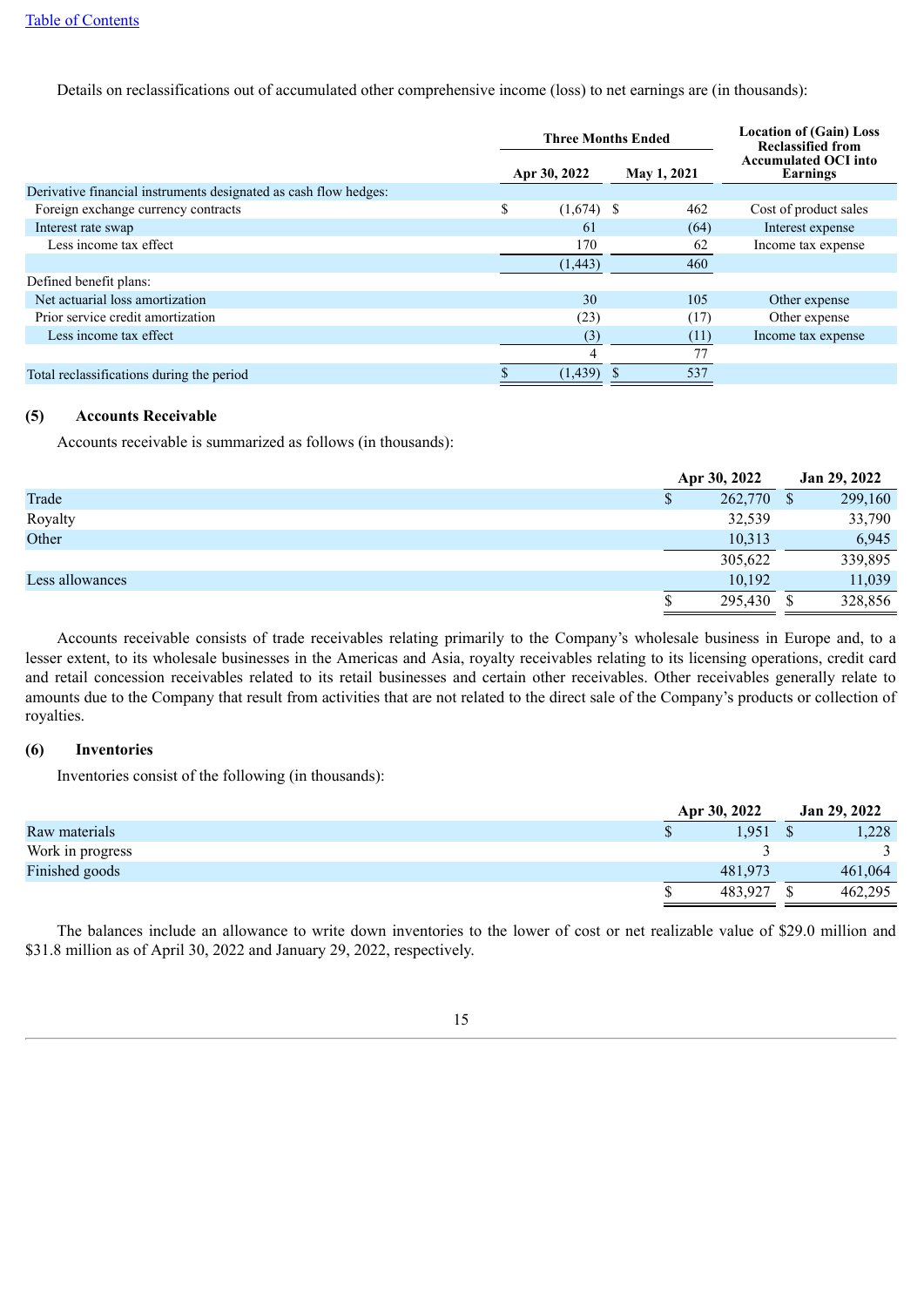# **(7) Income Taxes**

## *Ef ective Income Tax Rate*

Income tax expense for the interim periods was computed using the income tax rate estimated to be applicable for the full fiscal year, adjusted for discrete items. The Company's effective income tax rate was an expense of 39.9% for the three months ended April 30, 2022 compared to 29.8% for the three months ended May 1, 2021. The change in the effective income tax rate was primarily due to: (1) a shift in the distribution of earnings among the Company's tax jurisdictions compared to the same prior-year period; and (2) losses during the current quarter in certain tax jurisdictions for which the Company did not recognize an income tax benefit.

# *Intra-Entity Transaction*

During the third quarter of fiscal 2022, the Company completed an intra-entity transfer of intellectual property rights from a U.S. entity to a wholly-owned Swiss subsidiary, more closely aligning the Company's intellectual property rights with its business operations. This transaction resulted in a taxable gain in the U.S. The U.S. taxable gain generated by this intercompany transfer of intellectual property was primarily offset by the recognition of a deferred income tax asset in the Swiss subsidiary.

# *Unrecognized Income Tax Benefit*

From time-to-time, the Company is subject to routine income and other income tax audits on various income tax matters around the world in the ordinary course of business. As of April 30, 2022, no major income tax audits were ongoing.

As of April 30, 2022 and January 29, 2022, the Company had \$59.2 million and \$57.5 million, respectively, of aggregate accruals for uncertain income tax positions, including penalties and interest. This includes an accrual of \$19.9 million for the estimated transition tax (excluding interest) related to the 2017 Tax Cuts and Jobs Act (the "Tax Reform") and \$20.6 million for the intra-entity transfer of intellectual property rights, substantially offset by the related deferred income tax benefit from a U.S. entity to a whollyowned Swiss subsidiary. The Company reviews and updates the estimates used in the accrual for uncertain income tax positions, as appropriate, as more definitive information or interpretations become available from income taxing authorities, and on the completion of income tax audits, the receipt of assessments, expiration of statutes of limitations, or occurrence of other events.

During the second quarter of fiscal 2021, the Company became aware of a foreign withholding income tax regulation that could be interpreted to apply to certain of its previous transactions. The Company currently does not expect its exposure, if any, will have a material impact on its condensed consolidated financial position, results of operations or cash flows.

## *Indefinite Reinvestment Assertion*

The Company has historically considered the undistributed earnings of its foreign subsidiaries to be indefinitely reinvested. As a result of the Tax Reform, the Company had a substantial amount of previously taxed earnings that could be distributed to the U.S. without additional U.S. taxation. The Company continues to evaluate its plans for reinvestment or repatriation of unremitted foreign earnings and regularly reviews its cash positions and determination of indefinite reinvestment of foreign earnings. If the Company determines that all or a portion of such foreign earnings are no longer indefinitely reinvested, the Company may be subject to additional foreign withholding taxes and U.S. state income taxes, beyond the one-time transition tax. As of April 30, 2022, the Company determined that approximately \$12.7 million of such foreign earnings are no longer indefinitely reinvested. The incremental tax cost to repatriate these earnings to the U.S. is immaterial. The Company intends to indefinitely reinvest the remaining earnings from the Company's foreign subsidiaries for which a deferred income tax liability has not already been recorded. It is not practicable to estimate the amount of tax that might be payable if these earnings were repatriated due to the complexities associated with the hypothetical calculation.

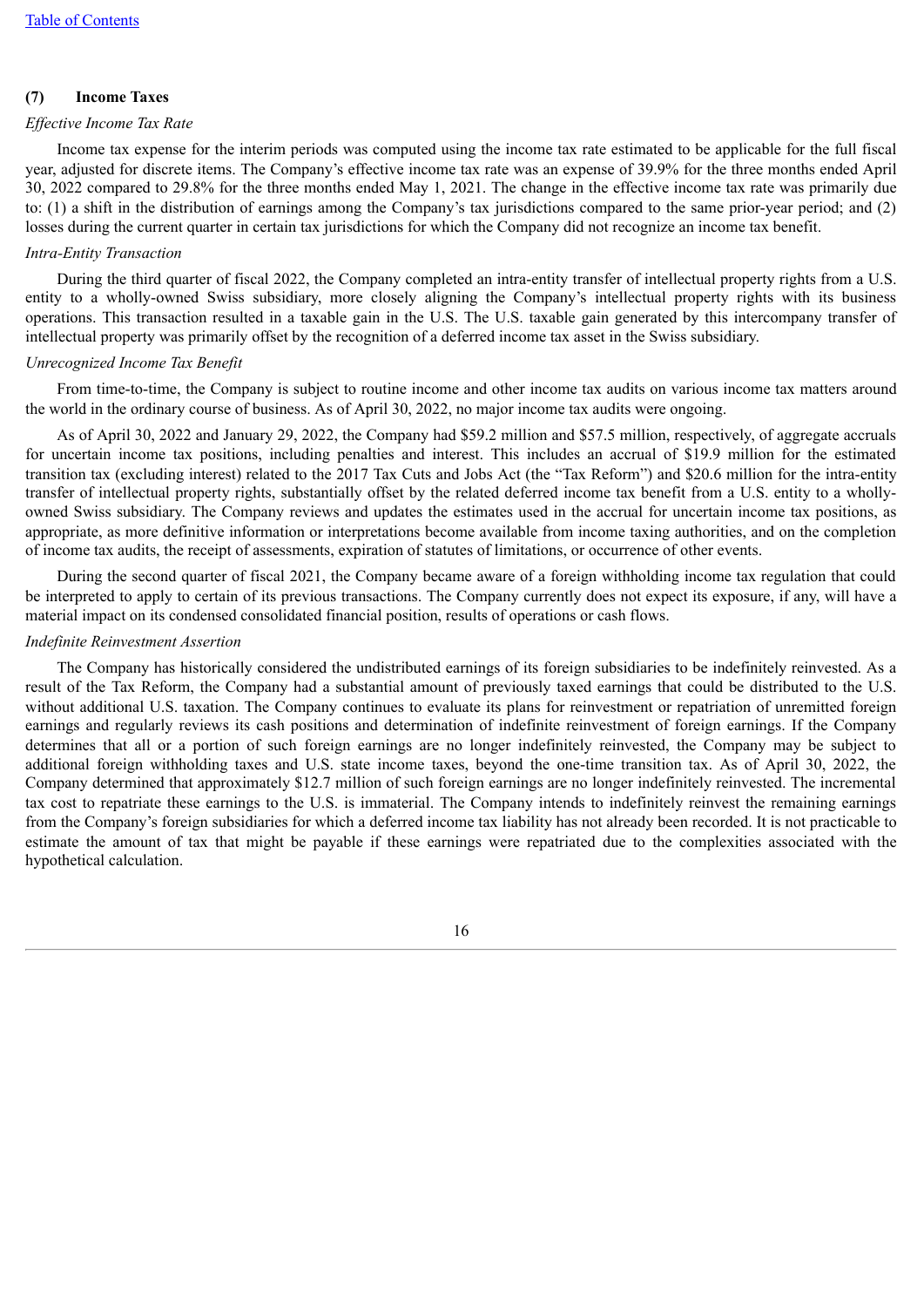# **(8) Segment Information**

The Company's businesses are grouped into five reportable segments for management and internal financial reporting purposes: Americas Retail, Americas Wholesale, Europe, Asia, and Licensing. The Company's Americas Retail, Americas Wholesale, Europe and Licensing reportable segments are the same as their respective operating segments. Certain components of the Company's Asia operating segment are separate operating segments based on region, which have been aggregated into the Asia reportable segment for disclosure purposes.

Management evaluates segment performance based primarily on revenues and earnings (loss) from operations before corporate performance-based compensation costs, asset impairment charges, net gains (losses) on lease modifications, restructuring charges and certain non-recurring credits (charges), if any. The Company believes this segment reporting reflects how its business segments are managed and how each segment's performance is evaluated by the Company's chief operating decision maker to assess performance and make resource allocation decisions.

Net revenue and earnings (loss) from operations are summarized (in thousands):

|                                               |              | <b>Three Months Ended</b> |                                      |         |
|-----------------------------------------------|--------------|---------------------------|--------------------------------------|---------|
|                                               | Apr 30, 2022 |                           | May 1, 2021                          |         |
| Net revenue:                                  |              |                           |                                      |         |
| Americas Retail                               | \$           | 166,485                   | 155,535<br><sup>\$</sup>             |         |
| Americas Wholesale                            |              | 68,357                    | 45,430                               |         |
| Europe                                        |              | 276,009                   | 241,852                              |         |
| Asia                                          |              | 56,222                    |                                      | 55,660  |
| Licensing                                     |              | 26,400                    | 21,525                               |         |
| Total net revenue                             | \$           | 593,473                   | $\boldsymbol{\mathsf{S}}$<br>520,002 |         |
| Earnings (loss) from operations:              |              |                           |                                      |         |
| Americas Retail                               | \$           | 14,266                    | 20,274<br>- \$                       |         |
| Americas Wholesale                            |              | 17,397                    |                                      | 11,555  |
| Europe                                        |              | 17,890                    |                                      | 4,198   |
| Asia                                          |              | (3, 487)                  |                                      | (1,808) |
| Licensing                                     |              | 24,444                    |                                      | 19,431  |
| Total segment earnings from operations        |              | 70,510                    |                                      | 53,650  |
| Corporate overhead                            |              | (33,192)                  | (28, 776)                            |         |
| Asset impairment charges <sup>1</sup>         |              | (1, 544)                  |                                      | (441)   |
| Net gains on lease modifications <sup>2</sup> |              | 601                       |                                      | 2,145   |
| Total earnings from operations                | \$           | 36,375                    | 26,578<br>S                          |         |

*Notes:*

 $\mathcal{L}_\text{max}$ 

During the three months ended April 30, 2022 and May 1, 2021, the Company recorded net gains on lease modifications related primarily to the early termination of certain lease agreements. 2



<sup>&</sup>lt;sup>1</sup> During the three months ended April 30, 2022, the Company recognized asset impairment charges related primarily to property and equipment of certain retail locations resulting from under-performance and expected store closures. During the three months ended May 1, 2021, the Company recognized asset impairment charges related primarily to property and equipment and certain operating lease ROU assets of certain retail stores resulting from lower revenue and future cash flow projections from the ongoing effects of the COVID-19 pandemic and expected store closures. Refer to Note 2 and Note 15 for more information regarding these asset impairment charges.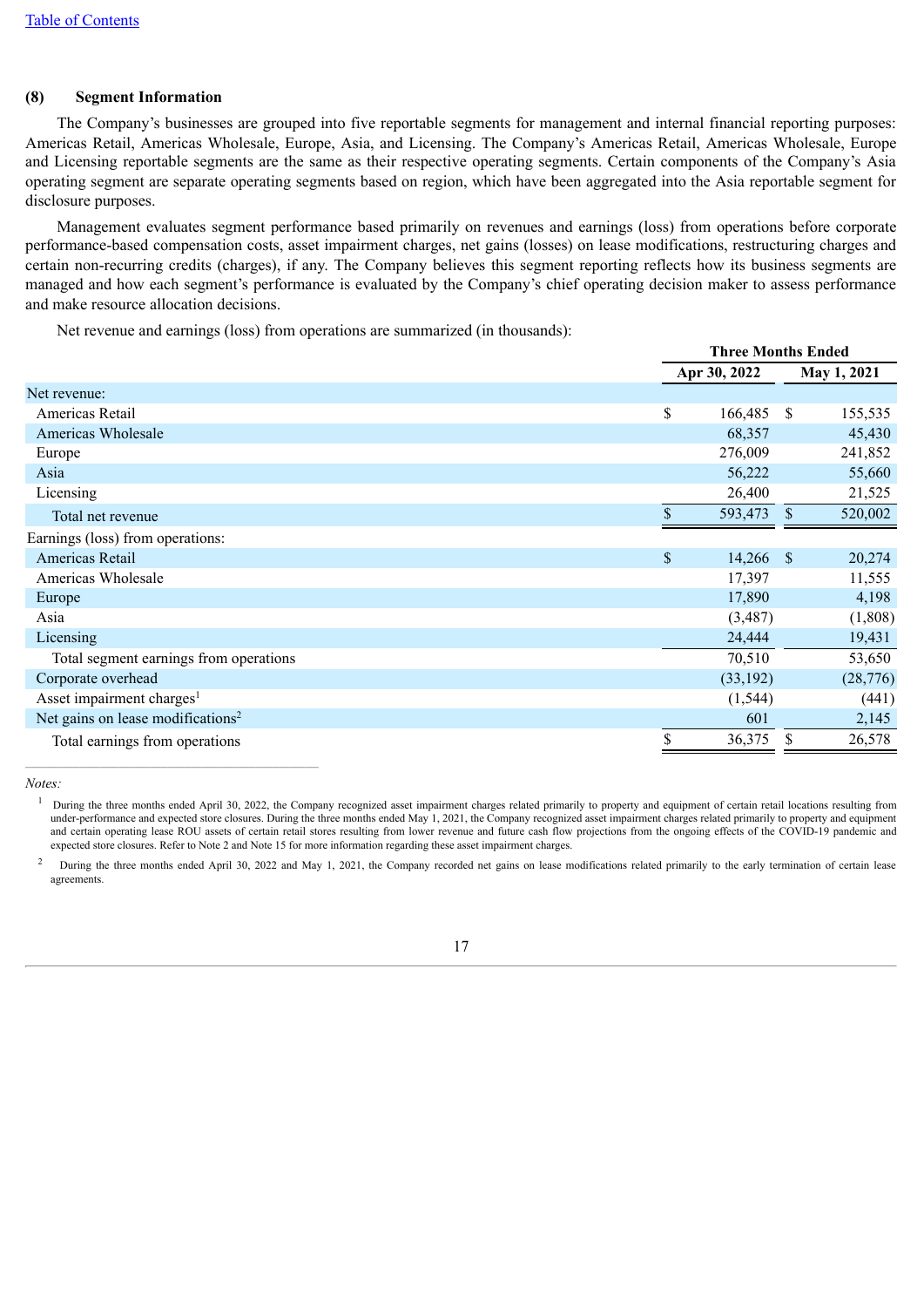The below presents information regarding geographic areas in which the Company operated. Net revenue is classified primarily based on the country where the Company's customer is located (in thousands):

|                     | <b>Three Months Ended</b> |                        |             |
|---------------------|---------------------------|------------------------|-------------|
|                     | Apr 30, 2022              |                        | May 1, 2021 |
| Net revenue:        |                           |                        |             |
| U.S.                | \$<br>169,127             | - \$                   | 157,066     |
| Italy               | 56,366                    |                        | 47,553      |
| Canada              | 40,578                    |                        | 26,640      |
| South Korea         | 35,884                    |                        | 27,809      |
| Germany             | 35,841                    |                        | 34,678      |
| Spain               | 30,113                    |                        | 25,507      |
| Other countries     | 199,164                   |                        | 179,224     |
| Total product sales | 567,073                   |                        | 498,477     |
| Net royalties       | 26,400                    |                        | 21,525      |
| Net revenue         | 593,473                   | $\mathbf{\mathcal{S}}$ | 520,002     |

Due to the seasonal nature of the Company's business segments, the above net revenue and operating results are not necessarily indicative of the results that may be expected for the full fiscal year.

## **(9) Borrowings and Finance Lease Obligations**

Borrowings and finance lease obligations are summarized (in thousands):

|                                              | Apr 30, 2022 | Jan 29, 2022 |
|----------------------------------------------|--------------|--------------|
| Term loans                                   | 43,832 \$    | 48,253       |
| Finance lease obligations                    | 21,779       | 22,943       |
| Mortgage debt                                | 17,693       | 17,860       |
| Borrowings under credit facilities           | 42,662       | 12,201       |
| Other                                        | 3.523        | 3,092        |
|                                              | 129.489      | 104,349      |
| Less current installments                    | 77,929       | 43,379       |
| Long-term debt and finance lease obligations | 51,560       | 60,970       |

#### *Term Loans*

As a precautionary measure to ensure financial flexibility and maintain maximum liquidity in response to the COVID-19 pandemic, the Company entered into term loans with certain banks primarily in Europe during fiscal 2021. These loans are primarily unsecured, have remaining terms ranging from one-to-three years and incur interest at annual rates ranging between 1.3% to 2.2%. As of April 30, 2022 and January 29, 2022, the Company had outstanding borrowings of \$43.8 million and \$48.3 million under these borrowing arrangements, respectively.

## *Finance Lease Obligations*

During fiscal 2018, the Company began the relocation of its European distribution center to the Netherlands. The finance lease primarily provides for monthly minimum lease payments through May 2027 with an effective interest rate of approximately 6%. The Company has also entered into finance leases for equipment used in its European distribution centers. These finance lease obligations totaled \$17.7 million and \$19.6 million as of April 30, 2022 and January 29, 2022, respectively.

The Company also has smaller finance leases related primarily to computer hardware and software. As of April 30, 2022 and January 29, 2022, these finance lease obligations totaled \$4.1 million and \$3.4 million, respectively.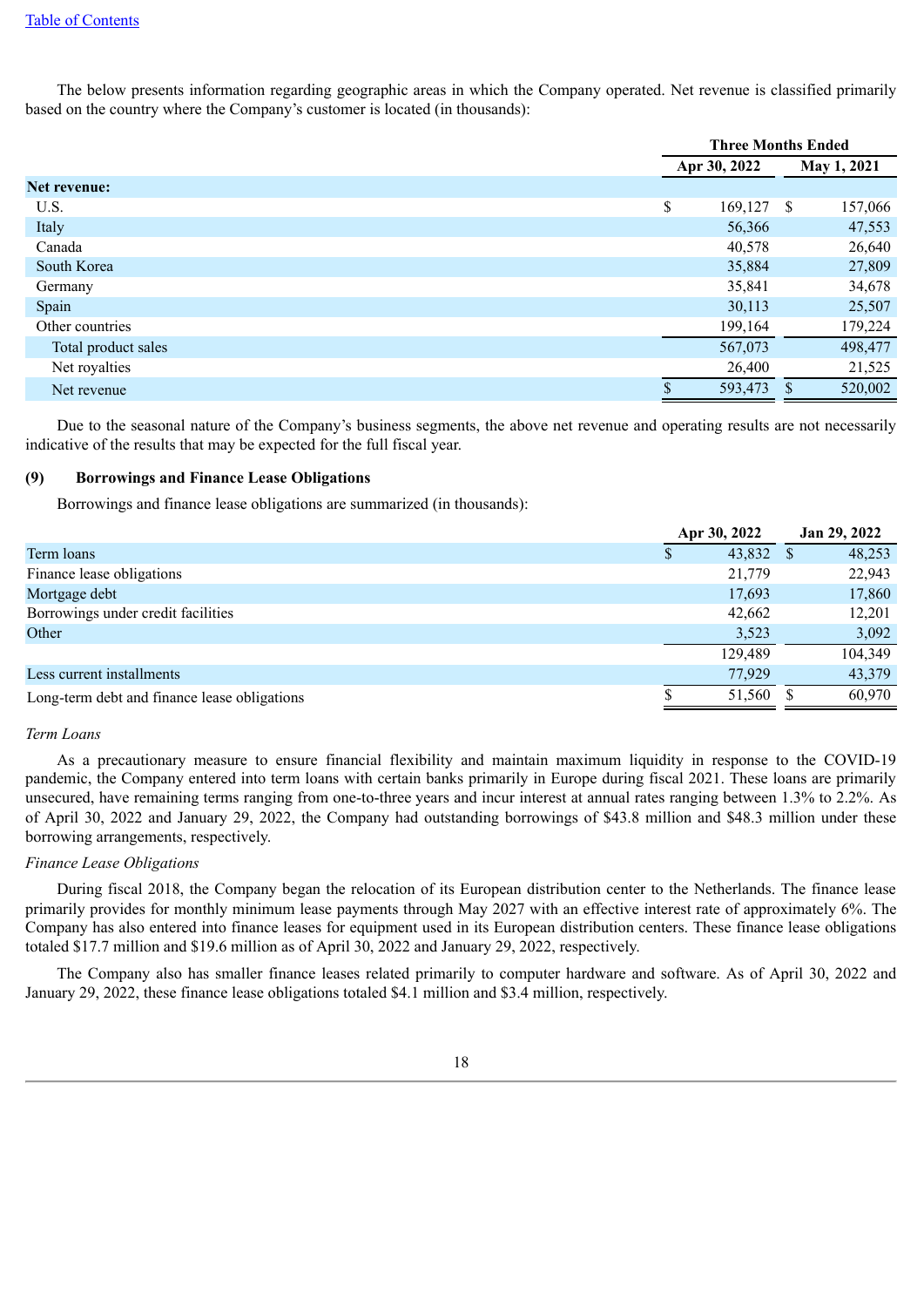# *Mortgage Debt*

During fiscal 2017, the Company entered into a ten-year \$21.5 million real estate secured loan (the "Mortgage Debt") which is secured by the Company's U.S. distribution center based in Louisville, Kentucky. The Mortgage Debt requires the Company to comply with a fixed charge coverage ratio on a trailing four-quarter basis if consolidated cash, cash equivalents, short-term investment balances and availability under borrowing arrangements fall below certain levels. In addition, the Mortgage Debt contains customary covenants, including covenants that limit or restrict the Company's ability to incur liens on the mortgaged property and enter into certain contractual obligations. Upon the occurrence of an event of default under the Mortgage Debt, the lender may terminate the Mortgage Debt and declare all amounts outstanding to be immediately due and payable. The Mortgage Debt specifies a number of events of default (some of which are subject to applicable grace or cure periods), including, among other things, non-payment defaults, covenant defaults, cross-defaults to other material indebtedness, bankruptcy and insolvency defaults and material judgment defaults.

## *Credit Facilities*

During fiscal 2021, the Company entered into an amendment of its senior secured asset-based revolving credit facility with Bank of America, N.A. and other lenders (as amended, the "Credit Facility"). The Credit Facility provides for a borrowing capacity in an amount up to \$120 million, including a Canadian sub-facility up to \$20 million, subject to a borrowing base. Based on applicable accounts receivable and inventory balances as of April 30, 2022, the Company could have borrowed up to \$110 million under the Credit Facility. The Credit Facility has an option to expand the borrowing capacity by up to \$180 million subject to certain terms and conditions, including the willingness of existing or new lenders to assume such increased amount. The Credit Facility is available for direct borrowings and the issuance of letters of credit, subject to certain letters of credit sublimits, and may be used for working capital and other general corporate purposes. As of April 30, 2022, the Company had \$9.6 million in outstanding standby letters of credit, no outstanding documentary letters of credit and \$40.0 million outstanding borrowings under the Credit Facility. As of January 29, 2022, the Company had \$10.1 million in outstanding standby letters of credit, no outstanding documentary letters of credit and no outstanding borrowings under the Credit Facility.

The Credit Facility requires the Company to comply with a fixed charge coverage ratio on a trailing four-quarter basis if a default or an event of default occurs under the Credit Facility or generally if borrowings exceed 80% of the borrowing base. In addition, the Credit Facility contains customary covenants, including covenants that limit or restrict the Company and certain of its subsidiaries' ability to: incur liens, incur indebtedness, make investments, dispose of assets, make certain restricted payments, merge or consolidate and enter into certain transactions with affiliates. Upon the occurrence of an event of default under the Credit Facility, the lenders may cease making loans, terminate the Credit Facility and declare all amounts outstanding to be immediately due and payable. The Credit Facility specifies a number of events of default (some of which are subject to applicable grace or cure periods), including, among other things, non-payment defaults, covenant defaults, cross-defaults to other material indebtedness, bankruptcy and insolvency defaults, and material judgment defaults. The Credit Facility allows for both secured and unsecured borrowings outside of the Credit Facility up to specified amounts.

The Company, through its European subsidiaries, maintains short-term committed borrowing agreements, primarily for working capital purposes, with various banks in Europe. Some of these agreements include certain equity-based financial covenants. As of April 30, 2022 and January 29, 2022, the Company had no outstanding borrowings, no outstanding documentary letters of credit, and \$119.6 million and \$126.9 million available for future borrowings under these agreements, respectively. The agreements are denominated primarily in euros and incur interest at annual rates ranging between 0.9% to 1.1%. On May 5, 2022, the Company entered into a €250 million revolving credit facility through a European subsidiary, which replaced the European short-term borrowing arrangements referenced above. Refer to Note 17 for further information.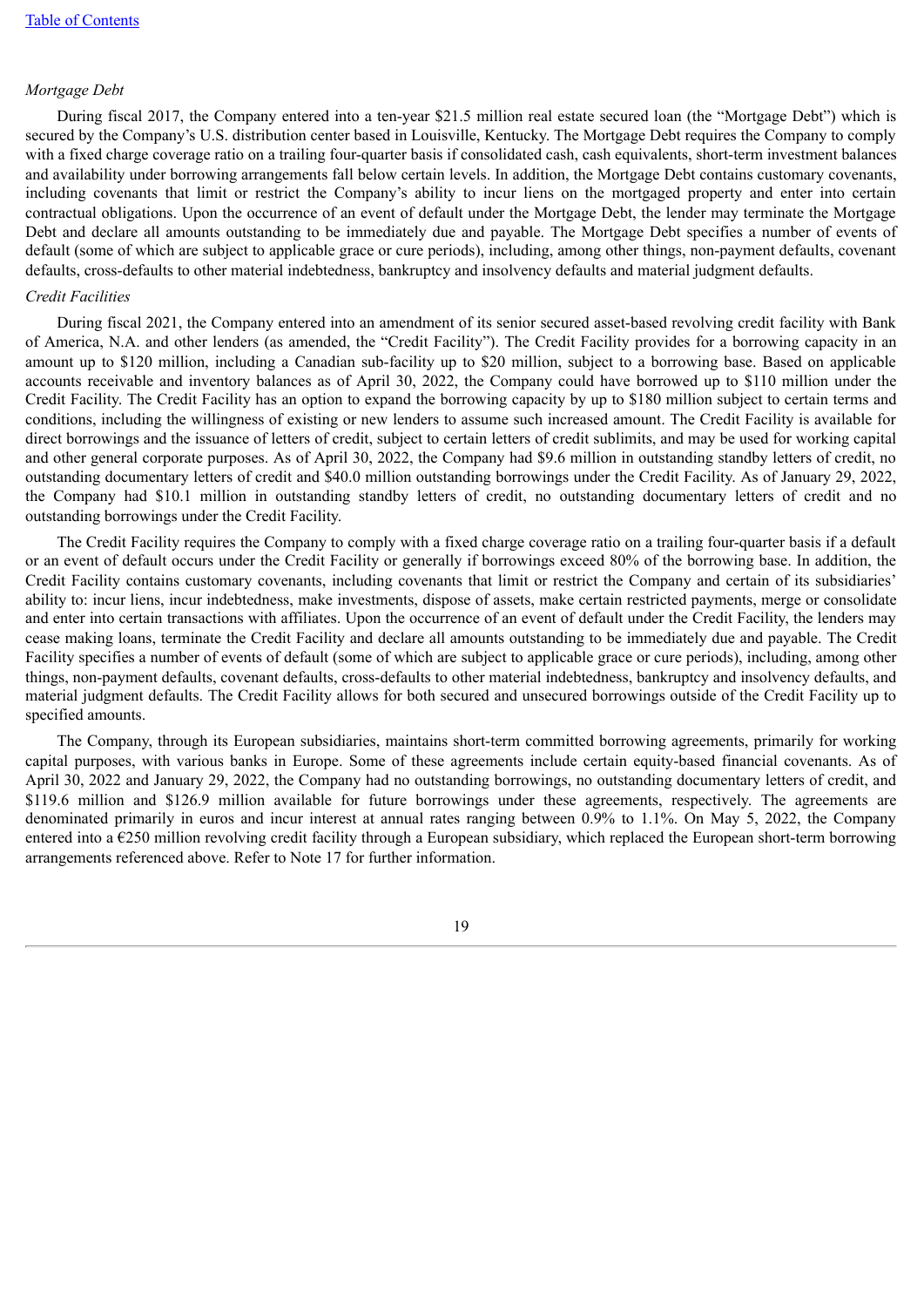The Company, through its China subsidiary, maintains a short-term uncommitted bank borrowing agreement that provides for a borrowing capacity up to \$30 million, primarily for working capital purposes. The Company had \$1.9 million in outstanding borrowings under this agreement as of April 30, 2022 and \$12.2 million in outstanding borrowings under this agreement as of January 29, 2022.

The Company, through its Japan subsidiary, maintains a short-term uncommitted bank borrowing agreement that provides for a borrowing capacity up to \$3.9 million, primarily for working capital purposes. The Company had \$0.8 million outstanding borrowings under this agreement as of April 30, 2022 and no outstanding borrowings as of January 29, 2022.

## *Other*

From time-to-time, the Company will obtain other financing in foreign countries for working capital to finance its local operations.

## **(10) Convertible Senior Notes and Related Transactions**

#### *2.00% Convertible Senior Notes due 2024*

In April 2019, the Company issued \$300 million principal amount of the Notes in a private offering. In connection with the issuance of the Notes, the Company entered into an indenture (the "Indenture") with respect to the Notes with U.S. Bank N.A., as trustee (the "Trustee"). The Notes are senior unsecured obligations of the Company and bear interest at an annual rate of 2.00% payable semi-annually in arrears on April 15 and October 15 of each year. The Notes will mature on April 15, 2024, unless earlier repurchased or converted in accordance with their terms.

The Notes are convertible in certain circumstances into cash, shares of the Company's common stock, or a combination of cash and shares of the Company's common stock, at the Company's election, at an initial conversion rate of 38.7879 shares of common stock per \$1,000 principal amount of Notes, which is equivalent to an initial conversion price of approximately \$25.78 per share, subject to adjustment upon the occurrence of certain events. In accordance with the terms of the indenture governing the Notes, the Company has adjusted the conversion rate and the conversion price of the Notes for quarterly dividends exceeding \$0.1125 per share (currently \$25.53). Prior to November 15, 2023, the Notes are convertible only upon the occurrence of certain events and during certain periods, and thereafter, at any time until the close of business on the second scheduled trading day immediately preceding the maturity date of the Notes.

Following certain corporate events described in the Indenture that occur prior to the maturity date, the conversion rate will be increased for a holder who elects to convert its Notes in connection with such corporate event in certain circumstances. The Notes are not redeemable prior to maturity, and no sinking fund is provided for the Notes. As of April 30, 2022, none of the conditions allowing holders of the Notes to convert had been met. The Company expects to settle the principal amount of the Notes in 2024 in cash and any excess in shares.

On January 30, 2022, the Company adopted new authoritative guidance which simplifies the accounting for convertible instruments and contracts in an entity's own equity using the modified retrospective method. Prior to adoption, the Company separated the Notes into liability and equity components. The liability component was recorded at fair value. The equity component represented the difference between the proceeds from the issuance of the Notes and the fair value of the liability component. The equity component was not subject to remeasurement as long as the equity component continued to meet the conditions for equity classification. The excess of the liability component over its carrying amount ("debt discount") was being amortized to interest expense over the term of the Notes. During the three months ended May 1, 2021, the Company recorded \$2.8 million of interest expense related to the amortization of the debt discount. As a result of the adoption of the authoritative guidance on January 30, 2022, the Company derecognized the remaining unamortized debt discount on the Notes and recorded no interest expense related to the amortization of the debt discount during the three months ended April 30, 2022. Refer to Note 1 for further information regarding this recently adopted guidance.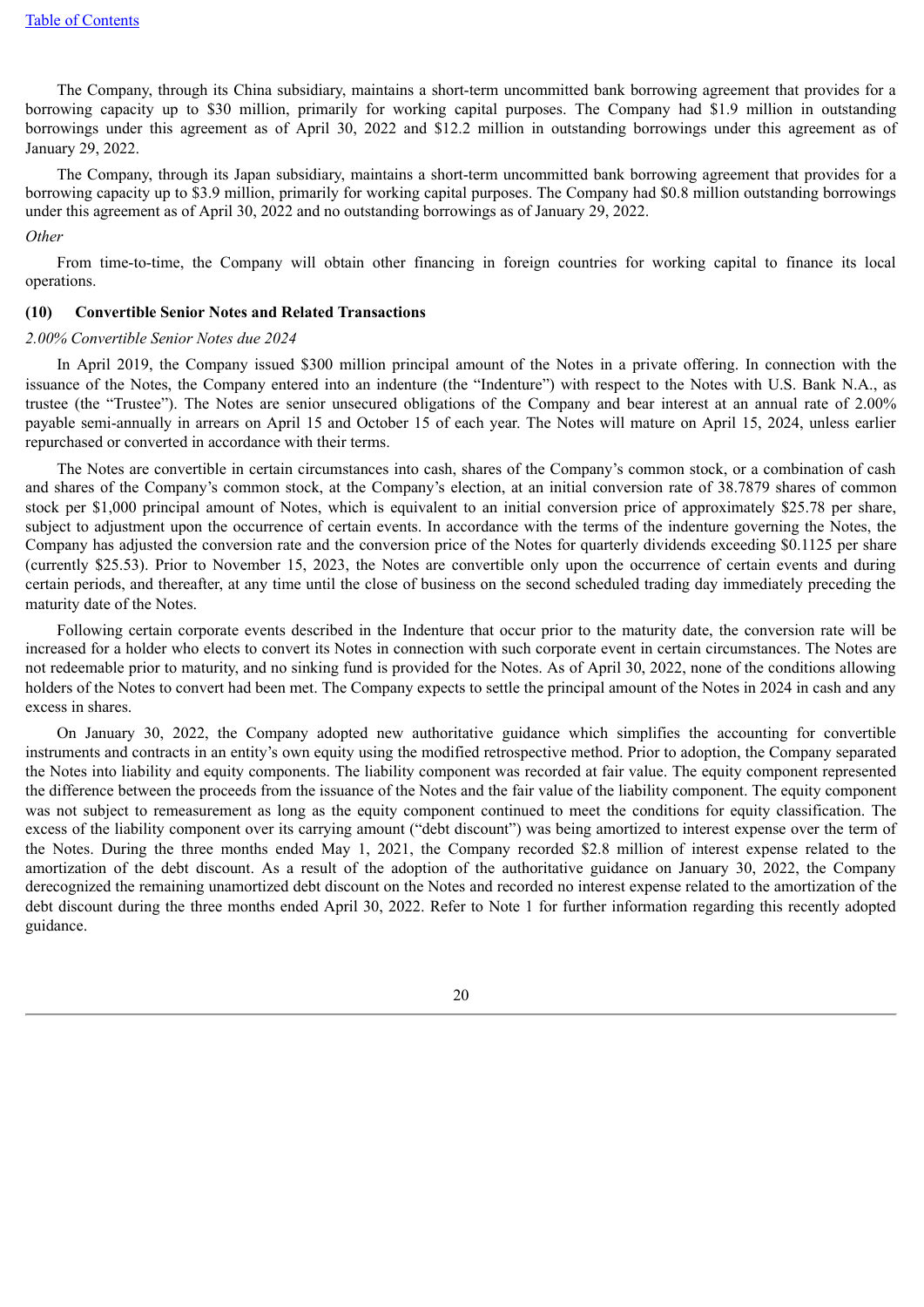Debt issuance costs were comprised of \$3.8 million of discounts and commissions payable to the initial purchasers and third-party offering costs of approximately \$1.5 million. Debt issuance costs were recorded as a contra-liability and are presented net against the Notes balance on the Company's condensed consolidated balance sheets. These costs are being amortized to interest expense over the term of the Notes.

The Notes consist of the following (in thousands):

|                                        | Apr 30, 2022 |      | Jan 29, 2022 |
|----------------------------------------|--------------|------|--------------|
| Liability component:                   |              |      |              |
| Principal                              | 300,000      | - \$ | 300,000      |
| Unamortized debt discount <sup>1</sup> |              |      | (27, 498)    |
| Unamortized issuance costs             | (1,693)      |      | (1,907)      |
| Net carrying amount                    | 298,307      |      | 270,595      |
|                                        |              |      |              |
| Equity component, $net2$               | $(759)$ \$   |      | 42,320       |
|                                        |              |      |              |

*Notes:*

<sup>1</sup> Due to adoption of new authoritative guidance, unamortized debt discount was derecognized on January 30, 2022.

As a result of adoption of new authoritative guidance on January 30, 2022, the equity component was eliminated and recorded as an adjustment to retained earnings. As of April 30, 2022, the balance is associated with convertible bond hedge issuance costs and deferred taxes, which are not impacted by the adoption. As of January 29, 2022, the balance was included in paidin capital within stockholders' equity on the condensed consolidated balance sheets and is net of debt issuance costs and deferred taxes. 2

As of April 30, 2022 and January 29, 2022, the fair value of the Notes, net of unamortized debt discount and debt issuance costs, was approximately \$331.7 million and \$303.1 million, respectively. The fair value of the Notes is determined based on inputs that are observable in the market and have been classified as Level 2 in the fair value hierarchy.

## *Convertible Bond Hedge and Warrant Transactions*

 $\mathcal{L}_\text{max}$ 

In connection with the offering of the Notes, the Company entered into convertible note hedge transactions whereby the Company had the option to purchase a total of approximately 11.6 million shares of its common stock at an initial strike price of approximately \$25.78 per share, in each case subject to adjustment in certain circumstances. The total cost of the convertible note hedge transactions was \$61.0 million. In addition, the Company sold warrants whereby the holders of the warrants had the option to purchase a total of approximately 11.6 million shares of the Company's common stock at an initial strike price of \$46.88 per share. The Company received \$28.1 million in cash proceeds from the sale of these warrants. Both the number of shares underlying the convertible note hedges and warrants and the strike price of the instruments are subject to customary adjustments. In accordance with the terms of the convertible note hedge confirmations and warrant confirmations, respectively, the Company has adjusted the strike prices with respect to the convertible note hedges and the warrants for quarterly dividends exceeding \$0.1125 per share (currently \$46.42). Taken together, the purchase of the convertible note hedges and sale of the warrants are intended to offset dilution from the conversion of the Notes to the extent the market price per share of the Company's common stock exceeds the adjusted strike price of the convertible note hedges. The warrant transaction may have a dilutive effect with respect to the Company's common stock to the extent the market price per share of the Company's common stock exceeds the adjusted strike price of the warrants. The convertible note hedges and warrants are recorded in stockholders' equity, are not accounted for as derivatives and are not remeasured each reporting period.

As of April 30, 2022, there was no deferred income tax liability in connection with the debt discount. As of January 29, 2022, the Company had a deferred tax liability of \$6.2 million in connection with the debt discount included in deferred income tax assets on the Company's condensed consolidated balance sheet. As of both April 30, 2022 and January 29, 2022, the Company had a deferred income tax asset of \$6.9 million in connection with the convertible note hedge transactions. The net deferred income tax impact was included in deferred income tax assets on the Company's condensed consolidated balance sheets.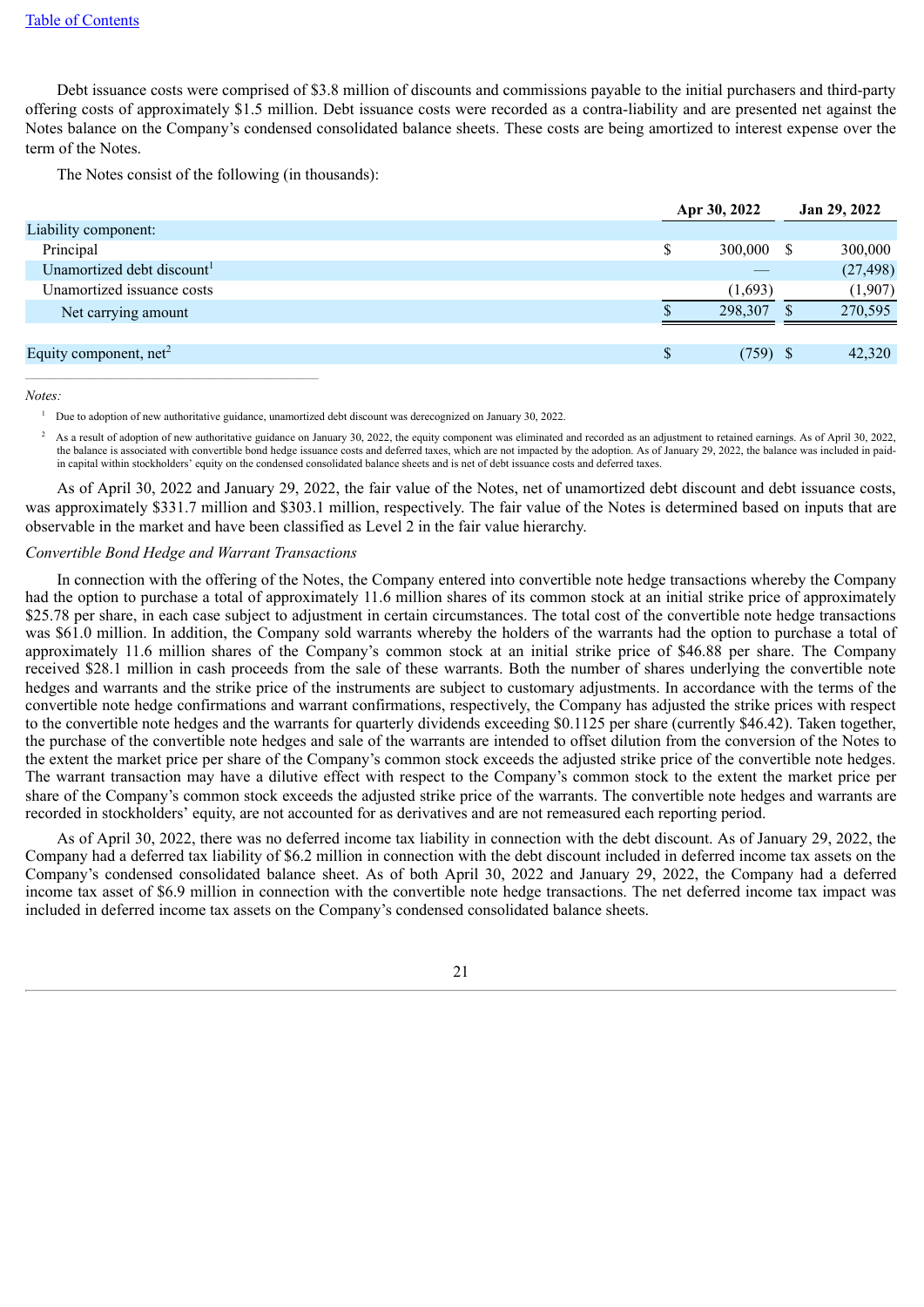# **(11) Share-Based Compensation**

The following summarizes the share-based compensation expense recognized under all of the Company's stock plans (in thousands):

|                                        | <b>Three Months Ended</b> |  |                    |  |  |
|----------------------------------------|---------------------------|--|--------------------|--|--|
|                                        | Apr 30, 2022              |  | <b>May 1, 2021</b> |  |  |
| Stock options                          | 600                       |  | 907                |  |  |
| Stock awards/units                     | 3,372                     |  | 3,073              |  |  |
| Employee Stock Purchase Plan           | 80                        |  | 80                 |  |  |
| Total share-based compensation expense | 4.052                     |  | 4.060              |  |  |

Unrecognized compensation cost related to nonvested stock options and nonvested stock awards/units totaled approximately \$2.9 million and \$20.3 million, respectively, as of April 30, 2022. This cost is expected to be recognized over a weighted average period of 1.5 years.

## *Performance-Based Awards*

The Company has granted certain nonvested stock units subject to performance-based vesting conditions to select executive officers. Each award of nonvested stock units generally has an initial vesting period from the date of the grant through either (i) the end of the first fiscal year or (ii) the first anniversary of the date of grant, followed by annual vesting periods which may range from twoto-three years.

The following summarizes the activity for nonvested performance-based units during the three months ended April 30, 2022:

|                               | <b>Number of Units</b> | <b>Weighted Average</b><br><b>Grant Date Fair</b><br>Value |
|-------------------------------|------------------------|------------------------------------------------------------|
| Nonvested at January 29, 2022 | 643,813                | 18.78                                                      |
| Granted                       |                        |                                                            |
| Vested                        | (314,239)              | 17.31                                                      |
| Forfeited                     | (11,718)               | 26.40                                                      |
| Nonvested at April 30, 2022   | 317,856                | 19.95                                                      |

## *Market-Based Awards*

The Company has granted certain nonvested stock units subject to market-based vesting conditions to select executive officers. These market-based awards include (i) units where the number of shares that may ultimately vest will equal 0% to 150% of the target number of shares, subject to the performance of the Company's total stockholder return ("TSR") relative to the TSR of a select group of peer companies over a three-year period and (ii) units scheduled to vest based on the attainment of certain absolute stock price levels over a four-year period. Vesting is also subject to continued service requirements through the vesting date.

The following summarizes the activity for nonvested market-based units during the three months ended April 30, 2022:

|                               | <b>Number of Units</b> | <b>Weighted Average</b><br><b>Grant Date Fair</b><br>Value |
|-------------------------------|------------------------|------------------------------------------------------------|
| Nonvested at January 29, 2022 | 877,813                | 14.22                                                      |
| Granted                       |                        |                                                            |
| <b>Vested</b>                 |                        |                                                            |
| Forfeited                     | (87, 871)              | 9.39                                                       |
| Nonvested at April 30, 2022   | 789,942                | 14.76                                                      |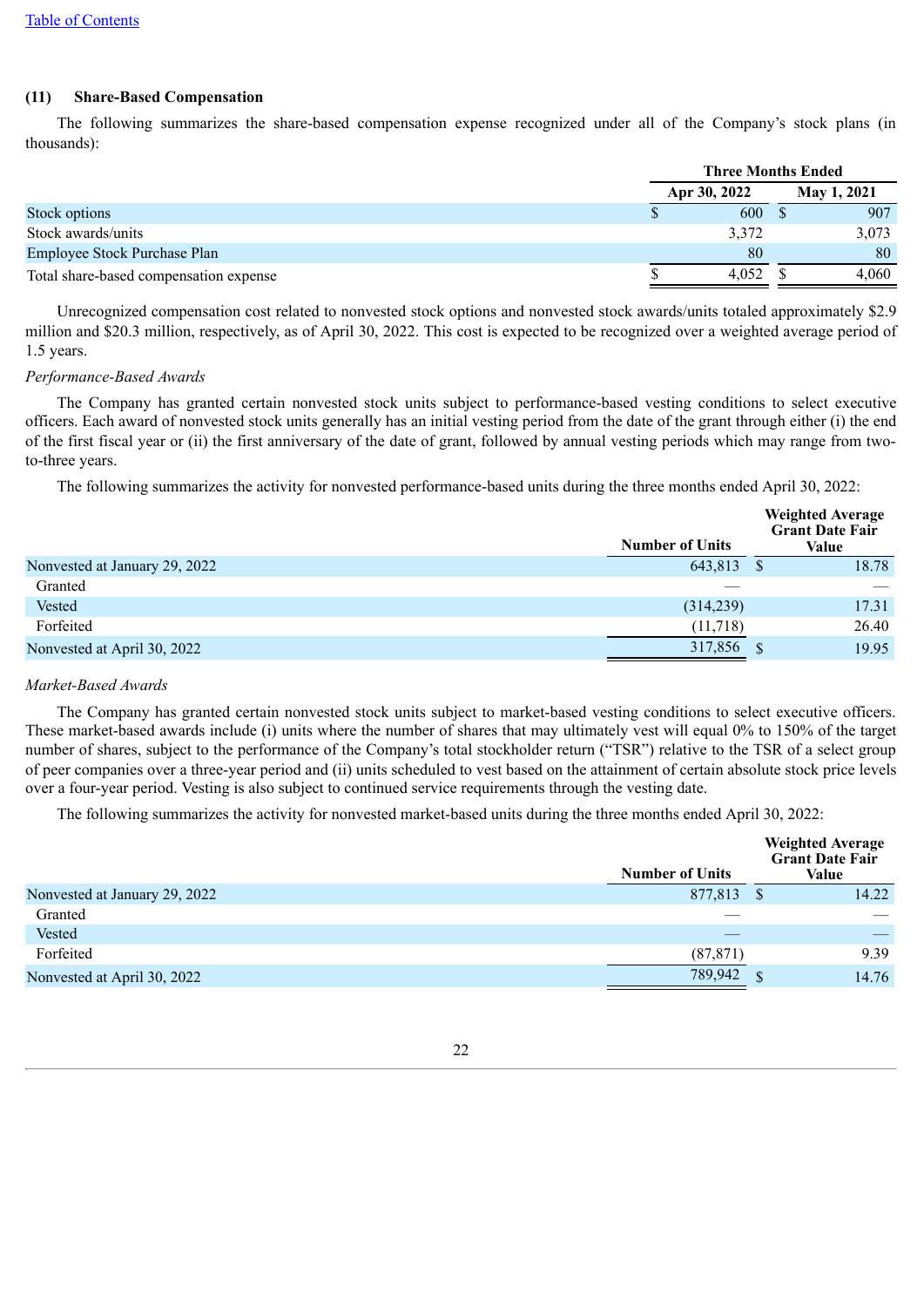# **(12) Related Party Transactions**

The Company and its subsidiaries periodically enter into transactions with other entities or individuals that are considered related parties, including certain transactions with entities owned by, affiliated with, or for the respective benefit of, Paul Marciano, who is an executive and member of the Board of the Company, and Maurice Marciano, who is also a member of the Board, and certain of their children (the "Marciano Entities").

#### *Leases*

The Company leases warehouse and administrative facilities, including the Company's North American corporate headquarters in Los Angeles, California, from partnerships affiliated with the Marciano Entities and certain of their affiliates. There were four of these leases in effect as of April 30, 2022 with expiration or option exercise dates ranging from calendar years 2023 to 2030.

Aggregate lease costs recorded under these four related party leases were approximately \$2.3 million and \$2.2 million for the three months ended April 30, 2022 and May 1, 2021, respectively. The Company believes the terms of the related party leases have not been significantly affected by the fact the Company and the lessors are related.

#### *Aircraft Arrangements*

The Company periodically charters aircraft owned by the Marciano Entities through informal arrangements with the Marciano Entities and independent third-party management companies contracted by such Marciano Entities to manage their aircraft. The total fees paid under these arrangements for the three months ended April 30, 2022 and May 1, 2021 were approximately \$0.6 million and \$0.9 million, respectively.

#### *Minority Investment*

The Company owns a 30% interest in a privately held men's footwear company (the "Footwear Company") in which the Marciano Entities also own a 45% interest. In December 2020, the Company provided the Footwear Company with a revolving credit facility for \$2.0 million, which provides for an annual interest rate of 2.75% and matures in November 2023. As of both April 30, 2022 and January 29, 2022, the Company had a note receivable of \$0.2 million included in other assets in its condensed consolidated balance sheets related to outstanding borrowings by the Footwear Company under this revolving credit facility.

## *Vendor Purchases*

The Company purchases faux fur products from a privately-held fashion accessories company (the "Fashion Company"). Mr. Maurice Marciano, Mr. Paul Marciano and Mr. Carlos Alberini own on a combined basis 20% of the outstanding common equity interests in the Fashion Company (with the Marcianos jointly owning 16% and Mr. Alberini owning 4%). The total payments made by the Company to the Fashion Company were approximately \$1.2 million and \$0.2 million for the three months ended April 30, 2022 and May 1, 2021, respectively. The Company believes that the price paid by the Company for the Fashion Company's products and the terms of the transactions between the Company and the Fashion Company have not been affected by this passive investment of Messrs. Marcianos and Mr. Alberini in the Fashion Company.

## **(13) Commitments and Contingencies**

## *Investment Commitments*

As of April 30, 2022, the Company had an unfunded commitment to invest  $\epsilon$ 1.0 million (\$1.0 million) in a private equity fund. Refer to Note 15 for further information. On May 4, 2022, the Company committed an additional  $\epsilon$ 10.0 million to the private equity fund.

## *Legal and Other Proceedings*

The Company is involved in legal proceedings, arising both in the ordinary course of business and otherwise, including the proceedings described below as well as various other claims and other matters incidental to the Company's business. Unless otherwise stated, the resolution of any particular proceeding is not currently expected to have a material adverse impact on the Company's financial position, results of

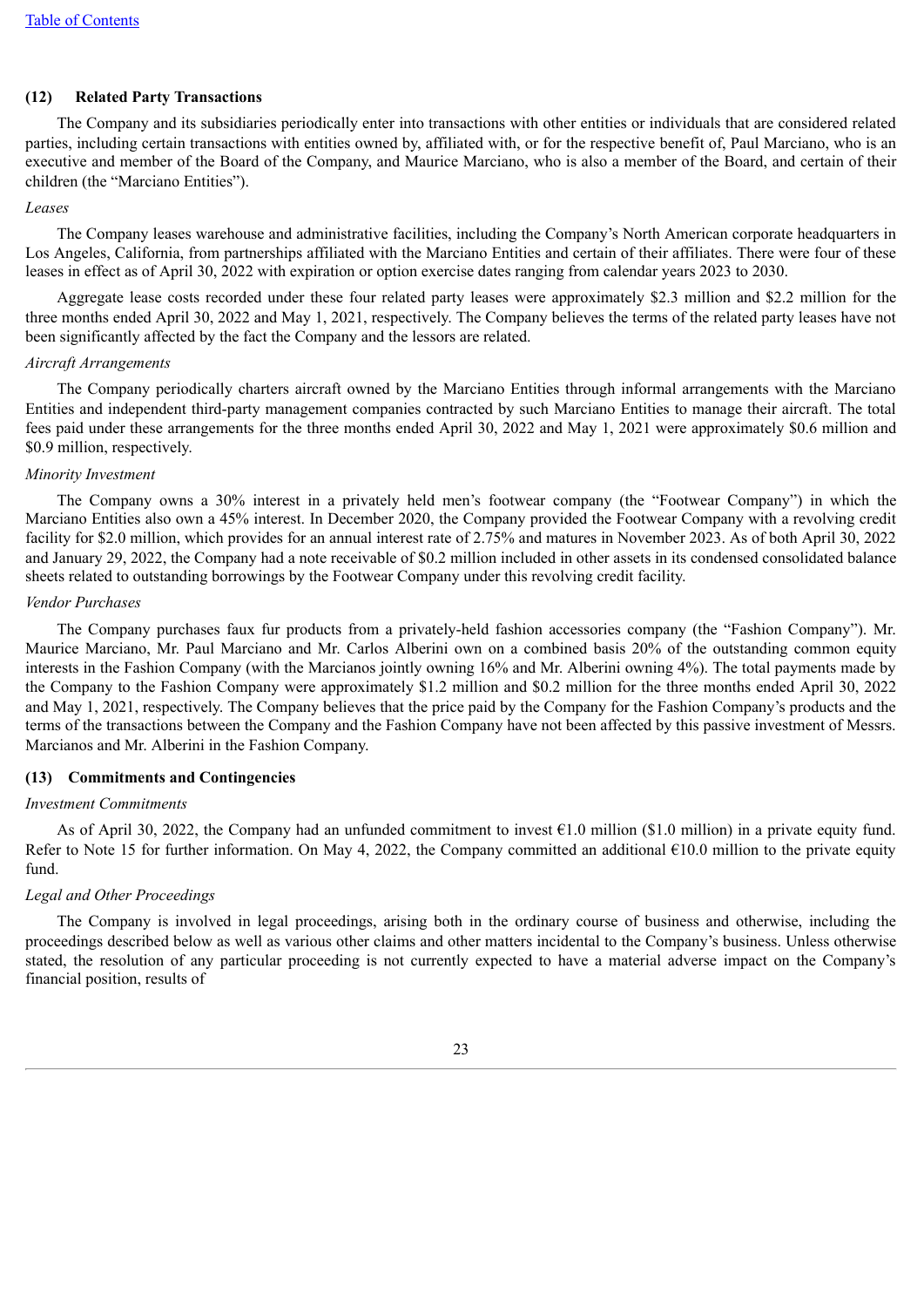operations or cash flows. Even if such an impact could be material, the Company may not be able to estimate the reasonably possible loss or range of loss until developments in the proceedings have provided sufficient information to support an assessment.

The Company has received customs tax assessment notices from the Italian Customs Agency ("ICA") regarding its customs tax audit of one of the Company's European subsidiaries for the period from July 2010 through December 2012. Such assessments totaled  $\epsilon$ 9.8 million (\$10.3 million), including potential penalties and interest. The Company strongly disagreed with the ICA's positions and therefore filed appeals with the Milan First Degree Tax Court ("MFDTC"). Those appeals were split into a number of different cases that were then heard by different sections of the MFDTC. The MFDTC ruled in favor of the Company on all of these appeals. The ICA subsequently appealed  $\epsilon$ 9.7 million (\$10.2 million) of these favorable MFDTC judgments with the Appeals Court. To date,  $\epsilon$ 8.5 million (\$9.0 million) have been decided in favor of the Company and €1.2 million (\$1.3 million) have been decided in favor of the ICA. The Company believes that the unfavorable Appeals Court ruling is incorrect and inconsistent with the prior rulings on similar matters by both the MFDTC and other judges within the Appeals Court, and has appealed the decision to the Supreme Court. The ICA has appealed most of the favorable Appeals Court rulings to the Supreme Court. To date, of the cases that have been appealed to the Supreme Court,  $60.4$  million (\$0.4 million) have been decided in favor of the Company based on the merits of the case and  $61.1$ million (\$1.2 million) have been remanded back to the lower court for further consideration. There can be no assurances the Company will be successful in the remaining appeals. It also continues to be possible that the Company will receive similar or even larger assessments for periods subsequent to December 2012 or other claims or charges related to the matter in the future. Although the Company believes that it has a strong position and will continue to vigorously defend this matter, it is unable to predict with certainty whether or not these efforts will ultimately be successful or whether the outcome will have a material impact on the Company's financial position, results of operations or cash flows.

On January 19, 2021, a former model for the Company filed an action against the Company's Chief Creative Officer and the Company in the California Superior Court in Los Angeles (Jane Doe v. Paul Marciano, et al.). The complaint asserts several claims based on allegations that the former model was treated improperly by Mr. Paul Marciano and retaliated against by the Company. The complaint seeks an unspecified amount of general damages, medical expenses, lost earnings, punitive damages and attorneys' fees. The case has been moved to arbitration and is currently in the discovery stage. Mr. Paul Marciano and the Company dispute these claims fully and intend to contest them vigorously. In March and April 2021, the Company received separate communications from two other individuals containing similar allegations against Mr. Paul Marciano and the Company. Each individual who contacted the Company in March 2021 and April 2021 is represented by the same attorney who represents the plaintiff in the January 2021 action. Though no complaint was filed with respect to the allegations in the March 2021 letter and Mr. Paul Marciano and the Company disputed each of those allegations fully, in order to avoid the cost of litigation and without admitting liability or fault, the Company and Mr. Paul Marciano entered into a settlement agreement with the individual who sent the March 2021 letter, resolving the claims for an aggregate total amount of \$300,000 in July 2021.

On October 22, 2021, the individual who sent the April 2021 letter filed an action against Mr. Paul Marciano and the Company in the United States District Court for the Central District of California (Jane Doe 3 v. Paul Marciano, et al.). The complaint asserts a claim under the Trafficking Victims Protection Act based on allegations that the individual was treated improperly by Mr. Paul Marciano. The complaint seeks an unspecified amount of compensatory damages, punitive damages and attorneys' fees. Though Mr. Paul Marciano and the Company also disputed these claims fully, in order to avoid the cost of litigation and without admitting liability or fault, the Company and Mr. Paul Marciano entered into a settlement agreement with the individual who sent the April 2021 letter and filed the October 2021 action, resolving the claims for an aggregate total amount of \$120,000 in March 2022.

On March 16, 2022, the plaintiff in the January 2021 action and another former model for the Company filed an action against those individuals who were on the Company's Board of Directors in January 2019 (the "Defendants") in the California Superior Court in Los Angeles (Jane Doe 1 and Jane Doe 2 v. Maurice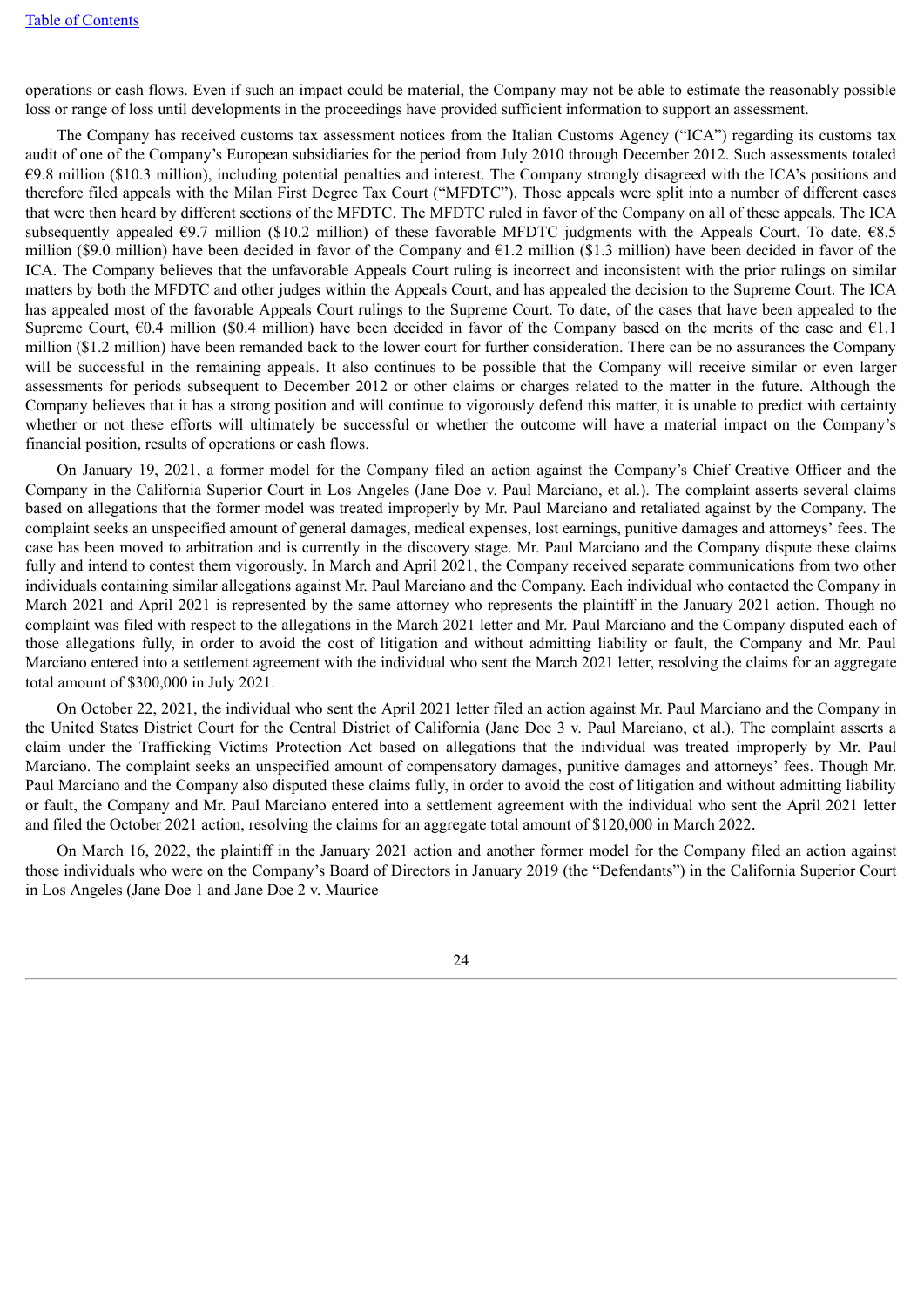Marciano, et al.). The complaint asserts that the Defendants aided and abetted the alleged improper behavior of Mr. Paul Marciano described in the January 2021 action and discomfort felt by the other individual during interactions with Mr. Paul Marciano described in the March 2022 action. The complaint seeks an unspecified amount of general damages and attorneys' fees and seeks an order for the Defendants to remove Mr. Paul Marciano from the Board of Directors and relieve him of his day-to-day duties at the Company. The individual plaintiffs in the March 2022 action are represented by the same attorney who represents the plaintiffs in the January 2021 and October 2021 actions.

#### *Redeemable Noncontrolling Interests*

The Company is party to a put arrangement with respect to the common securities that represent the remaining noncontrolling interest for its majority-owned subsidiary, Guess Brasil Comércio e Distribuição S.A. ("Guess Brazil"). The put arrangement for Guess Brazil, representing 40% of the total outstanding equity interest of that subsidiary, may be exercised at the discretion of the noncontrolling interest holder by providing written notice to the Company every third anniversary beginning in March 2019, subject to certain time restrictions. The redemption value of the Guess Brazil put arrangement is based on a multiple of Guess Brazil's earnings before interest, taxes, depreciation and amortization subject to certain adjustments and is classified as a redeemable noncontrolling interest outside of permanent equity in the Company's condensed consolidated balance sheet. The carrying value of the redeemable noncontrolling interest related to Guess Brazil was \$0.5 million and \$0.4 million as of April 30, 2022 and January 29, 2022, respectively.

The Company is also party to a put arrangement with respect to the common securities that represent the remaining noncontrolling interest for its majority-owned Russian subsidiary, Guess? CIS, LLC ("Guess CIS"), which was established through a majority-owned joint venture during fiscal 2016. The put arrangement for Guess CIS, representing 30% of the total outstanding equity interest of that subsidiary, may be exercised at the discretion of the noncontrolling interest holder by providing written notice to the Company during the period beginning after the fifth anniversary of the agreement through December 31, 2025, or sooner in certain limited circumstances. The redemption value of the Guess CIS put arrangement is based on a multiple of Guess CIS's earnings before interest, taxes, depreciation and amortization subject to certain adjustments and is classified as a redeemable noncontrolling interest outside of permanent equity in the Company's condensed consolidated balance sheet. The carrying value of the redeemable noncontrolling interest related to Guess CIS was \$9.4 million and \$9.1 million as of April 30, 2022 and January 29, 2022, respectively. The parties are evaluating the potential purchase by the Company of the 30% interest held by the noncontrolling interest holder in light of the various sanctions recently imposed by the United States and European governments with respect to Russia.

The redeemable noncontrolling interests of the Guess Brazil and Guess CIS put arrangements are recorded at the greater of their carrying values, adjusted for their share of the allocation of income or loss, dividends and foreign currency translation adjustments, or redemption values. During the three months ended April 30, 2022 and May 1, 2021, the Company had no redeemable noncontrolling interest redemption value adjustment.

A reconciliation of the total carrying amount of redeemable noncontrolling interests is (in thousands):

|                                         | <b>Three Months Ended</b> |  |                    |  |  |
|-----------------------------------------|---------------------------|--|--------------------|--|--|
|                                         | Apr 30, 2022              |  | <b>May 1, 2021</b> |  |  |
| Beginning balance                       | 9.500                     |  | 3,920              |  |  |
| Foreign currency translation adjustment | 354                       |  | 29                 |  |  |
| Ending balance                          | 9.854                     |  | 3.949              |  |  |

## **(14) Defined Benefit Plans**

#### *Supplemental Executive Retirement Plan*

The Company's Supplemental Executive Retirement Plan ("SERP") provides select employees who satisfy certain eligibility requirements with certain benefits upon retirement, termination of employment, death, disability or a change in control of the Company, in certain prescribed circumstances. As a non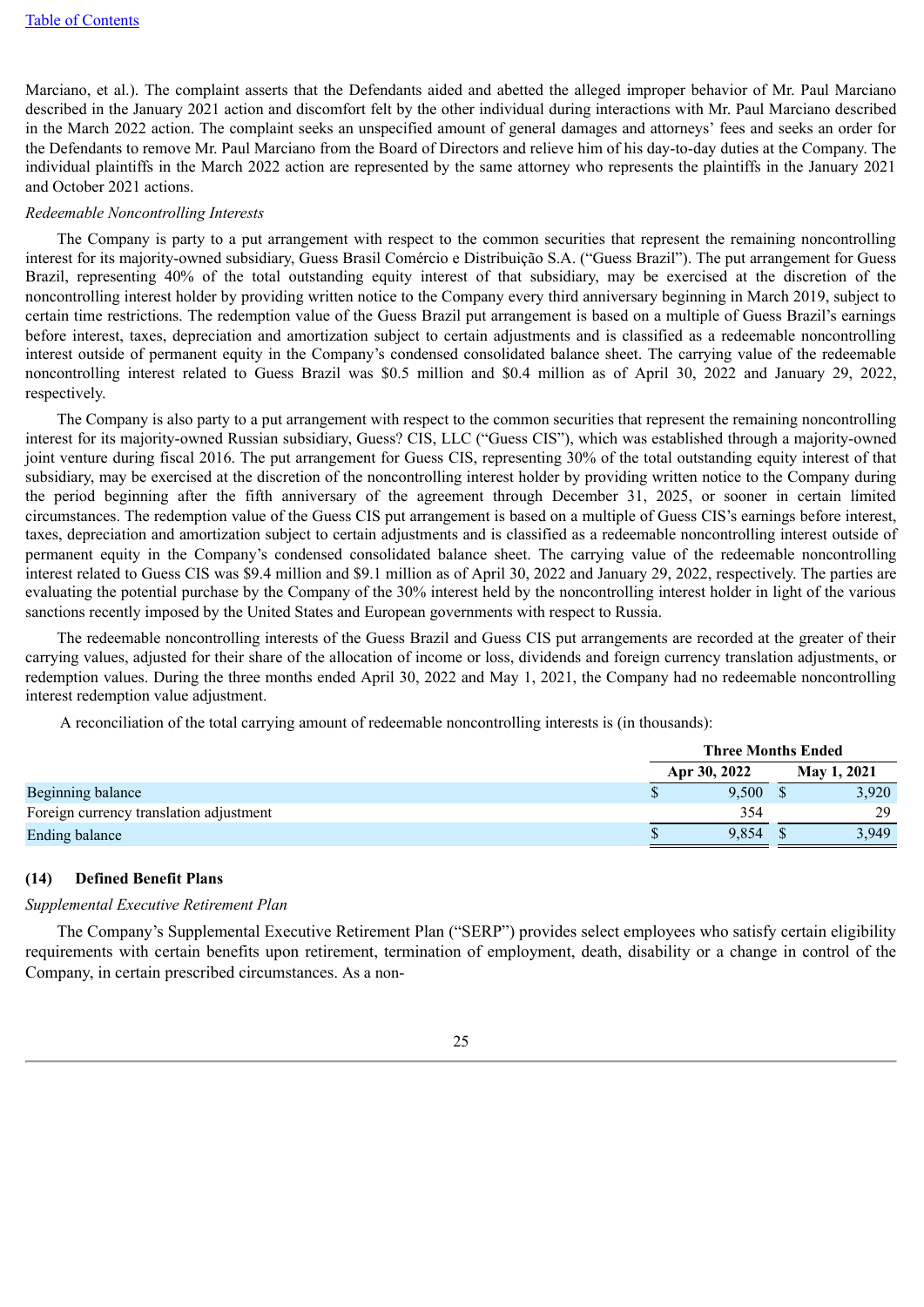qualified pension plan, no dedicated funding of the SERP is required; however, the Company has made periodic payments into insurance policies held in a rabbi trust to fund the expected obligations arising under the non-qualified SERP. The cash surrender values of the insurance policies were \$67.1 million and \$70.9 million as of April 30, 2022 and January 29, 2022, respectively, and were included in other assets in the Company's condensed consolidated balance sheets. As a result of changes in the value of the insurance policy investments, the Company recorded unrealized losses of \$3.3 million during the three months ended April 30, 2022 and immaterial unrealized losses in other expense during the three months ended May 1, 2021. The projected benefit obligation was \$49.3 million and \$49.4 million as of April 30, 2022 and January 29, 2022, respectively, and was included in accrued expenses and other current liabilities and other long-term liabilities in the Company's condensed consolidated balance sheets depending on the expected timing of payments. SERP benefit payments of \$0.5 million were made during each of the three months ended April 30, 2022 and May 1, 2021.

#### *Foreign Pension Plans*

In certain foreign jurisdictions, primarily in Switzerland, the Company is required to guarantee the returns on Company-sponsored defined contribution plans in accordance with local regulations. The Company's contributions must be made in an amount at least equal to the employee's contribution. Minimum employee contributions are based on the respective employee's age, salary and gender.

As of April 30, 2022 and January 29, 2022, the foreign pension plans had a total projected benefit obligation of \$40.8 million and \$42.7 million, respectively, and plan assets held in independent investment fiduciaries of \$36.3 million and \$38.0 million, respectively. The net liability of \$4.5 million and \$4.7 million was included in other long-term liabilities in the Company's condensed consolidated balance sheets as of April 30, 2022 and January 29, 2022, respectively.

The components of net periodic defined benefit pension cost related to the Company's defined benefit plans are (in thousands):

|                                                       | <b>SERP</b> | <b>Foreign Pension</b><br><b>Plans</b> | <b>Total</b> |
|-------------------------------------------------------|-------------|----------------------------------------|--------------|
|                                                       |             | Three Months Ended Apr 30, 2022        |              |
| Service cost                                          |             | 775.                                   | 775          |
| Interest cost                                         | 333         | 57                                     | 390          |
| Expected return on plan assets                        |             | (70)                                   | (70)         |
| Net amortization of unrecognized prior service credit |             | (23)                                   | (23)         |
| Net amortization of actuarial losses                  |             | 13                                     | 30           |
| Net periodic defined benefit pension cost             | 350         | 752                                    | 1,102        |

|                                                       | Three Months Ended May 1, 2021 |     |      |       |  |  |  |  |  |  |
|-------------------------------------------------------|--------------------------------|-----|------|-------|--|--|--|--|--|--|
| Service cost                                          |                                |     | 790  | 790   |  |  |  |  |  |  |
| Interest cost                                         |                                | 289 | 19   | 308   |  |  |  |  |  |  |
| Expected return on plan assets                        |                                |     | (52) | (52)  |  |  |  |  |  |  |
| Net amortization of unrecognized prior service credit |                                |     | (17) | (17)  |  |  |  |  |  |  |
| Net amortization of actuarial losses                  |                                | 20  | 85   | 105   |  |  |  |  |  |  |
| Net periodic defined benefit pension cost             |                                | 309 | 825  | . 134 |  |  |  |  |  |  |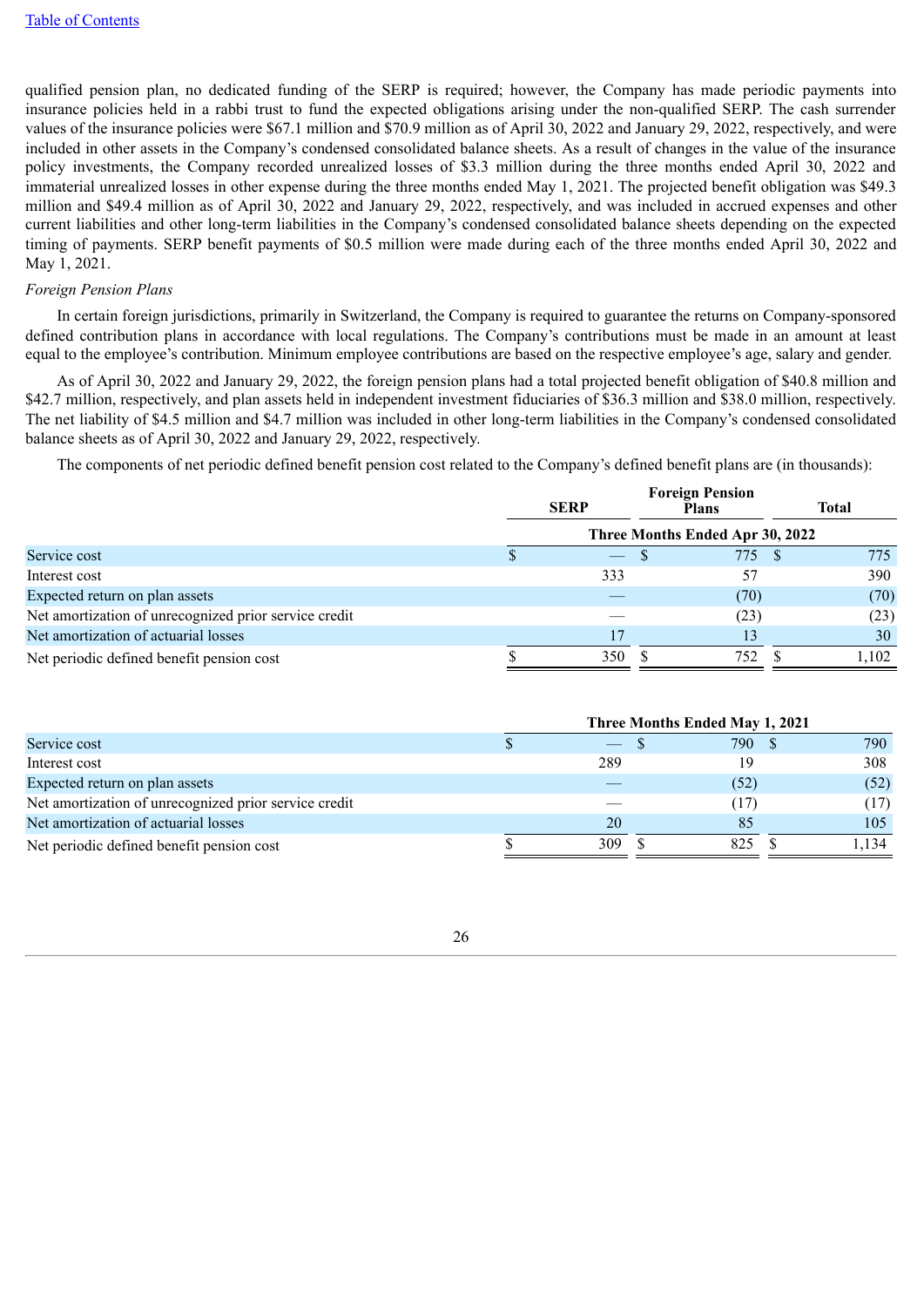# **(15) Fair Value Measurements**

Authoritative guidance defines fair value as the price that would be received to sell an asset or paid to transfer a liability in an orderly transaction between market participants at the measurement date. The guidance establishes a fair value hierarchy, which prioritizes the inputs used in measuring fair value into three broad levels as follows:

Level 1—Inputs are unadjusted quoted prices in active markets for identical assets or liabilities that can be accessed at the measurement date.

Level 2—Inputs include quoted prices for similar assets and liabilities in active markets, quoted prices for identical or similar assets or liabilities in markets that are not active, inputs other than quoted prices that are observable for the asset or liability (i.e. interest rates, yield curves, etc.) and inputs that are derived principally from or corroborated by observable market data by correlation or other means (market corroborated inputs).

Level 3—Unobservable inputs that reflect assumptions about what market participants would use in pricing the asset or liability. These inputs are based on the best information available, including the Company's own data.

The following presents the fair value hierarchy for those assets and liabilities measured at fair value on a recurring basis (in thousands):

|                                      |                          |    | <b>Fair Value Measurements</b><br>at Apr 30, 2022 |    |                          |     |              | <b>Fair Value Measurements</b><br>at Jan 29, 2022 |                |    |                |  |         |              |
|--------------------------------------|--------------------------|----|---------------------------------------------------|----|--------------------------|-----|--------------|---------------------------------------------------|----------------|----|----------------|--|---------|--------------|
| <b>Recurring Fair Value Measures</b> | <b>Level 1</b>           |    | <b>Level 2</b>                                    |    | Level 3                  |     | <b>Total</b> |                                                   | <b>Level</b> 1 |    | <b>Level 2</b> |  | Level 3 | <b>Total</b> |
| Assets:                              |                          |    |                                                   |    |                          |     |              |                                                   |                |    |                |  |         |              |
| Foreign exchange currency contracts  | \$                       | ъ  | 14,286                                            | S. |                          | S   | 14,286       |                                                   |                |    | 7.133          |  |         | 7.133        |
| Interest rate swap                   |                          |    | 764                                               |    |                          |     | 764          |                                                   |                |    |                |  |         |              |
| Total                                | $\overline{\phantom{0}}$ | -S | 15,050                                            |    | $\overline{\phantom{0}}$ | \$. | 15,050       |                                                   |                | -S | 7,133          |  |         | 7.133        |
| Liabilities:                         |                          |    |                                                   |    |                          |     |              |                                                   |                |    |                |  |         |              |
| Interest rate swap                   |                          |    |                                                   |    |                          |     |              |                                                   |                |    | 74             |  |         | 74           |
| Deferred compensation obligations    |                          |    | 15,326                                            |    |                          |     | 15,326       |                                                   |                |    | 15,794         |  |         | 15,794       |
| Total                                |                          |    | 5,326                                             |    |                          |     | 15,326       |                                                   |                |    | 15,868         |  |         | 15,868       |

Foreign exchange currency contracts may be entered into by the Company to hedge the future payment of inventory and intercompany transactions by non-U.S. subsidiaries. Periodically, the Company may also use foreign exchange currency contracts to hedge the translation and economic exposures related to its net investments in certain of its international subsidiaries. The fair values of the Company's foreign exchange currency contracts are based on quoted foreign exchange forward rates at the reporting date. The fair values of the Company's interest rate swaps are based upon inputs corroborated by observable market data. Deferred compensation obligations to employees are adjusted based on changes in the fair value of the underlying employee-directed investments. Fair value of these obligations is based upon inputs corroborated by observable market data.

The Company included  $\epsilon$ 3.7 million (\$3.9 million) and  $\epsilon$ 3.6 million (\$4.0 million) in other assets in the Company's condensed consolidated balance sheets related to its investment in a private equity fund as of April 30, 2022 and January 29, 2022, respectively. The Company uses net asset value per share as a practical expedient to measure the fair value of this investment and has not included this investment in the fair value hierarchy as disclosed above. As of April 30, 2022, the Company had an unfunded commitment to invest an additional  $\epsilon$ 1.0 million (\$1.0 million) in the private equity fund. On May 4, 2022, the Company committed an additional  $€10.0$  million to the private equity fund.

The fair values of the Company's debt instruments (see Note 9) are based on the amount of future cash flows associated with each instrument discounted using the Company's incremental borrowing rate. As of April 30, 2022 and January 29, 2022, the carrying value was not materially different from fair value, as the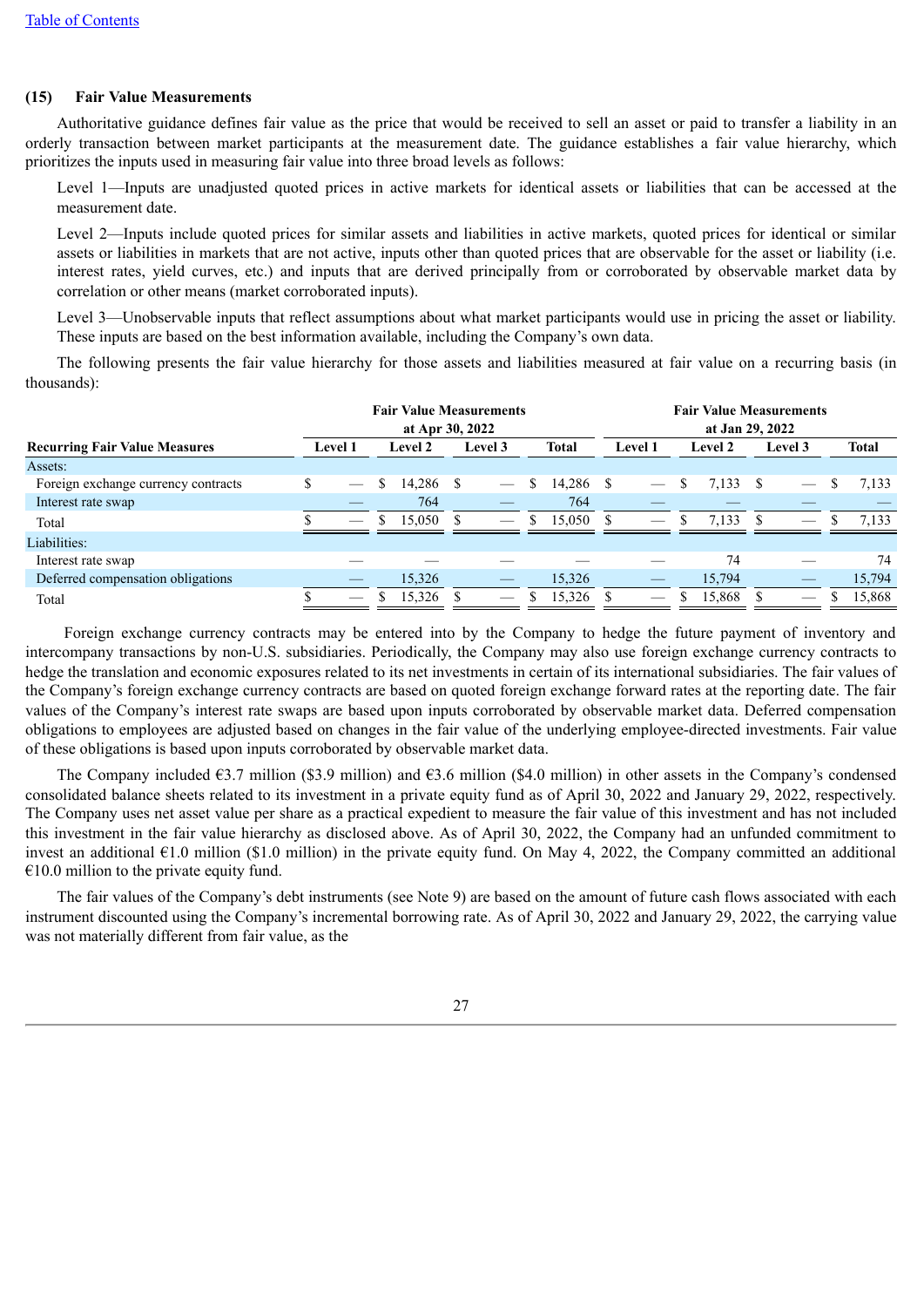interest rates on the Company's debt approximated rates currently available to the Company. The fair value of the Company's Notes (see Note 10) is determined based on inputs that are observable in the market and have been classified as Level 2 in the fair value hierarchy.

The carrying amount of the Company's remaining financial instruments, which principally include cash and cash equivalents, trade receivables, accounts payable and accrued expenses, approximates fair value due to the relatively short maturity of such instruments.

## *Long-Lived Assets*

Long-lived assets, such as property and equipment and operating lease ROU assets, are reviewed for impairment quarterly or whenever events or changes in circumstances indicate that the carrying amount of an asset may not be recoverable. The majority of the Company's long-lived assets relate to its retail operations, which consist primarily of regular retail and flagship locations. The Company considers each individual regular retail location as an asset group for impairment testing, which is the lowest level at which individual cash flows can be identified. The Company also evaluates impairment risk for retail locations that are expected to be closed in the foreseeable future. The Company has flagship locations that are used as a regional marketing tool to build brand awareness and promote the Company's current product. Provided the flagship locations continue to meet the appropriate criteria, impairment for these locations is tested at a reporting unit level similar to goodwill since they do not have separately identifiable cash flows.

An asset is considered to be impaired if the Company determines that the carrying value may not be recoverable based upon its assessment of the asset's ability to continue to generate earnings from operations and positive cash flow in future periods or if significant changes in the Company's strategic business objectives and utilization of the assets occurred. If the carrying amount of an asset exceeds its estimated undiscounted future cash flows adjusted for lease payments, an impairment charge is recognized in the amount by which the carrying amount of the asset exceeds the estimated fair value. The Company uses estimates of market participant rents to calculate fair value of ROU assets and discounted future cash flows of the asset group to quantify fair value for other longlived assets. These nonrecurring fair value measurements are considered Level 3 inputs as defined above. The impairment loss calculations require management to apply judgment in estimating future cash flows and the discount rates that reflect the risk inherent in future cash flows. Future expected cash flows for assets in regular retail locations are based on management's estimates of future cash flows over the remaining lease period or expected life, if shorter. For expected location closures, the Company will evaluate whether it is necessary to shorten the useful life for any of the assets within the respective asset group. The Company will use this revised useful life when estimating the asset group's future cash flows. The Company considers historical trends, expected future business trends and other factors when estimating the future cash flow for each regular retail location. The Company also considers factors such as the following: the local environment for each regular retail location, including mall traffic and competition; the Company's ability to successfully implement strategic initiatives; and the ability to control variable costs such as cost of sales and payroll and, in some cases, renegotiate lease costs. As discussed further in Note 1, the COVID-19 pandemic negatively impacted the Company's financial results during the three months ended April 30, 2022 and May 1, 2021, and could continue to impact the Company's operations in ways the Company is not able to predict today due to the evolving situation. The Company has made reasonable assumptions and judgments to determine the fair value of the assets tested based on the facts and circumstances that were available as of the reporting date. If actual results are not consistent with the assumptions and judgments used in estimating future cash flows and asset fair values, there may be additional exposure to future impairment losses that could be material to the Company's results of operations.

The Company recorded asset impairment charges of \$1.5 million and \$0.4 million during the three months ended April 30, 2022 and May 1, 2021, respectively. The Company recognized no impairment charges on ROU assets in the three months ended April 30, 2022 and immaterial impairment charges on ROU assets in the three months ended May 1, 2021. The Company recognized \$1.5 million and \$0.4 million in impairment of property and equipment related to certain retail locations primarily in Europe and Asia driven by under-performance and expected store closures during the three months ended April 30, 2022 and May 1, 2021,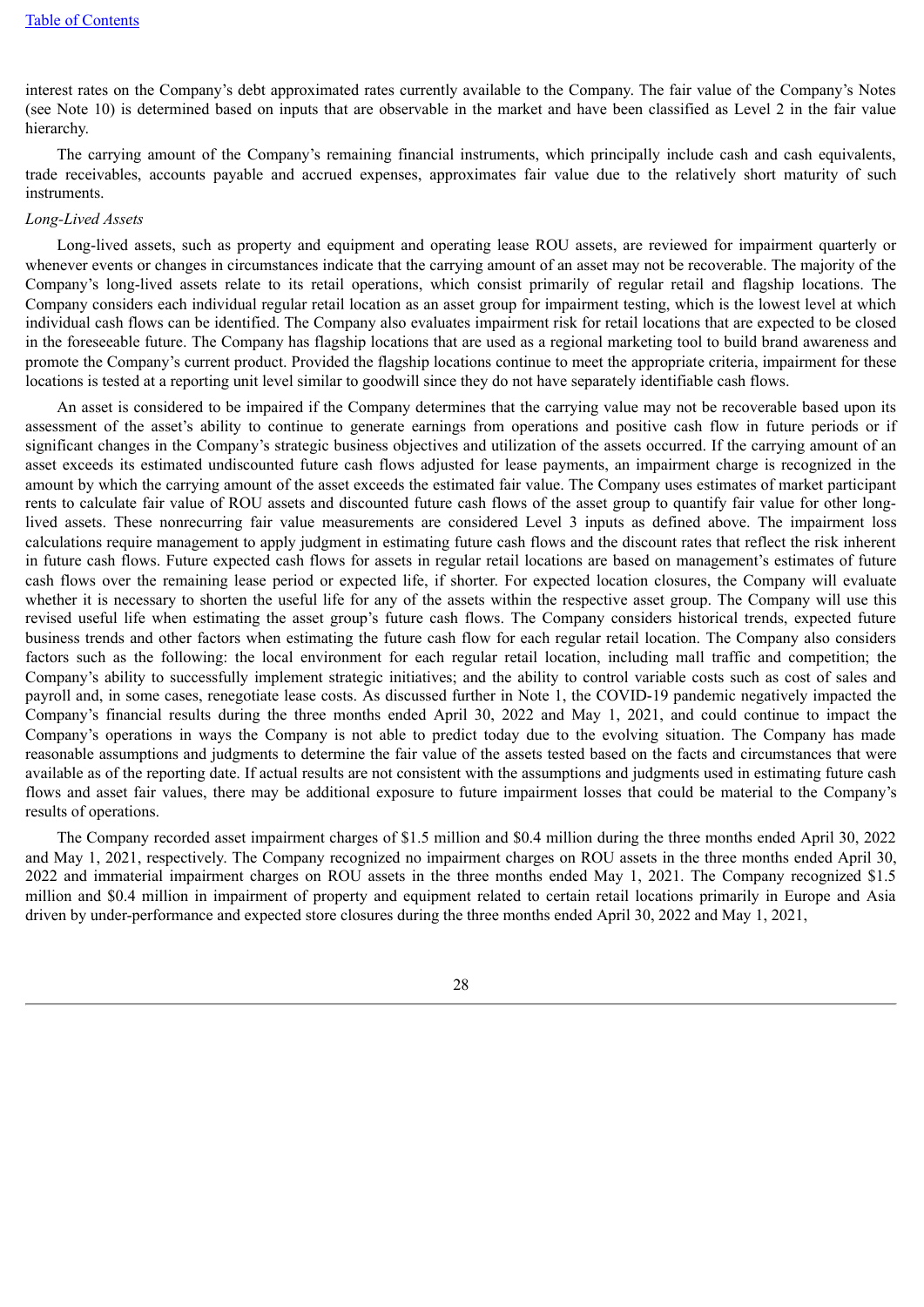respectively. Refer to Note 2 for further information on impairment charges recognized on operating lease ROU assets.

# *Goodwill*

Goodwill is tested annually for impairment or more frequently if events and circumstances indicate that the asset might be impaired. An impairment loss is recognized to the extent that the carrying amount exceeds the asset's fair value. This determination is made at the reporting unit level which may be either an operating segment or one level below an operating segment if discrete financial information is available. Two or more reporting units within an operating segment may be aggregated for impairment testing if they have similar economic characteristics.

The COVID-19 pandemic continued to impact the Company's businesses during the first three months of fiscal 2023. During the three months ended April 30, 2022, the Company assessed qualitative factors and determined that it is not more likely than not that the fair values of its reporting units are less than their carrying amounts.

#### **(16) Derivative Financial Instruments**

## *Hedging Strategy*

## *Foreign Exchange Currency Contracts*

The Company operates in foreign countries, which exposes it to market risk associated with foreign currency exchange rate fluctuations. The Company has entered into certain forward contracts to hedge the risk of foreign currency rate fluctuations. The Company has elected to apply the hedge accounting rules in accordance with authoritative guidance for certain of these hedges.

The Company's primary objective is to hedge the variability in forecasted cash flows due to the foreign currency risk. Various transactions that occur primarily in Europe, Canada, South Korea, China, Hong Kong and Mexico are denominated in U.S. dollars, British pounds and Russian roubles and thus are exposed to earnings risk as a result of exchange rate fluctuations when converted to their functional currencies. These types of transactions include U.S. dollar-denominated purchases of merchandise and U.S. dollar- and British pound-denominated intercompany liabilities. In addition, certain operating expenses, tax liabilities and pension-related liabilities are denominated in Swiss francs and are exposed to earnings risk as a result of exchange rate fluctuations when converted to the functional currency. Further, there are certain real estate leases that are denominated in a currency other than the functional currency of the respective entity that entered into the agreement (primarily Swiss francs, Russian roubles and Polish zloty). As a result, the Company may be exposed to volatility related to unrealized gains or losses on the translation of present value of future lease payment obligations when translated at the exchange rate as of a reporting period-end. The Company enters into derivative financial instruments, including forward exchange currency contracts, to offset some, but not all, of the exchange risk on certain of these anticipated foreign currency transactions.

Periodically, the Company may also use foreign exchange currency contracts to hedge the translation and economic exposures related to its net investments in certain of its international subsidiaries.

#### *Interest Rate Swap Agreements*

The Company is exposed to interest rate risk on its floating-rate debt. The Company has entered into interest rate swap agreements for certain of these agreements to effectively convert its floating-rate debt to a fixed-rate basis. The principal objective of these contracts is to eliminate or reduce the variability of the cash flows in interest payments associated with the Company's floating-rate debt, thus reducing the impact of interest rate changes on future interest payment cash flows. The Company has elected to apply the hedge accounting rules in accordance with authoritative guidance for certain of these contracts. Refer to Note 9 for further information.

The impact of the credit risk of the counterparties to the derivative contracts is considered in determining the fair value of the foreign exchange currency contracts and interest rate swap agreements. As of April 30,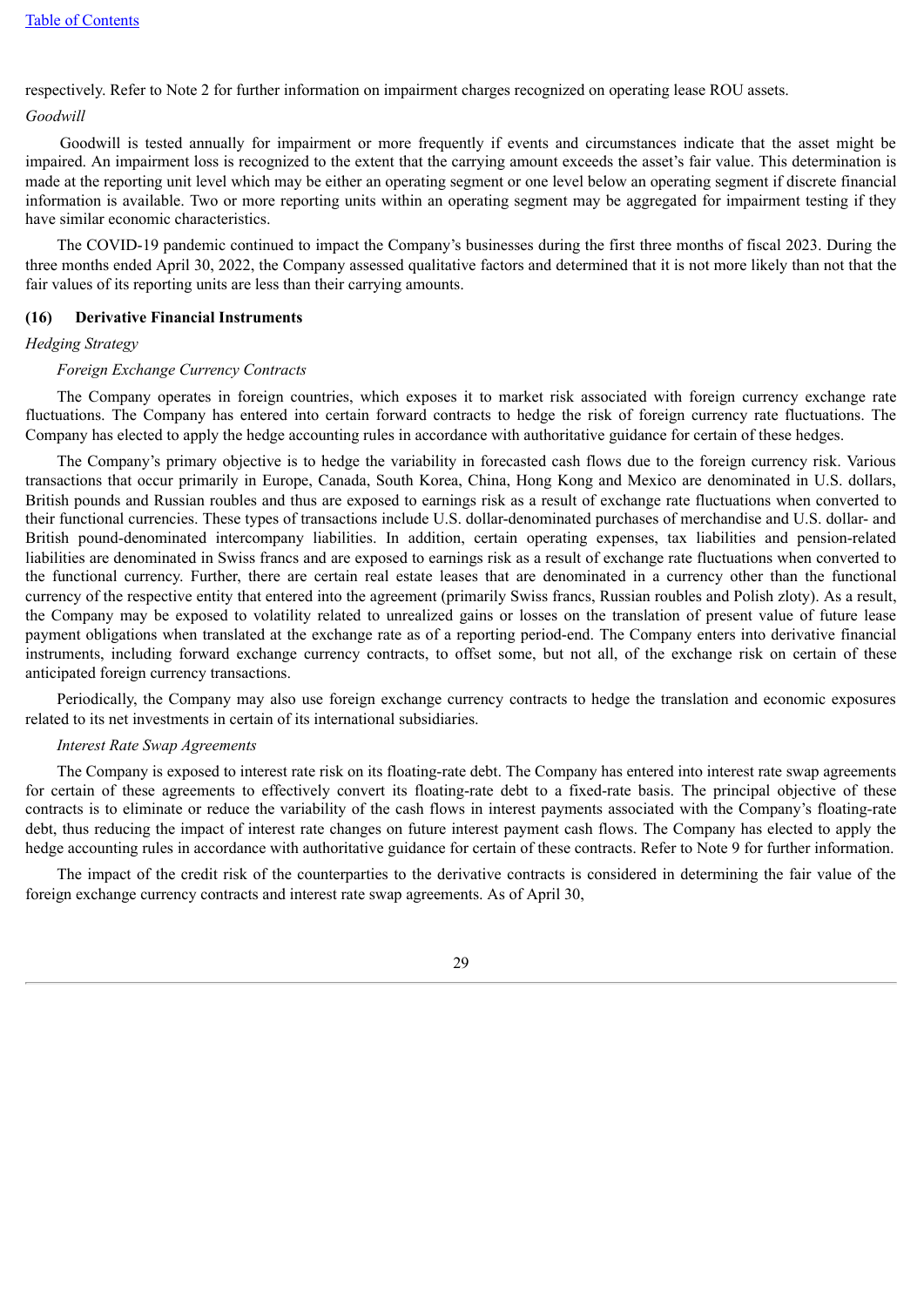2022, credit risk has not had a significant effect on the fair value of the Company's foreign exchange currency contracts and interest rate swap agreements.

## *Hedge Accounting Policy*

#### *Foreign Exchange Currency Contracts*

U.S. dollar forward contracts are used to hedge forecasted merchandise purchases over specific months. Changes in the fair value of these U.S. dollar forward contracts, designated as cash flow hedges, are recorded as a component of accumulated other comprehensive income (loss) within stockholders' equity and are recognized in cost of product sales in the period that approximates the time the hedged merchandise inventory is sold.

The Company has also used U.S. dollar forward contracts to hedge the net investments of certain of the Company's international subsidiaries over specific months. Changes in the fair value of these U.S. dollar forward contracts, designated as net investment hedges, are recorded in foreign currency translation adjustment as a component of accumulated other comprehensive income (loss) within stockholders' equity and are not recognized in earnings (loss) until the sale or liquidation of the hedged net investment.

The Company also has foreign exchange currency contracts that are not designated as hedging instruments for accounting purposes. Changes in fair value of foreign exchange currency contracts not designated as hedging instruments are reported in net earnings (loss) as part of other income (expense).

#### *Interest Rate Swap Agreements*

Interest rate swap agreements are used to hedge the variability of the cash flows in interest payments associated with the Company's floating-rate debt. Changes in the fair value of interest rate swap agreements designated as cash flow hedges are recorded as a component of accumulated other comprehensive income (loss) within stockholders' equity and are amortized to interest expense over the term of the related debt.

Periodically, the Company may also enter into interest rate swap agreements that are not designated as hedging instruments for accounting purposes. Changes in the fair value of interest rate swap agreements not designated as hedging instruments are reported in net earnings (loss) as part of other income (expense).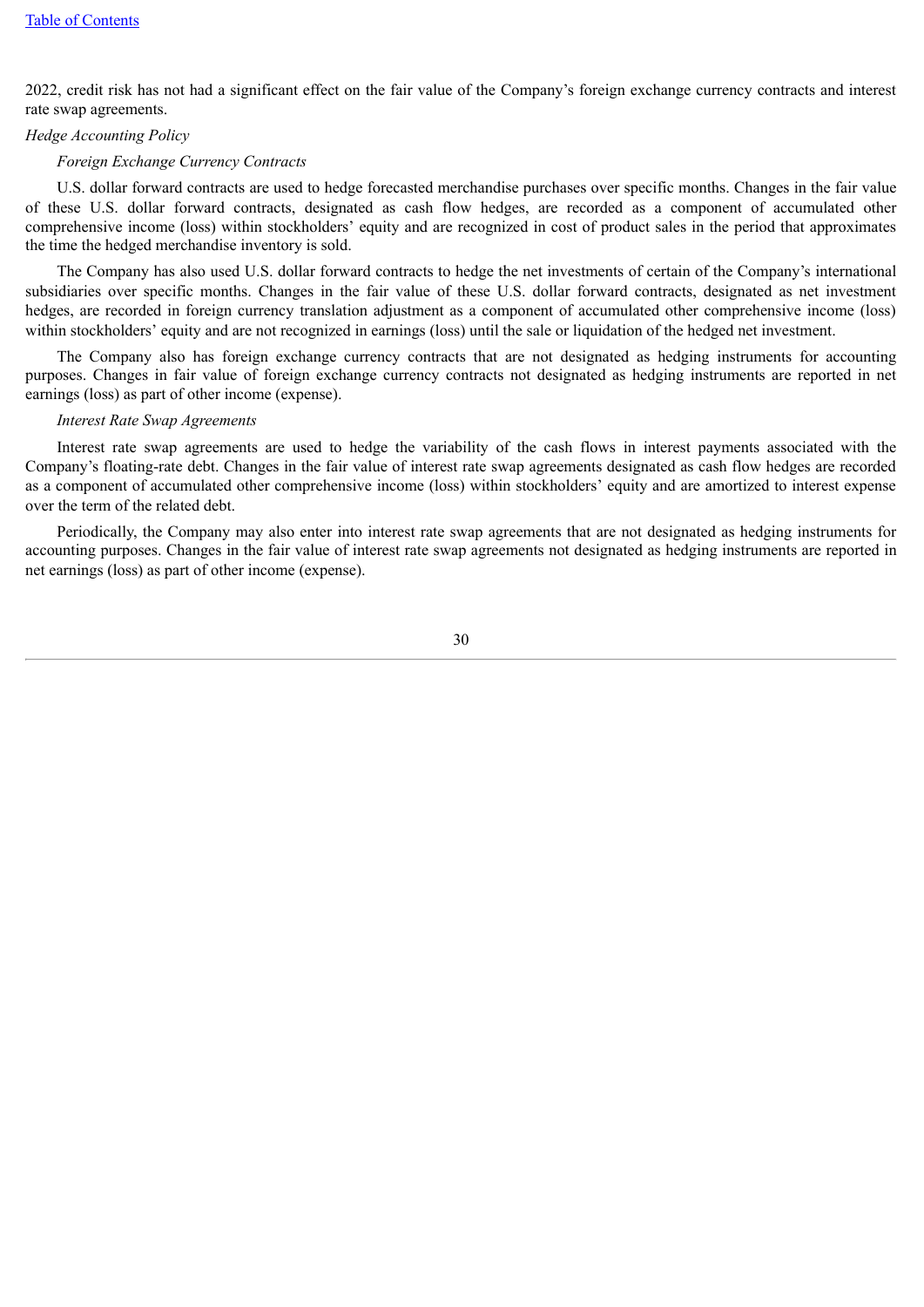# *Summary of Derivative Instruments*

The fair value of derivative instruments in the condensed consolidated balance sheets is (in thousands):

|                                                     |    | <b>Fair Value at</b><br>Apr 30, 2022 |      |       |                                                   |  |  | <b>Fair Value at Jan</b><br>29, 2022 | <b>Derivative Balance Sheet</b><br>Location |
|-----------------------------------------------------|----|--------------------------------------|------|-------|---------------------------------------------------|--|--|--------------------------------------|---------------------------------------------|
| <b>ASSETS:</b>                                      |    |                                      |      |       |                                                   |  |  |                                      |                                             |
| Derivatives designated as hedging instruments:      |    |                                      |      |       |                                                   |  |  |                                      |                                             |
| Cash flow hedges:                                   |    |                                      |      |       |                                                   |  |  |                                      |                                             |
| Foreign exchange currency contracts                 | \$ | 11,912                               | - \$ | 5,999 | Other current assets/<br>Other assets             |  |  |                                      |                                             |
| Interest rate swap                                  |    | 764                                  |      |       | Other assets                                      |  |  |                                      |                                             |
| Total derivatives designated as hedging instruments |    | 12,676                               |      | 5,999 |                                                   |  |  |                                      |                                             |
| Derivatives not designated as hedging instruments:  |    |                                      |      |       |                                                   |  |  |                                      |                                             |
| Foreign exchange currency contracts                 |    | 2,374                                |      | 1,134 | Other current assets                              |  |  |                                      |                                             |
| Total                                               |    | 15,050                               |      | 7,133 |                                                   |  |  |                                      |                                             |
| <b>LIABILITIES:</b>                                 |    |                                      |      |       |                                                   |  |  |                                      |                                             |
| Derivatives designated as hedging instruments:      |    |                                      |      |       |                                                   |  |  |                                      |                                             |
| Cash flow hedges:                                   |    |                                      |      |       |                                                   |  |  |                                      |                                             |
| Interest rate swap                                  |    |                                      |      | 74    | Other long-term liabilities                       |  |  |                                      |                                             |
| Total derivatives designated as hedging instruments |    |                                      |      | 74    |                                                   |  |  |                                      |                                             |
| Derivatives not designated as hedging instruments:  |    |                                      |      |       |                                                   |  |  |                                      |                                             |
| Foreign exchange currency contracts                 |    |                                      |      |       | Accrued expenses and other<br>current liabilities |  |  |                                      |                                             |
| Total                                               |    |                                      |      | 74    |                                                   |  |  |                                      |                                             |
|                                                     |    |                                      |      |       |                                                   |  |  |                                      |                                             |

# *Derivatives Designated as Hedging Instruments*

# *Foreign Exchange Currency Contracts Designated as Cash Flow Hedges*

During the three months ended April 30, 2022, the Company purchased U.S. dollar forward contracts in Europe totaling US\$40.0 million that were designated as cash flow hedges. As of April 30, 2022, the Company had forward contracts outstanding for its European operations of US\$149.0 million to hedge forecasted merchandise purchases, which are expected to mature over the next 15 months.

As of April 30, 2022, accumulated other comprehensive income (loss) related to foreign exchange currency contracts included a \$12.8 million net unrealized gain, net of tax, of which \$8.6 million will be recognized in cost of product sales over the following 12 months, at the then current values on a pre-tax basis, which can be different than the current quarter-end values.

At January 29, 2022, the Company had forward contracts outstanding for its European operations of US\$146.0 million that were designated as cash flow hedges.

# *Interest Rate Swap Agreement Designated as Cash Flow Hedge*

As of April 30, 2022, accumulated other comprehensive income (loss) related to the interest rate swap agreement included a net unrealized gain of \$0.6 million, net of tax, which will be recognized in interest expense over the following 12 months, at the then current values on a pre-tax basis, which can be different than the current quarter-end values.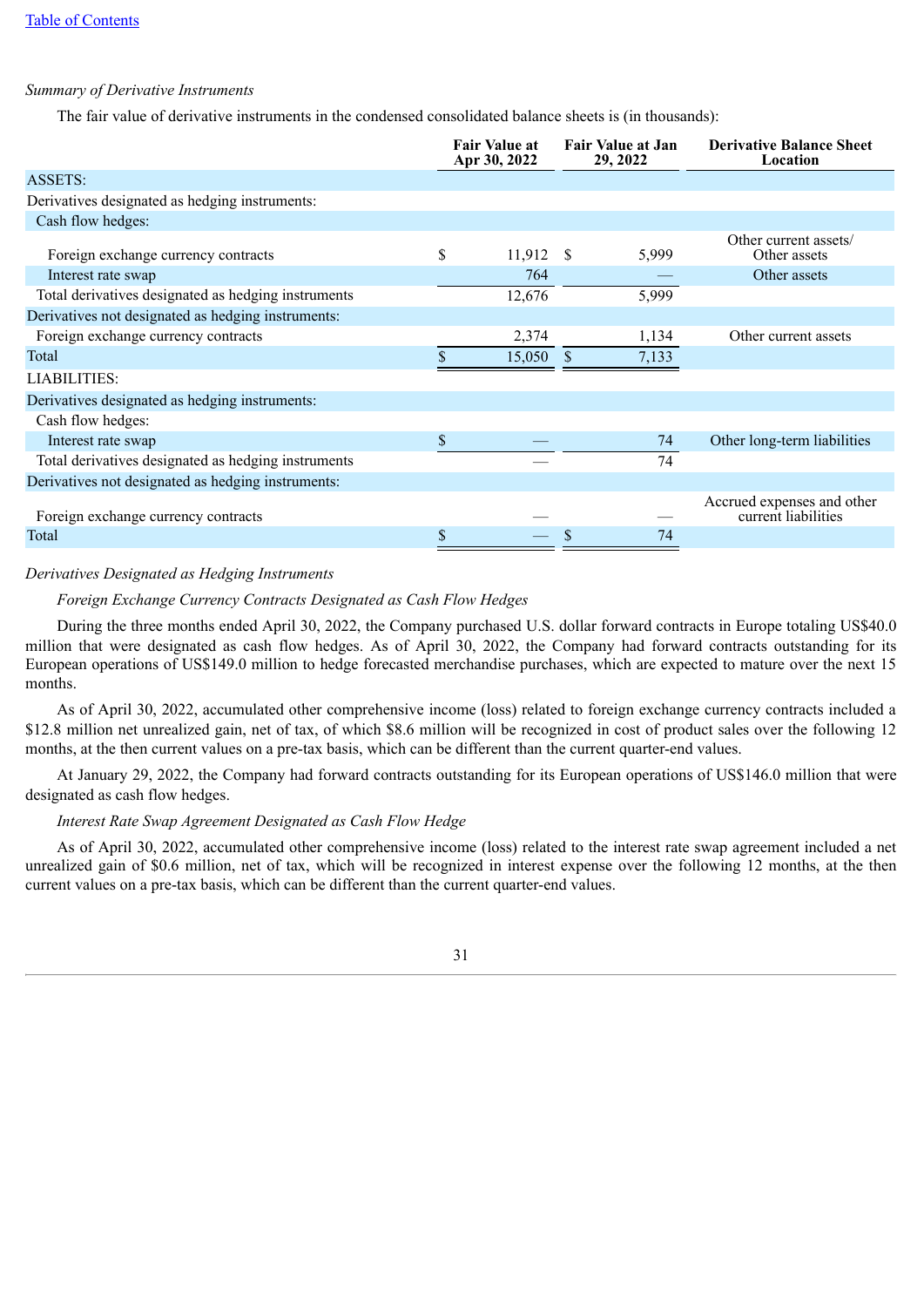The following summarizes the gains (losses) before income taxes recognized on derivative instruments designated as cash flow hedges in OCI and net earnings (in thousands):

|                                             |              |       |             | <b>Gains Recognized in OCI</b> | <b>Location of Gains</b><br>(Losses)<br><b>Reclassified from</b><br><b>Accumulated OCI into</b><br>Earnings |  | <b>Gains (Losses) Reclassified from</b><br><b>Accumulated OCI into Earnings</b> |    |             |
|---------------------------------------------|--------------|-------|-------------|--------------------------------|-------------------------------------------------------------------------------------------------------------|--|---------------------------------------------------------------------------------|----|-------------|
|                                             | Apr 30, 2022 |       | May 1, 2021 |                                |                                                                                                             |  | Apr 30, 2022                                                                    |    | May 1, 2021 |
|                                             |              |       |             |                                | <b>Three Months Ended</b>                                                                                   |  |                                                                                 |    |             |
| Derivatives designated as cash flow hedges: |              |       |             |                                |                                                                                                             |  |                                                                                 |    |             |
| Foreign exchange currency contracts         | \$           | 7.826 | - S         | 1,511                          | Cost of product sales                                                                                       |  | 1.674                                                                           | -S | (462)       |
| Interest rate swap                          |              | 777   |             | 270                            | Interest expense                                                                                            |  | (61)                                                                            |    | 64          |

The following summarizes net after income tax derivative activity recorded in accumulated other comprehensive income (loss) (in thousands):

|                                               |              | <b>Three Months Ended</b> |
|-----------------------------------------------|--------------|---------------------------|
|                                               | Apr 30, 2022 | <b>May 1, 2021</b>        |
| Beginning balance gain (loss)                 | 7,280        | (4,876)                   |
| Net gains from changes in cash flow hedges    | 7.563        | 1,553                     |
| Net (gains) losses reclassified into earnings | (1.443)      | 460                       |
| Ending balance gain (loss)                    | 13.400       | (2, 863)                  |

## *Foreign Exchange Currency Contracts Not Designated as Hedging Instruments*

As of April 30, 2022, the Company had euro foreign exchange currency contracts to purchase US\$23.0 million expected to mature over the next two months. As of January 29, 2022, the Company had euro foreign exchange currency contracts to purchase US\$19.0 million.

The following summarizes the gains before income taxes recognized on derivative instruments not designated as hedging instruments in other income (expense) (in thousands):

|                                                    |                                                    |  | <b>Gains Recognized in Earnings</b> |                    |
|----------------------------------------------------|----------------------------------------------------|--|-------------------------------------|--------------------|
|                                                    | <b>Location of Gains Recognized in</b><br>Earnings |  | <b>Three Months Ended</b>           |                    |
|                                                    |                                                    |  | Apr 30, 2022                        | <b>May 1, 2021</b> |
| Derivatives not designated as hedging instruments: |                                                    |  |                                     |                    |
| Foreign exchange currency contracts                | Other expense                                      |  | . . 580                             | 71                 |

## **(17) Subsequent Events**

## *Credit Agreement*

On May 5, 2022, Guess Europe Sagl, a wholly owned subsidiary of the Company, entered into a credit agreement (the "Credit Agreement") for a  $E$  250 million revolving credit facility (the "Facility") with an initial five-year term. The Company has an option to extend the maturity date by up to two years and an option to expand the Facility by up to  $\epsilon$ 100 million, subject to certain conditions. At closing, there were no direct borrowings under the Facility. The Company terminated certain European short-term borrowing arrangements totaling €120 million with various banks in Europe concurrently with the closing of the Credit Agreement. Refer to Note 9 about the replaced short term arrangements.

Borrowings under the Facility bear interest based on the daily balance outstanding at the Euro Interbank Offered Rate (EURIBOR) plus an applicable margin (varying from 0.85% to 1.20%), provided that EURIBOR may not be less than 0.0%. The Facility carries a commitment fee equal to the available but unused borrowing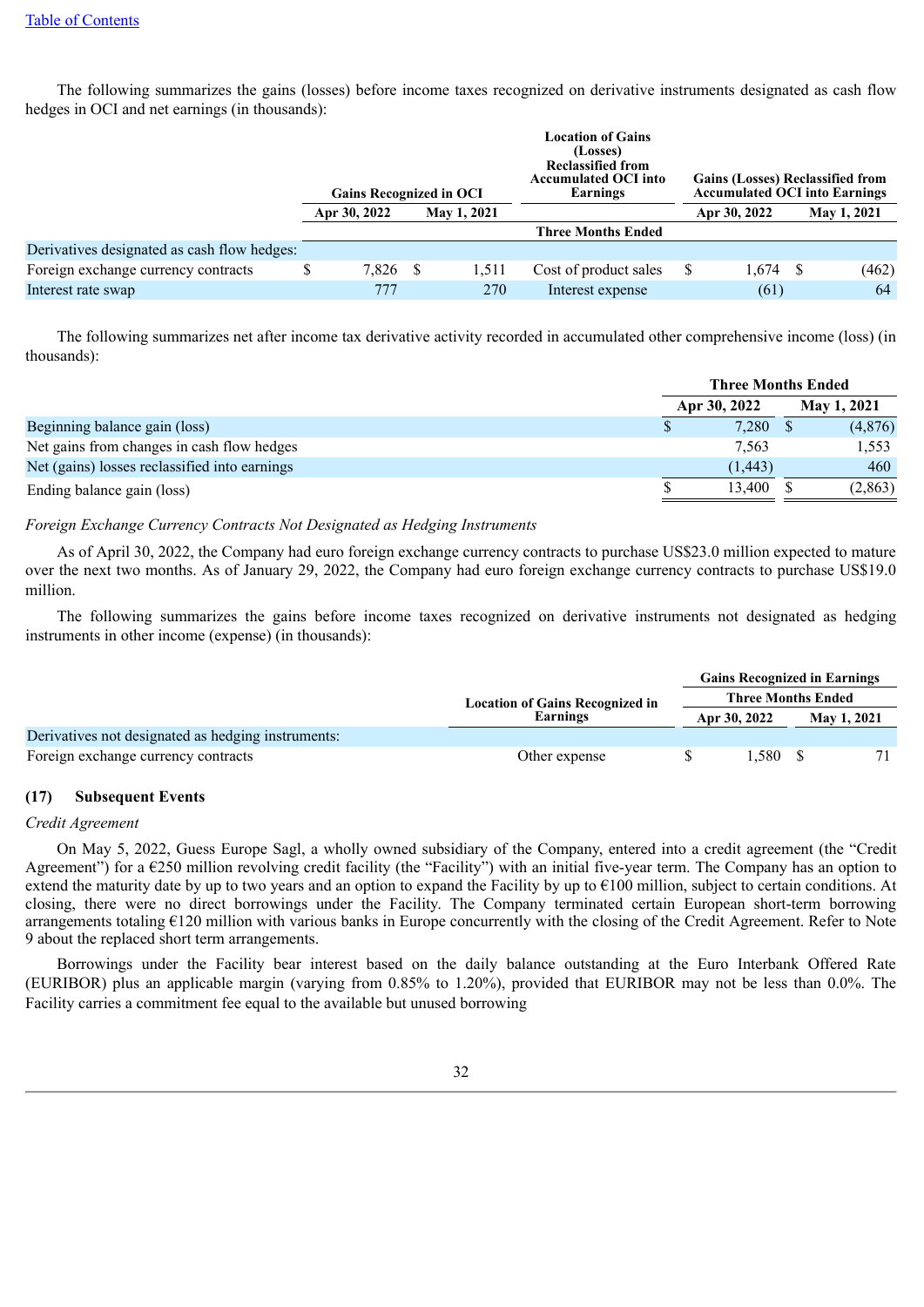capacity multiplied by 35% of an applicable margin (varying from 0.85% to 1.20%). The Company is also required to pay a utilization fee on the total amount of the loans outstanding under the Facility at rates varying from 0.10% to 0.20%, depending on the balance outstanding. The applicable margins are calculated quarterly and vary based on the leverage ratio of the guarantor and its subsidiaries as set forth in the Credit Agreement.

The Credit Agreement contains various annual sustainability key performance targets, the achievement of which would result in an adjustment to the interest margin ranging from a plus 5 basis points to a minus 5 basis points per year. The Credit Agreement includes a financial covenant requiring a maximum leverage ratio of the Guarantor and its subsidiaries. In addition, the Credit Agreement includes customary representations and warranties, affirmative and negative covenants and events of default.

## *Dividends*

<span id="page-34-0"></span>On May 25, 2022, the Company announced a regular quarterly cash dividend of \$0.225 per share on the Company's common stock. The cash dividend will be paid on June 24, 2022 to shareholders of record as of the close of business on June 8, 2022. As of a result of this dividend declaration and in accordance with the terms of the indenture governing the Notes, the Company will adjust the conversion rate (which is expected to increase) and the conversion price (which is expected to decrease) of the Notes effective as of June 7, 2022. A corresponding adjustment is expected to be made to the strike prices with respect to the convertible note hedges and the warrants entered into by the Company in connection with the offering of the Notes, each of which will be decreased in accordance with the terms of the convertible note hedge confirmations and warrant confirmations, respectively.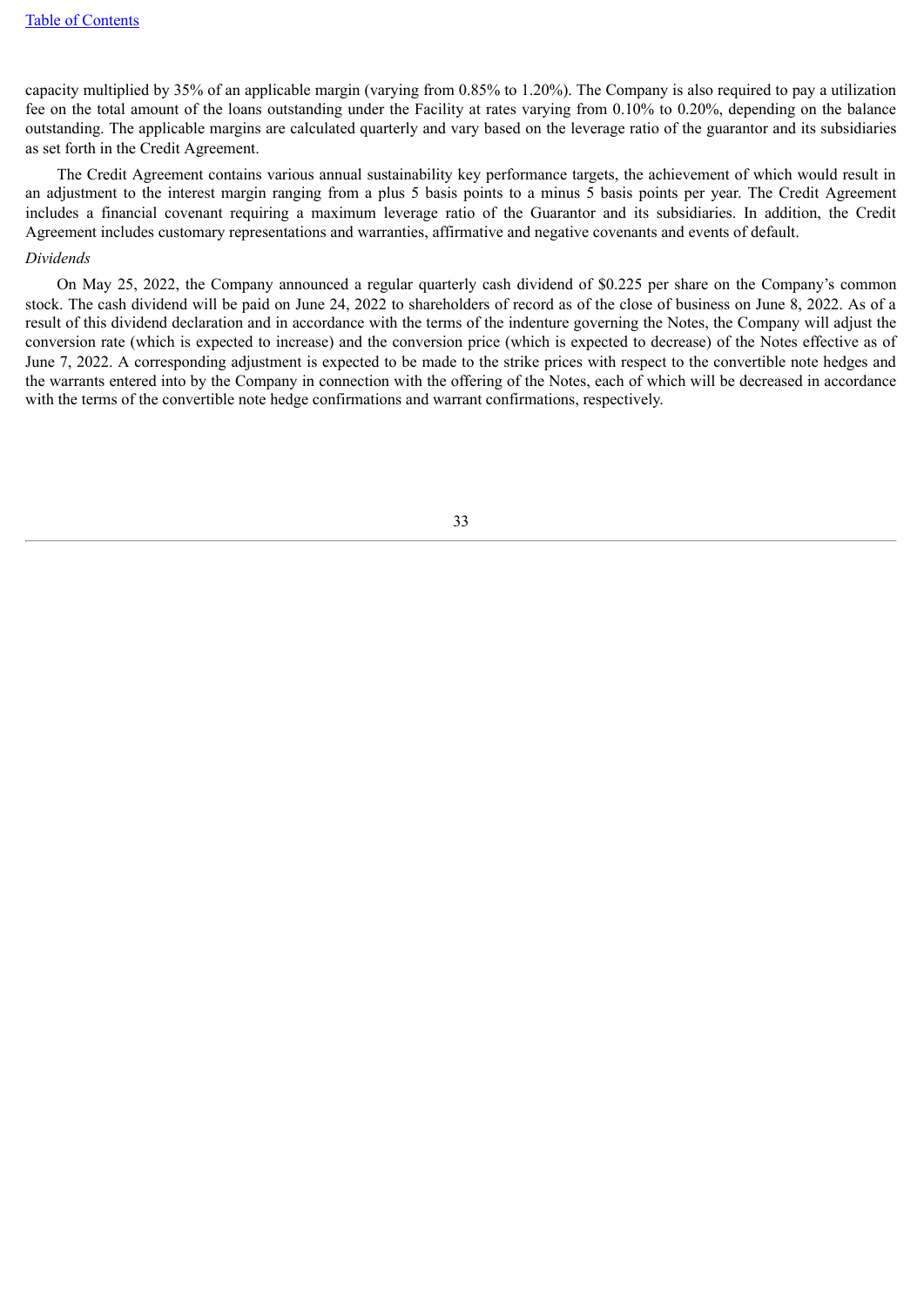# **ITEM 2. Management's Discussion and Analysis of Financial Condition and Results of Operations.**

# **General**

Unless the context indicates otherwise, when we refer to "we," "us," "our" or the "Company" in this Form 10-Q, we are referring to Guess?, Inc. ("GUESS?") and its subsidiaries on a consolidated basis.

# *Forward-Looking Statements*

This Quarterly Report on Form 10-Q contains certain forward-looking statements within the meaning of the Private Securities Litigation Reform Act of 1995. Forward-looking statements may also be contained in our other reports filed under the Securities Exchange Act of 1934, as amended, in our press releases and in other documents.

Except for historical information contained herein, certain matters discussed in this Quarterly Report, including statements concerning the potential actions and impacts related to the COVID-19 pandemic; results of the accelerated share repurchase and cash needs; statements concerning the our future outlook, including with respect to the second quarter and full year of fiscal 2023; statements concerning share repurchase plans; statements concerning our expectations, goals, future prospects, and current business strategies and strategic initiatives; and statements expressing optimism or pessimism about future operating results and growth opportunities are forward-looking statements that are made pursuant to the safe harbor provisions of the Private Securities Litigation Reform Act of 1995. Forward-looking statements, which are frequently indicated by terms such as "expect," "could," "will," "should," "goal," "strategy," "believe," "estimate," "continue," "outlook," "plan," "create," "see," and similar terms, are only expectations, and involve known and unknown risks and uncertainties, which may cause actual results in future periods to differ materially from what is currently anticipated. Factors which may cause actual results in future periods to differ materially from current expectations include, among others: our ability to maintain our brand image and reputation; domestic and international economic or political conditions, including economic and other events that could negatively impact consumer confidence and discretionary consumer spending; recent sanctions and export controls targeting Russia and other impacts related to the war in Ukraine; the continuation or worsening of impacts related to the COVID-19 pandemic; risks relating to our indebtedness; changes to estimates related to impairments, inventory and other reserves, which were made using the best information available at the time; changes in the competitive marketplace and in our commercial relationships; our ability to anticipate and adapt to changing consumer preferences and trends; our ability to manage our inventory commensurate with customer demand; the high concentration of our Americas Wholesale business; risks related to the costs and timely delivery of merchandise to our distribution facilities, stores and wholesale customers; unexpected or unseasonable weather conditions; our ability to effectively operate our various retail concepts, including securing, renewing, modifying or terminating leases for store locations; our ability to successfully and/or timely implement our growth strategies and other strategic initiatives; our ability to successfully enhance our global omni-channel capabilities; our ability to expand internationally and operate in regions where we have less experience, including through joint ventures; risks relating to our \$300 million 2.00% convertible senior notes due 2024 (the "Notes"), including our ability to settle the liability in cash; disruptions at our distribution facilities; our ability to attract and retain management and other key personnel; obligations or changes in estimates arising from new or existing litigation, income tax and other regulatory proceedings; risks related to the income tax treatment of our third quarter fiscal 2022 intra-entity transfer of intellectual property rights from certain U.S. entities to a wholly-owned Swiss subsidiary; the occurrence of unforeseen epidemics, such as the COVID-19 pandemic; other catastrophic events; changes in U.S. or foreign income tax or tariff policy, including changes to tariffs on imports into the U.S.; accounting adjustments to our unaudited financial statements identified during the completion of our annual independent audit of financial statements and financial controls or from subsequent events arising after issuance of this release; risk of future non-cash asset impairments, including goodwill, right-of-use lease assets and/or other store asset impairments; violations of, or changes to, domestic or international laws and regulations; risks associated with the acts or omissions of our licensees and third party vendors, including a failure to comply with our vendor code of conduct or other policies; risks associated with cyber-attacks and other cyber security risks; risks associated with our ability to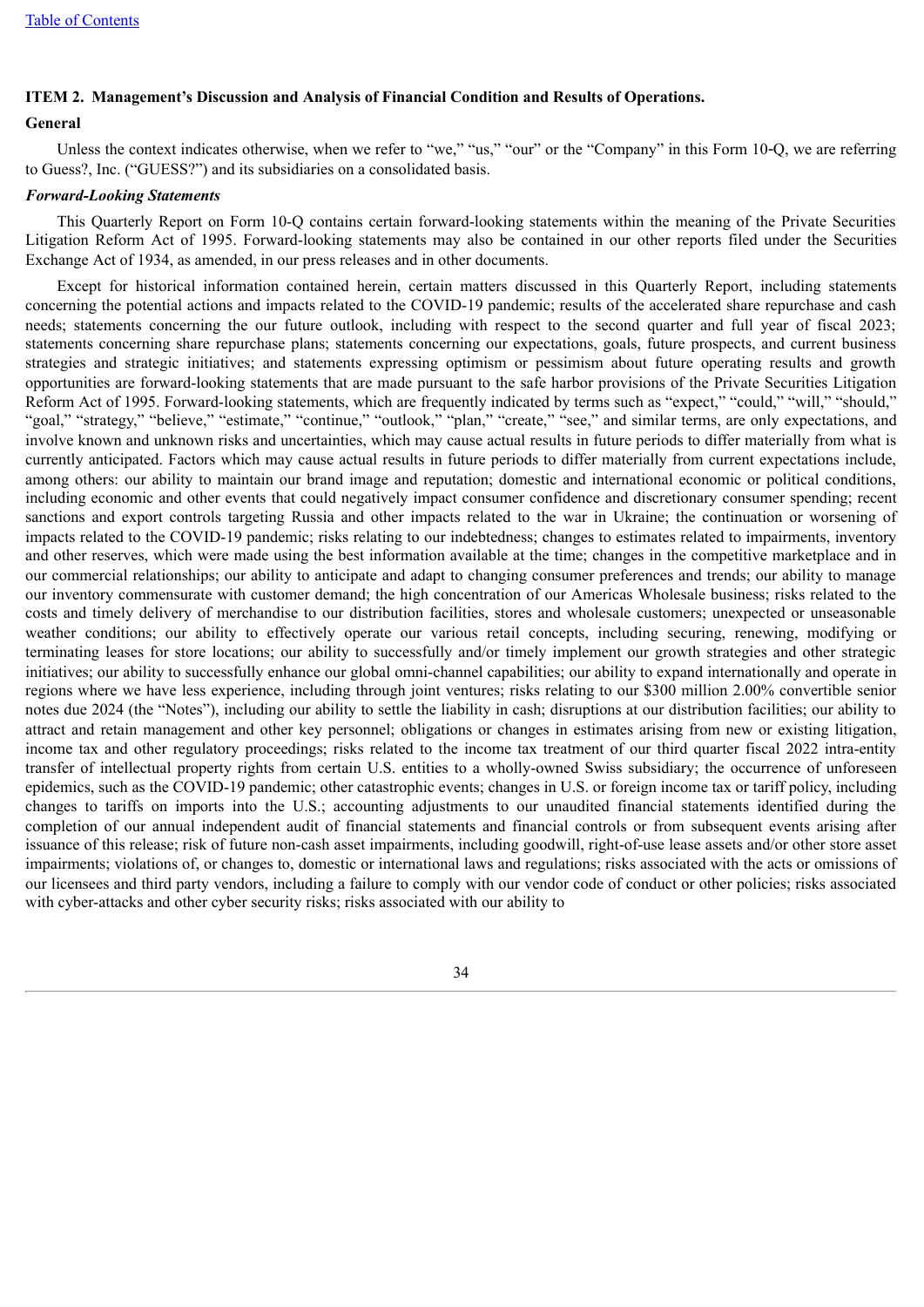properly collect, use, manage and secure consumer and employee data; risks associated with our vendors' ability to maintain the strength and security of information technology systems; changes in economic, political, social and other conditions affecting our foreign operations and sourcing, including the impact of currency fluctuations, global income tax rates and economic and market conditions in the various countries in which we operate; impacts of inflation and further inflationary pressures; wages; risks relating to activist investor activity; and the significant voting power of our family founders. In addition to these factors, the economic, technological, managerial, and other risks identified in "Part I, Item 1A. Risk Factors" of our most recent Annual Report on Form 10- K, "Part II, Item 1A. Risk Factors" herein and other filings with the Securities and Exchange Commission, including but not limited to the risk factors discussed therein, could cause actual results to differ materially from current expectations. The current global economic climate, length and severity of the COVID-19 pandemic, and uncertainty surrounding potential changes in U.S. policies and regulations may amplify many of these risks. We undertake no obligation to publicly update or revise any forward-looking statements, whether as a result of new information, future events or otherwise.

### *COVID-19 Business Update*

The COVID-19 pandemic is continuing to negatively impact certain regions of our business, especially in Asia where our operations were impacted by capacity restrictions and temporary store closures. Overall, this resulted in the closure of less than 2% of our directly operated stores as of April 30, 2022, mostly in China, the impact of which was minimal to our first quarter results.

The COVID-19 crisis has also contributed to disruptions in the overall global supply chain, leading to industry-wide product delays and higher product and freight costs. We have been working actively to mitigate these headwinds to the extent possible through a number of global supply chain initiatives.

In light of the fluid nature of the pandemic, we continue to carefully monitor global and regional developments and respond appropriately. We also continue to strategically manage expenses in order to protect profitability and to mitigate, to the extent possible, the effect of supply chain disruptions.

#### *Business Segments*

Our businesses are grouped into five reportable segments for management and internal financial reporting purposes: Americas Retail, Americas Wholesale, Europe, Asia, and Licensing. Our Americas Retail, Americas Wholesale, Europe and Licensing reportable segments are the same as their respective operating segments. Certain components of our Asia operating segment are separate operating segments based on region, which have been aggregated into the Asia reportable segment for disclosure purposes.

Management evaluates segment performance based primarily on revenues and earnings (loss) from operations before corporate performance-based compensation costs, asset impairment charges, net gains (losses) on lease modifications, restructuring charges and certain non-recurring credits (charges), if any. We believe this segment reporting reflects how our business segments are managed and how each segment's performance is evaluated by our chief operating decision maker to assess performance and make resource allocation decisions. Information regarding these segments is summarized in "Part I, Item 1. Financial Statements – Note 8 – Segment Information."

### *Products*

We derive our net revenue from the sale of GUESS?, G by GUESS (GbG), GUESS Kids and MARCIANO apparel and our licensees' products through our worldwide network of directly-operated and licensed retail stores, wholesale customers and distributors, as well as our online sites. We also derive royalty revenue from worldwide licensing activities. During fiscal 2021, we made the decision to integrate our G by GUESS brand into our Factory business over time in order to drive further efficiencies.

### *Foreign Currency Volatility*

Since the majority of our international operations are conducted in currencies other than the U.S. dollar (primarily the British pound, Canadian dollar, Chinese yuan, euro, Japanese yen, Korean won, Mexican peso,

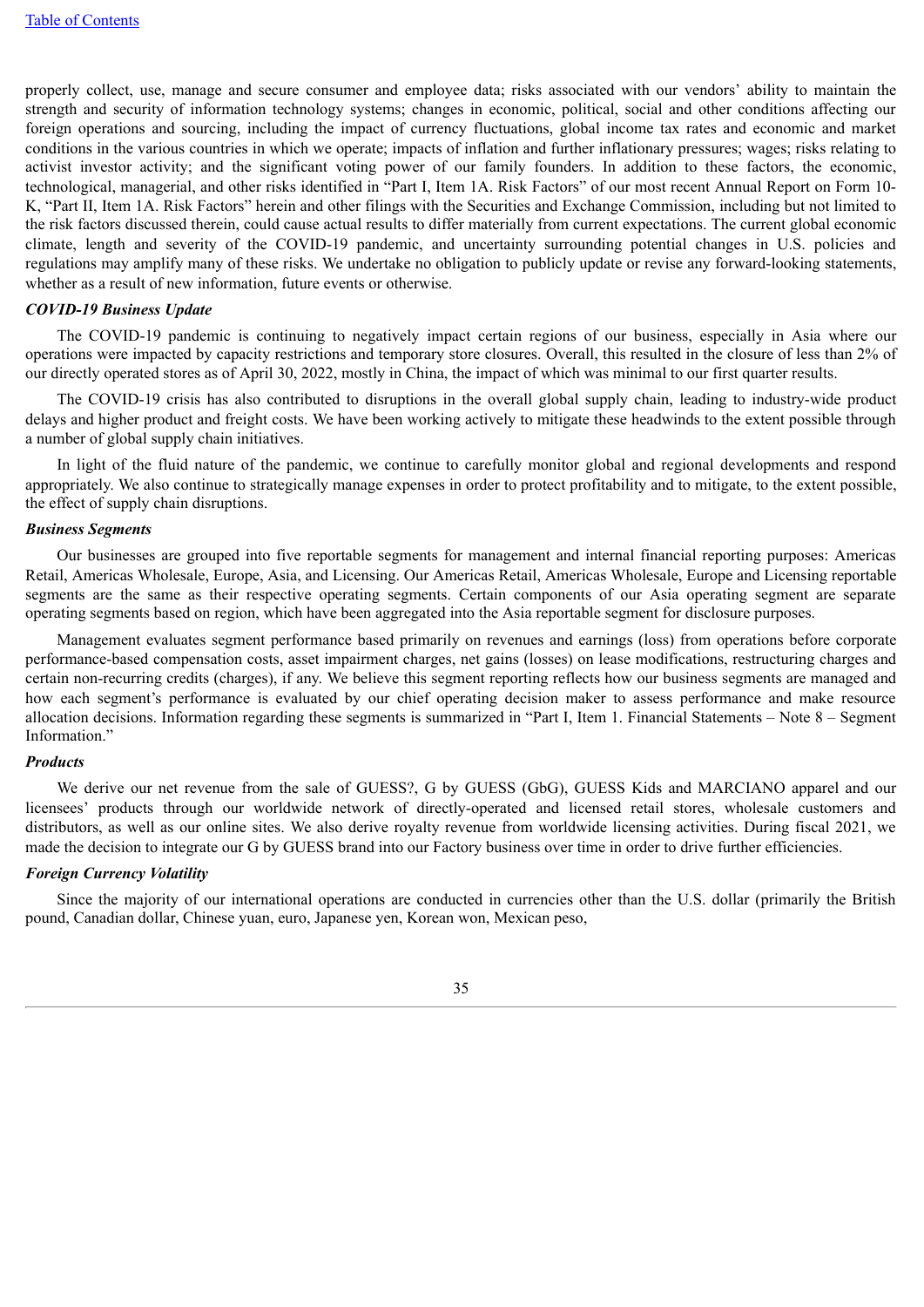Polish zloty, Russian rouble and Turkish lira), currency fluctuations can have a significant impact on the translation of our international revenues and earnings (loss) into U.S. dollars.

Some of our transactions that occur primarily in Europe, Canada, South Korea, China, Hong Kong and Mexico are denominated in U.S. dollars, Swiss francs, British pounds and Russian roubles, exposing them to exchange rate fluctuations when these transactions (such as inventory purchases or periodic lease payments) are converted to their functional currencies. As a result, fluctuations in exchange rates can impact the operating margins of our foreign operations and reported earnings (loss), and are largely dependent on the transaction timing and magnitude during the period that the currency fluctuates. When these foreign exchange rates weaken versus the U.S. dollar at the time the respective U.S. dollar denominated payment is made relative to the payments made in the comparable period, our product margins could be unfavorably impacted.

In addition, there are certain real estate leases denominated in a currency other than the functional currency of the respective entity that entered into the agreement (primarily Swiss francs, Russian roubles and Polish zloty). As a result, we may be exposed to volatility related to unrealized gains or losses on the translation of present value of future lease payment obligations when translated at the exchange rate as of a reporting period-end.

During the first three months of fiscal 2023, the average U.S. dollar rate was weaker against the Chinese yuan, and stronger against the euro, British pound, Turkish lira, Polish Slotzy, Canadian dollar, Russian rouble, Japanese yen, Korean won, and Mexican peso, compared to the average rate in the same prior-year period. This had an overall unfavorable impact on the translation of our international revenues and on earnings from operations for the three months ended April 30, 2022 compared to the same prior-year period.

If the U.S. dollar strengthens in fiscal 2023 relative to the respective fiscal 2022 foreign exchange rates, foreign exchange could negatively impact our revenues and operating results, as well as our international cash and other balance sheet items, particularly in Canada, Europe (primarily the euro, Turkish lira, British Pound and Russian rouble) and Mexico. Alternatively, if the U.S. dollar weakens relative to the respective fiscal 2022 foreign exchange rates, our revenues and operating results, as well as our other cash balance sheet items, could be positively impacted by foreign currency fluctuations during the remainder of fiscal 2023, particularly in these regions.

We are currently operating in Russia through our wholesale and retail channels, including through our 70%-owned Russian joint venture. Please refer to "Part II, Item 1A. Risk Factors" herein for a discussion of risks we face relating to the ongoing conflict between Russia and Ukraine.

We enter into derivative financial instruments to offset some, but not all, of the exchange risk on foreign currency transactions. For additional discussion regarding our exposure to foreign currency risk, forward contracts designated as hedging instruments and forward contracts not designated as hedging instruments, refer to "Item 3. Quantitative and Qualitative Disclosures About Market Risk"

#### *Strategy*

In December 2019 and updated in March 2021, Carlos Alberini, our Chief Executive Officer, shared his strategic vision and implementation plan for execution which included the identification of several key priorities to drive revenue and operating profit growth. These priorities are: (i) brand relevancy and brand elevation; (ii) product excellence; (iii) customer centricity; (iv) global footprint; and (v) functional capabilities; each as further described below:

*Brand Relevancy and Brand Elevation.* We will continue to optimize our brand architecture to be relevant with our three target consumer groups: Heritage, Millennials, and Generation Z. We have developed and launched one global line of product for all categories. We have also elevated our brand and improved the quality of our products, allowing us to realize more full-priced sales and rely less on promotional activity. We will continue to use unique go-to-market strategies and execute celebrity and influencer partnerships and collaborations as we believe that they are critical to engage more effectively with a younger and broader audience.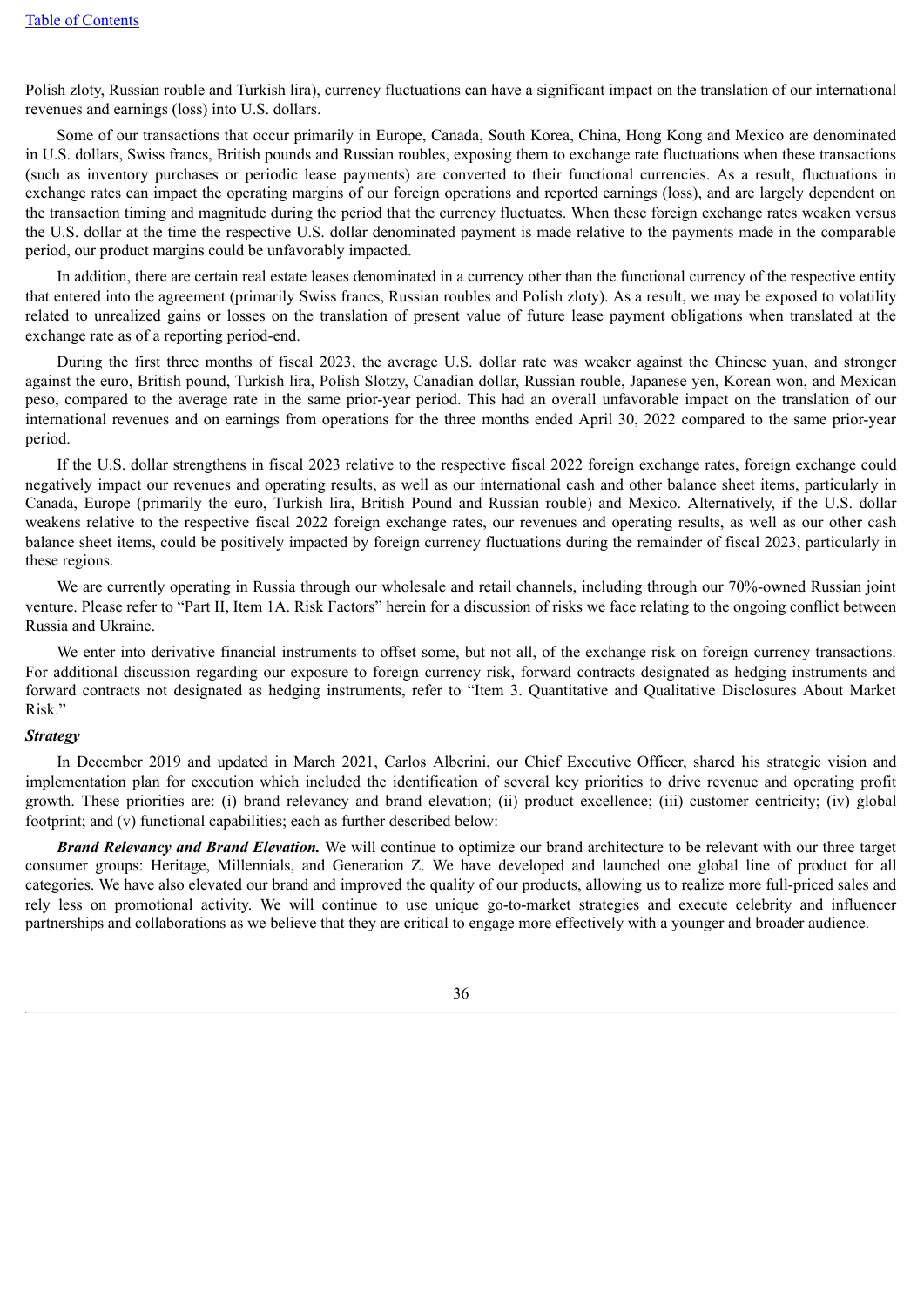*Product Excellence*. We believe product is a key factor of success in our business. We strive to design and make great products and will extend our product offering to provide our customers with products for the different occasions of their lifestyles. We will seek to better address local product needs.

*Customer Centricity.* We will continue to place the customer at the center of everything we do. We plan to implement processes and platforms to provide our customers with a seamless omni-channel experience and expand our digital business.

*Global Footprint.* We will continue to expand the reach of our brands by optimizing the productivity and profitability of our current footprint and expanding our distribution channels.

*Functional Capabilities.* We will continue to drive operational improvements to leverage and support our global business more effectively, primarily in the areas of logistics, sourcing, product development and production, inventory management, and overall infrastructure.

#### *Capital Allocation*

We plan to continue to prioritize capital allocation toward investments that support growth and infrastructure, while remaining highly disciplined in the way we allocate capital across projects, including new store development, store remodels, technology and logistics investments and others. When we prioritize investments, we will focus on their strategic significance and their return on invested capital expectations. We also plan to manage product buys and inventory ownership rigorously and optimize overall working capital management consistently. In addition, we plan to continue to return value to shareholders through dividends and share repurchases.

During fiscal 2022, the Board of Directors terminated our previous 2012 \$500 million share repurchase program (which had \$47.8 million capacity remaining) and authorized a new \$200 million share repurchase program. On March 14, 2022, the Board of Directors expanded the repurchase authorization by \$100.0 million, leaving an available capacity of \$249.0 million at that time. On March 18, 2022, in connection with this expanded authorization, we entered into an accelerated share repurchase agreement (the "2022 ASR Contract) with a financial institution (in such capacity, the "2022 ASR Counterparty") to repurchase an aggregate \$175.0 million of our common stock. Under the 2022 ASR Contract, we made a payment of \$175.0 million to the 2022 ASR Counterparty and received an initial delivery of approximately 3.3 million shares of our common stock on March 21, 2022, representing approximately 40% (\$70.0 million) of the total value expected to be repurchased under the 2022 ASR Contract. Refer to "Part I, Item 1. Financial Statements – Note 4 – Stockholders' Equity" for further information on the 2022 ASR Contract. During the three months ended April 30, 2022, we also repurchased approximately 0.5 million shares of our common stock in open market transactions totaling \$11.7 million.

#### *Comparable Store Sales*

We report National Retail Federation calendar comparable store sales on a quarterly basis for our retail businesses which include the combined results from our brick-and-mortar retail stores and our e-commerce sites. We also separately report the impact of ecommerce sales on our comparable store sales metric. As a result of our omni-channel strategy, our e-commerce business has become strongly intertwined with our brick-and-mortar retail store business. Therefore, we believe that the inclusion of e-commerce sales in our comparable store sales metric provides a more meaningful representation of our retail results.

Sales from our brick-and-mortar retail stores include purchases that are initiated, paid for and fulfilled at our retail stores and directly-operated concessions as well as merchandise that is reserved online but paid for and picked up at our retail stores. Sales from our e-commerce sites include purchases that are initiated and paid for online and shipped from either our distribution centers or our retail stores as well as purchases that are initiated in a retail store, but due to inventory availability at the retail store, are ordered and paid for online and shipped from our distribution centers or picked up from a different retail store.

Store sales are considered comparable after the store has been open for 13 full fiscal months. If a store remodel results in a square footage change of more than 15%, or involves a relocation or a change in store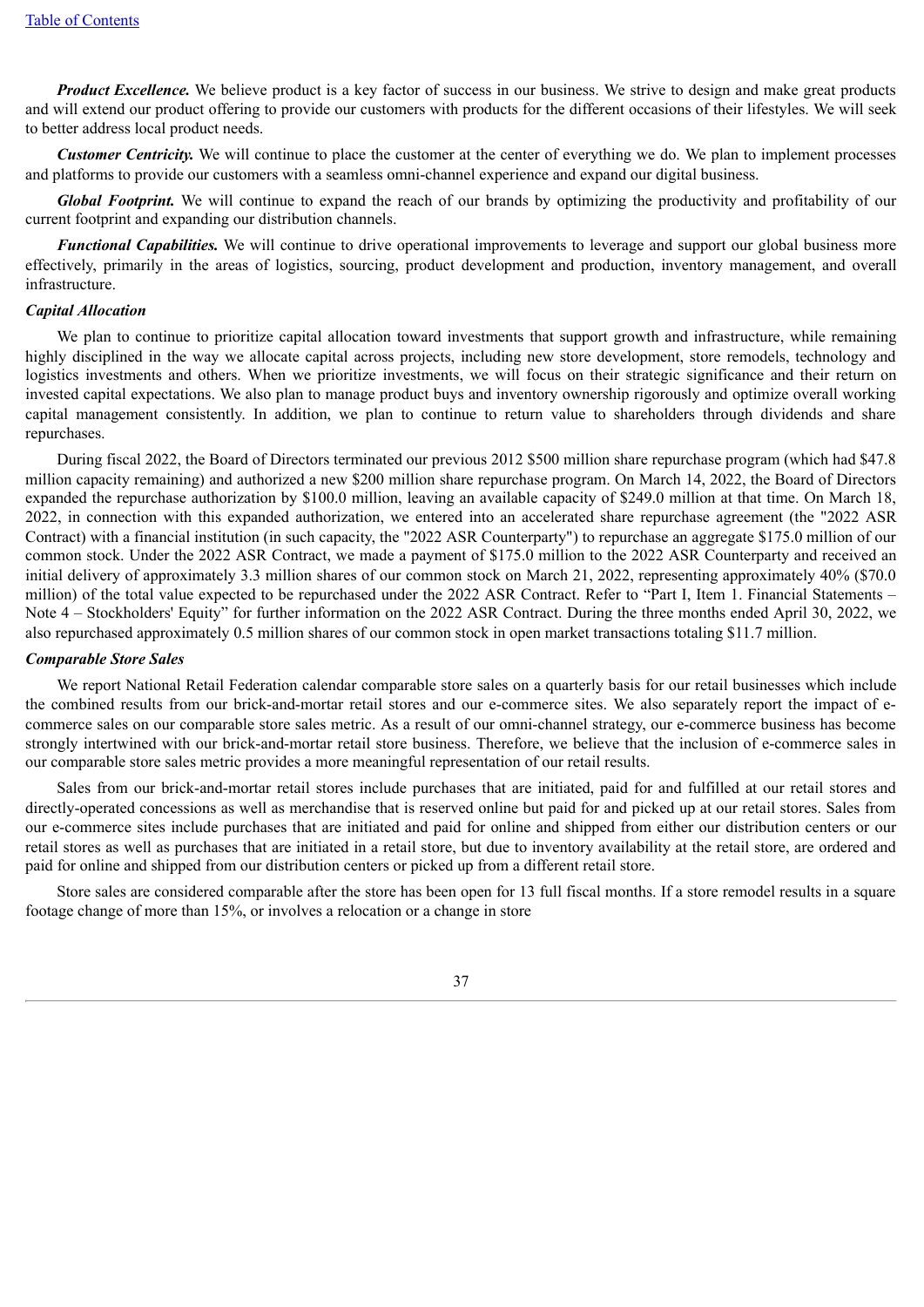concept, the store sales are removed from the comparable store base until the store has been opened at its new size, in its new location or under its new concept for 13 full fiscal months. Stores that are permanently closed or temporarily closed (including as a result of pandemic-related closures) for more than seven days in any fiscal month are excluded from the calculation in the fiscal month that they are closed. E-commerce sales are considered comparable after the online site has been operational in a country for 13 full fiscal months and exclude any related revenue from shipping fees. These criteria are consistent with the metric used by management for internal reporting and analysis to measure performance of the store or online sites. Definitions and calculations of comparable store sales used by us may differ from similarly titled measures reported by other companies.

### *Other*

We operate on a 52/53-week fiscal year calendar which ends on the Saturday nearest to January 31 of each year. The three months ended April 30, 2022 had the same number of days as the three months ended May 1, 2021.

#### **Executive Summary**

### *Overview*

Net earnings attributable to Guess?, Inc. decreased 33.6% to \$8.0 million, or diluted earnings per share ("EPS") of \$0.12 per common share, for the quarter ended April 30, 2022, compared to \$12.0 million, or diluted EPS of \$0.18 per common share, for the quarter ended May 1, 2021.

During the quarter ended April 30, 2022, we recognized \$1.5 million in asset impairment charges; \$0.6 million in net gains on lease modifications; \$4.4 million for certain professional service and legal fees and related credits (costs); and \$3.2 million in additional income tax expense from certain discrete income tax adjustments (or a combined \$7.3 million, or \$0.12 per share, negative impact after considering the related tax benefit of \$1.3 million). Excluding the impact of these items, adjusted net earnings attributable to Guess?, Inc. was \$15.2 million and adjusted diluted earnings was \$0.24 per common share for the quarter ended April 30, 2022.

During the quarter ended May 1, 2021, we recognized \$0.4 million in asset impairment charges; \$2.1 million in net gains on lease modifications; \$1.1 million for certain professional services and legal fees and related credits (costs); \$2.8 million of amortization of debt discount related to our Notes; and \$0.1 million in additional income tax expense from certain discrete income tax adjustments (or a combined \$1.9 million, or \$0.03 per share, negative impact after considering the related income tax benefit of these adjustments of \$0.4 million). Excluding the impact of these items, adjusted net earnings attributable to Guess?, Inc. was \$13.9 million and adjusted diluted earnings was \$0.21 per common share for the quarter ended May 1, 2021. References to financial results excluding the impact of these items are non-GAAP measures and are addressed below under "Non-GAAP Measures."

Highlights of our performance for the quarter ended April 30, 2022 compared to the same prior-year quarter are presented below, followed by a more comprehensive discussion under "Results of Operations":

### *Operations*

- Total net revenue increased 14.1% to \$593.5 million for the quarter ended April 30, 2022, compared to \$520.0 million in the same prior-year quarter. In constant currency, net revenue increased by 20.6%.
- Gross margin (gross profit as a percentage of total net revenue) increased 90 basis points to 41.6% for the quarter ended April 30, 2022, compared to 40.7% in the same prior-year quarter.
- Selling, general and administrative ("SG&A") expenses as a percentage of total net revenue ("SG&A rate") decreased 60 basis points to 35.3% for the quarter ended April 30, 2022, compared to 35.9% in the same prior-year quarter. SG&A expenses increased 12.4% to \$209.8 million for the quarter ended April 30, 2022, compared to \$186.7 million in the same prior-year quarter.

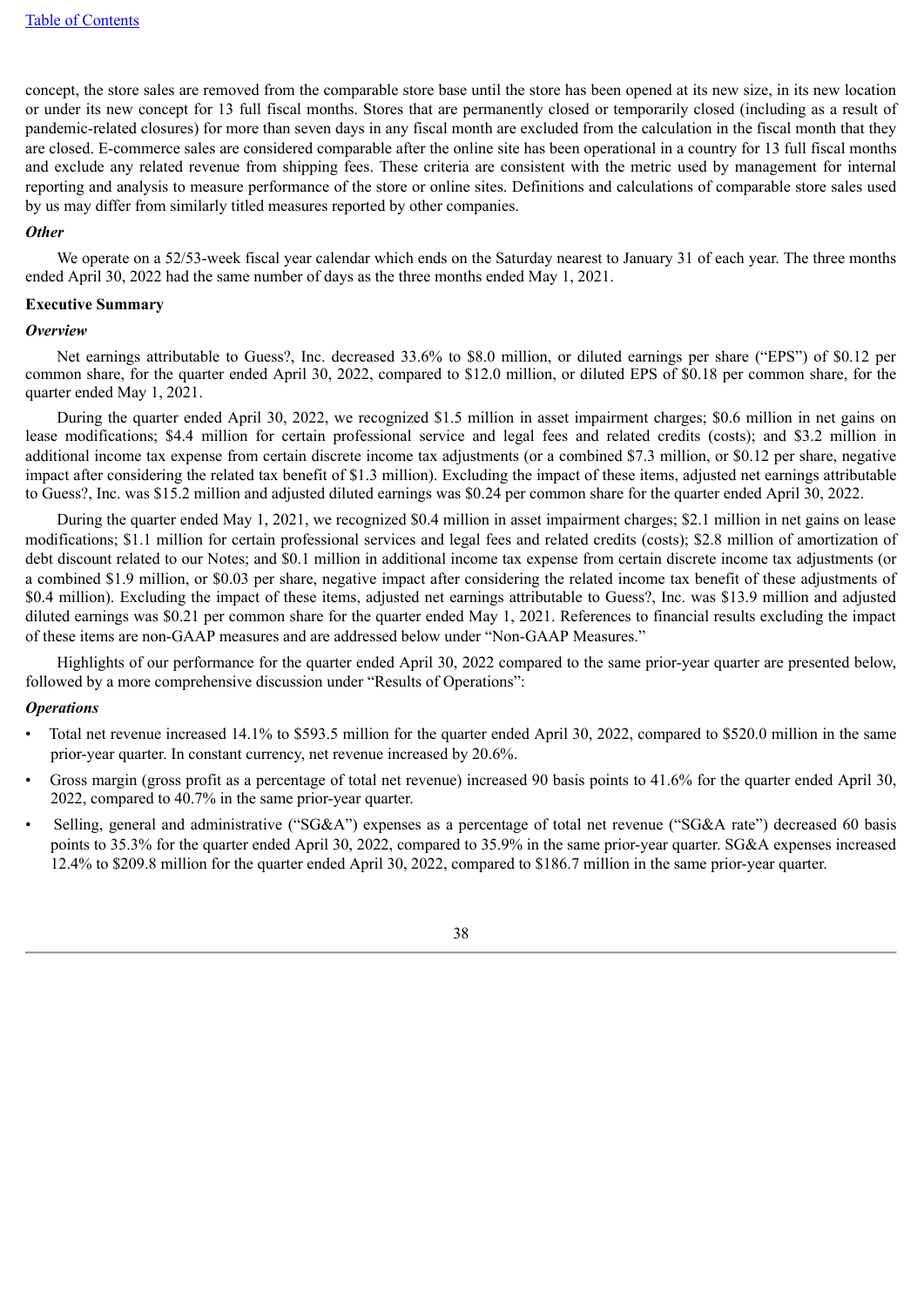- During the quarter ended April 30, 2022, we recognized \$1.5 million of asset impairment charges, compared to \$0.4 million in the same prior-year quarter.
- During the quarter ended April 30, 2022, we recorded \$0.6 million net gains on lease modifications, compared to \$2.1 million in the same prior-year quarter.
- Operating margin improved 100 basis points to 6.1% for the quarter ended April 30, 2022, compared to 5.1% in the same prior-year quarter. The improvement in operating margin was mainly driven by 410 basis points resulting from expense leverage due to higher sales. This was partially offset by higher store labor costs in Americas Retail and an unfavorable currency impact which negatively impacted operating margin by 120 basis points and 100 basis points, respectively. Higher expenses related to certain professional service and legal fees and related costs unfavorably impacted operating margin by 50 basis points. Lower net gains from lease modifications and higher asset impairment charges negatively impacted operating margin by 50 basis points. Earnings from operations increased 36.9% to \$36.4 million for the quarter ended April 30, 2022, compared to \$26.6 million in the same prior-year quarter.
- Other expense, net, totaled \$16.5 million for the quarter ended April 30, 2022, compared to \$2.7 million in the same prior-year quarter.
- The effective income tax rate increased by 10.1% to 39.9% for the quarter ended April 30, 2022, compared to 29.8% in the same prior-year quarter.

### *Key Balance Sheet Accounts*

- We had \$147.9 million in cash and cash equivalents as of April 30, 2022 compared to \$395.1 million in cash and cash equivalents and \$0.2 million in restricted cash at May 1, 2021.
	- *◦* As of April 30, 2022, we had \$43.8 million in outstanding borrowings under our term loans and \$42.7 million in outstanding borrowings under our credit facilities compared to \$56.0 million in outstanding borrowings under our term loans and \$5.1 million in outstanding borrowings under our credit facilities as of May 1, 2021.
	- During the quarter ended April 30, 2022, we made a payment of \$175.0 million related to the 2022 ASR Contract and also repurchased 0.5 million shares of our common stock for \$11.7 million in open market transactions. During the quarter ended May 1, 2021, there were no share repurchases.
- *•* Accounts receivable consists of trade receivables relating primarily to our wholesale business in Europe and, to a lesser extent, to our wholesale businesses in the Americas and Asia, royalty receivables relating to our licensing operations, credit card and retail concession receivables related to our retail businesses and certain other receivables. Accounts receivable decreased by \$10.9 million, or 3.5%, to \$295.4 million as of April 30, 2022 compared to \$306.3 million at May 1, 2021. On a constant currency basis, accounts receivable increased by \$23.8 million, or 7.8%, when compared to May 1, 2021.
- *•* Inventory increased by \$79.1 million, or 19.5%, to \$483.9 million as of April 30, 2022, from \$404.9 million at May 1, 2021. On a constant currency basis, inventory increased by \$124.1 million, or 30.7%, when compared to May 1, 2021.

### *Global Store Count*

During the quarter ended April 30, 2022, together with our partners, we opened 34 new stores worldwide, consisting of 25 stores in Europe and the Middle East, six stores in Asia and the Pacific, and three stores in the U.S. Together with our partners, we closed 27 stores worldwide, consisting of 12 stores in Asia and the Pacific, nine stores in Europe and the Middle East, and six stores in the Americas.

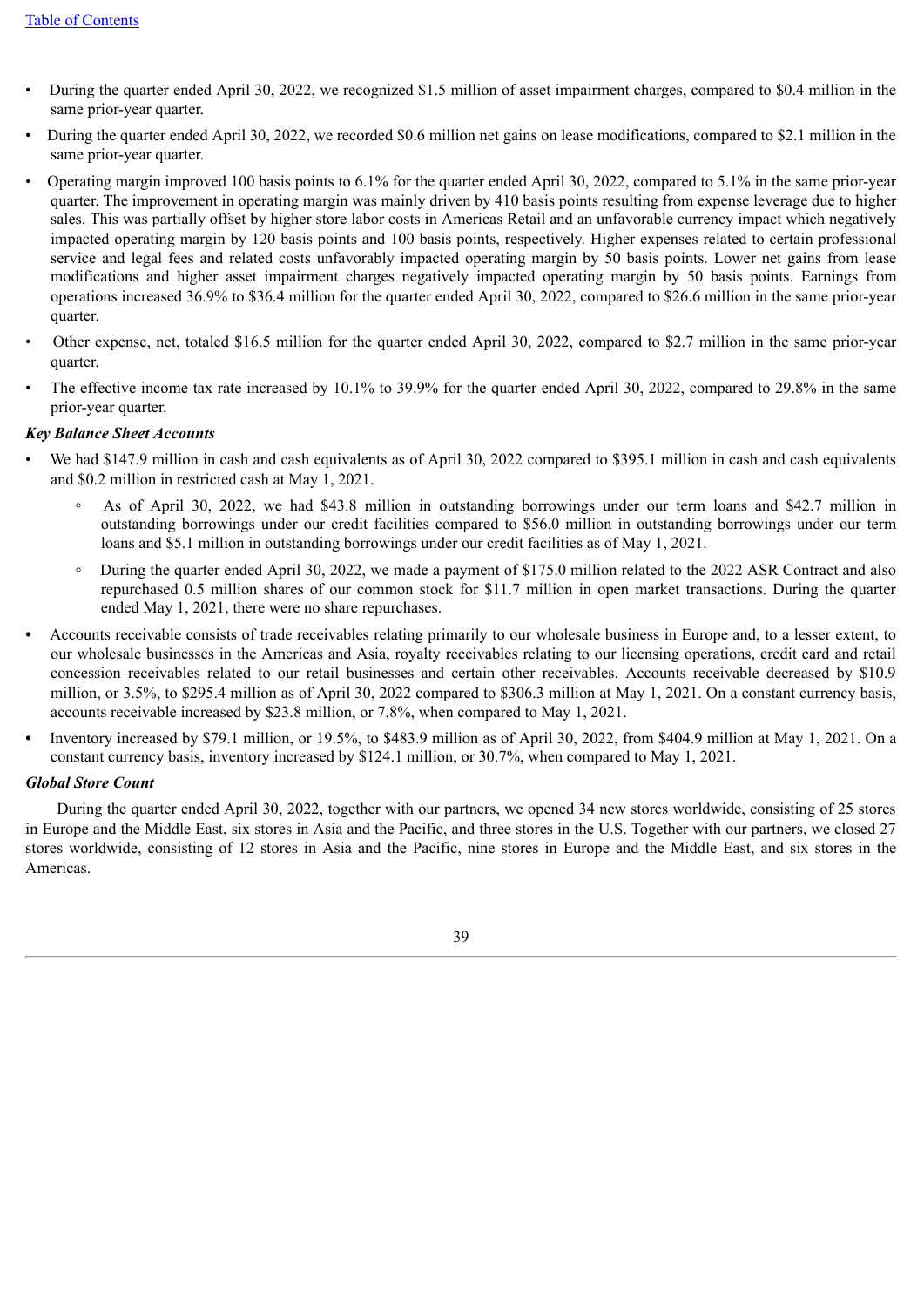We ended the first quarter of fiscal 2023 with stores and concessions worldwide comprised as follows:

|                            |              | <b>Stores</b>                |                            |              | Concessions                  |                            |  |  |  |
|----------------------------|--------------|------------------------------|----------------------------|--------------|------------------------------|----------------------------|--|--|--|
| <b>Region</b>              | <b>Total</b> | Directly-<br><b>Operated</b> | Partner<br><b>Operated</b> | <b>Total</b> | Directly-<br><b>Operated</b> | Partner<br><b>Operated</b> |  |  |  |
| <b>United States</b>       | 244          | 244                          |                            |              |                              |                            |  |  |  |
| Canada                     | 74           | 74                           |                            |              |                              |                            |  |  |  |
| Central and South America  | 101          | 67                           | 34                         | 29           | 29                           |                            |  |  |  |
| <b>Total Americas</b>      | 419          | 385                          | 34                         | 30           | 29                           |                            |  |  |  |
| Europe and the Middle East | 795          | 564                          | 231                        | 51           | 51                           |                            |  |  |  |
| Asia and the Pacific       | 424          | 124                          | 300                        | 253          | 111                          | 142                        |  |  |  |
| Total                      | 1,638        | 1,073                        | 565                        | 334          | 191                          | 143                        |  |  |  |

Of the total stores, 1,355 were GUESS? stores, 186 were GUESS? Accessories stores, 60 were G by GUESS (GbG) stores and 37 were MARCIANO stores.

### **Results of Operations**

## *Three Months Ended April 30, 2022 and May 1, 2021*

### *Consolidated Results*

The following presents our condensed consolidated statements of income (in thousands, except per share data):

|                                                                    |     |              | <b>Three Months Ended</b> |               |             |           |    |           |            |
|--------------------------------------------------------------------|-----|--------------|---------------------------|---------------|-------------|-----------|----|-----------|------------|
|                                                                    |     | Apr 30, 2022 |                           |               | May 1, 2021 |           |    | \$ change | % change   |
| Net revenue                                                        | \$  | 593,473      | 100.0%                    | $\mathbb{S}$  | 520,002     | 100.0%    | -S | 73,471    | 14.1%      |
| Cost of product sales                                              |     | 346,324      | 58.4%                     |               | 308,444     | 59.3 %    |    | 37,880    | 12.3 %     |
| Gross profit                                                       |     | 247,149      | 41.6%                     |               | 211,558     | 40.7%     |    | 35,591    | 16.8%      |
| Selling, general and<br>administrative expenses                    |     | 209,831      | 35.3 %                    |               | 186,684     | 35.9%     |    | 23,147    | 12.4 %     |
| Asset impairment charges                                           |     | 1,544        | $0.3\%$                   |               | 441         | $0.1\%$   |    | 1,103     | 250.1%     |
| Net gains on lease<br>modifications                                |     | (601)        | $(0.1\%)$                 |               | (2,145)     | $(0.4\%)$ |    | 1,544     | $(72.0\%)$ |
| Earnings from operations                                           |     | 36,375       | $6.1\%$                   |               | 26,578      | 5.1 $%$   |    | 9,797     | 36.9%      |
| Interest expense, net                                              |     | (2,519)      | $(0.4\%)$                 |               | (5, 552)    | $(1.0\%)$ |    | 3,033     | $(54.6\%)$ |
| Other expense, net                                                 |     | (16, 452)    | $(2.8\%)$                 |               | (2,701)     | $(0.6\%)$ |    | (13,751)  | 509.1%     |
| Earnings before income tax<br>expense                              |     | 17,404       | 2.9%                      |               | 18,325      | $3.5\%$   |    | (921)     | $(5.0\%)$  |
| Income tax expense                                                 |     | 6,950        | $1.1\%$                   |               | 5,455       | $1.1\%$   |    | 1,495     | 27.4 %     |
| Net earnings                                                       |     | 10,454       | 1.8%                      |               | 12,870      | $2.4\%$   |    | (2, 416)  | $(18.8\%)$ |
| Net earnings attributable to<br>noncontrolling interests           |     | 2,484        | $0.5\%$                   |               | 864         | $0.1\%$   |    | 1,620     | 187.5 %    |
| Net earnings attributable to<br>Guess?, Inc.                       | \$  | 7,970        | $1.3\%$                   | $\mathcal{S}$ | 12,006      | 2.3 %     |    | (4,036)   | $(33.6\%)$ |
| Net earnings per common share attributable to common stockholders: |     |              |                           |               |             |           |    |           |            |
| Basic                                                              | \$. | 0.13         |                           | \$            | 0.19        |           | \$ | (0.06)    |            |
| Diluted                                                            | \$  | 0.12         |                           | \$            | 0.18        |           | \$ | (0.06)    |            |
| Effective income tax rate                                          |     | 39.9%        |                           |               | 29.8%       |           |    |           |            |

*Net Revenue***.** Net revenue increased by \$73.5 million or 14%, compared to the same prior-year quarter. In constant currency, net revenue increased by 20.6%. Almost 60% of the increase was driven by the operation of stores this quarter that had been temporarily closed in the same prior-year quarter and slightly over 25% from higher wholesale shipments. The remaining increase was driven by new stores and higher licensing revenue,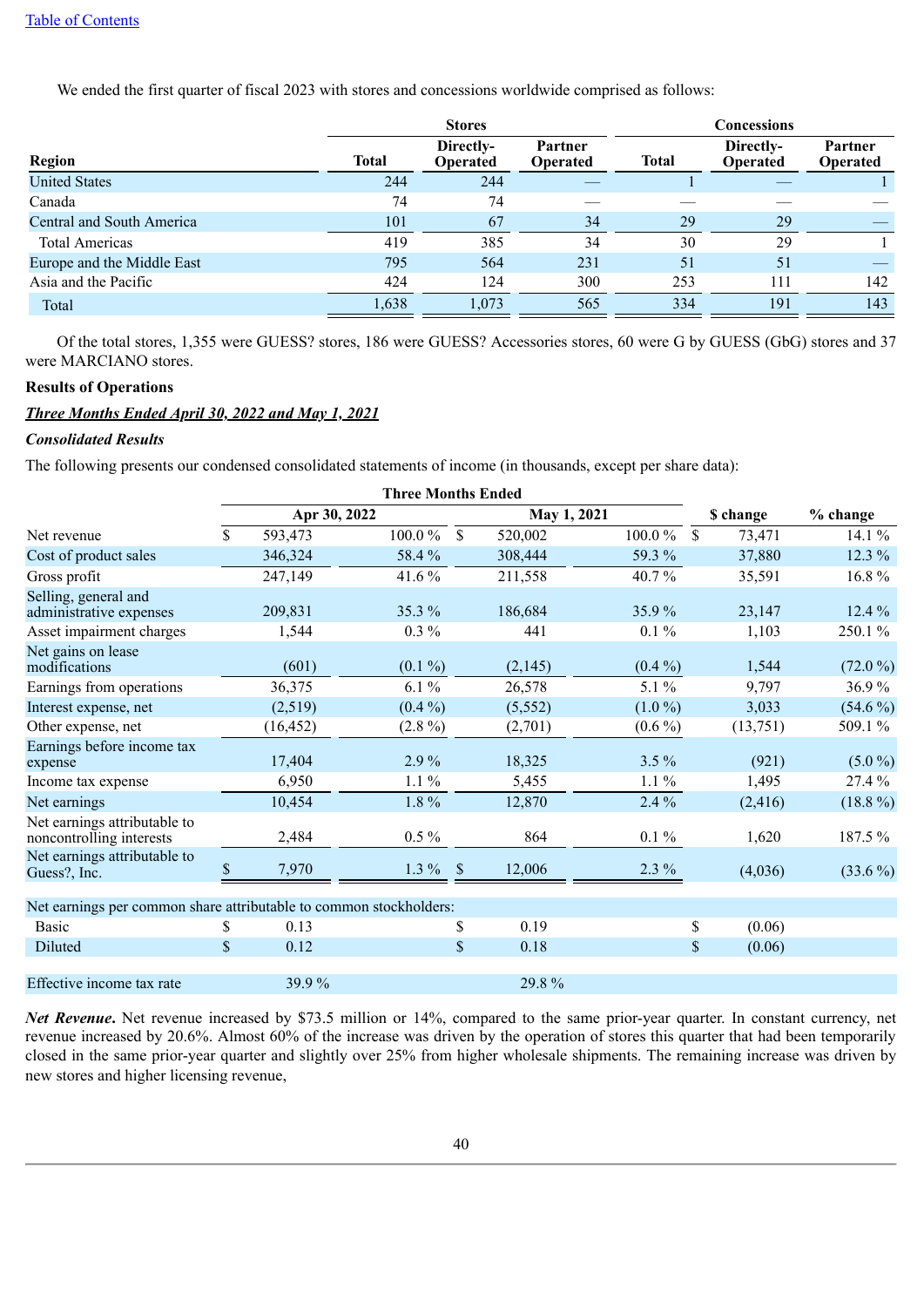partially offset by permanent store closures. Currency translation fluctuations relating to our non-U.S. operations unfavorably impacted net revenue by \$33.5 million compared to the same prior-year quarter.

*Gross Margin.* Gross margin increased 0.9% for the quarter ended April 30, 2022 compared to the same prior-year quarter, driven entirely by a lower occupancy rate. The lower occupancy rate was due to a 180 basis point favorable impact from leveraging of expenses as a result of higher revenues and business mix, partially offset by 70 basis points due to rent relief in the same prior-year quarter. Product margin remained flat to the same prior-year quarter as favorable business mix and lower markdowns were offset by unfavorable currency translation fluctuations and lower initial markups.

*Gross Profit.* Gross profit increased \$35.6 million for the quarter ended April 30, 2022 compared to the same prior-year quarter. The increase in gross profit, which included an unfavorable impact from currency translation, was driven by \$43 million due to higher net revenue, partially offset by \$9 million due to rent relief in the same prior-year quarter and lower initial markups. Currency translation fluctuations relating to our foreign operations unfavorably impacted gross profit by \$16.7 million.

We include inbound freight charges, purchasing costs and related overhead, retail store occupancy costs, including lease costs and depreciation and amortization, and a portion of our distribution costs related to our retail business in cost of product sales. We also include net royalties received on our inventory purchases of licensed product as a reduction to cost of product sales. Our gross margin may not be comparable to that of other entities since some entities include all of the costs related to their distribution in cost of product sales and others, like us, generally exclude wholesale-related distribution costs from gross margin, including them instead in SG&A expenses. Additionally, some entities include retail store occupancy costs in SG&A expenses and others, like us, include retail store occupancy costs in cost of product sales.

*SG&A Rate.* Our SG&A rate decreased 0.6% for the quarter ended April 30, 2022 from the same prior-year quarter. The favorable change in SG&A rate was driven by a 240 basis point favorable impact resulting from an overall leveraging of expenses, partially offset by 120 basis points from higher store labor costs in Americas Retail and 50 basis points from higher expenses related to certain professional service and legal fees and related (credits) costs.

*SG&A Expenses.* SG&A expenses increased \$23.1 million for the quarter ended April 30, 2022 from the same prior-year quarter, mainly driven by approximately \$18 million of higher store expenses as stores were fully open compared to last year and store labor costs were higher in Americas Retail. Currency translation fluctuations relating to our foreign operations favorably impacted SG&A expenses by \$10.3 million.

*Asset Impairment Charges.* During the quarters ended April 30, 2022 and May 1, 2021, we recognized \$1.5 million and \$0.4 million of property and equipment impairment charges related to certain retail locations resulting from under-performance and expected store closures, respectively.

*Net Gains on Lease Modifications.* During the quarters ended April 30, 2022 and May 1, 2021, we recorded net gains on lease modifications of \$0.6 million and \$2.1 million related primarily to the early termination of lease agreements for certain retail locations, respectively.

*Operating Margin.* Operating margin increased 1.0% for the quarter ended April 30, 2022 compared to the same prior-year quarter. The improvement in operating margin was mainly driven by 410 basis points resulting from expense leverage due to higher sales. This was partially offset by higher store labor costs in Americas Retail and an unfavorable currency impact which negatively impacted operating margin by 120 basis points and 100 basis points, respectively. Higher expenses related to certain professional service and legal fees and related (credits) costs unfavorably impacted operating margin by 50 basis points. Excluding the impact of higher asset impairment charges and lower net gains on lease modifications, our operating margin would have increased 2.0% compared to the same prior-year quarter.

*Earnings from Operations.* Earnings from operations increased by \$9.8 million for the quarter ended April 30, 2022 compared to the same prior-year quarter. Currency translation fluctuations relating to our foreign operations unfavorably impacted earnings from operations by \$6.4 million.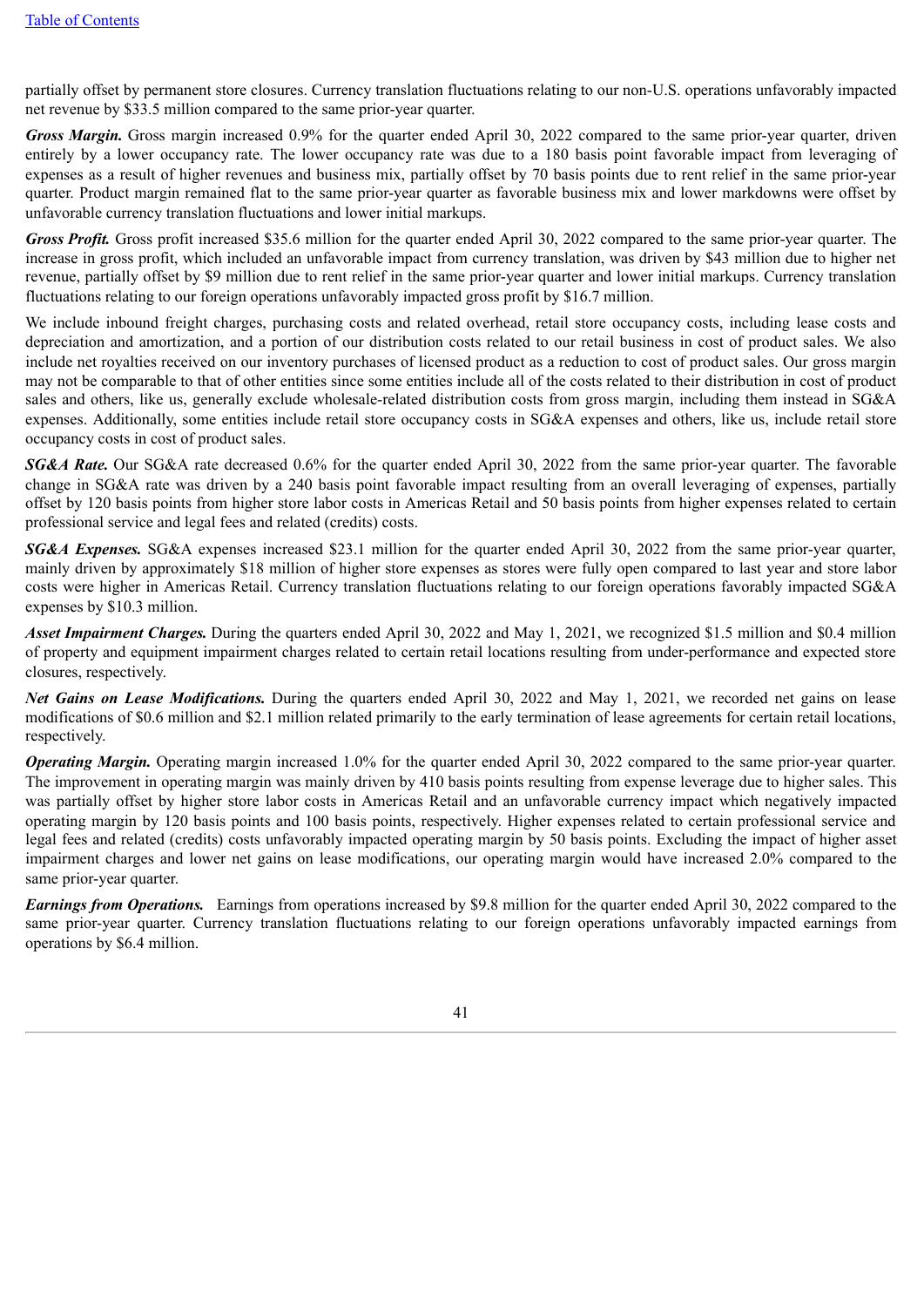*Other Expense, Net.* Other expense, net for the quarter ended April 30, 2022 was \$16.5 million compared to \$2.7 million in the same prior-year quarter. The change was primarily due to higher net unrealized and realized losses from foreign currency exposures and higher net unrealized losses on our Supplemental Executive Retirement Plan ("SERP") related assets compared to the same prior-year quarter.

*Income Tax Expense.* Income tax expense for the quarter ended April 30, 2022 was \$7.0 million, or a 39.9% effective income tax rate, compared to \$5.5 million, or a 29.8% effective income tax rate in the same prior-year quarter. Generally, income taxes for the interim periods are computed using the income tax rate estimated to be applicable for the full fiscal year, adjusted for discrete items, which is subject to ongoing review and evaluation by management. The change in the effective income tax rate was primarily due to: (1) a shift in the distribution of earnings among our tax jurisdictions compared to the same prior-year quarter; and (2) losses during the current quarter in certain tax jurisdictions for which we did not recognize an income tax benefit.

*Net Earnings Attributable to Guess?, Inc.* Net earnings attributable to Guess?, Inc. decreased \$4.0 million for the quarter ended April 30, 2022 compared to the same prior-year quarter. Diluted EPS decreased \$0.06 for the quarter ended April 30, 2022 compared to the same prior-year quarter. We estimate a net positive impact of \$0.04 from our adoption of new accounting guidance related to our Notes and share buybacks and a negative impact from currency of \$0.14 on diluted EPS in the quarter ended April 30, 2022 when compared to the same prior-year quarter.

Refer to "Non-GAAP Measures" for an overview of our non-GAAP, or adjusted, financial results for the quarters ended April 30, 2022 and May 1, 2021. Excluding the impact of these non-GAAP items, adjusted net earnings attributable to Guess?, Inc. increased \$1.4 million and adjusted diluted EPS increased \$0.03 for the quarter ended April 30, 2022 compared to the same prior-year quarter. We estimate a net positive impact from our share buybacks of \$0.01 and a net negative impact from currency of \$0.14 on adjusted diluted EPS in the quarter ended April 30, 2022 when compared to the same prior-year quarter.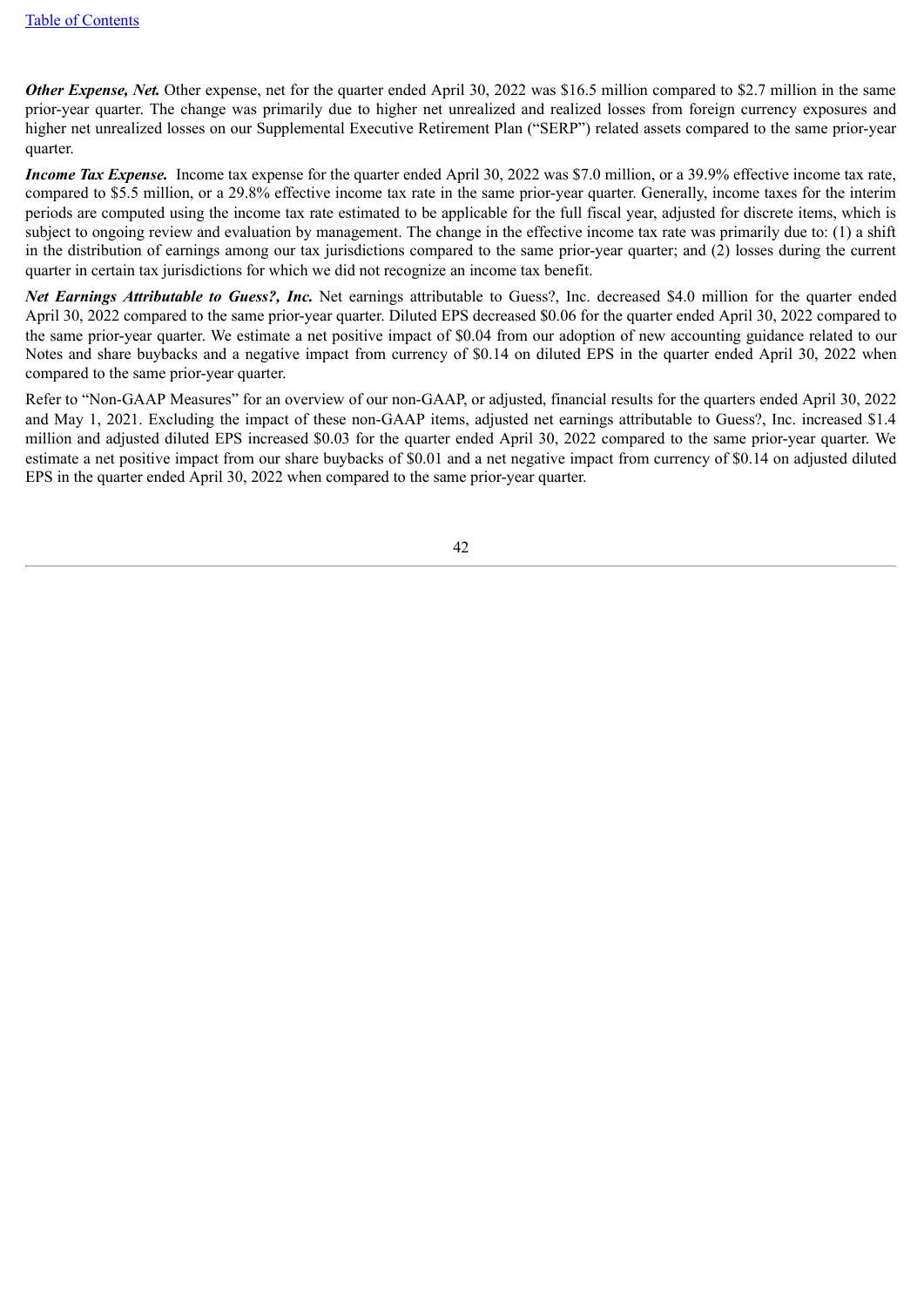# **Information by Business Segment**

The following presents our net revenue and earnings from operations by segment (in thousands):

|                                         |      | <b>Three Months Ended</b> |      |             |    |           |            |  |
|-----------------------------------------|------|---------------------------|------|-------------|----|-----------|------------|--|
|                                         |      | Apr 30, 2022              |      | May 1, 2021 |    | \$ change | % change   |  |
| <b>Net revenue:</b>                     |      |                           |      |             |    |           |            |  |
| Americas Retail                         | \$   | 166,485                   | \$   | 155,535     | \$ | 10,950    | 7.0%       |  |
| Americas Wholesale                      |      | 68,357                    |      | 45,430      |    | 22,927    | 50.5%      |  |
| Europe                                  |      | 276,009                   |      | 241,852     |    | 34,157    | 14.1 $%$   |  |
| Asia                                    |      | 56,222                    |      | 55,660      |    | 562       | $1.0\%$    |  |
| Licensing                               |      | 26,400                    |      | 21,525      |    | 4,875     | 22.6%      |  |
| Total net revenue                       | $\$$ | 593,473                   | $\$$ | 520,002     |    | 73,471    | 14.1 %     |  |
| <b>Earnings (loss) from operations:</b> |      |                           |      |             |    |           |            |  |
| Americas Retail                         | \$   | 14,266                    | \$   | 20,274      |    | (6,008)   | $(29.6\%)$ |  |
| Americas Wholesale                      |      | 17,397                    |      | 11,555      |    | 5,842     | 50.6%      |  |
| Europe                                  |      | 17,890                    |      | 4,198       |    | 13,692    | 326.2%     |  |
| Asia                                    |      | (3, 487)                  |      | (1,808)     |    | (1,679)   | 92.9%      |  |
| Licensing                               |      | 24,444                    |      | 19,431      |    | 5,013     | 25.8%      |  |
| Total segment earnings from operations  |      | 70,510                    |      | 53,650      |    | 16,860    | 31.4%      |  |
| Corporate overhead                      |      | (33,192)                  |      | (28, 776)   |    | (4, 416)  | 15.3 %     |  |
| Asset impairment charges                |      | (1, 544)                  |      | (441)       |    | (1,103)   | 250.1%     |  |
| Net gains on lease modifications        |      | 601                       |      | 2,145       |    | (1, 544)  | $(72.0\%)$ |  |
| Total earnings from operations          | \$   | 36,375                    | \$   | 26,578      |    | 9,797     | 36.9%      |  |
| <b>Operating margins:</b>               |      |                           |      |             |    |           |            |  |
| Americas Retail                         |      | 8.6%                      |      | 13.0 %      |    |           |            |  |
| Americas Wholesale                      |      | 25.5%                     |      | 25.4 %      |    |           |            |  |
| Europe                                  |      | $6.5\%$                   |      | $1.7\%$     |    |           |            |  |
| Asia                                    |      | $(6.2\%)$                 |      | $(3.2\%)$   |    |           |            |  |
| Licensing                               |      | 92.6%                     |      | 90.3 %      |    |           |            |  |
| <b>Total Company</b>                    |      | $6.1\%$                   |      | $5.1\%$     |    |           |            |  |

### *Americas Retail*

Net revenue from our Americas Retail segment increased by \$11.0 million, or 7.0% for the quarter ended April 30, 2022 from the same prior-year quarter. In constant currency, net revenue increased by 7.1% compared to the same prior-year quarter. Over 80% of the increase was driven by the operation of stores this quarter that had been temporarily closed in the same prior-year quarter and 40% of the increase was driven by positive comparable store sales, partially offset by permanent store closures. Comparable sales (including ecommerce) increased 3% in U.S. dollars and constant currency compared to the same prior-year quarter. The inclusion of our ecommerce sales decreased the comparable sales percentage by 1% in U.S. dollars and constant currency. As of April 30, 2022, we directly operated 385 stores in the Americas compared to 388 stores at May 1, 2021, excluding concessions, which represents a 0.8% decrease from the same prior-year quarter. Currency translation fluctuations relating to our non-U.S. retail stores and e-commerce sites had an immaterial impact on net revenue.

Operating margin decreased 4.4% for the quarter ended April 30, 2022 from the same prior-year quarter. Approximately 320 basis points of the decrease was driven by higher store labor costs, and approximately 150 basis points for both higher markdowns and higher government subsidies received in the same prior-year quarter. This was partially offset by 280 basis points of favorable impact from higher initial markups.

Earnings from operations from our Americas Retail segment decreased by \$6.0 million, or 29.6% for the quarter ended April 30, 2022 from the same prior-year quarter. Higher store expenses drove \$7.3 million of the decrease and approximately \$2.5 million in decreases resulted from both higher markdowns and higher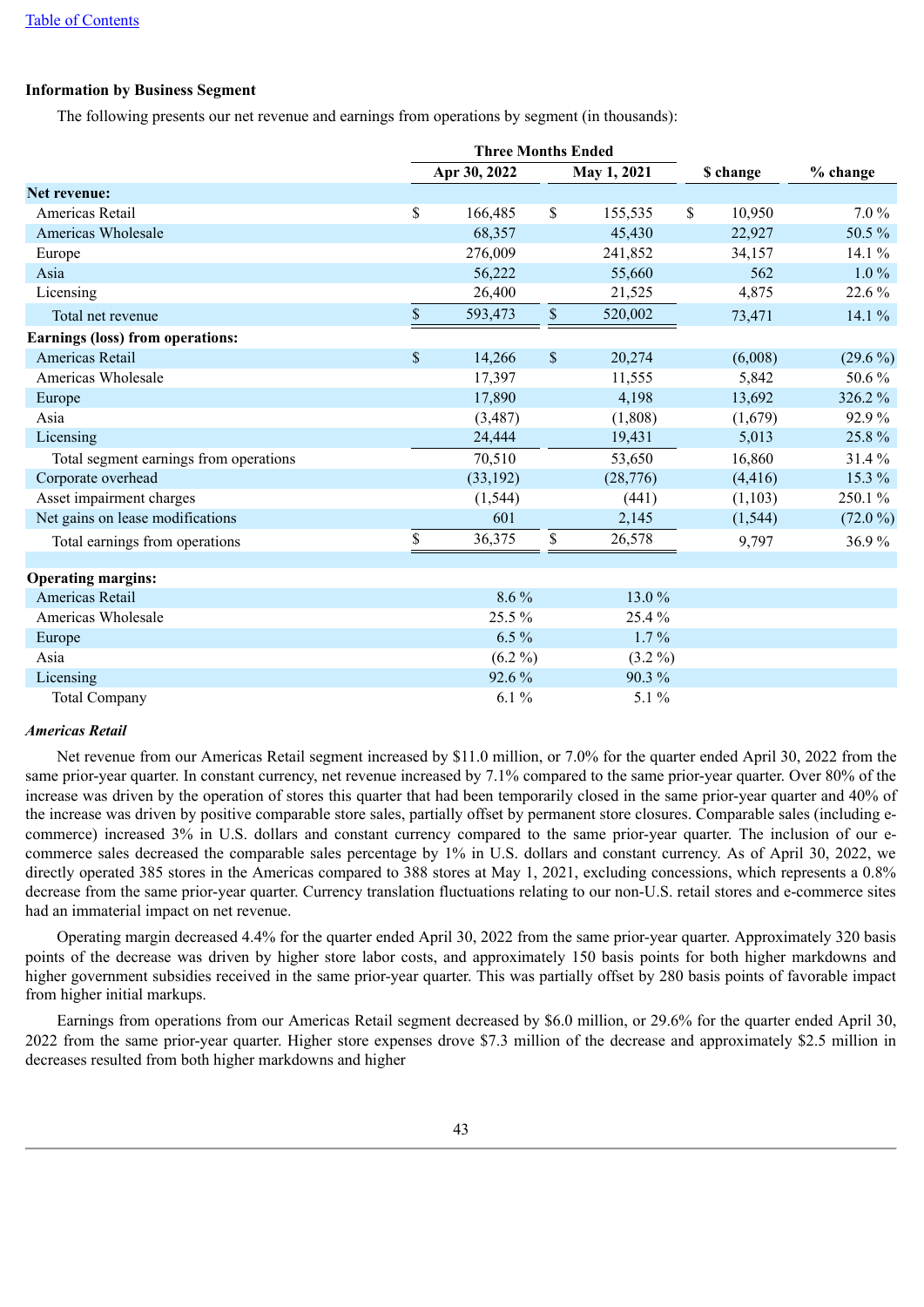government subsidies received in the same prior-year quarter. This was partially offset by \$6.8 million of favorable impact due to higher revenues and \$4.7 million driven by higher initial markups.

#### *Americas Wholesale*

Net revenue from our Americas Wholesale segment increased by \$22.9 million, or 50.5% for the quarter ended April 30, 2022 from the same prior-year quarter. In constant currency, net revenue increased by 50.4%. Approximately 65% of the increase was driven by our U.S. wholesale business, almost 20% from our Mexico wholesale business, and the remaining increase was driven by our Canada wholesale business. Overall, the growth compared to the same prior-year quarter was driven by a favorable timing of this year's deliveries to some of our partners. Currency translation fluctuations relating to our non-U.S. wholesale businesses had an immaterial impact on net revenue.

Operating margin increased 0.1% for the quarter ended April 30, 2022 compared to the same prior-year quarter. The slight improvement was driven by expense leverage resulting from higher sales, offset by slightly lower product margins.

Earnings from operations from our Americas Wholesale segment increased by \$5.8 million, or 50.6% for the quarter ended April 30, 2022 from the same prior-year quarter, mainly driven by higher revenues.

#### *Europe*

Net revenue from our Europe segment increased by \$34.2 million, or 14.1% for the quarter ended April 30, 2022 compared to the same prior-year quarter. In constant currency, net revenue increased by 26.4%. The increase in constant currency was driven over 60% by the operation of stores this quarter that had been temporarily closed in the same prior-year quarter, nearly 20% by higher wholesale revenues, 10% by net new store impact and almost 5% by positive comparable store sales. Comparable sales (including e-commerce) decreased 6% in U.S. dollars and increased 3% in constant currency compared to the same prior-year quarter. The inclusion of our ecommerce sales decreased the comparable sales percentage by 2% in U.S. dollars and decreased 4% in constant currency. As of April 30, 2022, we directly operated 564 stores in Europe compared to 511 stores at May 1, 2021, excluding concessions, which represents a 10.4% increase from the same prior-year quarter. Currency translation fluctuations relating to our European operations unfavorably impacted net revenue by \$29.7 million.

Operating margin increased 4.8% for the quarter ended April 30, 2022 compared to the same prior-year quarter. The increase was mainly driven by a 730 basis point improvement due to expense leverage resulting from higher sales and a 190 basis point improvement due to lower markdowns, partially offset by a 390 basis point unfavorable impact from lower initial markups due to higher freight costs and a 200 basis point unfavorable impact from currency exchange rate.

Earnings from operations from our Europe segment increased by \$13.7 million, or 326.2% for the quarter ended April 30, 2022 compared to the same prior-year quarter. Higher revenue, including the benefits from lower markdowns, was the main driver for the increase in earnings from operations and resulted in an increase of \$25.0 million compared to the same prior-year quarter. This was partially offset by \$11.7 million increase in freight expenses. Currency translation fluctuations relating to our European operations unfavorably impacted earnings from operations by \$6.4 million.

#### *Asia*

Net revenue from our Asia segment increased by \$0.6 million, or 1.0% for the quarter ended April 30, 2022 from the same prioryear quarter. In constant currency, net revenue increased by 7.7% driven by the impact of the direct operation of some of our stores in South Korea, which we acquired from one of our wholesale partners, which was slightly offset by the impact of the COVID-19 pandemic in China. Comparable sales (including e-commerce) decreased 11% in U.S. dollars and 5% in constant currency compared to the same prior-year quarter. The inclusion of our e-commerce sales negatively impacted the comparable sales percentage by 1% in U.S. dollars and constant currency. Currency translation fluctuations relating to our Asian operations unfavorably impacted net revenue by \$3.7 million.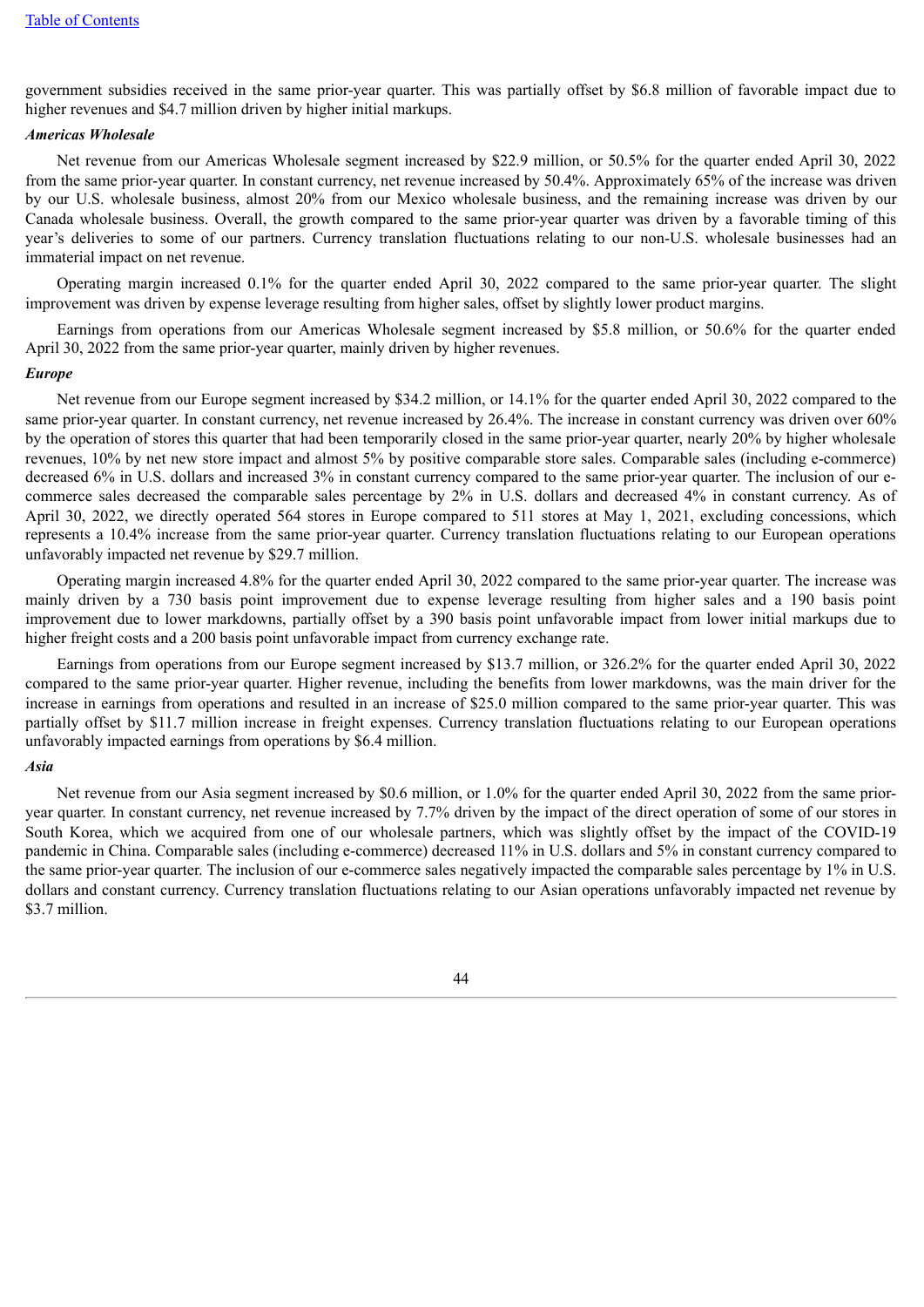Operating margin decreased 3.0% for the quarter ended April 30, 2022 from the same prior-year quarter. Approximately 800 basis points of margin decrease were driven by the lower profitability in our China business mainly due to the impact of the COVID-19 pandemic in that market. This was partially offset by 400 basis points of impact driven by the profitability improvement in South Korea mainly due to the direct operation of some of our stores.

Earnings from operations from our Asia segment decreased by \$1.7 million, or 92.9% for the quarter ended April 30, 2022 compared to the same prior-year quarter. Approximately \$4.0 million was driven by the lower profit in China due to the impact of the COVID-19 pandemic, partially offset by \$1.7 million of higher profit in South Korea. Currency translation fluctuations relating to our Asia operations unfavorably impacted the loss from operations by \$0.2 million.

### *Licensing*

Net royalty revenue from our Licensing segment increased by \$4.9 million, or 22.6% for the quarter ended April 30, 2022 from the same prior-year quarter mainly driven by higher royalties in our handbag category.

Earnings from operations from our Licensing segment increased by \$5.0 million, or 25.8% for the quarter ended April 30, 2022 from the same prior-year quarter. The increase was driven by the favorable impact to earnings from higher revenues.

#### *Corporate Overhead*

Unallocated corporate overhead increased by \$4.4 million, or 15.3% for the quarter ended April 30, 2022 compared to the same prior-year quarter primarily due to higher expenses related to certain professional service and legal fees and related (credits) costs.

### **Non-GAAP Measures**

The financial information presented in this Quarterly Report includes non-GAAP financial measures, such as adjusted results and constant currency financial information. For the three months ended April 30, 2022 and May 1, 2021, the adjusted results exclude the impact of certain professional service and legal fees and related (credits) costs, asset impairment charges, net gains on lease modifications, non-cash amortization of debt discount on our Notes, the related income tax impacts of these adjustments as well as certain discrete income tax adjustments related primarily to an intra-entity transfer of intellectual property rights to a wholly-owned Swiss subsidiary, in each case where applicable. These non-GAAP measures are provided in addition to, and not as alternatives for, our reported GAAP results.

These items affect the comparability of our reported results. The financial results are also presented on a non-GAAP basis, as defined in Section 10(e) of Regulation S-K of the SEC, to exclude the effect of these items. We have excluded these items from our adjusted financial measures primarily because we believe these items are not indicative of the underlying performance of our business and the adjusted financial information provided is useful for investors to evaluate the comparability of our operating results and our future outlook (when reviewed in conjunction with our GAAP financial statements).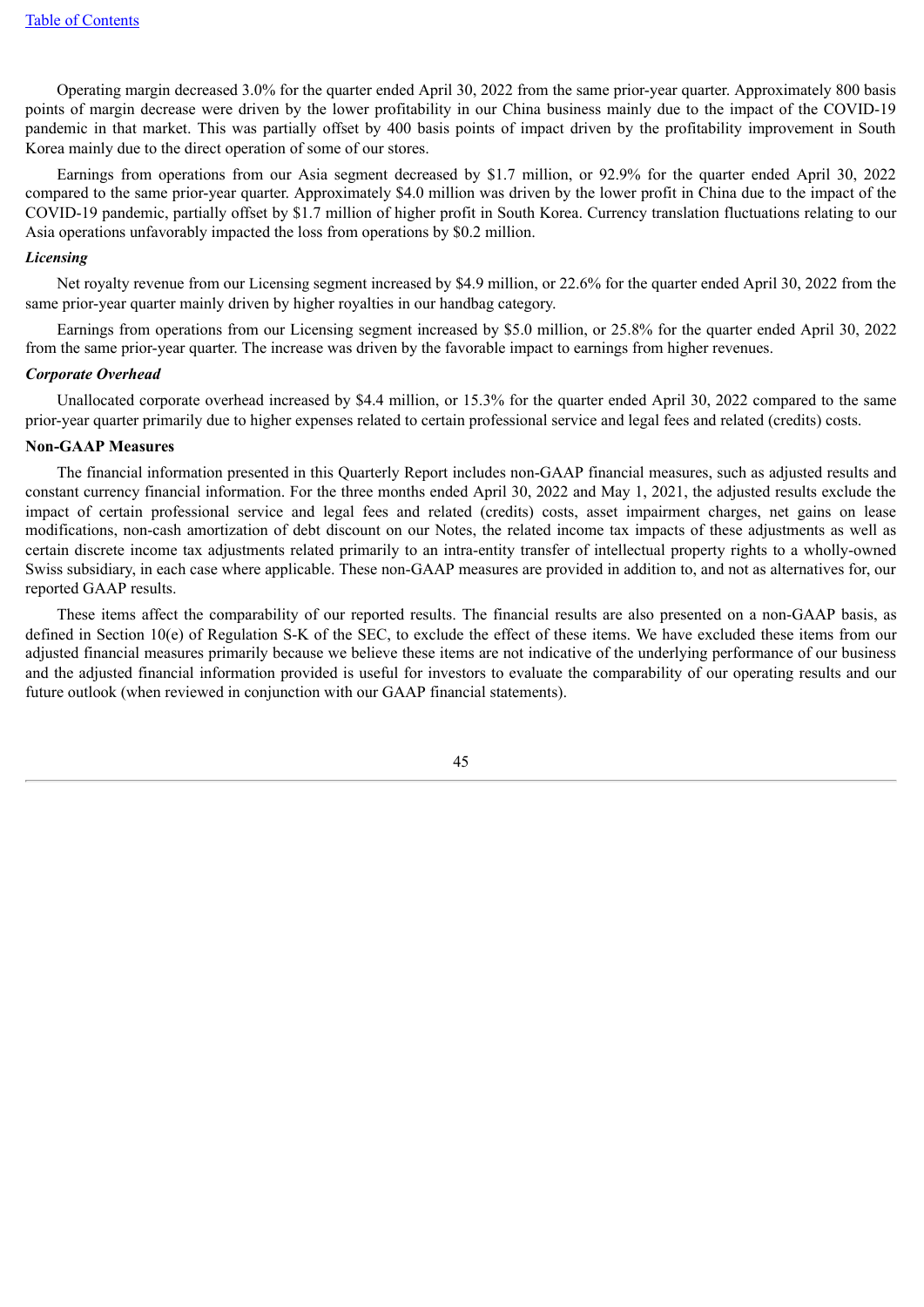A reconciliation of reported GAAP results to comparable non-GAAP results follows (in thousands, except per share data):

|                                                                                      | <b>Three Months Ended</b> |              |      |                    |
|--------------------------------------------------------------------------------------|---------------------------|--------------|------|--------------------|
|                                                                                      |                           | Apr 30, 2022 |      | <b>May 1, 2021</b> |
| Reported GAAP net earnings attributable to Guess?, Inc.                              |                           | 7,970        | - \$ | 12,006             |
| Certain professional service and legal fees and related (credits) costs <sup>1</sup> |                           | 4,417        |      | 1,078              |
| Asset impairment charges <sup>2</sup>                                                |                           | 1,544        |      | 441                |
| Net gains on lease modifications <sup>3</sup>                                        |                           | (601)        |      | (2,145)            |
| Amortization of debt discount <sup>4</sup>                                           |                           |              |      | 2,781              |
| Discrete tax adjustments <sup>5</sup>                                                |                           | 3,188        |      | 147                |
| Income tax impact from adjustments <sup>6</sup>                                      |                           | (1,281)      |      | (435)              |
| Total adjustments affecting net earnings attributable to Guess?, Inc.                |                           | 7,267        |      | 1,867              |
| Adjusted net earnings attributable to Guess?, Inc.                                   |                           | 15,237       |      | 13,873             |
|                                                                                      |                           |              |      |                    |
| Net earnings per common share attributable to common stockholders:                   |                           |              |      |                    |
| $GAAP$ diluted <sup>7</sup>                                                          | \$                        | 0.12         | - \$ | 0.18               |
| Adjusted diluted <sup>7</sup>                                                        | \$                        | 0.24         |      | 0.21               |
|                                                                                      |                           |              |      |                    |

#### *Notes:*

<sup>1</sup> Amounts recorded represent certain professional service and legal fees and related (credits) costs which we otherwise would not have incurred as part of our business.

- Amounts represent asset impairment charges related primarily to impairment of operating lease right-of-use assets and property and equipment related to certain retail locations resulting from under-performance and expected store closures. 2
- Amounts recorded represent net gains on lease modifications related primarily to the early termination of certain lease agreements. 3

 $\_$  , and the set of the set of the set of the set of the set of the set of the set of the set of the set of the set of the set of the set of the set of the set of the set of the set of the set of the set of the set of th

- In April 2019, we issued \$300 million principal amount of the Notes in a private offering. Prior to adoption of ASU 2020-06, we separated the Notes into liability (debt) and equity (conversion option) components. The debt discount, which represented an amount equal to the fair value of the equity component, was amortized as non-cash interest expense over the term of the Notes. We adopted ASU 2020-06 under the modified retrospective method as of January 30, 2022. Upon adoption, the equity component was eliminated in the current period and recorded as an adjustment to retained earnings. Prior periods are not affected. 4
- Amounts represent discrete income tax adjustments related primarily to the impacts from an intra-entity transfer of intellectual property rights to a wholly-owned Swiss subsidiary, impacts from cumulative valuation allowances and the income tax benefits from an income tax rate change due to net operating loss carrybacks. 5
- The income tax effect of certain professional service and legal fees and related (credits) costs, asset impairment charges, net gains on lease modifications and the amortization of debt discount was based on the our assessment of deductibility using the statutory income tax rate (inclusive of the impact of valuation allowances) of the tax jurisdiction in which the charges were incurred. 6
- Prior to adoption of ASU 2020-06, Debt—Debt with Conversion and Other Options (Subtopic 470-20) and Derivatives and Hedging Contracts in Entity's Own Equity (Subtopic 815-40), for GAAP purposes, we incurred dilution above the initial strike price of our Notes of \$25.78. At May 1, 2021, there was no dilution related to the Notes for the period. 7

We adopted ASU 2020-06 under the modified retrospective method as of January 30, 2022. Upon adoption, we prospectively utilize the if-converted method to calculate GAAP diluted EPS. For GAAP purposes, we incur dilution of our Notes based on the initial conversion rate associated with the Notes. For the three months ended April 30, 2022, shares used in computing diluted EPS increased by 11.8 million shares due to the change from the treasury stock method to the if-converted method. Diluted net income per share for the three months ended April 30, 2022 is calculated based on GAAP net income and diluted weighted-average shares of 74.5 million, which also includes the potentially dilutive effect of our stock options, restricted stock units and the Notes.

For adjusted diluted shares, we exclude the dilutive impact of the Notes at stock prices below \$46.88, based on the bond hedge contracts in place that will deliver shares to offset dilution. At stock prices in excess of \$46.88, we would have an obligation to deliver additional shares in excess of the dilution protection provided by the bond hedges.

Our discussion and analysis herein also includes certain constant currency financial information. Foreign currency exchange rate fluctuations affect the amount reported from translating our foreign revenue, expenses and balance sheet amounts into U.S. dollars. These rate fluctuations can have a significant effect on reported operating results under GAAP. We provide constant currency information to enhance the visibility of underlying business trends, excluding the effects of changes in foreign currency translation rates. To calculate net revenue and earnings (loss) from operations on a constant currency basis, operating results for the current-year period are translated into U.S. dollars at the average exchange rates in effect during the comparable period of the prior year. To calculate balance sheet amounts on a constant currency basis, the current period balance

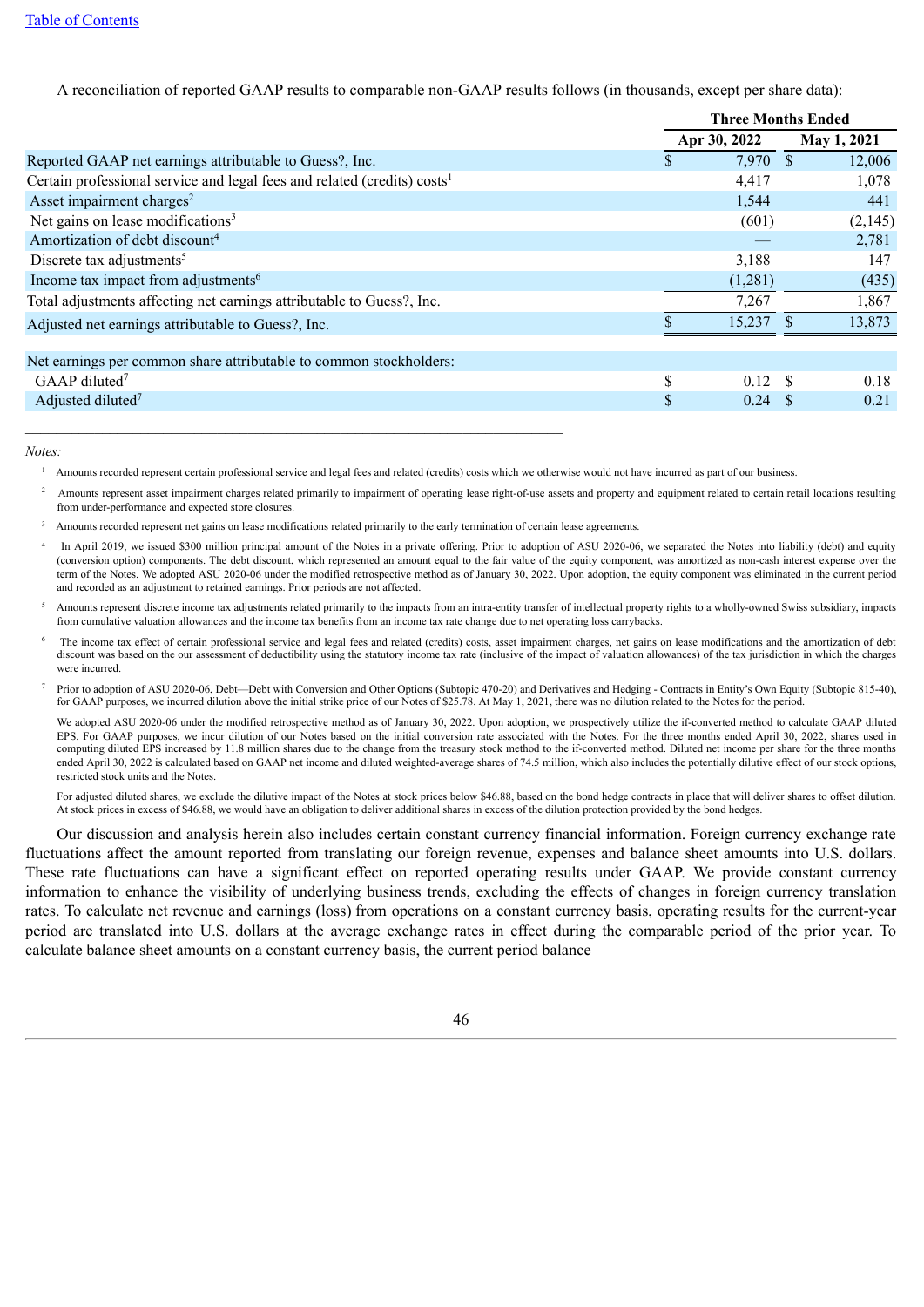sheet amount is translated into U.S. dollars at the exchange rate in effect at the comparable prior-year period end. The constant currency calculations do not adjust for the impact of revaluing specific transactions denominated in a currency that is different from the functional currency of that entity when exchange rates fluctuate. The constant currency information presented may not be comparable to similarly titled measures reported by other companies.

In calculating the estimated impact of currency fluctuations (including translational and transactional impacts) on other measures such as earnings (loss) per share, we estimate gross margin (including the impact of foreign exchange currency contracts designated as cash flow hedges for anticipated merchandise purchases) and expenses using the appropriate prior-year rates, translate the estimated foreign earnings (loss) at the comparable prior-year rates and exclude the year-over-year earnings impact of gains or losses arising from balance sheet remeasurement and foreign exchange currency contracts not designated as cash flow hedges for merchandise purchases.

#### **Liquidity and Capital Resources**

We need liquidity globally primarily to fund our working capital, occupancy costs, interest payments on our debt, remodeling and rationalization of our retail stores, shop-in-shop programs, concessions, systems, infrastructure, compensation expenses, other existing operations, expansion plans, international growth and potential acquisitions and investments. If we experience a sustained decrease in consumer demand, we may require access to additional credit, which may not be available to us on commercially acceptable terms, or at all. Generally, our working capital needs are highest during the late summer and fall as our inventories increase before the holiday selling period. In addition, in the U.S., we need liquidity to fund share repurchases and payment of dividends to our stockholders.

During the three months ended April 30, 2022, we relied primarily on trade credit, available cash, real estate and other operating leases, finance leases, proceeds from our credit facilities and term loans and internally generated funds to finance our operations. We anticipate we will be able to satisfy our ongoing cash requirements for at least the next 12 months for working capital, capital expenditures, payments on our debt, finance leases and operating leases, as well as lease modification payments, potential acquisitions and investments, expected income tax payments, and share repurchases and dividend payments to stockholders, primarily with cash flow from operations and existing cash balances as supplemented by borrowings under our existing Credit Facilities and proceeds from our term loans, as needed. (Such arrangements are described further in "Part I, Item 1. Financial Statements – Note 9 – Borrowings and Finance Lease Obligations" in the Form 10-Q.) Due to the seasonality of our business and cash needs, we may increase borrowings under our established credit facilities from time-to-time during the next 12 months and beyond. On May 5, 2022, we entered into a €250 million revolving credit facility through a European subsidiary, which replaced certain European short-term borrowing arrangements. Refer to "Part I, Item 1. Financial Statements – Note 17 - Subsequent Events" for further information. If we experience a sustained decrease in consumer demand related to the COVID-19 pandemic or to economic, political or other conditions or events, we may require access to additional credit, which may not be available to us on commercially acceptable terms or at all.

We expect to settle the principal amount of our outstanding Notes in 2024 in cash and any excess in shares. Our outstanding Notes may be converted at the option of the holders as described in "Part I, Item 1. Financial Statements – Note 10 – Convertible Senior Notes and Related Transactions" of this Form 10-Q and in "Note 10 – Convertible Senior Notes and Related Transactions" of the Consolidated Financial Statements included in our Annual Report on Form 10-K. As of April 30, 2022, none of the conditions allowing holders of the Notes to convert had been met. Pursuant to one of these conditions, if our stock trading price exceeds 130% of the conversion price of the Notes (currently \$25.53) for at least 20 trading days during the 30 consecutive trading-day period ending on, and including, the last trading day of any calendar quarter, holders of the Notes would have the right to convert their convertible notes during the next calendar quarter. In accordance with the terms of the indenture governing the Notes, we have adjusted the conversion rate and the conversion price of the Notes for quarterly dividends exceeding \$0.1125 per share. Upon conversion, we will pay or deliver, as the case may be, cash, shares of our common stock or a combination of cash and shares of our common stock, at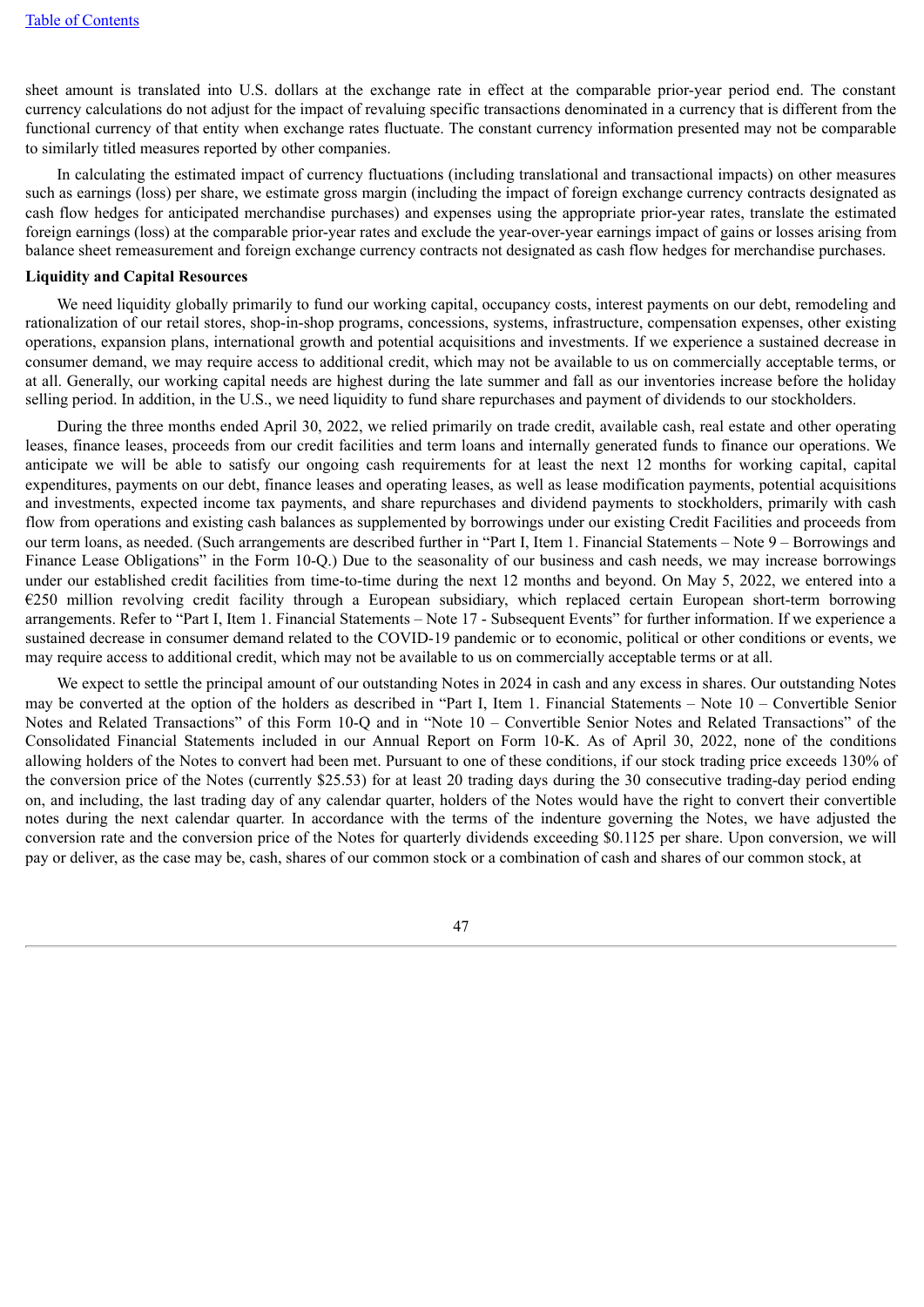our election, in the manner and subject to the terms and conditions provided in the indenture governing the Notes. The convertible note hedge transaction we entered into in connection with our issuance of the Notes is expected generally to reduce the potential dilution upon conversion of the Notes and/or offset any cash payments we are required to make in excess of the principal amount of the Notes that are converted, as the case may be.

We have historically considered the undistributed earnings of our foreign subsidiaries to be indefinitely reinvested. As a result of the Tax Reform, we had a substantial amount of previously taxed earnings that could be distributed to the U.S. without additional U.S. taxation. We continue to evaluate our plans for reinvestment or repatriation of unremitted foreign earnings and regularly review our cash positions and determination of indefinite reinvestment of foreign earnings. If we determine that all or a portion of such foreign earnings are no longer indefinitely reinvested, we may be subject to additional foreign withholding taxes and U.S. state income taxes, beyond the one-time transition tax. As of April 30, 2022, we determined that approximately \$12.7 million of such foreign earnings are no longer indefinitely reinvested. The incremental tax cost to repatriate these earnings to the U.S. is immaterial. We intend to indefinitely reinvest the remaining earnings from the our foreign subsidiaries for which a deferred income tax liability has not already been recorded. It is not practicable to estimate the amount of income tax that might be payable if these earnings were repatriated due to the complexities associated with the hypothetical calculation. As of April 30, 2022, we had cash and cash equivalents of \$147.9 million, of which approximately \$16.5 million was held in the U.S.

Excess cash and cash equivalents, which represent the majority of our outstanding cash and cash equivalents balance, are held primarily in overnight deposit and short-term time deposit accounts and money market accounts. Please refer to "Forward-Looking Statements" discussed above and "Part I, Item 1A. Risk Factors" contained in our most recent Annual Report on Form 10-K for the fiscal year ended January 29, 2022 for a discussion of risk factors which could reasonably be likely to result in a decrease of internally generated funds available to finance capital expenditures and working capital requirements.

### *COVID-19 Impact on Liquidity*

Refer to the "COVID-19 Business Update" section and in "Part 1, Item 1. Financial Statements - Note 1 - Basis of Presentation" for a discussion of the impact from the COVID-19 pandemic on our financial performance and our liquidity.

In light of store closures and reduced traffic in stores, we have taken certain actions with respect to certain of our existing leases, including engaging with landlords to discuss rent deferrals as well as other rent concessions. We suspended rental payments and/or paid reduced rental amounts with respect to certain of our retail stores that were closed or experiencing drastically reduced customer traffic as a result of the COVID-19 pandemic. We also have successfully negotiated with several landlords, including some of our larger landlords and received rent abatement benefits as well as new lease terms for some of our affected leases. In some instances, where negotiations with landlords proved unsuccessful, we were engaged in litigation related to rent obligations both during the COVID-19 pandemic and through the term of the lease.

### **Three Months Ended April 30, 2022 and May 1, 2021**

#### *Operating Activities*

Net cash provided by operating activities was \$54.6 million for the three months ended April 30, 2022, compared to \$53.6 million for the three months ended May 1, 2021, or a deterioration of \$0.9 million. This deterioration was driven primarily by unfavorable changes in working capital partially offset by higher cash flows generated from net earnings. The unfavorable changes in working capital were due primarily to higher inventory levels as we placed orders earlier in order to mitigate some of the supply chain disruptions.

### *Investing Activities*

Net cash used in investing activities was \$29.2 million for the three months ended April 30, 2022 compared to \$7.8 million for the three months ended May 1, 2021. Net cash used in investing activities for the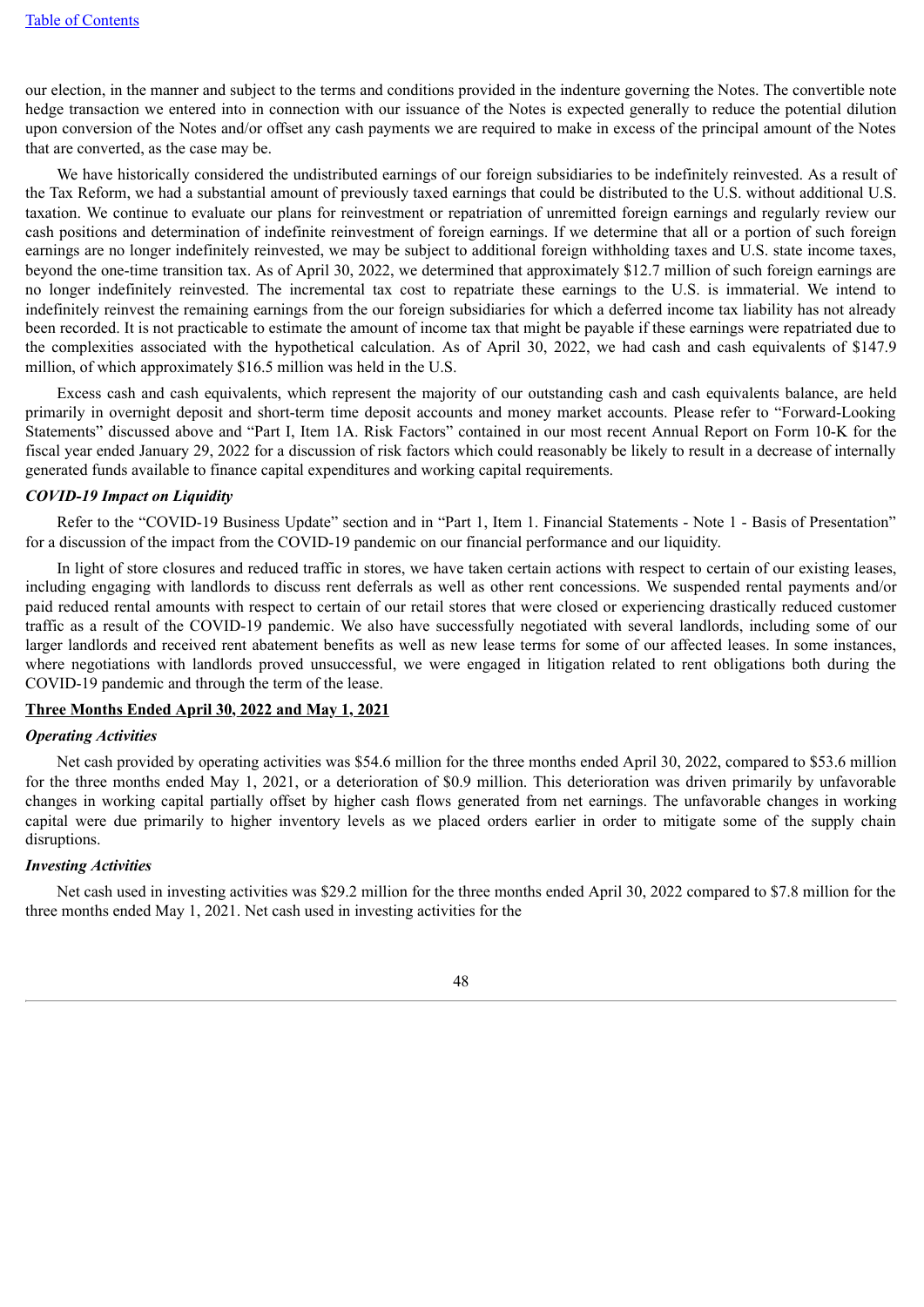three months ended April 30, 2022 related primarily to investments in existing store remodeling programs and retail expansion and, to a lesser extent, technology and other infrastructure.

The increase in cash used in investing activities was driven primarily by higher retail remodel and expansion costs and higher investments in technology and other infrastructure during the three months ended April 30, 2022 compared to the same prior-year period. During the three months ended April 30, 2022, we opened 20 directly-operated stores compared to 11 directly-operated stores that were opened in the same prior-year period.

### *Financing Activities*

Net cash used in financing activities was \$176.8 million for the three months ended April 30, 2022 compared to \$9.7 million for the three months ended May 1, 2021. Net cash used in financing activities for the three months ended April 30, 2022 related primarily to our entrance into the 2022 ASR Contract to repurchase an aggregate of \$175.0 million of the our common stock.

## *Ef ect of Exchange Rates on Cash, Cash Equivalents and Restricted Cash*

During the three months ended April 30, 2022, the change in foreign currency translation rates decreased our reported cash, cash equivalents and restricted cash balance by \$7.1 million compared to a decrease of \$2.8 million during the three months ended May 1, 2021. Refer to "Foreign Currency Volatility" for further information on fluctuations in exchange rates.

### *Working Capital*

As of April 30, 2022, we had net working capital (including cash and cash equivalents) of \$264.9 million compared to \$466.2 million at January 29, 2022 and \$497.5 million at May 1, 2021.

Our primary working capital needs are for the current portion of lease liabilities, accounts receivable and inventory. The accounts receivable balance consists of trade receivables relating primarily to our wholesale business in Europe and, to a lesser extent, to our wholesale businesses in the Americas and Asia, royalty receivables relating to our licensing operations, credit card and retail concession receivables related to our retail businesses and certain other receivables. Accounts receivable decreased by \$10.9 million, or 3.5%, to \$295.4 million as of April 30, 2022, from \$306.3 million at May 1, 2021. On a constant currency basis, accounts receivable increased by \$23.8 million, or 7.8%, when compared to May 1, 2021. As of April 30, 2022, approximately 45% of our total net trade receivables and 61% of our European net trade receivables were subject to credit insurance coverage, certain bank guarantees or letters of credit for collection purposes. Our credit insurance coverage contains certain terms and conditions specifying deductibles and annual claim limits. Inventory increased by \$79.1 million, or 19.5%, to \$483.9 million as of April 30, 2022, from \$404.9 million at May 1, 2021. On a constant currency basis, inventory increased by \$124.1 million, or 30.7%, when compared to May 1, 2021, driven primarily by management initiatives to mitigate supply chain disruptions, including accelerating product orders.

### *Capital Expenditures*

Gross capital expenditures totaled \$28.7 million for the three months ended April 30, 2022. This compares to gross capital expenditures of \$9.1 million, before deducting lease incentives of \$1.1 million, for the three months ended May 1, 2021.

We will periodically evaluate strategic acquisitions and alliances and pursue those we believe will support and contribute to our overall growth initiatives.

### *Dividends*

On May 25, 2022, we announced a regular quarterly cash dividend of \$0.225 per share on our common stock. The cash dividend will be paid on June 24, 2022 to shareholders of record as of the close of business on June 8, 2022. In accordance with the terms of the indenture governing the Notes, we will adjust the conversion rate (which is expected to increase) and the conversion price (which is expected to decrease) of the Notes effective as of June 7, 2022.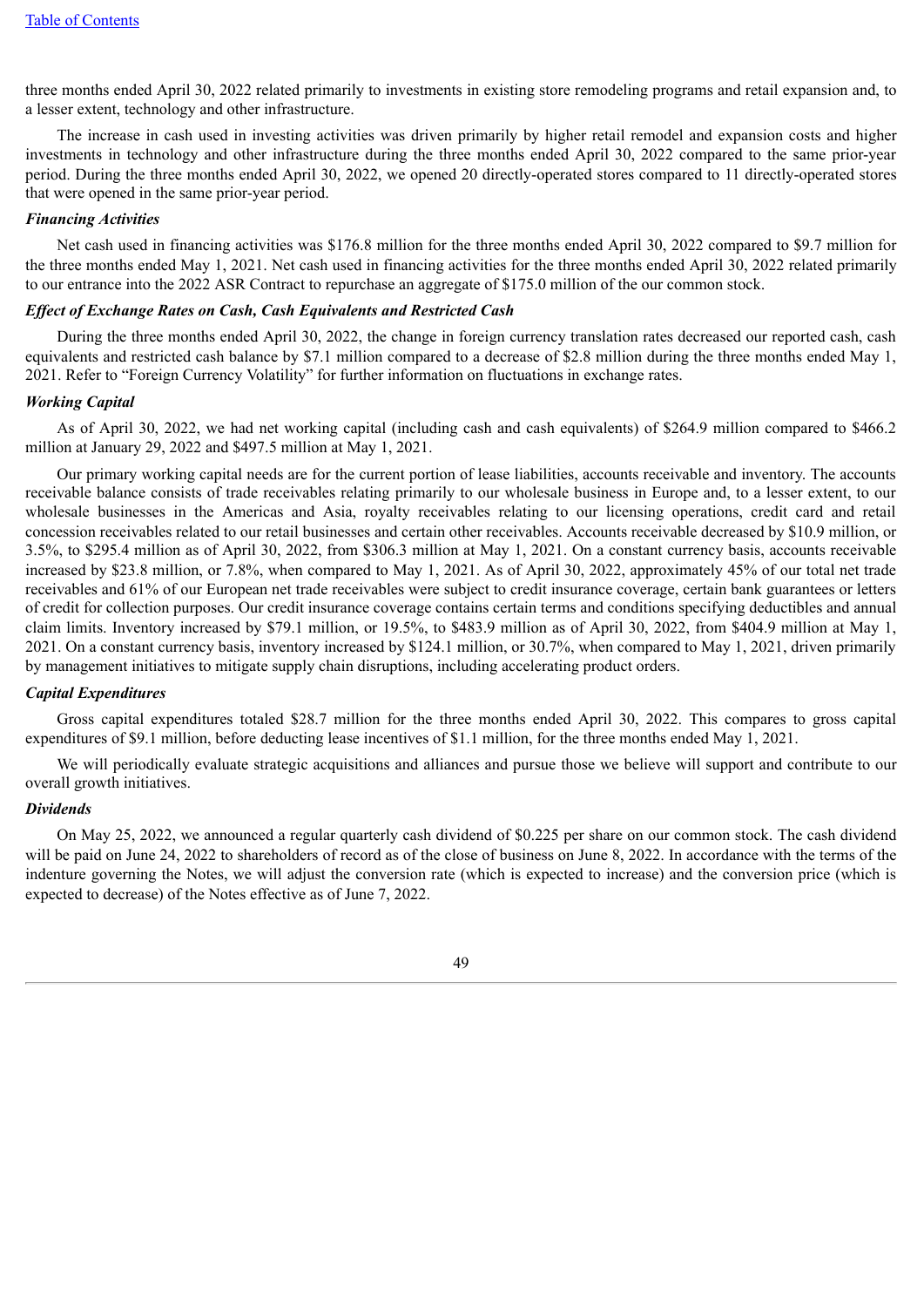Decisions on whether, when and in what amounts to continue making any future dividend distributions will remain at all times entirely at the discretion of our Board of Directors, which reserves the right to change or terminate our dividend practices at any time and for any reason without prior notice. The payment of cash dividends in the future will be based upon a number of business, legal and other considerations, including our cash flow from operations, capital expenditures, debt service and covenant requirements, cash paid for income taxes, earnings, share repurchases, economic conditions and U.S. and global liquidity.

## *Share Repurchases*

During fiscal 2022, the Board of Directors terminated its previous 2012 \$500 million share repurchase program and authorized a new \$200 million share repurchase program. On March 14, 2022, the Board of Directors expanded its repurchase authorization by \$100.0 million. Repurchases may be made on the open market or in privately negotiated transactions, pursuant to Rule 10b5-1 trading plans or other available means. There is no minimum or maximum number of shares to be repurchased under the program and the program may be discontinued at any time, without prior notice.

On March 18, 2022, pursuant to existing share repurchase authorizations, we entered into the 2022 ASR Contract with the 2022 ASR Counterparty to repurchase an aggregate of \$175.0 million of our common stock. Under the 2022 ASR Contract, we made an initial payment of \$175.0 million to the 2022 ASR Counterparty and received an initial delivery of approximately 3.3 million shares of common stock on March 21, 2022, representing approximately 40% (\$70.0 million) of the total shares expected to be repurchased under the 2022 ASR Contract. The remaining balance of \$105.0 million was classified as an equity forward contract and recorded in additional paid-in capital within shareholders' equity as of March 21, 2022.

The exact number of shares we will repurchase under the 2022 ASR Contract will be based generally upon the average daily volume weighted average price of the common stock during the repurchase period, less a discount. At settlement, under certain circumstances, the 2022 ASR Counterparty may be required to deliver additional shares of common stock to us, or under certain circumstances, we may be required either to deliver shares of common stock or to make a cash payment to the 2022 ASR Counterparty. Final settlement of the transactions under the 2022 ASR Contract is expected to be completed by the end of July 2022. The terms of the 2022 ASR Contract are subject to adjustment, including, but not limited to, adjustments arising if we were to enter into or announce certain types of transactions or to take certain corporate actions. The 2022 ASR Contract contains the principal terms and provisions governing the accelerated share repurchases, including, but not limited to, the mechanism used to determine the number of shares that will be delivered, the required timing of delivery of the shares, the circumstances under which the 2022 ASR Counterparty is permitted to make adjustments to valuation and calculation periods and various acknowledgments, representations and warranties made by us and the 2022 ASR Counterparty to one another.

During the three months ended April 30, 2022, we repurchased 3,789,576 shares under our share repurchase program at an aggregate cost of \$81.7 million, which is inclusive of the shares repurchased under the 2022 ASR Contract. As of April 30, 2022, we had remaining authority under the share repurchase program to purchase \$62.3 million of our common stock. There were no shares repurchased during the three months ended May 1, 2021.

### *Borrowings and Finance Lease Obligations and Convertible Senior Notes*

Refer to "Part I, Item 1. Financial Statements – Note 9 – Borrowings and Finance Lease Obligations," "Part I, Item 1. Financial Statements – Note 10 – Convertible Senior Notes and Related Transactions" and "Part I, Item 1. Financial Statements – Note 17 – Subsequent Events" in this Form 10-Q for disclosures about our borrowings and finance lease obligations and convertible senior notes.

### *Supplemental Executive Retirement Plan*

As a non-qualified pension plan, no dedicated funding of our SERP is required; however, we have made periodic payments into insurance policies held in a rabbi trust to fund the expected obligations arising under the non-qualified SERP.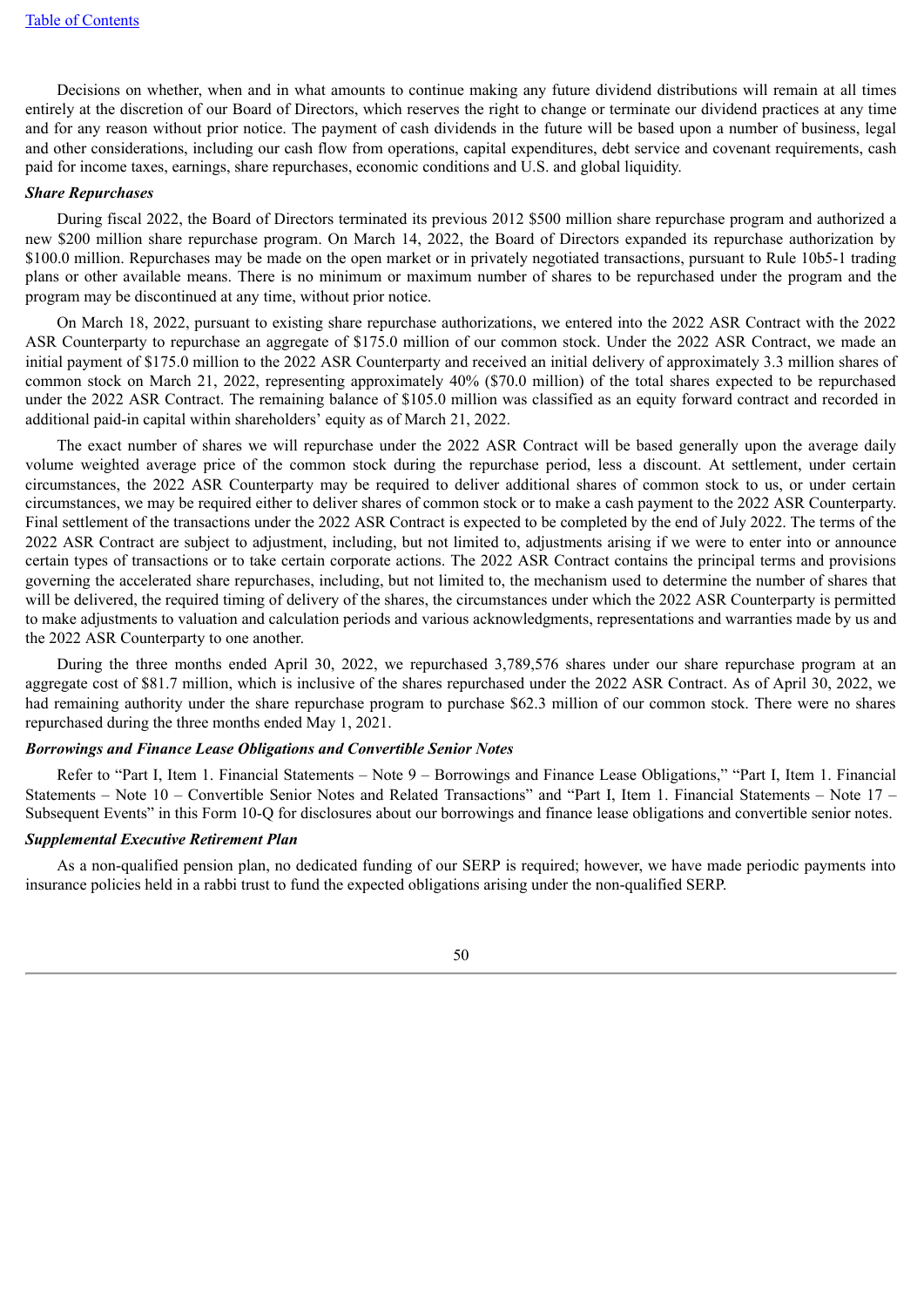The cash surrender values of the insurance policies were \$67.1 million and \$70.9 million as of April 30, 2022 and January 29, 2022, respectively, and were included in other assets in our condensed consolidated balance sheets. As a result of changes in the value of the insurance policy investments, we recorded unrealized losses of \$3.3 million and minimal unrealized losses in other expense during the three months ended April 30, 2022 and May 1, 2021, respectively. The projected benefit obligation was \$49.3 million and \$49.4 million as of April 30, 2022 and January 29, 2022, respectively, and was included in accrued expenses and other long-term liabilities in our condensed consolidated balance sheets depending on the expected timing of payments. SERP benefit payments of \$0.5 million were made during each of the three months ended April 30, 2022 and May 1, 2021.

### **Material Cash Requirements**

As of April 30, 2022, there were no material changes to our material cash requirements from known contractual and other obligations, including commitments for capital expenditures, outside the ordinary course of business compared to the disclosures included under "Liquidity and Capital Resources - Material Cash Requirements" in Item Part II, Item 7 in our Form 10-K for the fiscal year ended January 29, 2022. Refer to "Part I, Item 1. Financial Statements – Note 9 – Borrowings and Finance Lease Obligations" and "Part I, Item 1. Financial Statements – Note 10 – Convertible Senior Notes and Related Transactions" for further information on these arrangements.

### **Application of Critical Accounting Policies and Estimates**

Our critical accounting policies reflecting our estimates and judgments are described in "Part II, Item 7. Management's Discussion and Analysis of Financial Condition and Results of Operations," in our Annual Report on Form 10-K for the fiscal year ended January 29, 2022 filed with the SEC on March 24, 2022. There have been no significant changes to our critical accounting policies other than the January 30, 2022 adoption of ASU 2020-06 which impacted the accounting and financial statement presentation of our Notes and our calculation of diluted earnings per common share. Refer to "Part I, Item 1. Financial Statements – Note 3 - Earnings per Share" and "Part I, Item 1. Financial Statements – Note 10 -Convertible Senior Notes and Related Transactions" for further information.

### **Recently Issued Accounting Guidance**

Refer to "Part I, Item 1. Financial Statements – Note 1 – Basis of Presentation" for disclosures about recently issued accounting guidance.

### **ITEM 3. Quantitative and Qualitative Disclosures About Market Risk.**

### *Exchange Rate Risk*

More than two-thirds of product sales recorded for the three months ended April 30, 2022 were denominated in currencies other than the U.S. dollar. Our primary exchange rate risk relates to operations in Europe, Canada, South Korea, China, Hong Kong and Mexico. Changes in currencies affect our earnings in various ways. For further discussion on currency-related risk, please refer to our risk factors under "Part I, Item 1A. Risk Factors" contained in our most recent Annual Report on Form 10-K for the fiscal year ended January 29, 2022.

#### *Foreign Currency Translation Adjustment*

The local selling currency is typically the functional currency for all of our significant international operations. In accordance with authoritative guidance, assets and liabilities of our foreign operations are translated from foreign currencies into U.S. dollars at periodend rates, while income and expenses are translated at the weighted average exchange rates for the period. The related translation adjustments are reflected as a foreign currency translation adjustment in accumulated other comprehensive income (loss) within stockholders' equity. In addition, we record foreign currency translation adjustments related to our noncontrolling interests within stockholders' equity. Accordingly, our reported other comprehensive income (loss) could be unfavorably impacted if the U.S. dollar strengthens, particularly against the British pound,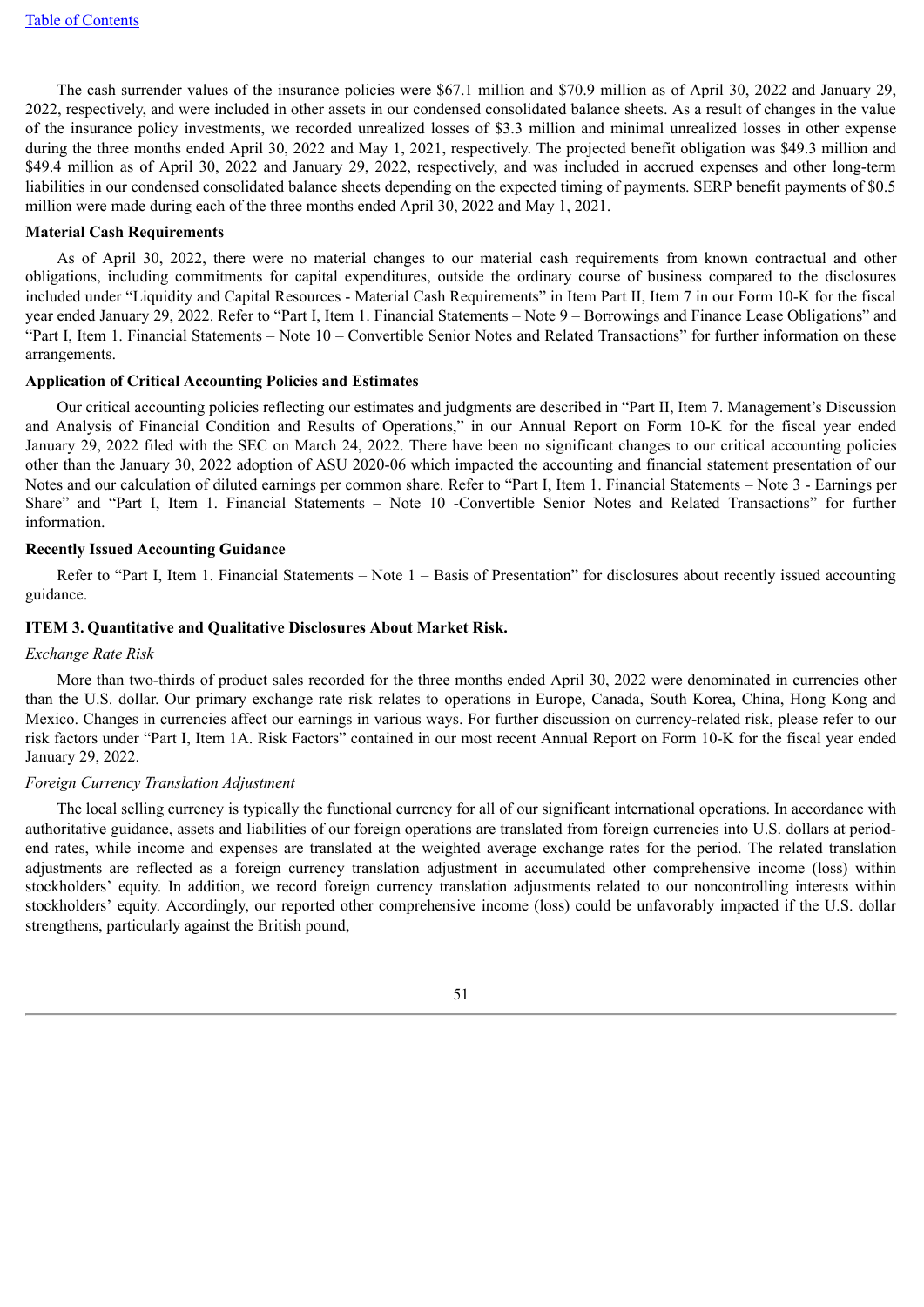Canadian dollar, Chinese yuan, euro, Japanese yen, Korean won, Mexican peso, Polish zloty, Russian rouble and Turkish lira. Alternatively, if the U.S. dollar weakens relative to those currencies, our reported other comprehensive income (loss) could be favorably impacted. Our foreign currency translation adjustments recorded in other comprehensive income (loss) are significantly impacted by net assets denominated in euros.

Periodically, we may also use foreign exchange currency contracts to hedge the translation and economic exposures related to our net investments in certain of our international subsidiaries. Changes in the fair values of these foreign exchange currency contracts, designated as net investment hedges, are recorded in foreign currency translation adjustment as a component of accumulated other comprehensive income (loss) within stockholders' equity.

During the three months ended April 30, 2022, the total foreign currency translation adjustment decreased stockholders' equity by \$17.9 million, driven primarily by the strengthening of the U.S. dollar against the euro.

### *Foreign Currency Transaction Gains and Losses*

Transaction gains and losses that arise from exchange rate fluctuations on transactions denominated in a currency other than the functional currency, including gains and losses on foreign exchange currency contracts (see below), are included in the condensed consolidated statements of income (loss). Net foreign currency transaction losses of \$10.6 million and \$4.1 million were included in the determination of net earnings for the three months ended April 30, 2022 and May 1, 2021, respectively.

#### *Foreign Exchange Currency Contracts*

We operate in foreign countries, which exposes us to market risk associated with foreign currency exchange rate fluctuations. Various transactions that occur primarily in Europe, Canada, South Korea, China, Hong Kong and Mexico are denominated in U.S. dollars, British pounds and Russian roubles and thus are exposed to earnings risk as a result of exchange rate fluctuations when converted to their functional currencies. These types of transactions include U.S. dollar-denominated purchases of merchandise and U.S. dollar- and British pound-denominated intercompany liabilities. In addition, certain operating expenses, tax liabilities and pension-related liabilities are denominated in Swiss francs and are exposed to earnings risk as a result of exchange rate fluctuations when converted to the functional currency. Further, there are certain real estate leases that are denominated in a currency other than the functional currency of the respective entity that entered into the agreement (primarily Swiss francs, Russian roubles and Polish zloty). As a result, we may be exposed to volatility related to unrealized gains or losses on the translation of present value of future lease payment obligations when translated at the exchange rate as of a reporting period-end. We are also subject to certain translation and economic exposures related to our net investment in certain of our international subsidiaries. We enter into derivative financial instruments to offset some, but not all, of our exchange risk. In addition, some of the derivative contracts in place will create volatility during the fiscal year as they are marked-to-market according to the accounting rules and may result in revaluation gains or losses in different periods from when the currency impact on the underlying transactions are realized.

### *Foreign Exchange Currency Contracts Designated as Cash Flow Hedges*

During the three months ended April 30, 2022, we purchased U.S. dollar forward contracts in Europe totaling US\$40.0 million that were designated as cash flow hedges. As of April 30, 2022, we had forward contracts outstanding for our European operations of US\$149.0 million to hedge forecasted merchandise purchases, which are expected to mature over the next 15 months. Our foreign exchange currency contracts are recorded in our condensed consolidated balance sheet at fair value based on quoted market rates. Changes in the fair value of the U.S. dollar forward contracts, designated as cash flow hedges for forecasted merchandise purchases, are recorded as a component of accumulated other comprehensive income (loss) within stockholders' equity and are recognized in cost of product sales in the period that approximates the time the hedged merchandise inventory is sold.

As of April 30, 2022, accumulated other comprehensive income (loss) related to foreign exchange currency contracts included a \$12.8 million net unrealized gain, net of tax, of which \$8.6 million will be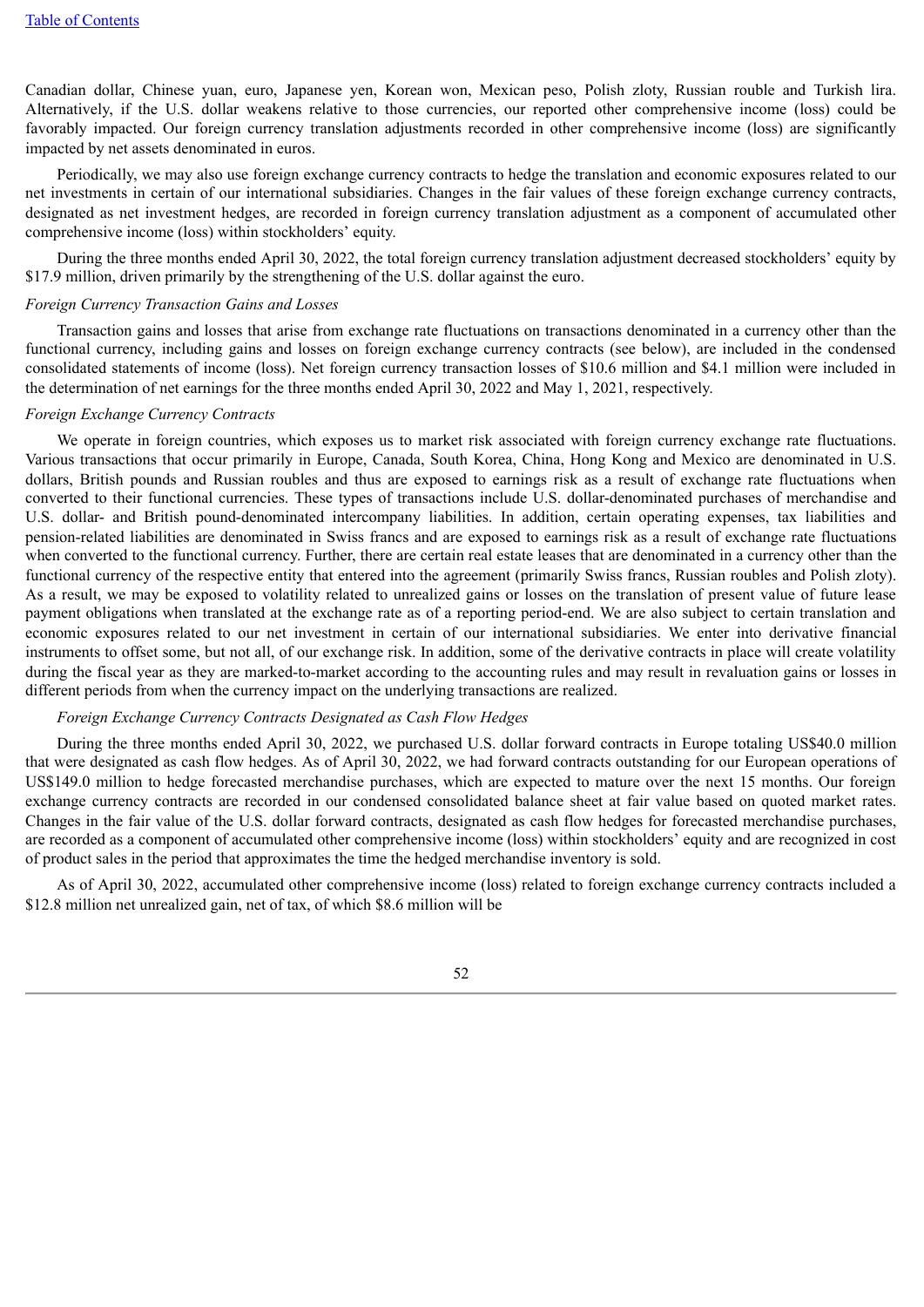recognized in cost of product sales over the following 12 months, at the then current values on a pre-tax basis, which can be different than the current quarter-end values.

As of April 30, 2022, the net unrealized gain of the remaining open forward contracts recorded in our condensed consolidated balance sheet was approximately \$11.9 million.

At January 29, 2022, we had forward contracts outstanding for our European operations of US\$146.0 million that were designated as cash flow hedges. At January 29, 2022, the net unrealized gain of these open forward contracts recorded in our condensed consolidated balance sheet was approximately \$6.0 million.

### *Foreign Exchange Currency Contracts Not Designated as Hedging Instruments*

We also have foreign exchange currency contracts that are not designated as hedging instruments for accounting purposes. Changes in fair value of foreign exchange currency contracts not designated as hedging instruments are reported in net earnings (loss) as part of other income (expense). For the three months ended April 30, 2022, we recorded a net gain of \$1.6 million for our euro dollar foreign exchange currency contracts not designated as hedges, which has been included in other income (expense). As of April 30, 2022, we had euro foreign exchange currency contracts to purchase US\$23.0 million expected to mature over the next two months. As of April 30, 2022, the net unrealized gain of these open forward contracts recorded in our condensed consolidated balance sheet was approximately \$2.4 million.

At January 29, 2022, we had euro foreign exchange currency contracts to purchase US\$19.0 million. At January 29, 2022, the net unrealized gain of these open forward contracts recorded in our condensed consolidated balance sheet was approximately \$1.1 million.

### *Sensitivity Analysis*

As of April 30, 2022, a sensitivity analysis of changes in foreign currencies when measured against the U.S. dollar indicates that, if the U.S. dollar had uniformly weakened by 10% against all of the U.S. dollar denominated foreign exchange derivatives totaling US\$172.0 million, the fair value of the instruments would have decreased by \$19.1 million. Conversely, if the U.S. dollar uniformly strengthened by 10% against all of the U.S. dollar denominated foreign exchange derivatives, the fair value of these instruments would have increased by \$15.6 million. Any resulting changes in the fair value of the hedged instruments may be partially offset by changes in the fair value of certain balance sheet positions (primarily U.S. dollar denominated liabilities in our foreign operations) impacted by the change in the foreign currency rate. The ability to reduce the exposure of currencies on earnings depends on the magnitude of the derivatives compared to the balance sheet positions during each reporting cycle.

#### *Interest Rate Risk*

We are exposed to interest rate risk on our floating-rate debt. We have entered into interest rate swap agreements for certain of these agreements to effectively convert our floating-rate debt to a fixed-rate basis. The principal objective of these contracts is to eliminate or reduce the variability of the cash flows in interest payments associated with our floating-rate debt, thus reducing the impact of interest rate changes on future interest payment cash flows. We have elected to apply the hedge accounting rules in accordance with authoritative guidance for certain of these contracts.

In April 2019, we issued \$300 million principal amount of the Notes in a private offering. The fair value of the Notes is subject to interest rate risk, market risk and other factors due to a conversion feature. The fair value of the Notes will generally increase as our common stock price increases and will generally decrease as our common stock price declines. The interest and market value changes affect the fair value of the Notes but do not impact our financial position, cash flows or results of operations due to the fixed nature of the debt obligation. Additionally, we carry the Notes at face value, less any unamortized discount of debt issuance costs on our balance sheet and we present the fair value for disclosure purposes only.

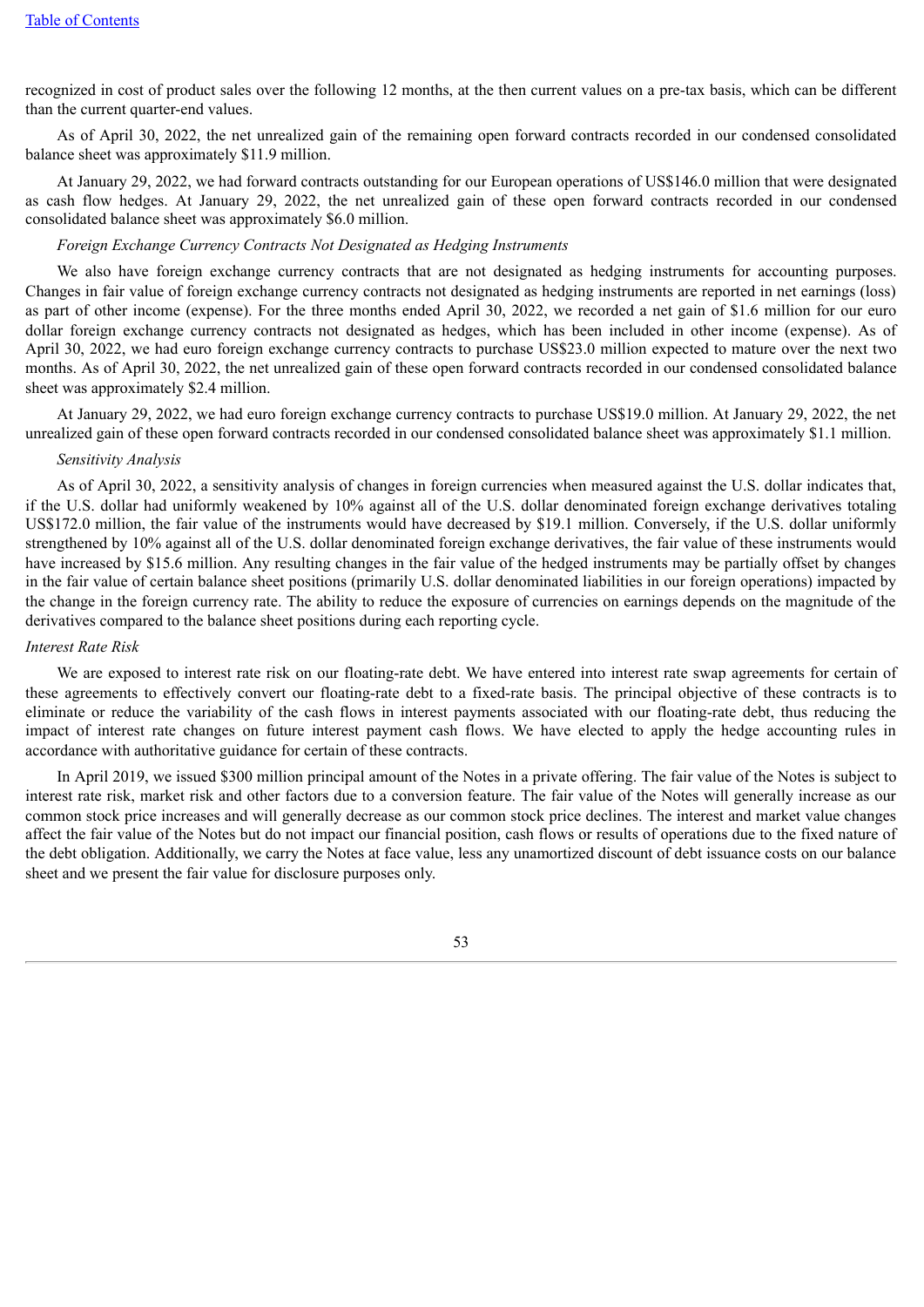### *Interest Rate Swap Agreement Designated as Cash Flow Hedge*

The fair value of the interest rate swap agreement is based upon inputs corroborated by observable market data. Changes in the fair value of the interest rate swap agreement, designated as a cash flow hedge to hedge the variability of cash flows in interest payments associated with our floating-rate real estate secured loan (the "Mortgage Debt"), are recorded as a component of accumulated other comprehensive income (loss) within stockholders' equity and are amortized to interest expense over the term of the related debt.

As of April 30, 2022, accumulated other comprehensive income (loss) related to the interest rate swap agreement included a net unrealized gain of \$0.6 million net of tax, which will be recognized in interest expense over the following 12 months, at the then current values on a pre-tax basis, which can be different than the current quarter-end values. As of April 30, 2022, the net unrealized gain of the interest rate swap recorded in our condensed consolidated balance sheet was approximately \$0.8 million. As of January 29, 2022, the net unrealized loss of the interest rate swap recorded in our condensed consolidated balance sheet was approximately \$0.1 million.

### *Sensitivity Analysis*

As of April 30, 2022, we had indebtedness related to term loans of \$43.8 million, finance lease obligations of \$21.8 million and the Mortgage Debt of \$17.7 million. The term loans provide for annual interest rates ranging between 1.3% to 2.2%. The finance lease obligations are based on fixed interest rates derived from the respective agreements. The Mortgage Debt is covered by a separate interest rate swap agreement with a swap fixed interest rate of approximately 3.06% that matures in January 2026. The interest rate swap agreement is designated as a cash flow hedge and converts the nature of our Mortgage Debt from LIBOR floating-rate debt to fixed-rate debt.

The fair values of our debt instruments are based on the amount of future cash flows associated with each instrument discounted using our incremental borrowing rate. As of April 30, 2022 and January 29, 2022, the carrying value was not materially different from fair value, as the interest rates on our debt approximated rates currently available to us. The fair value of our Notes is determined based on inputs that are observable in the market and have been classified as Level 2 in the fair value hierarchy.

### **ITEM 4. Controls and Procedures.**

Under the supervision and with the participation of our management, including our principal executive officer and principal financial officer, we conducted an evaluation of our disclosure controls and procedures, as such term is defined under Rule 13a-15(e) and 15d-15(e) promulgated under the Securities Exchange Act of 1934, as amended. Based on this evaluation, our principal executive officer and our principal financial officer concluded that our disclosure controls and procedures were effective as of the end of the quarterly period covered by this report.

There was no change in our internal control over financial reporting during the first quarter of fiscal 2023 that has materially affected, or is reasonably likely to materially affect, our internal control over financial reporting.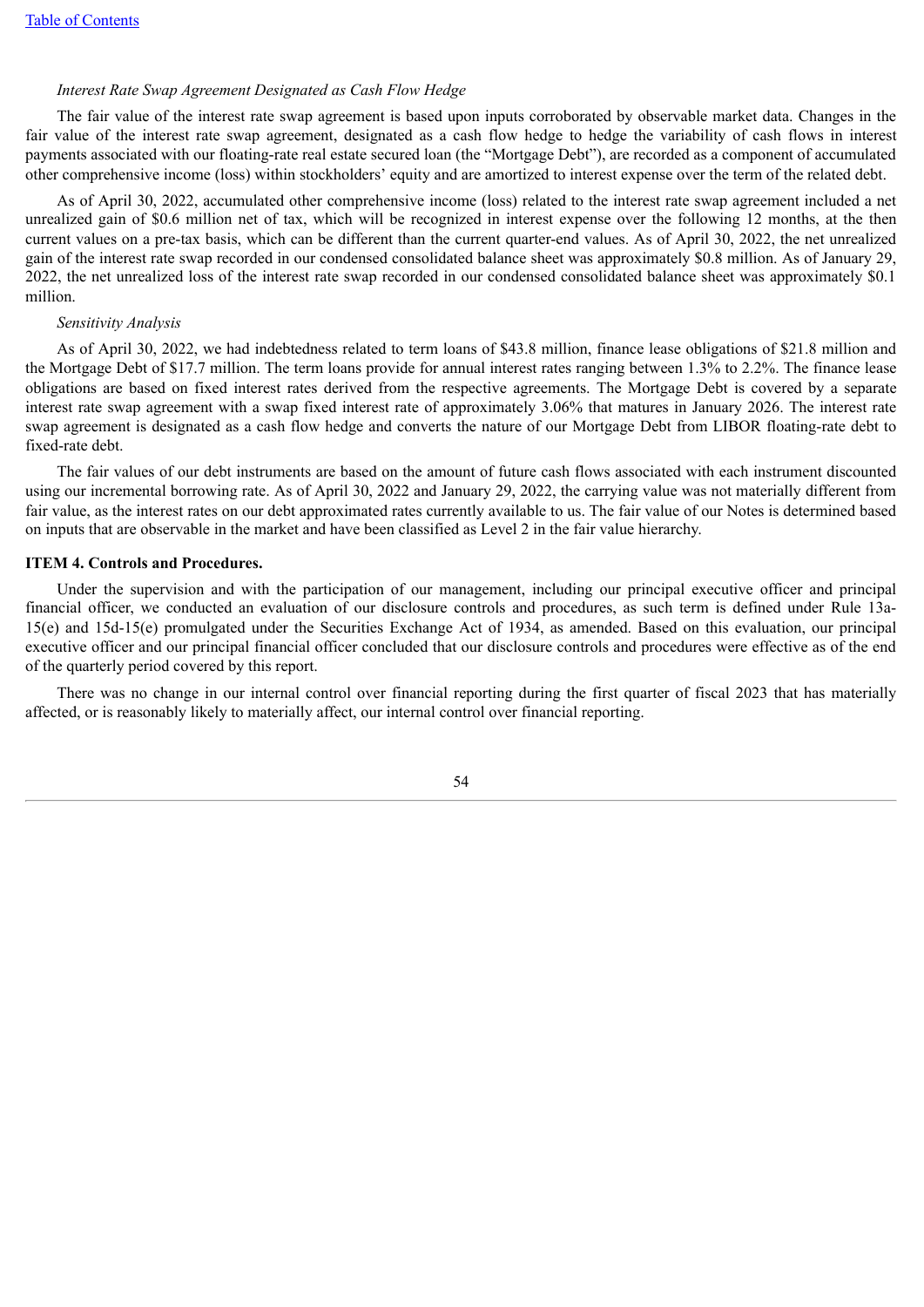## **PART II. OTHER INFORMATION**

## **ITEM 1. Legal Proceedings.**

Refer to "Part I, Item 1. Financial Statements – Note 13 – Commitments and Contingencies" in this Form 10-Q for disclosures about our legal and other proceedings.

## **ITEM 1A. Risk Factors.**

Other than the risk factor noted below, there have not been any material changes in the Risk Factors as previously disclosed in our Annual Report on Form 10-K for the year ended January 29, 2022 filed with the SEC on March 24, 2022.

## Our business may also be affected by existing or future sanctions and export controls targeting Russia and other responses to *Russia's invasion of Ukraine.*

As a result of Russia's invasion of Ukraine, the United States, the United Kingdom and the European Union governments, among others, have developed coordinated sanctions and export-control measures. Based on the public statements to date, these measures include: (i) comprehensive financial sanctions against major Russian banks; (ii) additional designations of Russian individuals with significant business interests and government connections; (iii) designations of individuals and entities involved in Russian military activities; and (iv) enhanced export controls and trade sanctions targeting Russia's import of various goods. We are currently operating in Russia through our wholesale and retail channels, including through our 70%-owned Russian joint venture. While we have no direct presence in Ukraine, we operate with a local distributor in Ukraine. Slightly less than 3% of our revenues for fiscal 2022 were generated from sales in these regions. The imposition of the current or possible future enhanced export controls and economic sanctions on transactions with Russia and Russian entities could limit or prevent us from (i) operating all or a portion of our business in Russia, (ii) performing under existing contracts involving our Russia business (including with respect to our Russian joint venture and the potential purchase by us of the remaining 30% interest held by our joint venture partner) or (iii) pursuing new business opportunities or maintaining adequate insurance coverage to protect our products and facilities in Russia. Additionally, the conflict in Ukraine could disrupt the operations of our distributor in that region and surrounding regions. Any of the foregoing could adversely affect our business, supply chain, partners or customers. In addition, the conflict between Russia and Ukraine could lead to disruption, instability and volatility in global markets and industries that could negatively impact our operations. The scope of the impact of sanctions, export controls and the ongoing conflict in Ukraine is impossible to predict at this time, and could have an adverse impact on our business.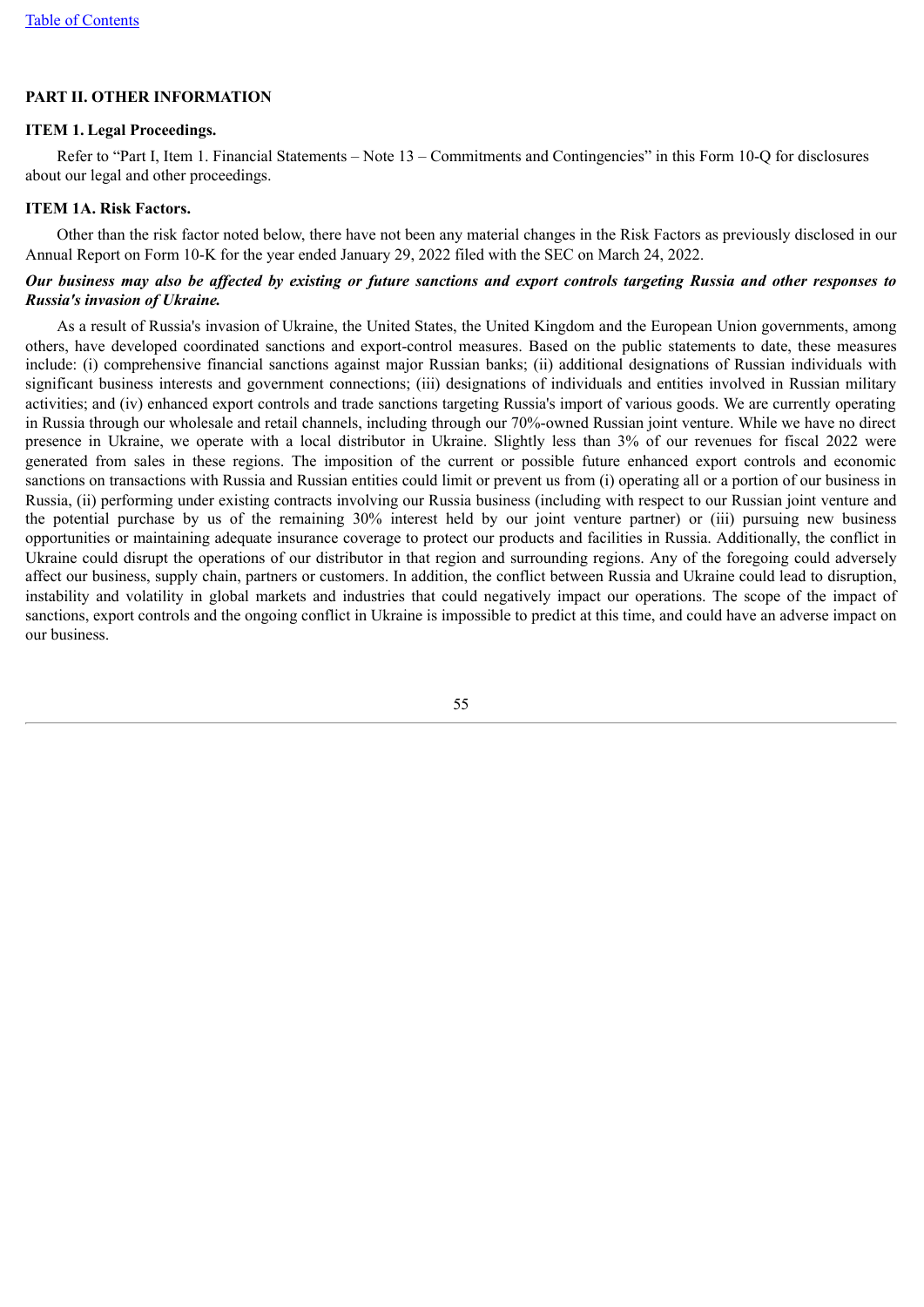## **ITEM 2. Unregistered Sales of Equity Securities and Use of Proceeds.**

Items (a) and (b) are not applicable.

Item (c). Issuer Purchases of Equity Securities

Our share repurchases during each fiscal month of the first quarter of fiscal 2023 were as follows:

| Period                                       | <b>Total Number</b><br>of Shares<br><b>Purchased</b> |   | <b>Average Price</b><br>Paid per Share | <b>Total Number of Shares</b><br><b>Purchased as Part of</b><br><b>Publicly Announced</b><br><b>Plans or Programs</b> |      | <b>Maximum Number (or</b><br>Approximate<br>Dollar Value)<br>of Shares That May<br><b>Yet Be Purchased</b><br><b>Under the Plans</b><br>or Programs |
|----------------------------------------------|------------------------------------------------------|---|----------------------------------------|-----------------------------------------------------------------------------------------------------------------------|------|-----------------------------------------------------------------------------------------------------------------------------------------------------|
| <b>January 30, 2022 to February 26, 2022</b> |                                                      |   |                                        |                                                                                                                       |      |                                                                                                                                                     |
| Repurchase program <sup>1</sup>              |                                                      |   |                                        |                                                                                                                       | - \$ | 149,004,273                                                                                                                                         |
| Employee transactions <sup>2</sup>           |                                                      |   |                                        |                                                                                                                       |      |                                                                                                                                                     |
| February 27, 2022 to April 2, 2022           |                                                      |   |                                        |                                                                                                                       |      |                                                                                                                                                     |
| Repurchase program <sup>1</sup>              | 3,531,646 \$                                         |   | 21.49                                  | 3,531,646 \$                                                                                                          |      | 68,096,855                                                                                                                                          |
| Employee transactions <sup>2</sup>           | 512 \$                                               |   | 23.32                                  |                                                                                                                       |      |                                                                                                                                                     |
| April 3, 2022 to April 30, 2022              |                                                      |   |                                        |                                                                                                                       |      |                                                                                                                                                     |
| Repurchase program <sup>1</sup>              | 257,930                                              | S | 22.60                                  | 257,930 \$                                                                                                            |      | 62,267,634                                                                                                                                          |
| Employee transactions <sup>2</sup>           |                                                      |   |                                        |                                                                                                                       |      |                                                                                                                                                     |
| Total                                        |                                                      |   |                                        |                                                                                                                       |      |                                                                                                                                                     |
| Repurchase program <sup>1</sup>              | 3,789,576 \$                                         |   | 21.57                                  | 3,789,576                                                                                                             |      |                                                                                                                                                     |
| Employee transactions <sup>2</sup>           | 512                                                  | S | 23.32                                  |                                                                                                                       |      |                                                                                                                                                     |

*Notes:*

During fiscal 2022, the Board of Directors terminated our previous 2012 \$500 million share repurchase program (which had \$47.8 million capacity remaining) and authorized a new \$200 million share repurchase program. On March 14, 2022, the Board of Directors expanded the repurchase authorization by \$100 million, leaving an available capacity of \$249.0 million at that time. 1

On March 18, 2022, pursuant to existing stock repurchase authorizations, we entered into an accelerated share repurchase agreement (the "2022 ASR Contract") with a financial institution (the "2022 ASR Counterparty") to repurchase an aggregate of \$175.0 million of our common stock. Under the terms of the 2022 ASR Contract, we made a payment of \$175.0 million and received an initial delivery of 3.3 million shares on March 21, 2022, representing approximately 40% (\$70 million) of the total shares expected to be repurchased under the 2022 ASR Contract. The total number of shares to be repurchased will be based on the average of our daily volume-weighted average stock price, less a discount, during the repurchase period, which is expected to be completed by the end of July 2022. The number of shares purchased and average purchase price paid per share does not include the \$105.0 million equity forward contract expected to settle by the end of July 2022. The maximum dollar value of shares that may yet be purchased under the program does reflect the full \$175.0 million payment of the equity forward contract. Refer to "Part I, Item 1. Financial Statements – Note 4 – Stockholders' Equity" for further information.

Repurchases may be made on the open market or in privately negotiated transactions, pursuant to Rule 10b5-1 trading plans or other available means. There is no minimum or maximum number of shares to be repurchased under the program and the program may be discontinued at any time, without prior notice.

Consists of shares surrendered to, or withheld by, us in satisfaction of employee tax withholding obligations that occur upon vesting of restricted stock awards granted under our 2004 Equity Incentive Plan, as amended. 2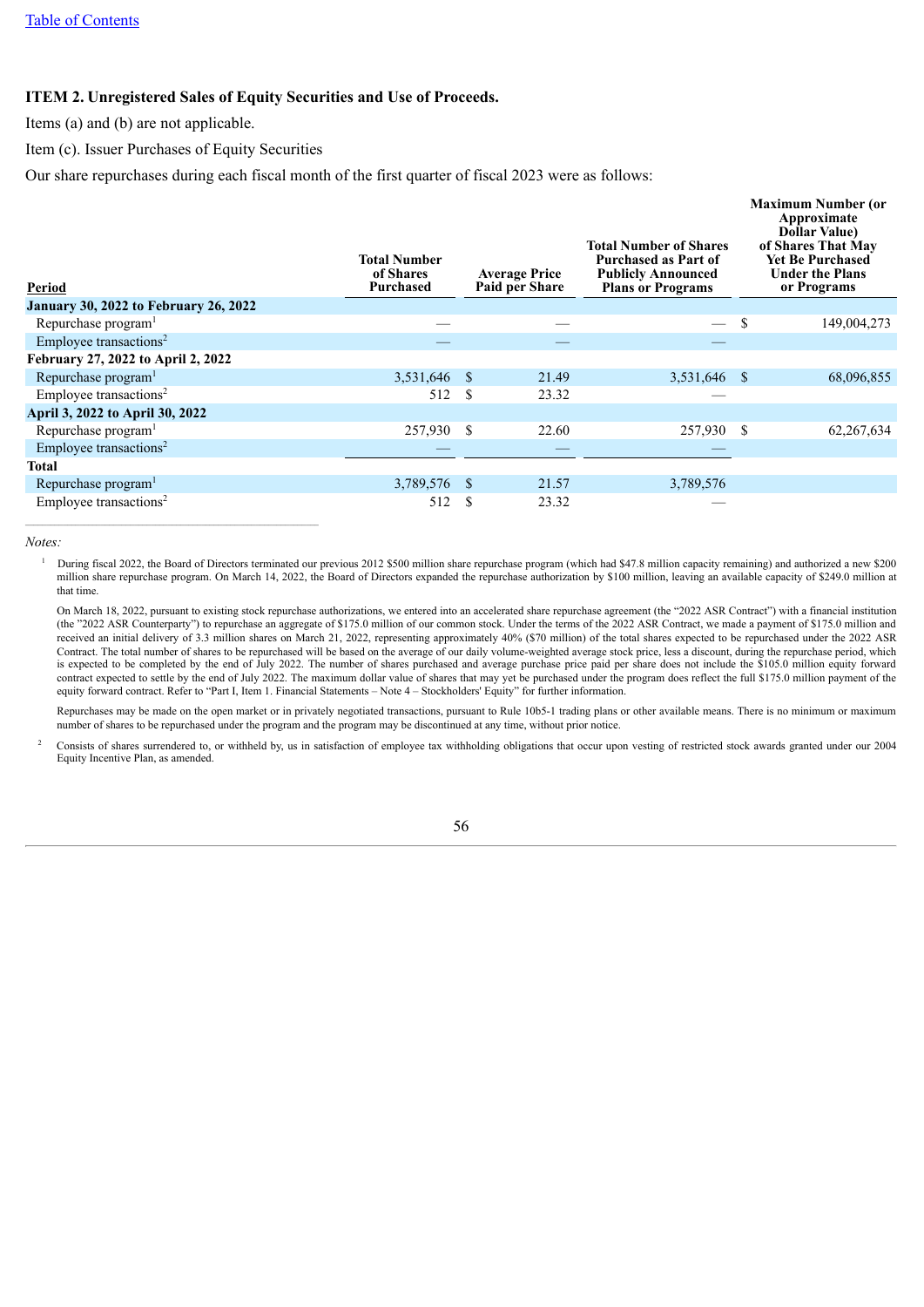## **ITEM 5. Other Information.**

On April 22, 2022, the Company's stockholders approved an amendment and restatement of the Guess?, Inc. 2004 Equity Incentive Plan (the "2004 Plan"). The amendment and restatement of the 2004 Plan (a) increased the aggregate number of shares of the Company's common stock available for award grants under the 2004 Plan by 680,000 shares (from 29,100,000 shares to 29,780,000 shares), (b) changed the ratio at which a "Full-Value Award" (any award granted under the 2004 Plan other than a stock option or stock appreciation right) counts against the total share limit under the 2004 Plan from 3.54 shares for every one share actually issued in connection with such award to 1.6 shares for every one share actually issued in connection with such award, (c) extended the Company's ability to grant new awards under the 2004 Plan through March 26, 2032, and (d) made members of the Company's Board of Directors who are not employees of the Company or any of its subsidiaries eligible to receive award grants under the 2004 Plan. The foregoing summary of the amendment of the 2004 Plan is qualified in its entirety by reference to the text of the amended and restated 2004 Plan, which is filed as Exhibit 10.1 hereto and incorporated herein by reference.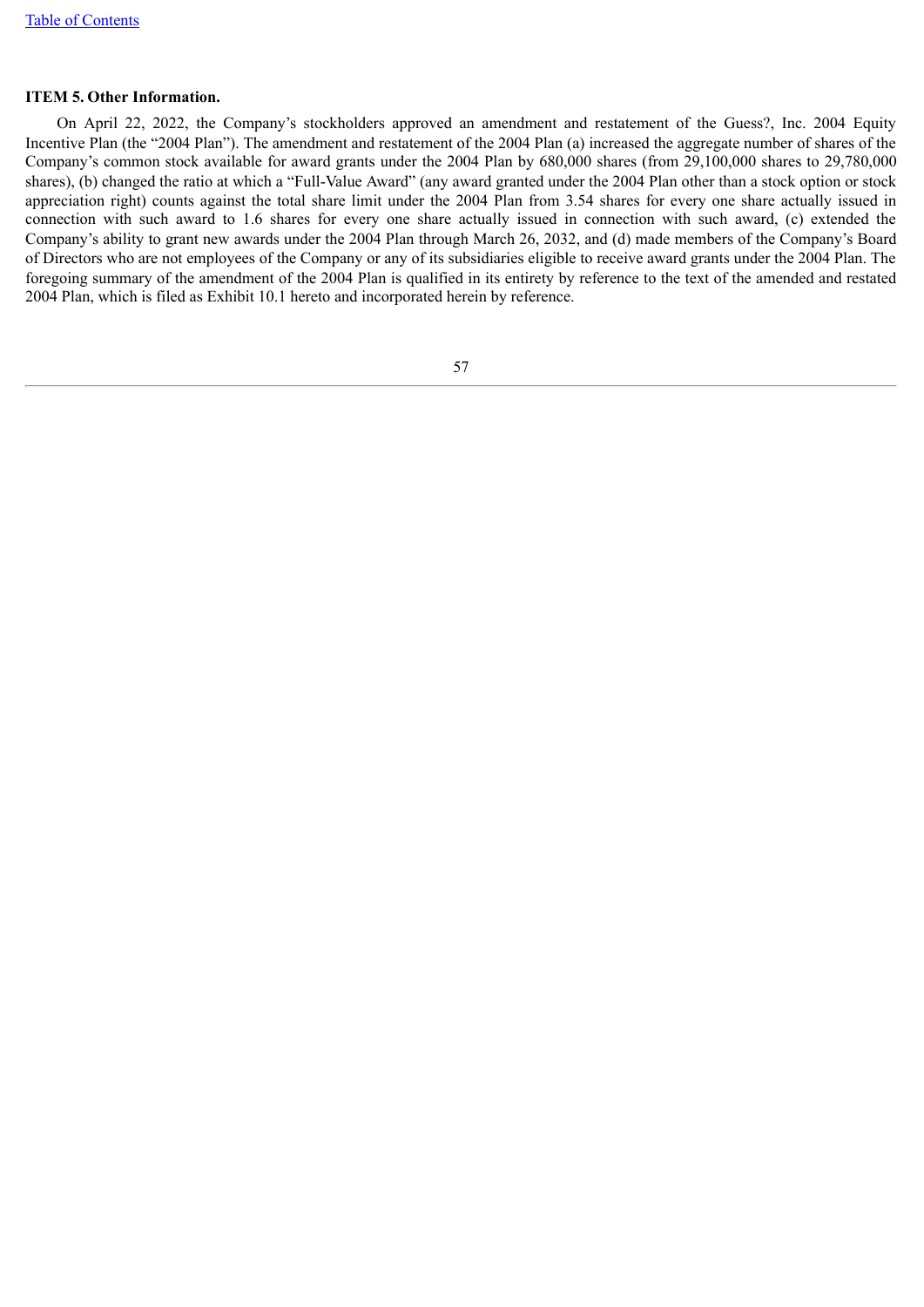# **ITEM 6. Exhibits.**

| <b>Exhibit</b><br><b>Number</b> | <b>Description</b>                                                                                                                                                                                                                                                 |
|---------------------------------|--------------------------------------------------------------------------------------------------------------------------------------------------------------------------------------------------------------------------------------------------------------------|
|                                 | 3.1. Restated Certificate of Incorporation of the Registrant (incorporated by reference from Amendment No. 3 to the Registrant's<br>Registration Statement on Form S-1 (Registration No. 333-4419) filed July 30, 1996).                                           |
|                                 | 3.2. Certificate of Amendment, dated June 24, 2021, to the Restated Certificate of Incorporation of Guess?, Inc. (incorporated by<br>reference to Exhibit 3.1 to the Registrant's Current Report on Form 8-K filed with the SEC on June 30, 2021).                 |
|                                 | 3.3. Fourth Amended and Restated Bylaws of the Registrant (incorporated by reference from the Registrant's Current Report on<br>Form 8-K filed with the SEC on June 30, 2021).                                                                                     |
|                                 | *†10.1. 2004 Equity Incentive Plan (amended and restated as of March 26, 2022)                                                                                                                                                                                     |
|                                 | * <u>†10.2.</u> 2002 Employee Stock Purchase Plan (amended and restated as of March 26, 2022)                                                                                                                                                                      |
|                                 | <u>10.3. Revolving Credit Facility Agreement dated as of May 5, 2022, among Guess Europe Sagl, as borrower, Guess? Europe B.V., as</u><br>guarantor, UBS Switzerland AG ("UBS") and Credit Suisse (Switzerland) Ltd ("Credit Suisse"), as lead arrangers and joint |
|                                 | bookrunners, UBS, as agent, and the lenders party thereto (incorporated by reference to Exhibit 10.1 to the Registrant's Current<br>Report on Form 8-K filed with the SEC on May 9, 2022).                                                                         |
|                                 | †31.1. Certification of Chief Executive Officer pursuant to Section 302 of the Sarbanes-Oxley Act of 2002.                                                                                                                                                         |
| $\ddagger$ 31.2.                | Certification of Chief Financial Officer pursuant to Section 302 of the Sarbanes-Oxley Act of 2002.                                                                                                                                                                |
| <b>++32.1.</b>                  | Certification of Chief Executive Officer pursuant to Section 906 of the Sarbanes-Oxley Act of 2002.                                                                                                                                                                |
|                                 | ††32.2. Certification of Chief Financial Officer pursuant to Section 906 of the Sarbanes-Oxley Act of 2002.                                                                                                                                                        |
|                                 | †101.INS XBRL Instance Document - the instance document does not appear in the Interactive Data File because its XBRL tags are<br>embedded within the Inline XBRL document.                                                                                        |
|                                 | †101.SCH XBRL Taxonomy Extension Schema Document                                                                                                                                                                                                                   |
|                                 | †101.CAL XBRL Taxonomy Extension Calculation Linkbase Document                                                                                                                                                                                                     |
|                                 | †101.DEF XBRL Taxonomy Extension Definition Linkbase Document                                                                                                                                                                                                      |
|                                 | †101.LAB XBRL Taxonomy Extension Label Linkbase Document                                                                                                                                                                                                           |
|                                 | †101.PRE XBRL Taxonomy Extension Presentation Linkbase Document                                                                                                                                                                                                    |
|                                 | †104 Cover Page Interactive Data File (formatted as Inline XBRL and contained in Exhibit 101)                                                                                                                                                                      |

\* Management Contract or Compensatory Plan

† Filed herewith

†† Furnished herewith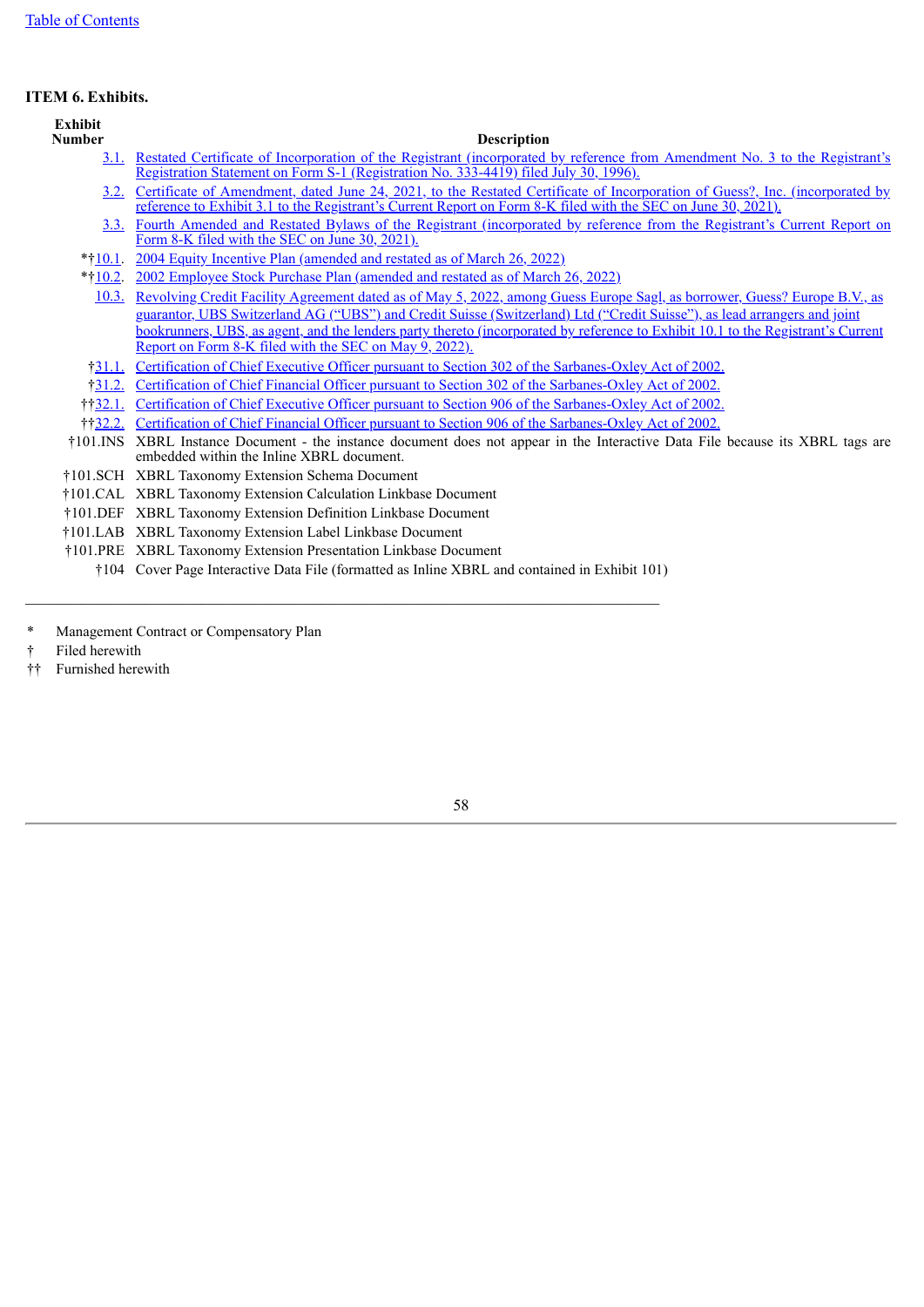# **SIGNATURES**

Pursuant to the requirements of the Securities Exchange Act of 1934, the Registrant has duly caused this report to be signed on its behalf by the undersigned thereunto duly authorized.

|       |              | Guess?, Inc. |                                                                                  |
|-------|--------------|--------------|----------------------------------------------------------------------------------|
| Date: | June 2, 2022 | By:          | /s/ CARLOS ALBERINI<br>Carlos Alberini<br>Chief Executive Officer                |
| Date: | June 2, 2022 | By:          | /s/ DENNIS SECOR                                                                 |
|       |              |              | Dennis Secor<br>Interim Chief Financial Officer<br>(Principal Financial Officer) |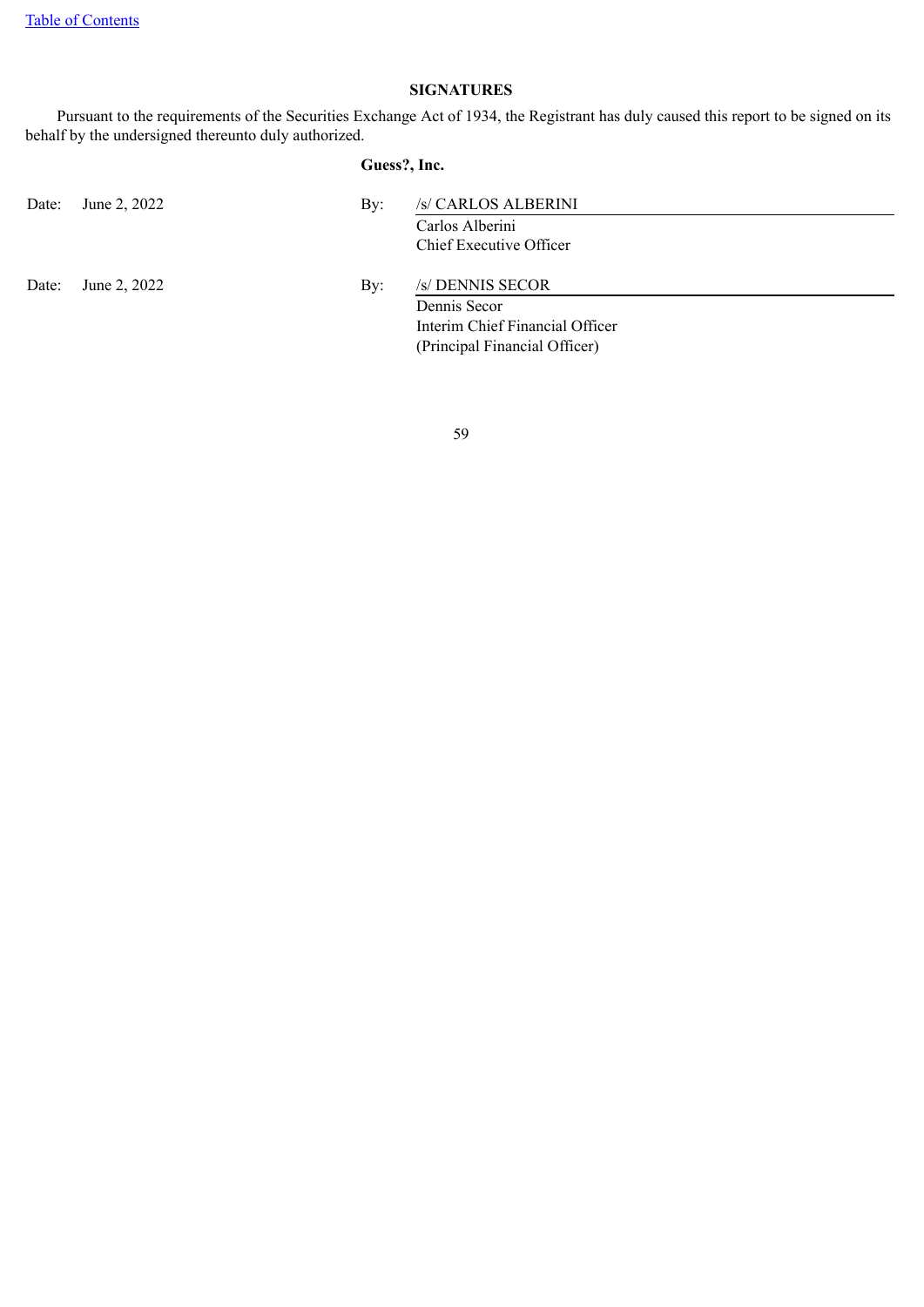#### **GUESS?, INC. 2004 EQUITY INCENTIVE PLAN (Amended and Restated as of March 26, 2022)**

<span id="page-61-0"></span>1. *Purpose.* The purposes of the Guess?, Inc. 2004 Equity Incentive Plan (the "*Plan*") are to attract, retain and motivate officers and other key employees, directors and consultants of Guess?, Inc., a Delaware corporation (the "*Company*"), and its Subsidiaries (as hereinafter defined), to compensate them for their contributions to the growth and profits of the Company and to encourage ownership by them of stock of the Company.

2. *Definitions.* For purposes of the Plan, the following terms shall be defined as follows:

"*Affiliate*" and "*Associate*" have the respective meanings ascribed to such terms in Rule 12b-2 promulgated under the Exchange Act.

"*Award*" means an award made pursuant to the terms of the Plan to an Eligible Individual (as hereinafter defined) in the form of Stock Options, Restricted Stock Awards, Stock Units, Performance Share Awards, Performance Units, Stock Appreciation Rights, or Dividend Equivalent Rights.

"*Award Agreement*" means a written or electronic award agreement or notice evidencing the terms of an Award in a form approved by the Committee and, in each case and if and to the extent required by the Committee, which is executed or otherwise electronically accepted by the Participant and by an officer on behalf of the Company in such form and manner as the Committee may require, and containing such terms and conditions as the Committee deems appropriate and that are not inconsistent with the terms of the Plan.

"*Beneficial Owner*" has the meaning ascribed to such term in Rule 13d-3 promulgated under the Exchange Act.

"*Board*" means the Board of Directors of the Company.

"*Change in Control*" of the Company shall be deemed to have occurred when:

(A) any Person (other than (x) the Company, any Subsidiary of the Company, any employee benefit plan of the Company or of any Subsidiary of the Company, or any person or entity organized, appointed or established by the Company or any Subsidiary of the Company for or pursuant to the terms of any such plan or (y) Maurice Marciano or Paul Marciano, the members of their families, their respective estates, spouses, heirs and any trust of which any one or more of the foregoing are the trustors, the trustees and/or the beneficiaries, or any other entity controlled by one or more of them (collectively, such persons, estates, trusts, and entities referred to in this clause (y) the "*Permitted Holders*")), alone or together with its Affiliates and Associates (collectively, an "*Acquiring Person*") shall become the Beneficial Owner of both (i) thirty-five percent (35%) or more of the then outstanding shares of Common Stock or the Combined Voting Power of the Company (except pursuant to an offer for all outstanding shares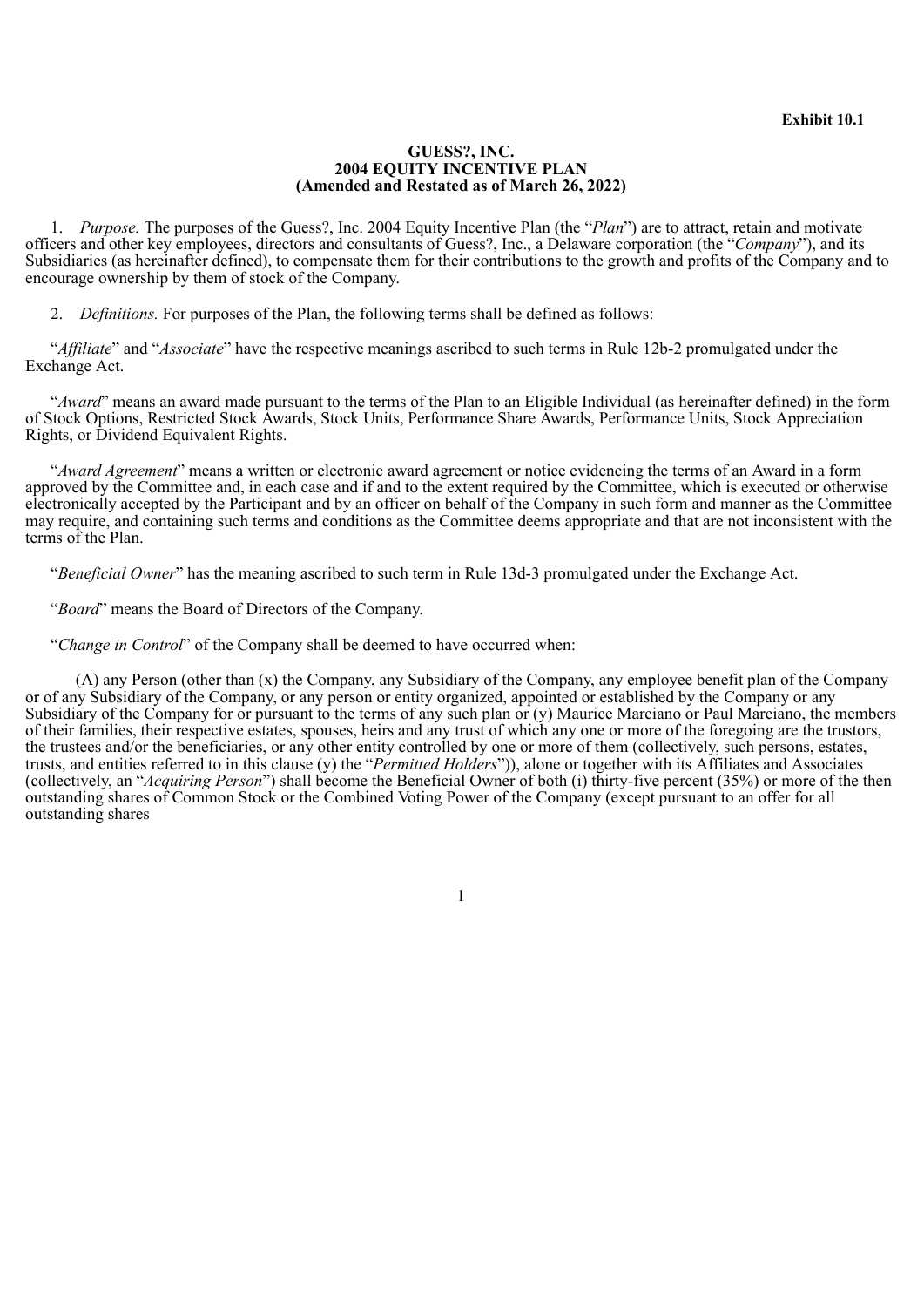of Common Stock at a price and upon such terms and conditions as a majority of the Continuing Directors determine to be in the best interests of the Company and its shareholders (other than an Acquiring Person on whose behalf the offer is being made)) and (ii) more shares of Common Stock or more Combined Voting Power of the Company than are at such time Beneficially Owned by the Permitted Holders;

(B) during any period of two consecutive years, individuals who at the beginning of such period constitute the Board, and any new director (other than a director who is a representative or nominee of an Acquiring Person) whose election by the Board or nomination for election by the Company's shareholders was approved by a vote of at least a majority of the directors then still in office who either were directors at the beginning of the period or whose election or nomination for election was previously so approved (collectively, the "*Continuing Directors*") cease for any reason to constitute a majority of the Board;

(C) there is a merger or consolidation of the Company with any other corporation, other than a merger or consolidation which would result in the voting securities of the Company outstanding immediately prior thereto continuing to represent (either by remaining outstanding or by being converted into voting securities of the Surviving Entity (as defined in Section 17 hereof) or any Parent of such Surviving Entity) more than 50% of the Combined Voting Power of the Company, such Surviving Entity or the Parent of such Surviving Entity outstanding immediately after such merger or consolidation; or

(D) there is a complete liquidation or dissolution of the Company or all or substantially all of the Company's assets are sold;

*provided, however*, that a Change in Control shall not be deemed to have occurred in the event of (x) a sale or conveyance in which the Company continues as a holding company of an entity or entities that conduct all or substantially all of the business or businesses formerly conducted by the Company or (y) any transaction undertaken for the purpose of incorporating the Company under the laws of another jurisdiction, if such transaction does not materially affect the beneficial ownership of the Company's capital stock. The foregoing definition of "Change in Control" shall be effective as to Awards granted on or after May 19, 2017. "Change in Control" for purposes of Awards granted prior to May 19, 2017, as well as any employment agreement entered into by the Company prior to May 19, 2017 that uses the term "Change in Control" as defined in the Plan, shall have the meaning given to such term in the Plan as in effect immediately prior to that date.

"*Code*" means the Internal Revenue Code of 1986, as amended, and the applicable rulings and regulations thereunder.

"*Combined Voting Power*" means the combined voting power of the Company's then outstanding voting securities.

"*Committee*" means the Compensation Committee of the Board, any successor committee thereto or any other committee appointed by the Board (or a subcommittee appointed by another committee acting within its delegated authority) to administer the Plan; provided that, as to Section 13 and any Award granted to an individual who, at the time of grant of the Award, is a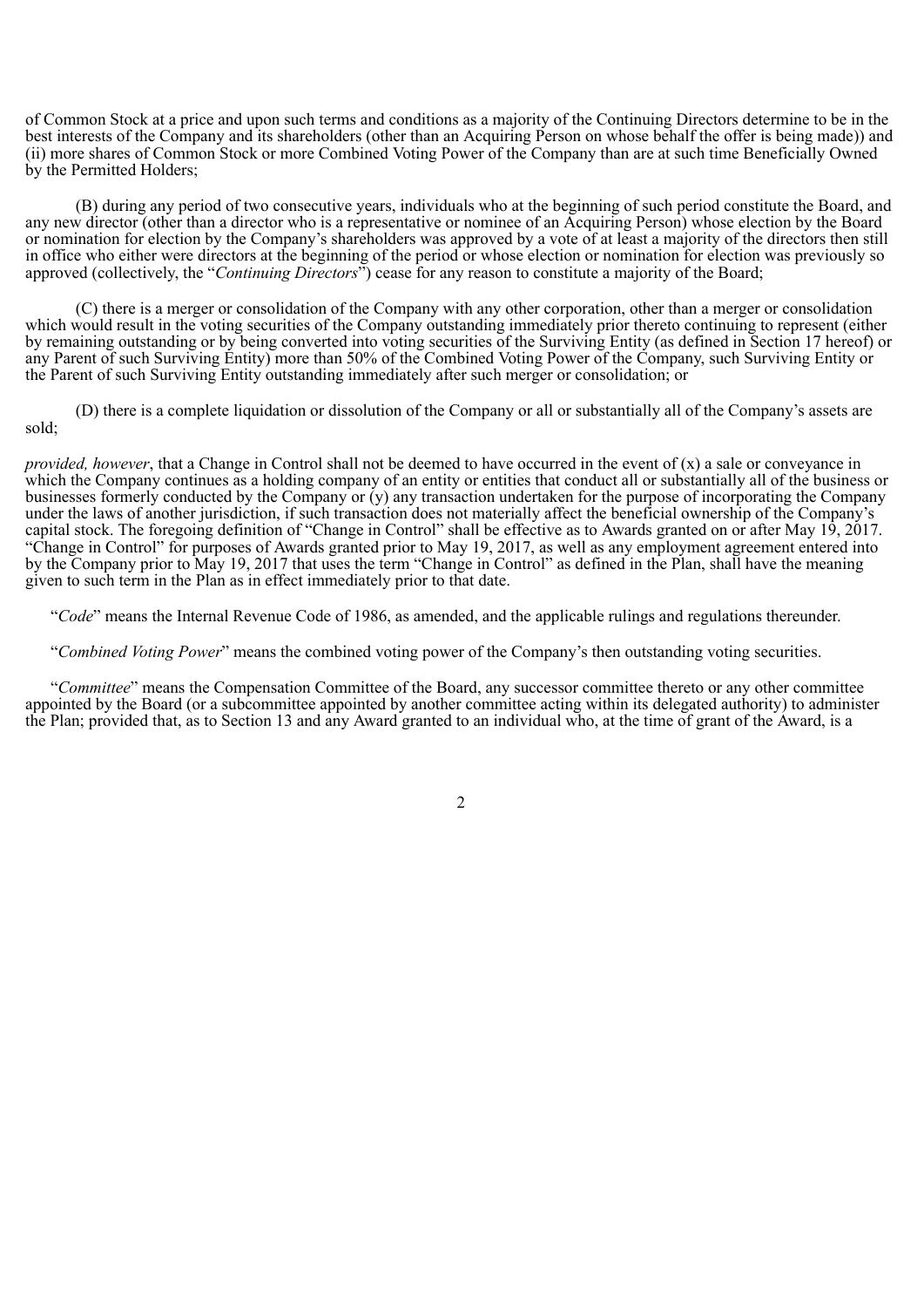Non-Employee Director, the Committee shall mean the Board. The Committee shall consist of at least two directors or such number of directors as may be required under applicable law and shall serve at the pleasure of the Board. The Board or another committee (within its delegated authority) may delegate different levels of authority to different committees or persons with administrative and grant authority under this Plan, and the Board may also take any action within the authority of such a Committee. "*Committee*" shall also mean the Board, if and to the extent the Board assumes administration of the Plan.

"*Common Stock*" means the Common Stock, par value \$.01 per share, of the Company and such other securities or property as may become the subject of Awards under this Plan, or may become subject to such Awards, pursuant to an adjustment made under Section 16(b) of the Plan.

"*Disability*" means, with respect to any Participant and unless otherwise provided by the Committee in the applicable Award Agreement, (i) a "total and permanent disability" within the meaning of Section 22(e)(3) of the Code with respect to Incentive Stock Options and, (ii) with respect to Awards other than Incentive Stock Options, that as a result of incapacity due to physical or mental illness, such Participant is, or is reasonably likely to become, unable to perform his or her duties for more than six (6) consecutive months or six  $(6)$  months in the aggregate during any twelve (12) month period.

"*Eligibility Date*" means each annual meeting of the Company's shareholders at which one or more individuals are to be elected to the Board, commencing with the annual meeting of the Company's shareholders in calendar year 2022.

"*Eligible Individuals*" means the individuals described in Section 7 who are eligible for Awards under the Plan.

"*Exchange Act*" means the Securities Exchange Act of 1934, as amended, and the applicable rules and regulations thereunder.

"*Fair Market Value*" means, on any given date, the closing price of the shares of Common Stock, as reported on the New York Stock Exchange for such date or, if Common Stock was not traded on such date, on the next preceding day on which Common Stock was traded; *provided* that if the Common Stock is not then traded on the New York Stock Exchange, Fair Market Value means the fair market value thereof as of the relevant date of determination as determined in accordance with a valuation methodology approved by the Committee.

"*Full-Value Award*" means any Award under this Plan that is not a Stock Option or Stock Appreciation Right.

"*Incentive Stock Option*" means a Stock Option which is an "incentive stock option" within the meaning of Section 422 of the Code and designated by the Committee as an Incentive Stock Option in an Award Agreement.

"*Non-Employee Director*" means a member of the Board who is not employed by the Company or any of its Subsidiaries.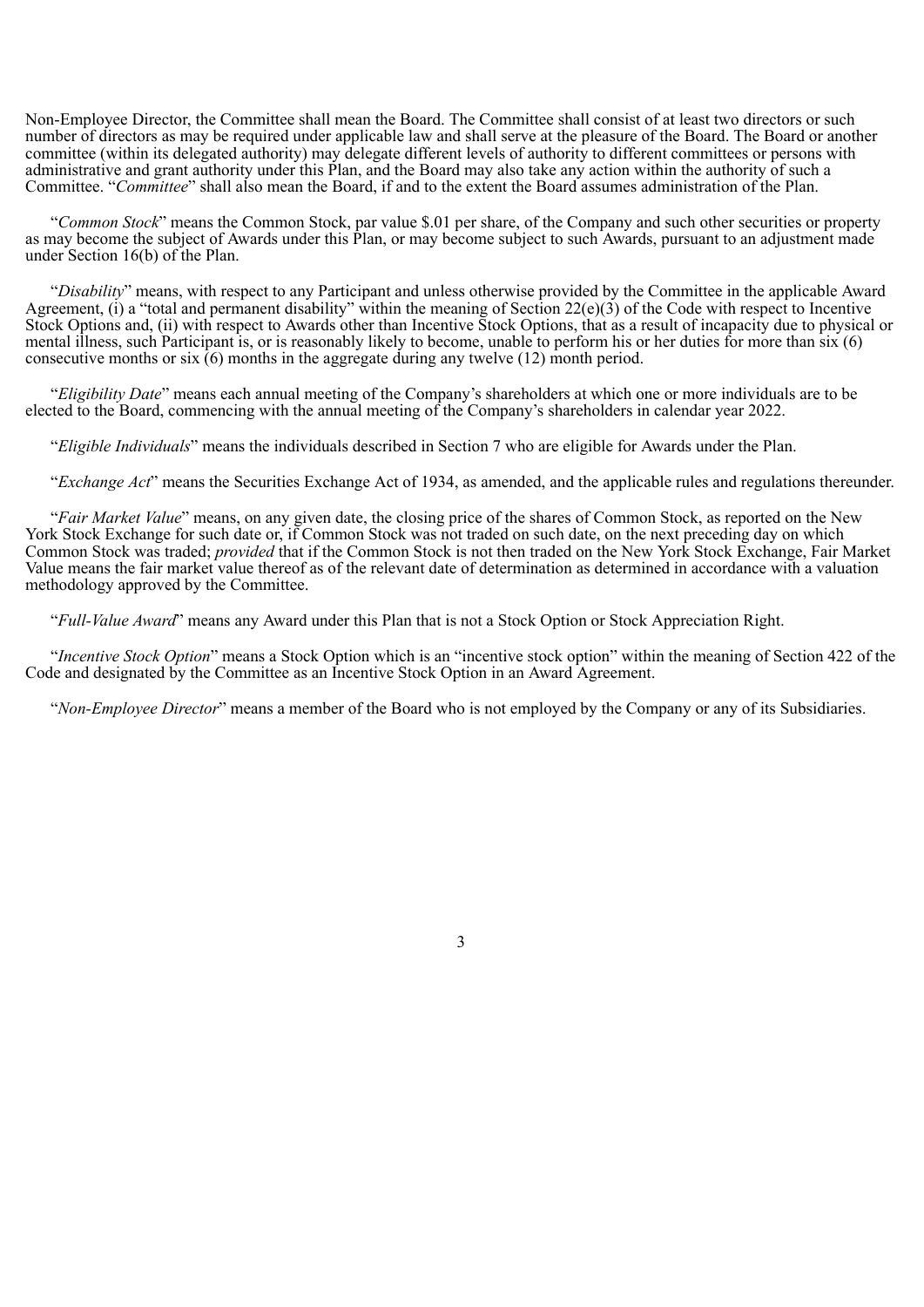"*Nonqualified Stock Option*" means a Stock Option which is not an Incentive Stock Option.

"*Parent*" means any corporation which is a "parent corporation" within the meaning of Section 424(e) of the Code with respect to the relevant entity.

"*Participant*" means an Eligible Individual to whom an Award has been granted under the Plan.

"*Performance Share Award*" means a conditional Award of shares of Common Stock granted to an Eligible Individual pursuant to Section 11 hereof.

"*Performance Unit*" means a conditional Award to receive all or some portion of the appreciation on shares of Common Stock granted to an Eligible Individual pursuant to Section 12 hereof.

"*Person*" means any person, entity or "group" within the meaning of Section 13(d)(3) or Section 14(d)(2) of the Exchange Act.

"*Restricted Stock Award*" means an Award of shares of Common Stock granted to an Eligible Individual pursuant to Section 9 hereof.

"*Restricted Stock Unit*" means a Stock Unit subject to such conditions on vesting and payout as the Committee may determine.

"*Retirement*" means retirement from active employment with the Company and its Subsidiaries on or after the attainment of age 55, or such other retirement date as may be approved by the Committee for purposes of the Plan and specified in the applicable Award Agreement.

"*Securities Act*" means the Securities Act of 1933, as amended, and the applicable rules and regulations thereunder.

"*Stock Appreciation Right*" means an Award to receive all or some portion of the appreciation on shares of Common Stock granted to an Eligible Individual pursuant to Section 10 hereof.

"*Stock Option*" means an Award to purchase shares of Common Stock granted to an Eligible Individual pursuant to Section 8 hereof.

"*Stock Unit*" means a bookkeeping entry that serves as a unit of measurement relative to a share of Common Stock for purposes of determining the payment of the Stock Unit grant.

"*Subsidiary*" means (i) with respect to an Incentive Stock Option, any corporation which is a "subsidiary corporation" within the meaning of Section 424(f) of the Code with respect to the Company or (ii) any other corporation or other entity in which the Company, directly or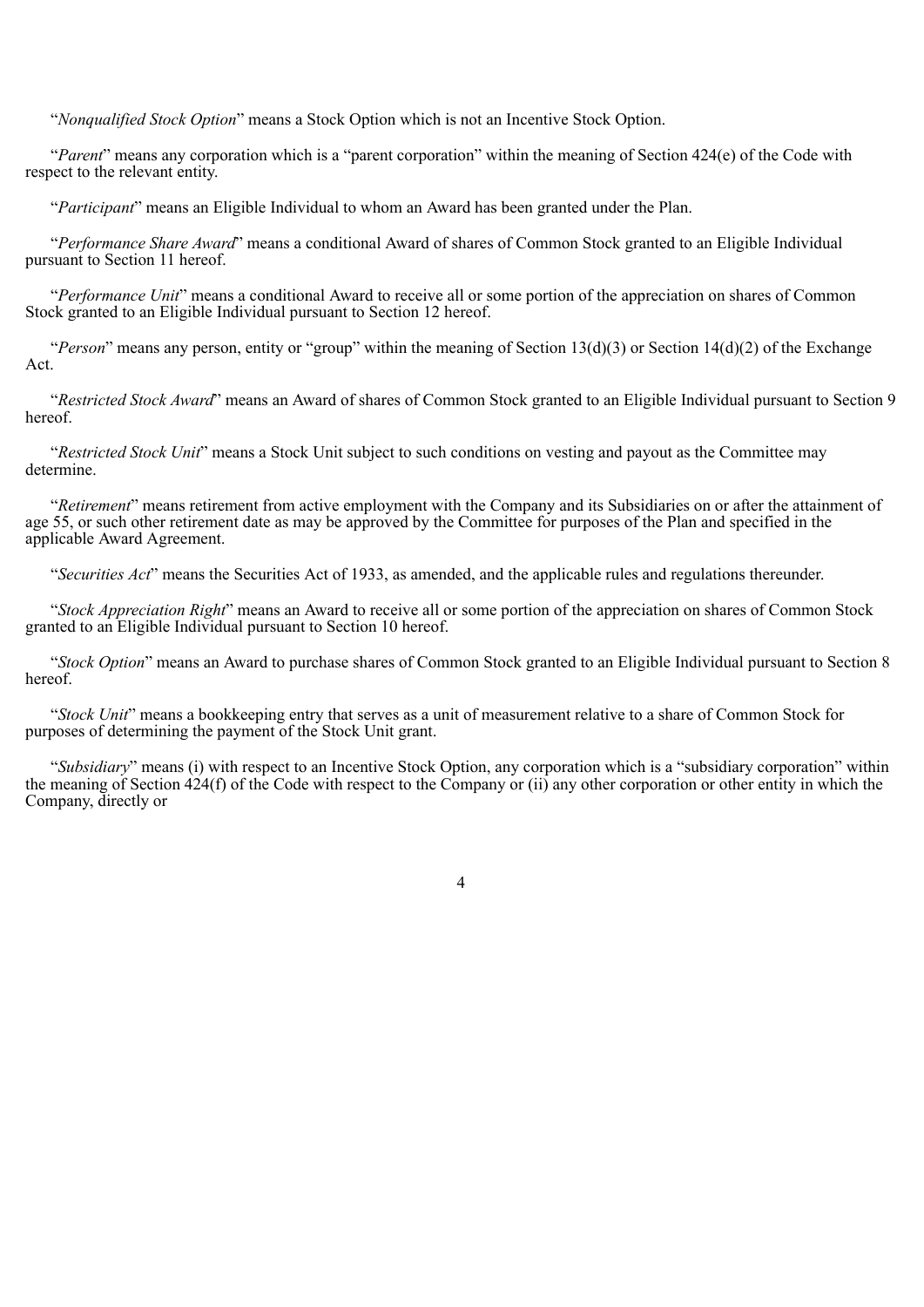indirectly, has an equity or similar interest and which the Committee designates as a Subsidiary for the purposes of the Plan.

"*Ten Percent Shareholder*" means an Eligible Individual who, at the time an Incentive Stock Option is to be granted to him or her, owns (within the meaning of Section  $42\tilde{2}(b)(6)$  of the Code) stock possessing more than ten percent (10%) of the total combined voting power of all classes of stock of the Company, or of a Parent or a Subsidiary.

"*2022 Annual Meeting Date*" means the date that shareholders approve the 2022 amendment and restatement of the Plan.

#### 3. *Administration of the Plan.*

(a) The Plan shall be administered by the Committee. Award grants, and transactions in or involving Awards, intended to be exempt under Rule 16b-3 under the Exchange Act, should be duly and timely authorized by the Board or a committee consisting solely of two or more directors each of whom the Board has determined is a non-employee director (as this requirement is applied under Rule 16b-3 promulgated under the Exchange Act). To the extent required by any applicable listing agency, this Plan shall be administered by a committee composed entirely of directors each of whom the Board has determined is an independent director (within the meaning of the applicable listing agency). However, the failure to satisfy any requirement set forth in the preceding two sentences shall not affect the validity of any action of any committee otherwise duly authorized and acting in the matter.

(b) The Committee shall have full power and authority, subject to the express provisions hereof (including the no repricing provision below), to do all things necessary or desirable in connection with the authorization of awards and the administration of this Plan, including, without limitation, the authority (i) to determine eligibility and select Participants from the Eligible Individuals, (ii) to determine the type and form of Awards to be granted and to grant Awards in accordance with the Plan, (iii) to determine the number of Shares subject to each Award or the cash amount payable in connection with an Award, (iv) to determine the price (if any) at which securities will be offered or awarded (in the case of securities-based awards) and to determine the form in which such price may be paid (which may include any form of consideration permitted by applicable law including, without limitation, services rendered), (v) to determine the terms and conditions of each Award, including, without limitation, those related to any vesting, forfeiture, payment or exercisability provisions, and including the authority to grant an Award that is fully-vested at grant, (vi) to amend the terms and conditions of an Award, waive any right of the Company with respect to an Award, accelerate, waive or extend the vesting or exercisability, or modify or extend the term of, any or all outstanding Awards (in the case of Stock Options and Stock Appreciation Rights, within the maximum term of such awards) in such circumstances as the Committee may deem appropriate (including, without limitation, in connection with a retirement or other termination of employment or services), subject to any required Participant consent under Section 18, (vii) to specify and approve the form and provisions of the Award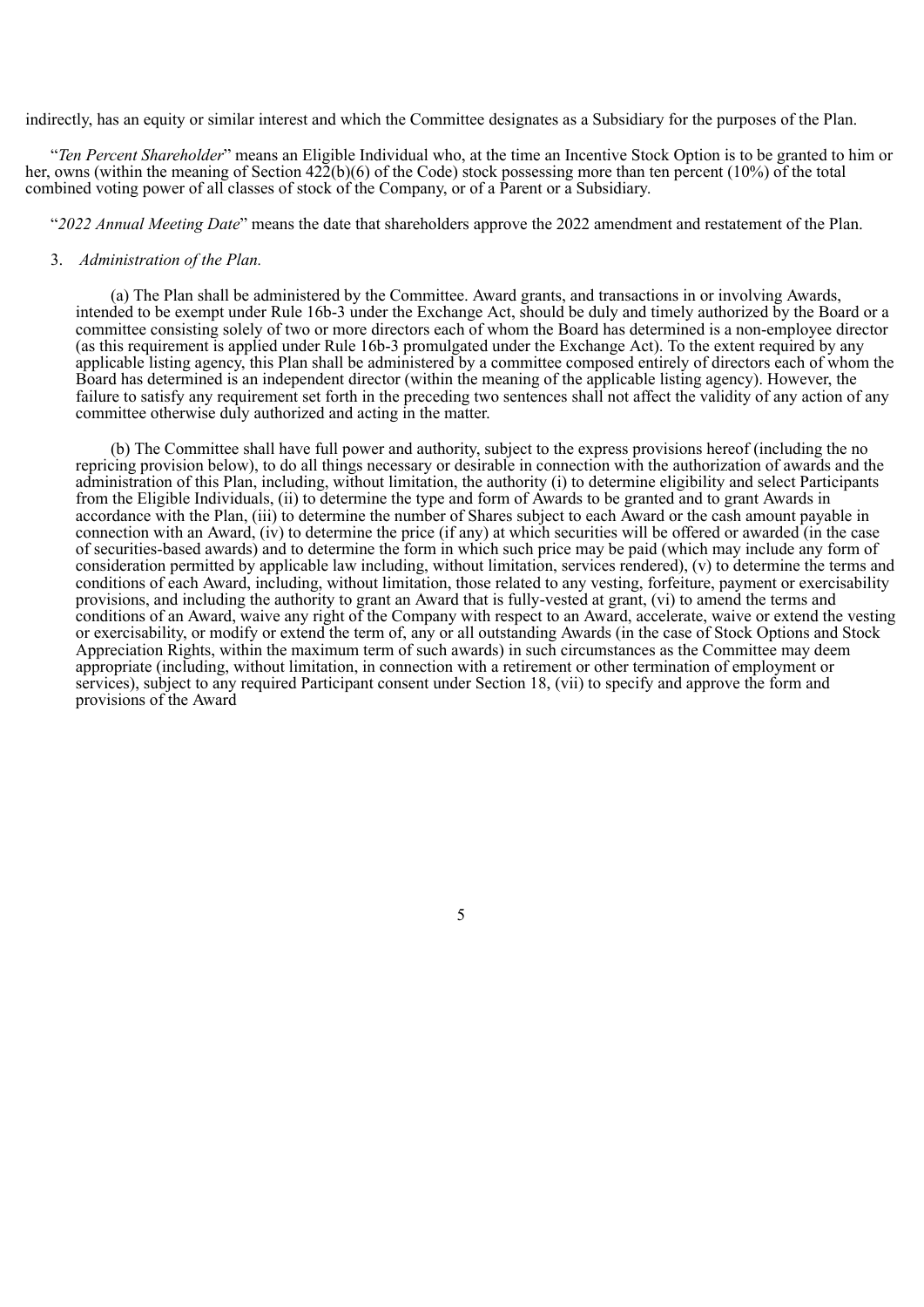Agreements delivered to Participants in connection with their Awards, (viii) to determine whether, and the extent to which, adjustments are required pursuant to Section 16 and to take any actions it may determine to be advisable pursuant to Section 17, (ix) to acquire or settle rights under Awards (subject to the no repricing provision below); (x) to construe and interpret any Award Agreement delivered under the Plan, (xi) to prescribe, amend and rescind rules and procedures relating to the Plan, (xii) to vary the terms of Awards to take account of tax, securities law and other regulatory requirements of foreign jurisdictions or any other factors or circumstances that the Committee may determine to be appropriate and (xiii) to make all other determinations and to formulate such procedures as may be necessary or advisable for the administration of the Plan.

(c) The Committee shall have full power and authority, subject to the express provisions hereof, to construe and interpret the Plan.

(d) Any action taken by, or inaction of, the Company, any Subsidiary, or the Committee relating or pursuant to this Plan and within its authority hereunder or under applicable law shall be within the absolute discretion of that entity or body and shall be conclusive and binding upon all persons. Neither the Board nor any Board committee, nor any member thereof or person acting at the direction thereof, shall be liable for any act, omission, interpretation, construction or determination made in good faith in connection with this Plan (or any Award made under this Plan), and all such persons shall be entitled to indemnification and reimbursement by the Company in respect of any claim, loss, damage or expense (including, without limitation, attorneys' fees) arising or resulting therefrom to the fullest extent permitted by law and/or under any directors and officers liability insurance coverage that may be in effect from time to time. In making any determination or in taking or not taking any action under this Plan, the Board or a Committee, as the case may be, may obtain and may rely upon the advice of experts, including employees and professional advisors to the Company. No director, officer or agent of the Company shall be liable for any such action or determination taken or made or omitted in good faith. The Committee may delegate ministerial, non-discretionary functions to individuals who are officers or employees of the Company or to third parties.

(e) Notwithstanding the foregoing and except for an adjustment pursuant to Section 16 or a repricing approved by shareholders, in no case may the Committee (1) amend an outstanding Stock Option or Stock Appreciation Right to reduce the exercise price or base price of the Award, (2) cancel, exchange, or surrender an outstanding Stock Option or Stock Appreciation Right in exchange for cash or other awards for the purpose of repricing the Award, or (3) cancel, exchange, or surrender an outstanding Stock Option or Stock Appreciation Right in exchange for a Stock Option or Stock Appreciation Right with an exercise or base price that is less than the exercise or base price of the original Award.

4. *Duration of Plan.* The Plan shall remain in effect until terminated by the Board and thereafter until all Awards granted under the Plan are satisfied by the issuance of shares of Common Stock or the payment of cash or are terminated or expire under the terms of the Plan or under the Award Agreement entered into in connection with the grant thereof. Notwithstanding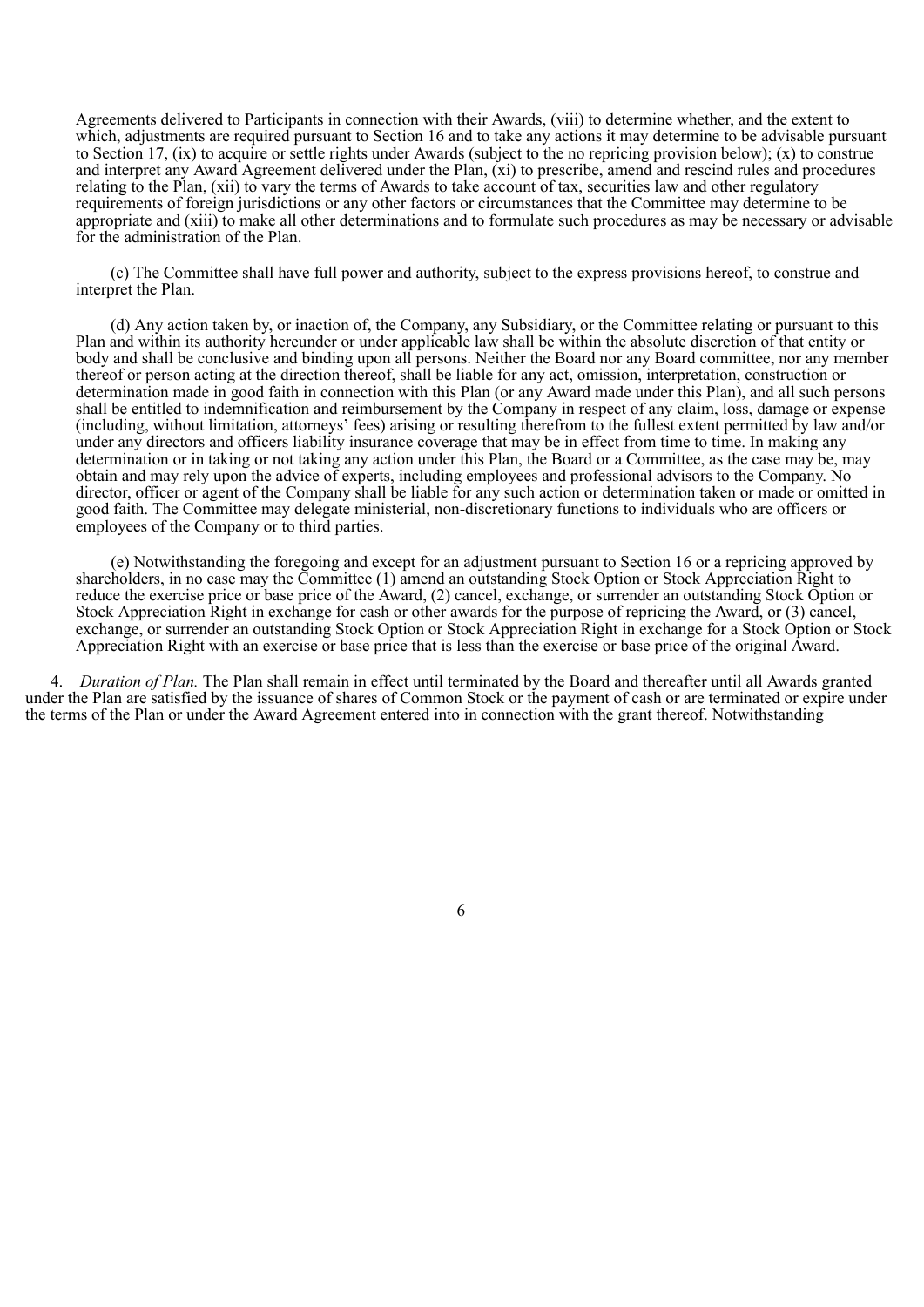the foregoing, no Awards may be granted under the Plan after the tenth anniversary of the Effective Date (as defined in Section 19(m)). After the termination of this Plan either upon such stated expiration date or its earlier termination by the Board, no additional Awards may be granted under this Plan, but previously granted Awards (and the authority of the Committee with respect thereto, including the authority to amend such Awards) shall remain outstanding in accordance with their applicable terms and conditions and the terms and conditions of this Plan.

#### 5. *Shares of Stock Subject to the Plan.*

(a) The number of shares of Common Stock that may be issued under the Plan pursuant to Awards shall not exceed, in the aggregate, 30,300,000 shares (the "*Share Limit*"). Such shares may be either authorized but unissued shares, treasury shares or any combination thereof.

(b) Except as provided below in this Section 5(b), Shares issued under the Plan in respect of any Full-Value Award granted under the Plan on or after May 1, 2017 shall be counted against the foregoing Share Limit as 3.54 shares for every one share issued in connection with such Award. Shares issued under the Plan in respect of any Full-Value Award granted under the Plan on or after the 2022 Annual Meeting Date, as well as any shares issued under the Plan in excess of the "target" number of shares subject to a Full-Value Award granted under the Plan prior to the 2022 Annual Meeting Date as to which there was a performance-based vesting requirement and such shares are issued under the Plan on or after the 2022 Annual Meeting Date as a result of performance in excess of the applicable "target" level for a performance period ending on or after the 2022 Annual Meeting Date, shall be counted against the foregoing Share Limit as 1.60 shares for every one share issued in connection with such Award.

(c) To the extent that an Award is settled in cash or a form other than shares of Common Stock, the shares that would have been delivered had there been no such cash or other settlement shall not be counted against the Share Limit and shall again be available for subsequent Awards under this Plan.

(d) Except as provided in the next sentence, shares that are subject to or underlie Awards granted under this Plan which expire or for any reason are cancelled or terminated, are forfeited, fail to vest, or for any other reason are not paid or delivered under this Plan shall not count against the Share Limit and shall again be available for subsequent Awards under this Plan. Shares that are exchanged by a Participant or withheld by the Company as full or partial payment in connection with any Stock Option or Stock Appreciation Right granted under this Plan, as well as any shares exchanged by a Participant or withheld by the Company or one of its Subsidiaries to satisfy the tax withholding obligations related to any Stock Option or Stock Appreciation Right granted under this Plan, shall count against the Share Limit and shall not be available for subsequent Awards under this Plan. Shares of Common Stock that are exchanged by a Participant or withheld by the Company as full or partial payment in connection with any Full-Value Award granted under this Plan, as well as any shares exchanged by a Participant or withheld by the Company or one of its Subsidiaries to satisfy the tax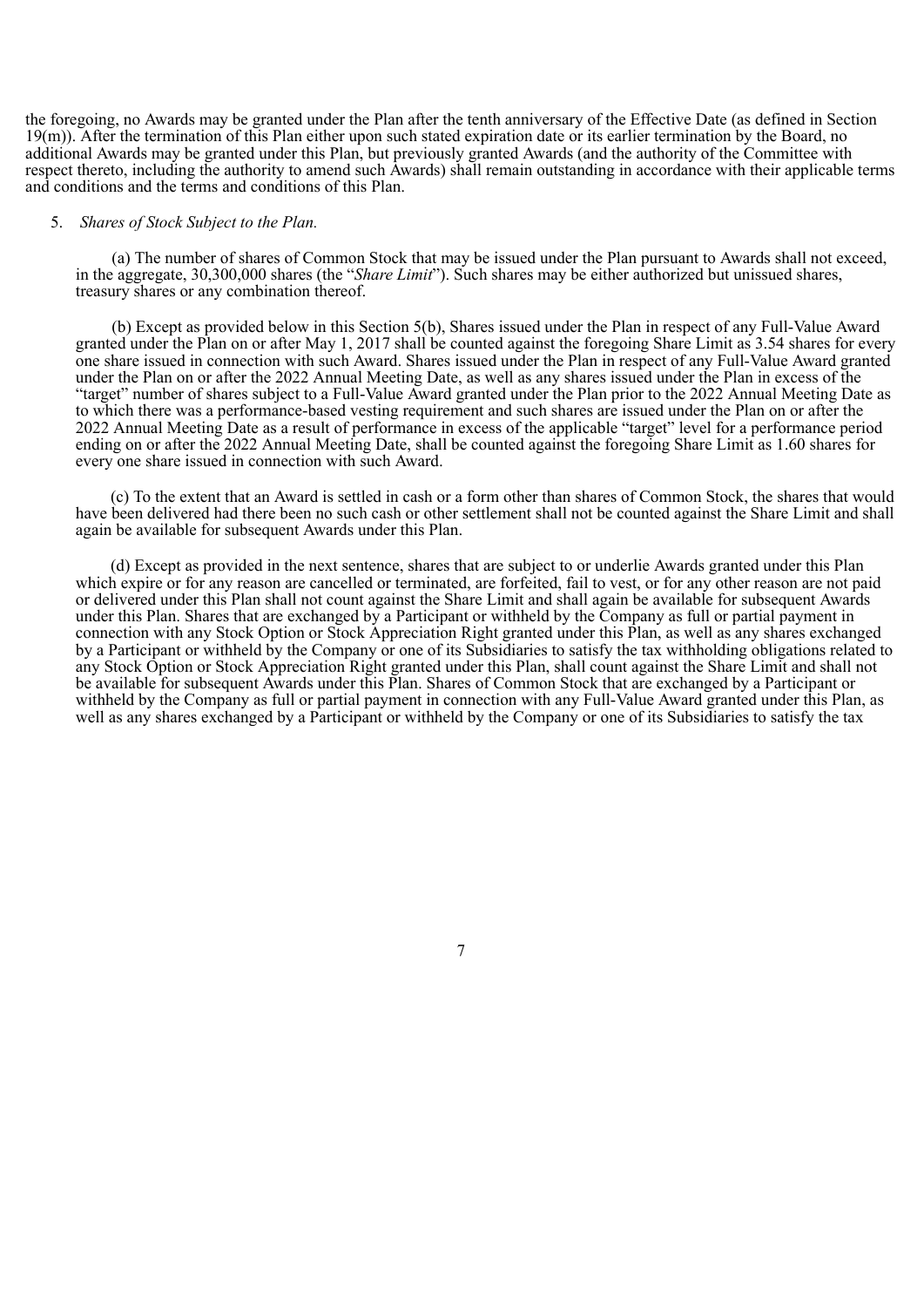withholding obligations related to any Full-Value Award granted under this Plan, shall not count against the Share Limit and shall be available for subsequent Awards under this Plan.

(e) In the event that shares of Common Stock are delivered in respect of a Dividend Equivalent Right granted under this Plan, the number of shares delivered with respect to the Award shall be counted against the Share Limit (applying, for any such issuance on or after May 1, 2017, the counting rule of Section 5(b)). (For purposes of clarity, if 1,000 Dividend Equivalent Rights are granted and outstanding when the Company pays a dividend, and 50 shares are delivered on or after 2022 Annual Meeting Date in payment of those rights with respect to that dividend, 80 shares shall be counted against the Share Limit.)

(f) To the extent that shares of Common Stock are delivered pursuant to the exercise of a Stock Appreciation Right or Stock Option granted under this Plan, the number of underlying shares as to which the exercise related shall be counted against the Share Limit, as opposed to only counting the shares issued. (For purposes of clarity, if a Stock Appreciation Right relates to 100,000 shares, is to be settled in shares of Common Stock, and is exercised in full at a time when the payment due to the Participant is 15,000 shares, 100,000 shares shall be charged against the Share Limit with respect to such exercise.)

(g) The Company may not increase the Share Limit by repurchasing shares of Common Stock on the market (by using cash received through the exercise of stock options or otherwise). The Share Limit, as well as the share limit in Section 6(a), is subject to adjustment as provided in Section 16(b).

(h) As to shares subject to a Full-Value Award granted under this Plan on or after May 1, 2017 and before the 2022 Annual Meeting Date (i.e., any such shares that were initially counted against the Share Limit as 3.54 shares for every one share subject to the Award pursuant to Section 5(b)) that become available for subsequent Awards under this Plan pursuant to Section 5(c) or 5(d), such shares shall restore the Share Limit on an equivalent basis of 3.54 shares for every one share subject to the Award that becomes so available. As to shares subject to a Full-Value Award granted under this Plan on or after the 2022 Annual Meeting Date (i.e., any such shares that were initially counted against the Share Limit as 1.60 shares for every one share subject to the Award pursuant to Section 5(b)) that become available for subsequent Awards under this Plan pursuant to Section  $5(c)$  or  $5(d)$ , such shares shall restore the Share Limit on an equivalent basis of 1.60 shares for every one share subject to the Award that becomes so available.

(i) Unless otherwise provided by the Committee, no fractional shares shall be delivered under the Plan. The Committee may pay cash in lieu of any fractional shares in settlements of Awards under this Plan.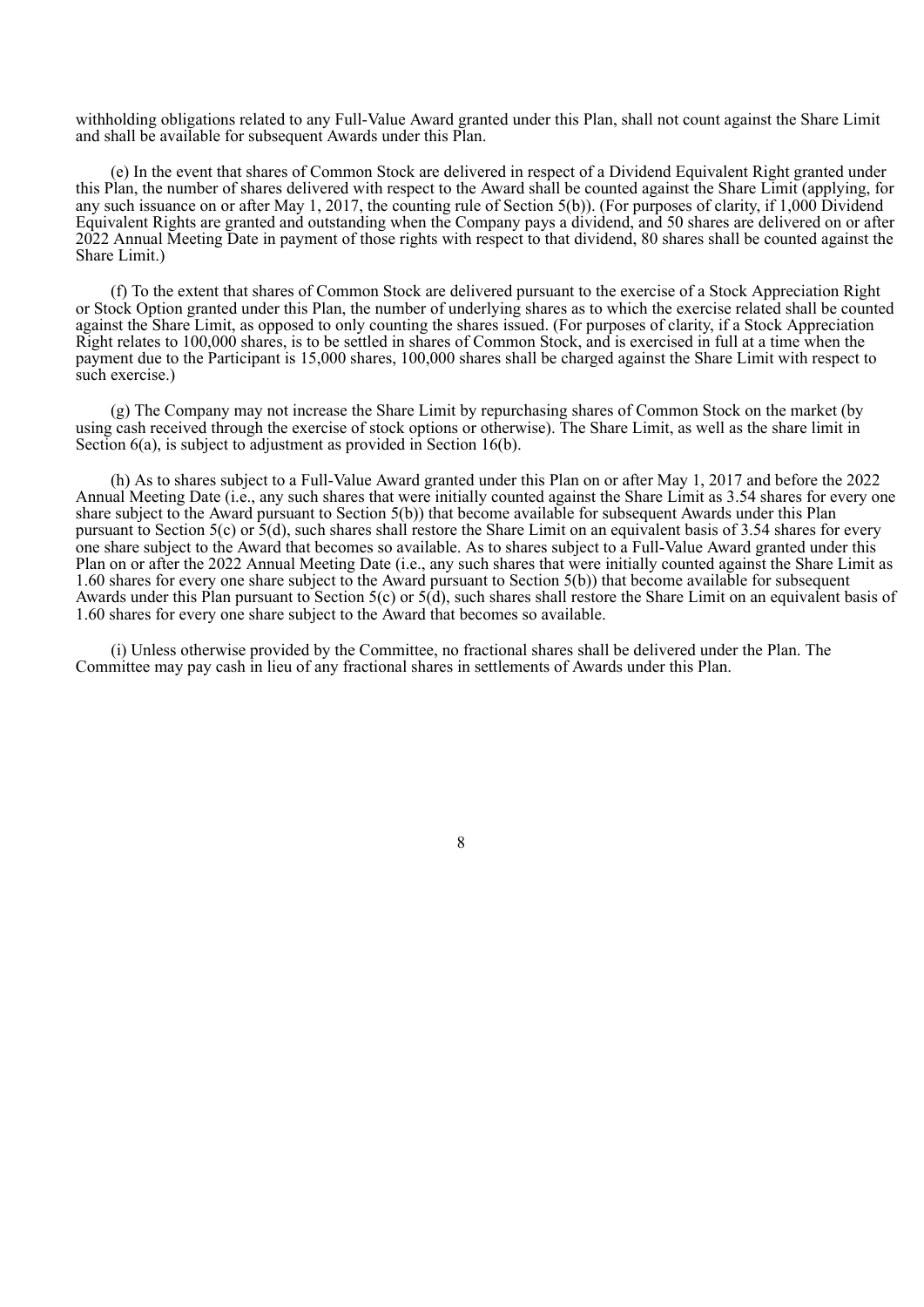6. *Additional Share Limits.* The limits set forth in Sections 6(a) and 6(b) below shall apply with respect to Awards granted under this Plan. The limit set forth in Section 6(c) below shall apply to all cash compensation provided to a Non-Employee Director in his or her capacity as a member of the Board (under this Plan or otherwise).

(a) The maximum number of shares of Common Stock that may be delivered pursuant to options qualified as Incentive Stock Options granted under this Plan is 10,000,000 shares.

(b) The maximum number of shares of Common Stock subject to those Awards that are granted under this Plan during any one calendar year to an individual who, on the grant date of the Award, is a Non-Employee Director (whether the Award is payable in cash or shares of Common Stock) is the number of shares that produce a grant date fair value for the Award that, when combined with the grant date fair value of any other Awards granted under this Plan during that same calendar year to that individual in his or her capacity as a Non-Employee Director, is \$500,000. For purposes of this Section 6(b), "grant date fair value" means the value of the Award as of the date of grant of the Award and as determined using the equity award valuation principles applied in the Company's financial reporting. The limits of this Section 6(b) do not apply to, and shall be determined without taking into account, any Award granted to an individual who, on the grant date of the Award, is an officer or employee of the Company or one of its Subsidiaries. The limit set forth in this Section 6(b) applies on an individual basis and not on an aggregate basis to all Non-Employee Directors as a group.

(c) Commencing with fiscal year 2023, the aggregate cash compensation paid to a Non-Employee Director for service as a member of the Board during any one fiscal year of the Company (including, without limitation, Board retainers, retainers for service on committees of the Board, meeting fees, fees for service as a chair of the Board or a committee of the Board, and fees for service as a lead independent director) shall not exceed \$300,000. The limit set forth in the preceding sentence does not apply to, and shall be determined without taking into account, the following: (i) any compensation or benefits granted, provided, paid or payable for service to the Company or any of its Subsidiaries in any capacity other than as a member of the Board (such as, without limitation, as an officer, employee, or consultant), (ii) any Award subject to the limitation in Section 6(b), and (iii) the crediting of earnings or losses on deferred compensation. Furthermore, the limit set forth in this Section 6(c) applies on an individual basis and not on an aggregate basis to all Non-Employee Directors as a group.

7. *Eligible Individuals.* Awards may be granted by the Committee only to those persons who the Committee determines to be Eligible Individuals. An "*Eligible Individual*" is any person who is (a) an officer of the Company or any of its Subsidiaries, (b) an employee of the Company or any of its Subsidiaries, (c) a director of the Company or one of its Subsidiaries, or (d) an individual consultant or advisor who renders or has rendered bona fide services (other than services in connection with the offering or sale of securities of the Company or its Subsidiaries in a capital-raising transaction or as a market maker or promoter of the Company's or its Subsidiaries' securities) to the Company or any of its Subsidiaries and who is selected to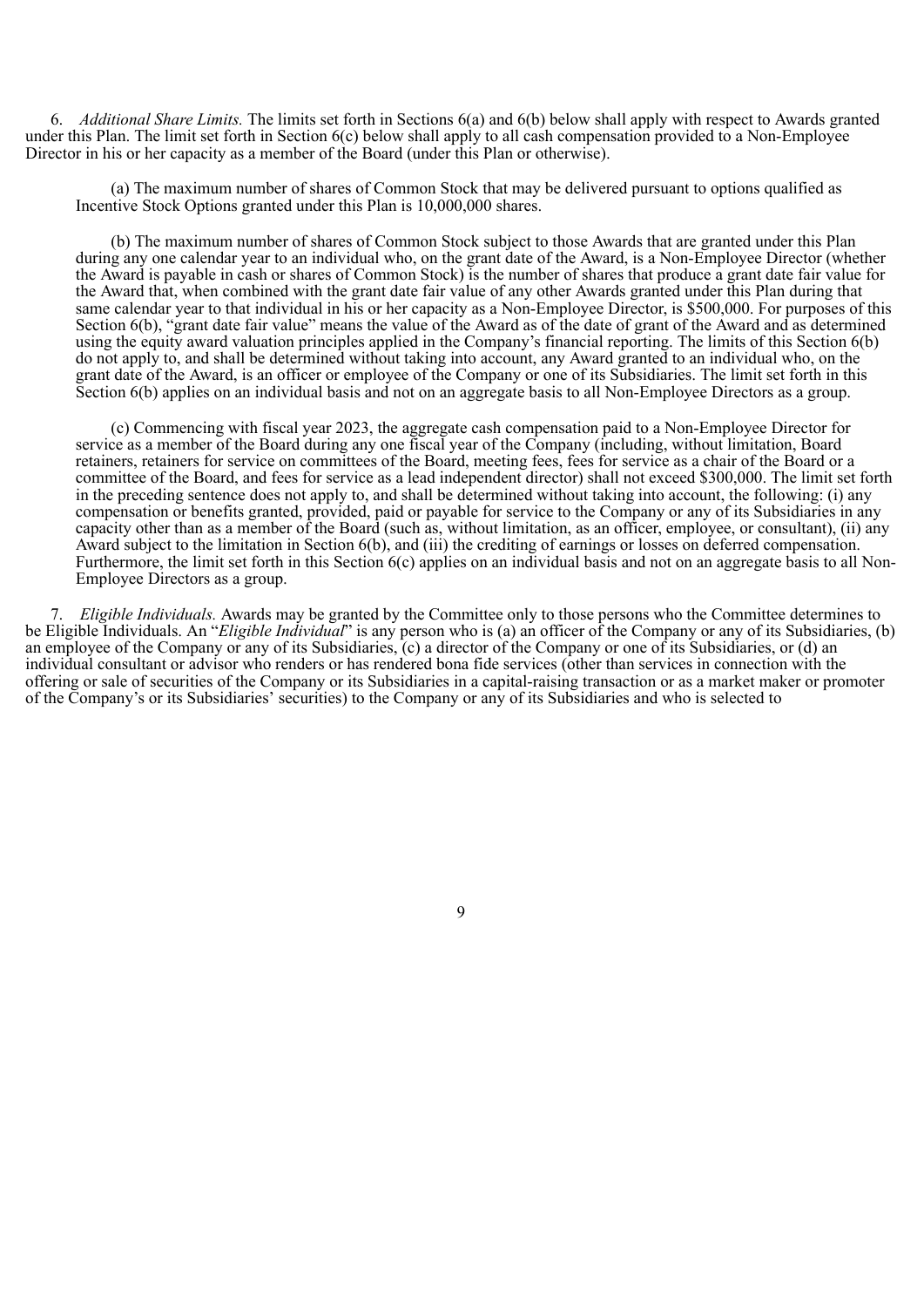participate in this Plan by the Committee; provided, however, that a person who is otherwise an Eligible Individual under clause (d) above may participate in this Plan only if such participation would not adversely affect either the Company's eligibility to use Form S-8 to register under the Securities Act the offering and sale of shares issuable under this Plan by the Company or its Subsidiaries or the Company's compliance with any other applicable laws. A Participant may, if otherwise eligible, be granted additional Awards if the Committee shall so determine. Awards may be granted singly, in combination or in tandem. Awards also may be made in combination or in tandem with, in replacement of, as alternatives to, or as the payment form for grants or rights under any other employee or compensation plan of the Company or its Subsidiaries.

8. *Stock Options.* Stock Options granted under the Plan may be in the form of Incentive Stock Options or Nonqualified Stock Options; *provided* that only employees may be granted Incentive Stock Options. Stock Options granted under the Plan shall be subject to the following terms and conditions and shall contain such additional terms and conditions, not inconsistent with the terms of the Plan, as the Committee shall deem appropriate:

(a) *Award Agreement*. Stock Options shall be evidenced by an Award Agreement in such form and containing such terms and conditions as the Committee deems appropriate and which are not inconsistent with the terms of the Plan, and shall indicate if the option is intended as an Incentive Stock Option.

(b) *Terms of Stock Options Generally*. Subject to the terms of the Plan and the applicable Award Agreement, each Stock Option shall entitle the Participant to whom such Stock Option was granted to purchase, upon payment of the relevant exercise price, the number of shares of Common Stock specified in the Award Agreement.

(c) *Exercise Price*. The exercise price per share of Common Stock purchasable under a Stock Option shall be determined by the Committee at the time of grant and set forth in the Award Agreement; *provided, however*, that the exercise price per share of a Stock Option shall not be less than one hundred percent (100%) of the Fair Market Value of a share of Common Stock on the date of grant (110% in the case of an Incentive Stock Option granted to a Ten Percent Shareholder), subject to adjustment as contemplated by Section 16(b).

(d) *Option Term*. The term of each Stock Option shall be fixed by the Committee and set forth in the Award Agreement; *provided, however*, that a Stock Option shall not be exercisable after the expiration of ten (10) years after the date the Stock Option is granted (five (5) years in the case of an Incentive Stock Option granted to a Ten Percent Shareholder).

(e) *Exercisability*. A Stock Option shall be exercisable at such time or times and subject to such terms and conditions as shall be determined by the Committee. In no case, unless otherwise provided by the Committee, may a Stock Option be exercised as to less than 100 shares at any one time (or the remaining shares covered by the Stock Option if less than 100) during the term of the Stock Option. The Committee may provide that Stock Options shall be exercisable in whole or in part based upon length of service or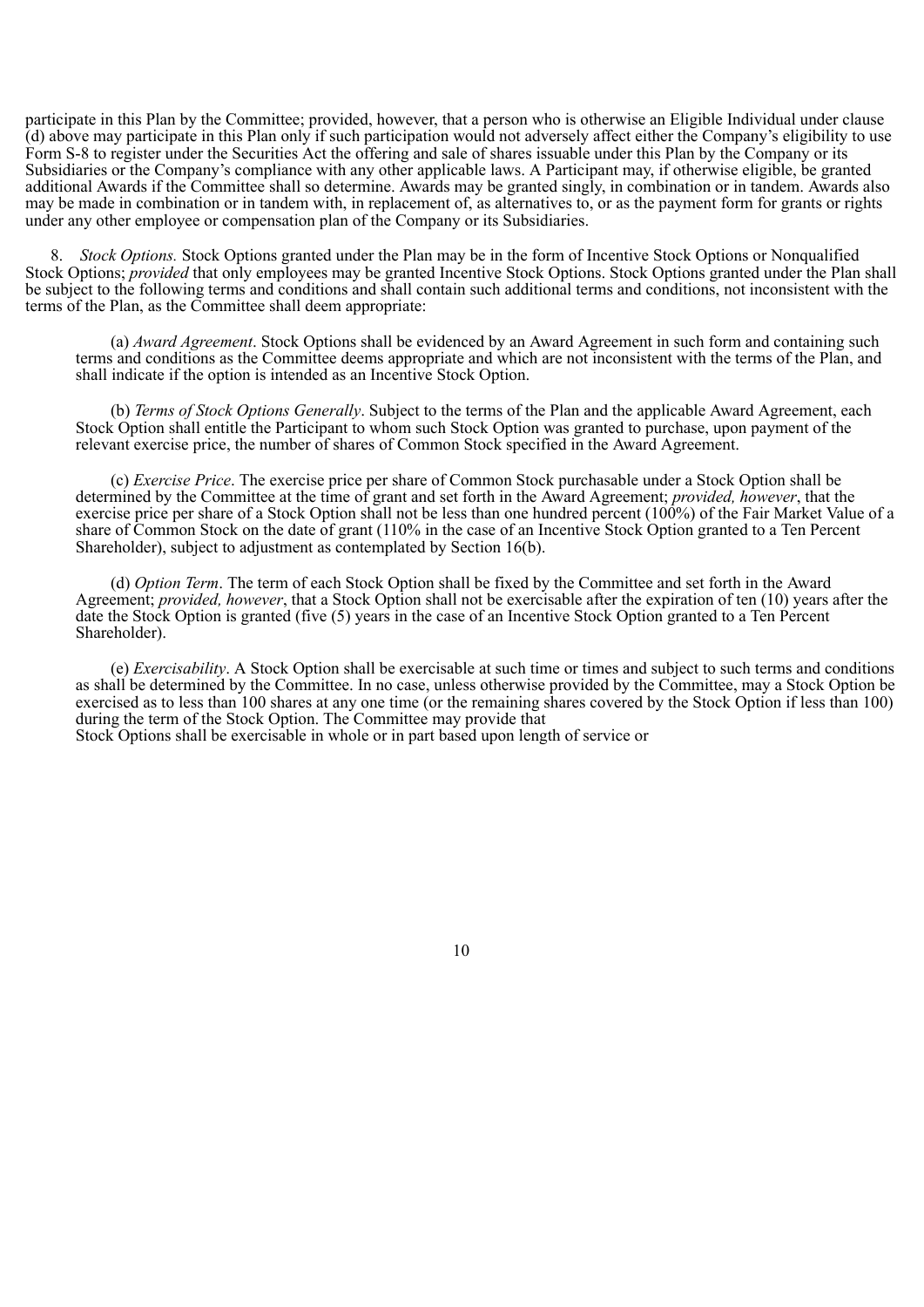attainment of specified performance criteria or such other conditions as the Committee may prescribe, or the Committee may provide that a Stock Option shall be vested and exercisable upon grant. The Committee, in its sole discretion, may provide for the acceleration of vesting of a Stock Option, in whole or in part, based on such factors or criteria (including specified performance criteria) as the Committee may determine.

(f) *Method of Exercise*. The exercise provisions of this Section 8(f) apply to a Stock Option unless otherwise provided by the Committee in the applicable Award Agreement. A Stock Option may be exercised, in whole or in part, by giving written notice of exercise to the Secretary of the Company specifying the number of shares to be purchased, and containing any representations required by the Committee. Such notice shall be accompanied by payment in full of the exercise price either by cash, certified or bank check, or other instrument acceptable to the Committee. As determined by the Committee in its sole discretion, payment of the exercise price may also be made in full or in part by tendering to the Company shares of Common Stock (having a Fair Market Value as of the date of exercise of such Stock Option equal to the exercise price (or such portion thereof)). Common Stock used to pay the exercise price may be shares that are already owned by the Participant, or the Company may withhold shares of Common Stock that would otherwise have been received by the Participant upon exercise of the Stock Option. Unless and until otherwise provided by the Committee and in accordance with procedures established by the Company for this purpose from time to time, a Participant may exercise an Option through a "cashless exercise" procedure involving a third-party broker who provides financing for the purpose of (or otherwise facilitates) the exercise of Stock Options. For clarity, such an arrangement shall not be considered prohibited by Section 15. The manner in which the exercise price may be paid may be subject to certain conditions specified by the Committee, including, without limitation, conditions intended to avoid the imposition of liability against the individual under Section 16 of the Exchange Act and compliance with applicable law. If requested by the Committee, the Participant shall deliver the Award Agreement evidencing an exercised Stock Option to the Secretary of the Company, who shall endorse thereon a notation of such exercise and return such Award Agreement to the Participant exercising the Option.

(g) *Rights as Shareholder.* A Participant shall have no rights as a shareholder with respect to any shares of Common Stock issuable upon exercise of a Stock Option until shares of Common Stock (either in certificate or book entry form) shall have been issued to the Participant and, subject to Section 16(b), no adjustment shall be made for dividends or distributions or other rights in respect of any share for which the record date is prior to the date on which the Participant shall become the holder of record thereof.

(h) *Special Rule for Incentive Stock Options*. With respect to Incentive Stock Options granted under the Plan, if the aggregate Fair Market Value (determined as of the date the Incentive Stock Option is granted) of the number of shares with respect to which Incentive Stock Options are exercisable for the first time by a Participant during any calendar year under all plans of the Company or a Parent or Subsidiary exceeds One Hundred Thousand Dollars (\$100,000) or such other limit as may be required by the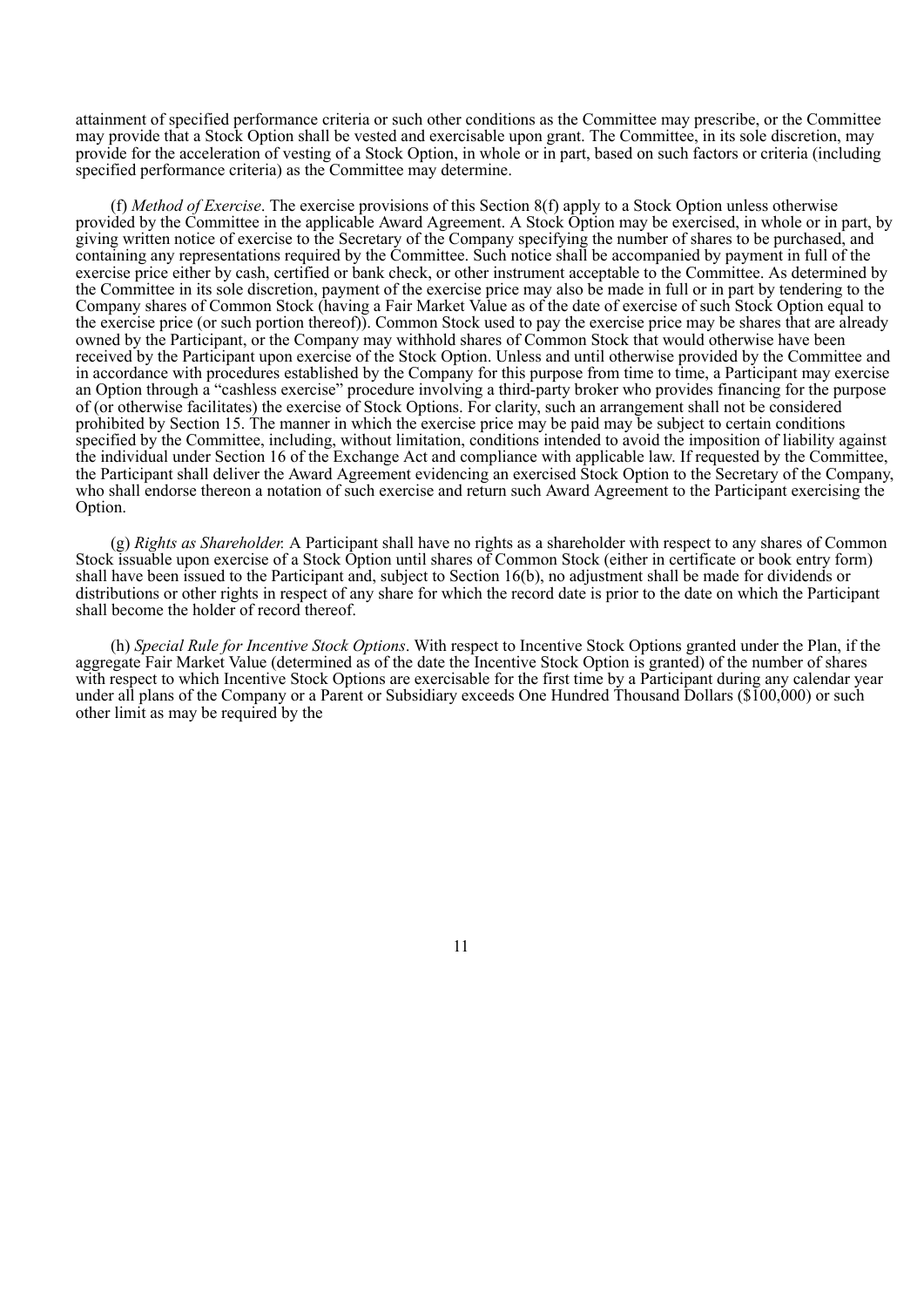Code, such Incentive Stock Options shall be treated, to the extent of such excess, as Nonqualified Stock Options.

9. *Restricted Stock Awards.* Restricted Stock Awards granted under the Plan shall be subject to the following terms and conditions and shall contain such additional terms and conditions, not inconsistent with the Plan, as the Committee shall deem appropriate:

(a) *Award Agreement*. Restricted Stock Awards shall be evidenced by an Award Agreement in such form and containing such restrictions, terms and conditions as the Committee deems appropriate and which are not inconsistent with the terms of the Plan, including, without limitation, any applicable restrictions on the sale, assignment, transfer or other disposition of such shares that the Committee may prescribe and any applicable conditions that the Committee may prescribe regarding the vesting and/or forfeiture of such shares. The Committee may determine that a Restricted Stock Award shall be fully vested at grant (including, without limitation in the form of a stock bonus).

(b) *Terms of Restricted Stock Awards Generally*. Restricted Stock Awards may be granted under the Plan in such form as the Committee may from time to time approve. Restricted Stock Awards may be granted for any lawful consideration approved and deemed appropriate by the Committee, including without limitation, services rendered by the Participant. Restricted Stock Awards may be granted alone or in addition to other Awards under the Plan. Subject to the terms of the Plan, the Committee shall determine the number of shares of Common Stock subject to each Restricted Stock Award granted to a Participant, and the Committee may impose different terms and conditions on any particular Restricted Stock Award granted to any Participant. Subject to the following sentence, the Committee, in its sole discretion, may provide for the lapse of any applicable restrictions in installments and may waive or accelerate such restrictions in whole or in part, based on such factors or criteria, including specified performance criteria, as the Committee may determine. Upon expiration of any applicable restriction period or lapse of any restrictions, the Participant shall be vested in the Restricted Stock Award, or applicable portion thereof.

(c) *Evidence of Ownership.* At the time of grant, the Company shall, in its discretion, issue to each Participant receiving a Restricted Stock Award either: (i) a certificate or certificates in respect of such shares of Common Stock or (ii) uncertificated shares in book entry form. In either case, such shares shall be registered in the name of such Participant, and shall bear an appropriate legend or notation, as applicable, referring to the terms, conditions and restrictions applicable to such Award. The Committee may require that, as a condition of any Restricted Stock Award: (x) the Participant shall have delivered a stock power, endorsed in blank, relating to the Common Stock covered by such Award and  $(y)$  shares evidencing such Restricted Stock Award (if in certificate form) be held in custody by the Company until the restrictions thereon have lapsed.

(d) *Rights as Shareholder*. Except as otherwise provided by the Committee in its sole discretion, a Participant shall have, with respect to the shares of Common Stock received under a Restricted Stock Award, all of the rights of a shareholder of the

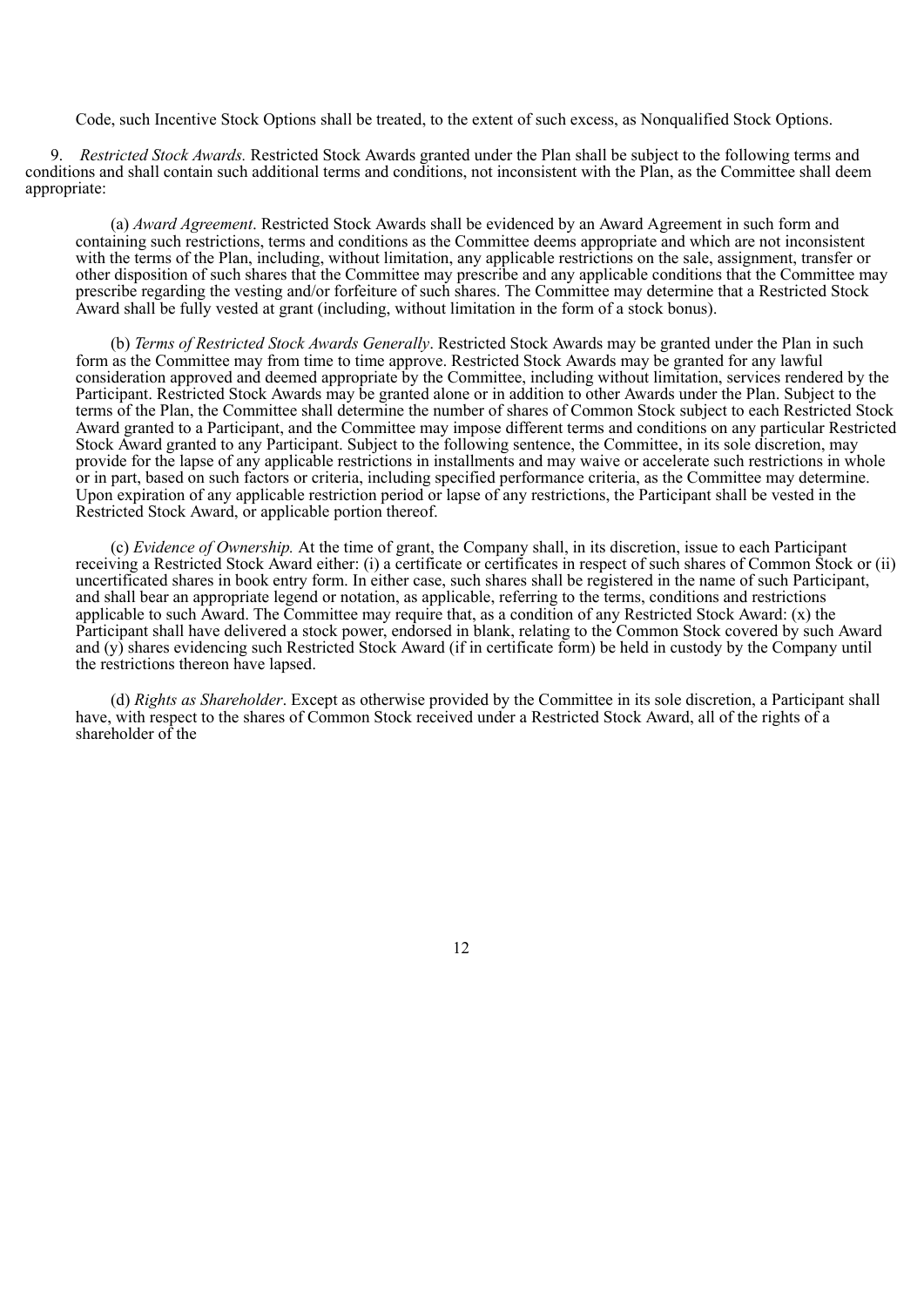Company, including the right to vote the shares and, subject to Section 9B, the right to receive any cash dividends. Stock dividends issued with respect to shares covered by a Restricted Stock Award shall be treated as additional shares under the Restricted Stock Award and shall be subject to the same restrictions and other terms and conditions that apply to the shares with respect to which such dividends are issued.

9A. *Stock Units*. Awards of Stock Units granted under the Plan shall be subject to the following terms and conditions and shall contain such additional terms and conditions, not inconsistent with the Plan, as the Committee shall deem appropriate:

(a) *Terms and Conditions of Stock Units Generally; Award Agreement*. The Committee may, in its discretion, (1) authorize and grant to any Eligible Individual an Award of Stock Units, (2) credit to any Eligible Employee Stock Units, (3) permit an Eligible Employee to irrevocably elect to defer by means of Stock Units or receive in Stock Units all or a portion of any Award hereunder, or (4) grant Stock Units in lieu of, in exchange for, in respect of, or in addition to any other compensation or Award under this Plan. The specific terms, conditions, and provisions relating to each Stock Unit grant or election, including any applicable vesting and payout provisions of the Stock Units and the form of payment to be made at or following the vesting thereof, shall be set forth in or pursuant to the applicable Award Agreement and any relevant Company bonus, performance or other service or deferred compensation plan, in form substantially as approved by the Committee. The Committee may determine that an Award of Stock Units shall be fully vested at grant. The Committee, in its sole discretion, may provide for the acceleration of vesting of an Award of Stock Units, in whole or in part, based on such factors or criteria (including specified performance criteria) as the Committee may determine.

(b) *Payment of Awards*. The Committee, in the applicable Award Agreement or other award agreement or the relevant Company deferred compensation plan, may permit an Eligible Individual to elect the form and time of payout of vested Stock Units on such conditions or subject to such procedures as the Committee may impose, and may permit Stock Unit offsets or other provisions for payment of any applicable taxes that may be due on the crediting, vesting or payment in respect of the Stock Units.

(c) *Dividend Equivalent Rights*. In its discretion, the Committee may grant to any Eligible Individual "*Dividend Equivalent Rights*" concurrently with the grant of any Award of Stock Units, on such terms as set forth by the Committee in the applicable Award Agreement. Dividend Equivalent Rights shall be based on all or part of the amount of dividends declared on shares of Common Stock and shall be credited as of dividend payment dates during the period between the date of grant (or such later date as the Committee may set) and the date the Award of Stock Units expires (or such earlier date as the Committee may set), as determined by the Committee. Dividend Equivalent Rights shall be payable in cash or shares of Common Stock, and may be subject to such conditions, as may be determined by the Committee.

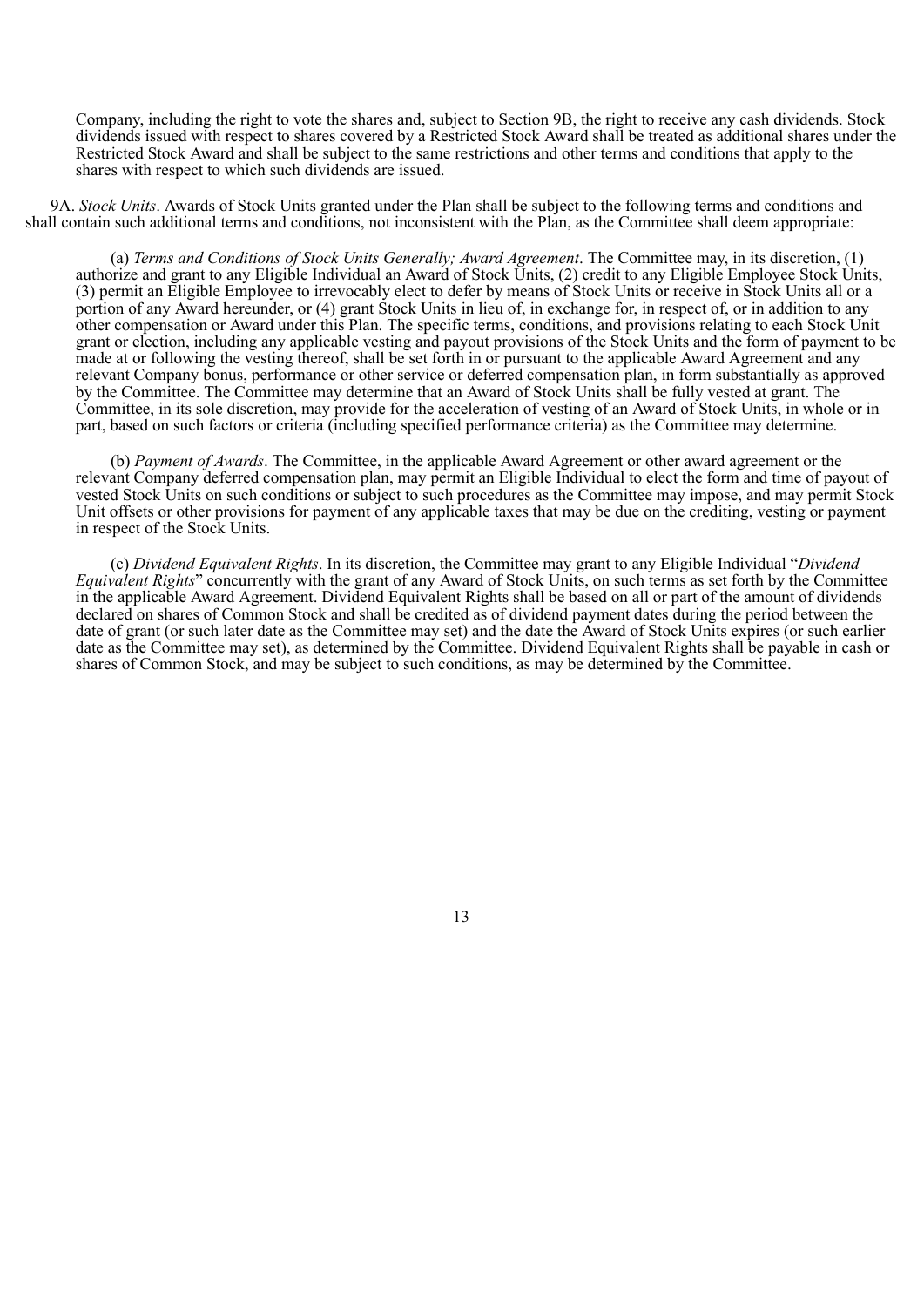(d) *Cancellation of Restricted Stock Units*. Unless the Committee otherwise expressly provides, and subject to Section 14 hereof, Restricted Stock Units that remain subject to any conditions to vesting at the time of termination of employment or service or are subject to other conditions to vesting that have not been satisfied by the time specified in the applicable Award Agreement shall not vest and shall be cancelled, unless the Committee otherwise provides in or by amendment to the applicable terms of the Award.

(e) *Rights as Shareholder.* A Participant shall have no rights as a shareholder with respect to an Award of Stock Units. Stock Units may, however, by express provision in the applicable Award Agreement, entitle a Participant to Dividend Equivalent Rights as provided under Section 9A(c) hereof.

9B. *Dividend Equivalent Rights*. In addition to Dividend Equivalent Rights contemplated by Section 9A(c), Dividend Equivalent Rights may be granted as a separate Award or in connection with another Award under this Plan; provided, however, that Dividend Equivalent Rights may not be granted in connection with a Stock Option or Stock Appreciation Right granted under this Plan. In addition, any dividends and/or Dividend Equivalent Rights as to the unvested portion of a Restricted Stock Award that is subject to performance-based vesting requirements or the unvested portion of a Stock Unit Award that is subject to performance-based vesting requirements will be subject to termination and forfeiture to the same extent as the corresponding portion of the Award to which they relate.

10. *Stock Appreciation Rights.* Stock Appreciation Rights granted under the Plan shall be subject to the following terms and conditions and shall contain such additional terms and conditions, not inconsistent with the terms of the Plan, as the Committee shall deem appropriate.

(a) *Award Agreement*. Stock Appreciation Rights shall be evidenced by an Award Agreement in such form and containing such terms and conditions as the Committee deems appropriate and which are not inconsistent with the terms of the Plan.

(b) *Terms of Stock Appreciation Rights Generally*. Subject to the terms of the Plan and the applicable Award Agreement, each Stock Appreciation Right shall entitle the Participant to whom such Stock Appreciation Right was granted to receive, upon exercise thereof, the amount specified in Section 10(e). A Stock Appreciation Right may be granted alone or in addition to other Awards, or in tandem with a Stock Option. If granted in tandem with a Stock Option, a Stock Appreciation Right shall cover the same number of shares of Common Stock as covered by the Stock Option (or such lesser number of shares as the Committee may determine).

(c) *Exercise Price*. The exercise price per share of Common Stock subject to a Stock Appreciation Right shall be determined by the Committee at the time of grant and set forth in the Award Agreement; *provided, however*, that the exercise price per share of a Stock Appreciation Right shall not be less than one hundred percent (100%) of the Fair Market Value of a share of Common Stock on the date of grant, subject to adjustment as contemplated by Section 16(b).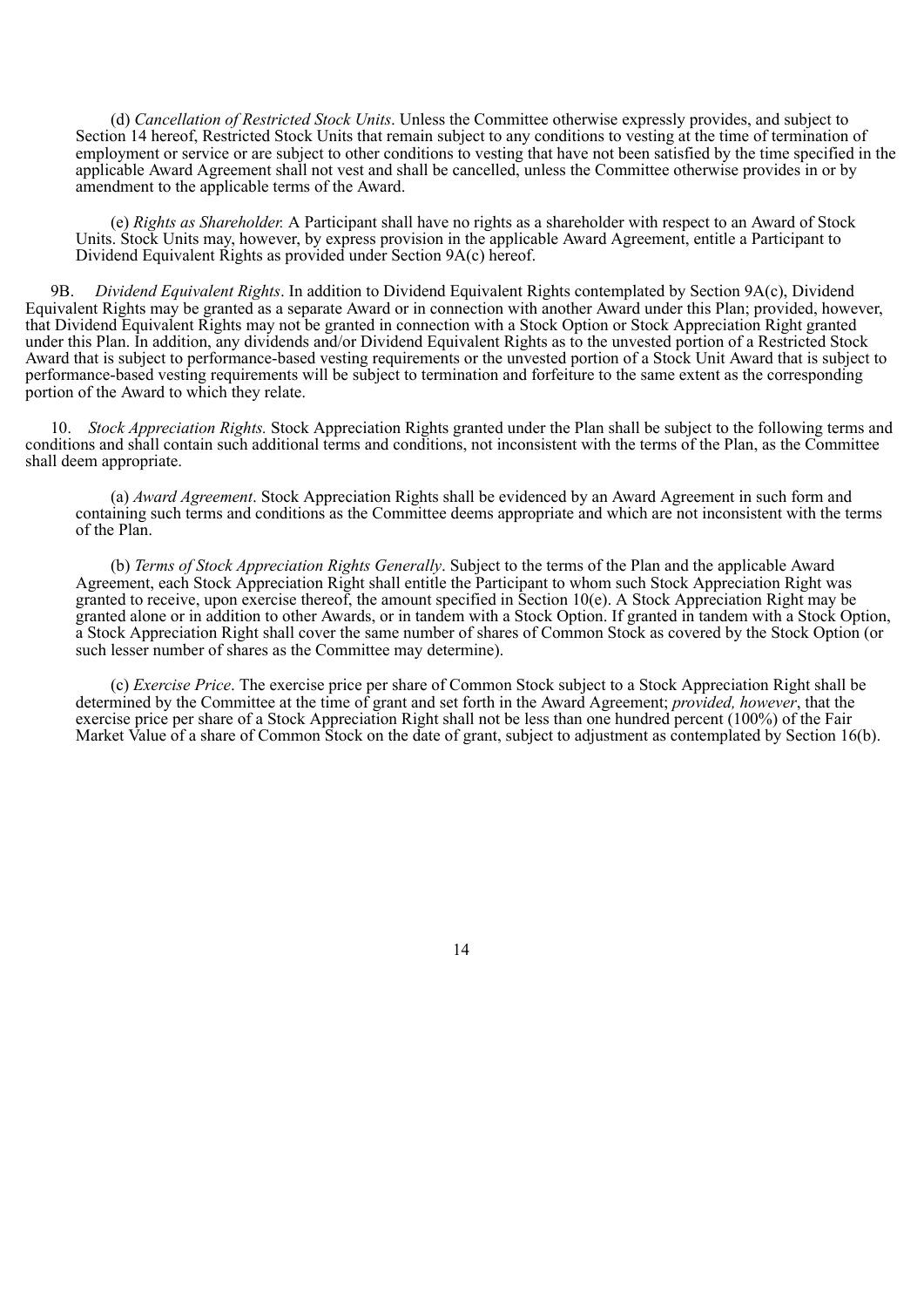(d) *Exercise.* A Stock Appreciation Right may be exercised by a Participant in accordance with procedures established by the Committee. A Stock Appreciation Right granted in tandem with a Stock Option shall be exercisable only at such time or times and to the extent the related Stock Option shall be exercisable, and shall have the same term and exercise price as the related Stock Option. A Stock Appreciation Right unrelated to a Stock Option shall contain such terms and conditions as to exercisability and duration as the Committee shall determine, but in no event shall any such Stock Appreciation Right have a term of greater than ten (10) years. The Committee may provide that a Stock Appreciation Right shall be fully vested and exercisable upon grant. The Committee, in its sole discretion, may provide for the acceleration of vesting of a Stock Appreciation Right, in whole or in part, based on such factors or criteria (including specified performance criteria) as the Committee may determine. Upon exercise of a Stock Appreciation Right granted in tandem with a Stock Option, the related Stock Option shall be cancelled automatically to the extent of the number of shares covered by such exercise, and such shares shall no longer be available for grant under the Plan. If the related Stock Option is exercised as to some or all of the shares covered by the tandem grant, the related Stock Appreciation Right shall be cancelled automatically to the extent of the number of shares covered by the Stock Option exercise. A Stock Appreciation Right granted in tandem with an Incentive Stock Option may be exercised only when the Fair Market Value of the Common Stock subject to the Incentive Stock Option exceeds the exercise price of such Stock Option.

(e) *Amount of Payment*. In the event a Participant exercises a Stock Appreciation Right, such Participant shall be entitled to receive an amount determined by multiplying (a) the positive difference (if any) between the Fair Market Value of one share of Common Stock on the date of exercise and the exercise price per share specified for the Stock Appreciation Right by (b) the number of shares in respect of which the Stock Appreciation Right shall have been exercised. Notwithstanding the foregoing, the Committee may limit in any manner the amount payable with respect to any Stock Appreciation Right by including such a limit in the Award Agreement at the time the Stock Appreciation Right is granted.

(f) *Form of Payment*. Payment upon exercise of a Stock Appreciation Right shall be made in cash, in shares of Common Stock, or some combination thereof, as the Committee shall determine in its sole discretion.

(g) *Rights as Shareholder.* A Participant shall have no rights as a shareholder with respect to any Stock Appreciation Right unless and until shares of Common Stock (either in certificate or book entry form) are issued to the Participant as payment upon exercise of such Stock Appreciation Right, and, subject to Section 16(b), no adjustment shall be made for dividends or distributions or other rights in respect of any share for which the record date is prior to the date on which the Participant shall become the holder of record thereof.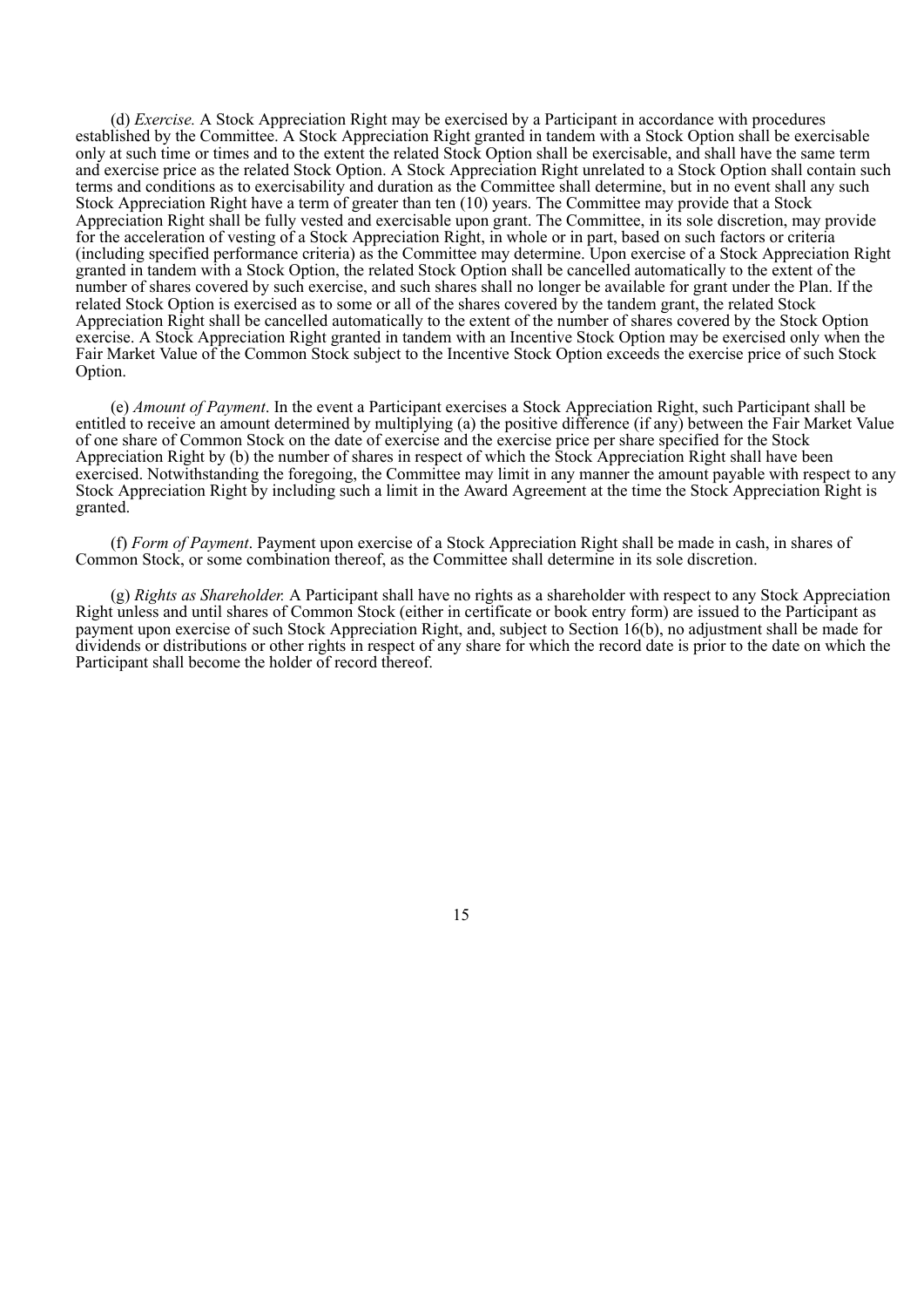11. *Performance Share Awards.* Performance Share Awards granted under the Plan shall be subject to the following terms and conditions and shall contain such additional terms and conditions, not inconsistent with the Plan, as the Committee shall deem appropriate:

(a) *Award Agreement.* Performance Share Awards shall be evidenced by an Award Agreement in such form and containing such terms and conditions as the Committee deems appropriate and which are not inconsistent with the terms of the Plan. Each Award Agreement shall set forth the number of shares of Common Stock to be received by a Participant upon satisfaction of certain specified performance criteria and subject to such other terms and conditions as the Committee deems appropriate.

(b) *Terms of Performance Share Awards Generally*. Performance Share Awards may be granted under the Plan in such form as the Committee may from time to time approve. Performance Share Awards may be granted for such consideration as the Committee deems appropriate including, without limitation, services rendered by the Participant. Performance Share Awards may be granted alone or in addition to other Awards under the Plan. Subject to the terms of the Plan, the Committee shall determine the number of shares of Common Stock subject to each Performance Share Award granted to a Participant.

(c) *Performance Goals*. Performance Share Awards may provide that, in order for a Participant to be entitled to receive shares of Common Stock under such Award, the Company, a Subsidiary, an applicable division or business unit of any of them, and/or the Participant must achieve one or more specified performance goals ("*Performance Goals*") over a designated performance period ("*Performance Period*") or satisfy such other vesting criteria as the Committee may prescribe. The Performance Goal(s) and Performance Period shall be established by the Committee in its sole discretion. The Committee may establish the Performance Goals for each Performance Period before or after the commencement of the Performance Period. In setting Performance Goals, the Committee may use such measures as it deems appropriate and it may adjust the performance objectives (or performance) to reflect any circumstances it deems appropriate. The extent to which a Participant is entitled to payment of a Performance Share Award at the end of the Performance Period shall be determined by the Committee, in its sole discretion, based on the Committee's determination of whether the Performance Goals established by the Committee in the granting of such Performance Share Award have been met. The Committee, in its sole discretion, may provide for the acceleration of vesting of a Performance Share Award, in whole or in part, based on such factors or criteria (including specified performance criteria) as the Committee may determine.

(d) *Payment of Awards*. Payment in settlement of a Performance Share Award shall be made as soon as practicable following the conclusion of the respective Performance Period, or at such other time as the Committee shall determine, in shares of Common Stock.

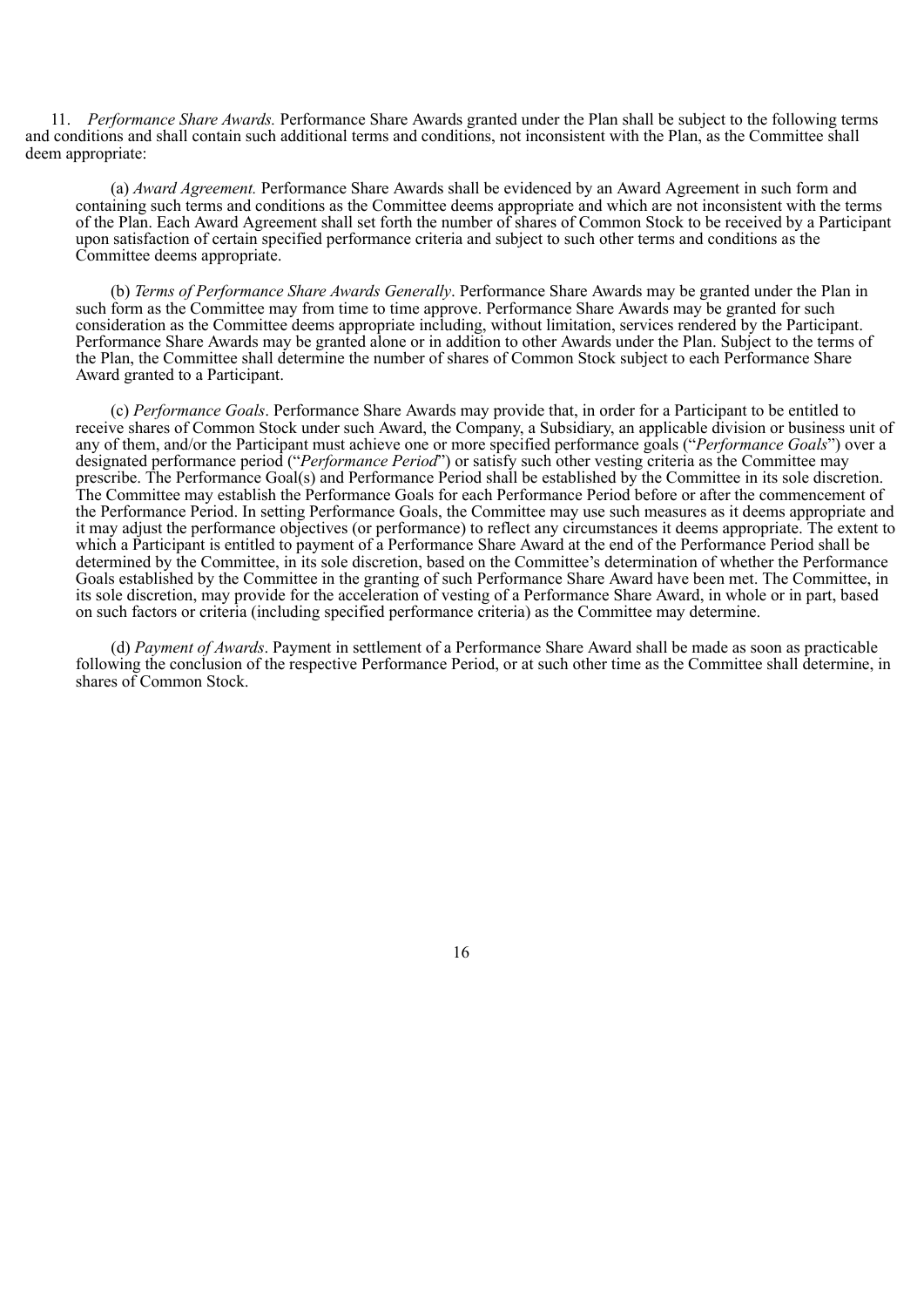(e) *Rights as Shareholder.* Except as otherwise provided by the Committee in the applicable Award Agreement, a Participant shall have no rights as a shareholder with respect to a Performance Share Award until shares of Common Stock (either in certificate or book entry form) shall have been issued to the Participant following the conclusion of the Performance Period, and, subject to Section 16(b), no adjustment shall be made for dividends or distributions or other rights in respect of any share for which the record date is prior to the date on which the Participant shall become the holder of record thereof.

12. *Performance Units*. Awards of Performance Units shall be subject to the following terms and conditions and shall contain such additional terms and conditions, not inconsistent with the terms of the Plan, as the Committee shall deem appropriate:

(a) *Award Agreement*. Awards of Performance Units shall be evidenced by an Award Agreement in such form and containing such terms and conditions as the Committee deems appropriate and which are not inconsistent with the terms of the Plan.

(b) *Terms of Performance Units Generally*. Each Performance Unit shall entitle the Participant to whom such Performance Unit was granted to receive, upon satisfaction of certain specified performance criteria and subject to such other terms and conditions as the Committee deems appropriate, the amount specified in Section 12(d). Performance Units may be granted alone or in addition to other Awards under the Plan.

(c) *Performance Goals*. Awards of Performance Units may provide that, in order for a Participant to be entitled to payment under such Award, the Company, a Subsidiary, an applicable division or business unit of any of them, and/or the Participant must achieve one or more specified Performance Goals over a designated Performance Period or satisfy such other vesting criteria as the Committee may prescribe. The Performance Goal(s) and Performance Period shall be established by the Committee in its sole discretion. The Committee may establish the Performance Goals for each Performance Period before or after the commencement of the Performance Period. In setting Performance Goals, the Committee may use such measures as it deems appropriate and it may adjust the performance objectives (or performance) to reflect any circumstances it deems appropriate. The extent to which a Participant is entitled to payment of a Performance Unit Award at the end of the Performance Period shall be determined by the Committee, in its sole discretion, based on the Committee's determination of whether the Performance Goals established by the Committee in the granting of such Performance Unit Award have been met. The Committee, in its sole discretion, may provide for the acceleration of vesting of a Performance Unit, in whole or in part, based on such factors or criteria (including specified performance criteria) as the Committee may determine.

(d) *Payment of Awards*. Payment in settlement of a Performance Unit Award shall be made as soon as practicable following the conclusion of the respective Performance Period, or at such other time as the Committee shall determine, in cash. The amount of any such payment shall be determined by multiplying (i) the difference between the Fair Market Value of one share of Common Stock on the relevant date and the price per share specified for the Performance Unit by (ii) the number of Performance Units.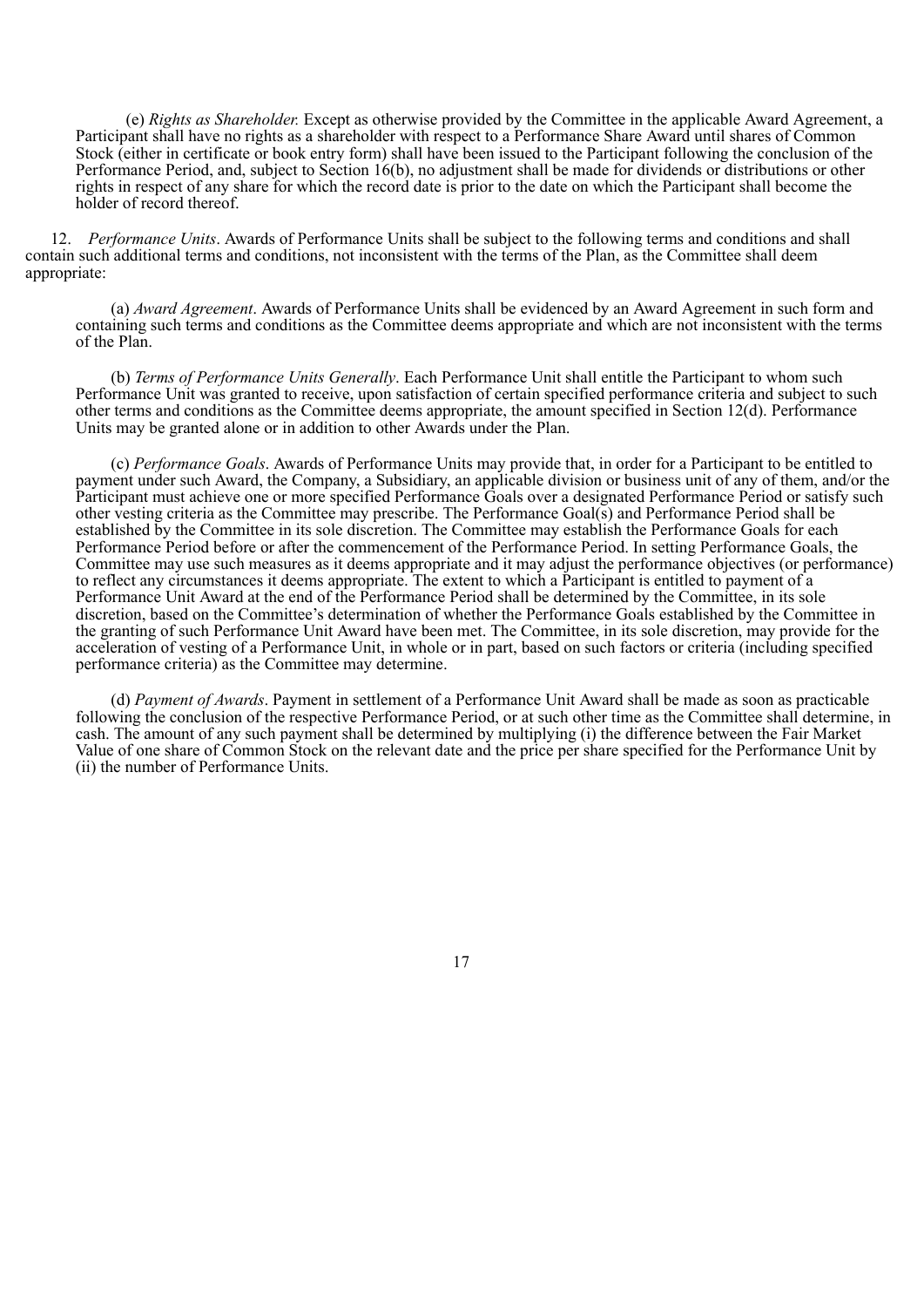Notwithstanding the foregoing, the Committee may limit in any manner the amount payable with respect to any Performance Unit by including such a limit in the Award Agreement at the time the Performance Unit is granted.

(e) *Rights as Shareholder*. A Participant shall have no rights as a shareholder with respect to an Award of Performance Units.

#### 13. *Non-Employee Director Awards.*

(a) *Annual Award Grants*. On each Eligibility Date, each Non-Employee Director who (unless otherwise determined by the Board) has not been an employee of the Company or any Subsidiary at any time during the immediately preceding 12 months shall automatically (without requiring any further action by the Board) be granted a Restricted Stock Award for a number of restricted shares of Common Stock equal to a Dollar amount approved by the Board divided by the Fair Market Value of a share of Common Stock on the date of grant, rounded down to the nearest whole share. In the absence of a different determination by the Board in advance of the applicable Eligibility Date, such Dollar amount shall be \$180,000.

On each Eligibility Date, a Non-Employee Director then serving as the Chair of the Board and who has not been an employee of the Company or any Subsidiary at any time during the immediately preceding 12 months shall (unless otherwise provided by the Board) automatically (without requiring any further action by the Board) be granted an additional Restricted Stock Award (in addition to any other award provided for above in this Section 13(a)) for a number of restricted shares of Common Stock equal to a Dollar amount approved by the Board divided by the Fair Market Value of a share of Common Stock on the date of grant, rounded down to the nearest whole share. In the absence of a different determination by the Board in advance of the applicable Eligibility Date, such Dollar amount shall be \$95,000. For clarity, service as the Company's lead independent director shall not (unless otherwise provided by the Board) result in an additional award pursuant to this paragraph unless the director is also a Non-Employee Director serving as the Chair of the Board on the applicable date and otherwise entitled to an award for serving as Chair of the Board pursuant to the foregoing.

The Board has the authority to change the timing of the Restricted Stock Award grants provided for in this Section 13, and the grant date Dollar value of the Restricted Stock Awards provided for in this Section 13, from time to time (including, without limitation, the authority to provide for an initial Restricted Stock Award to a Non-Employee Director who is first appointed or elected to the Board or to make discretionary grants of Restricted Stock Awards to one or more Non-Employee Directors, in such amounts as the Board may determine) and may provide for one or more Restricted Stock Awards to be granted in the form of Restricted Stock Units that will be payable upon vesting in an equal number of shares of Common Stock (in lieu of delivering restricted shares of Common Stock at the time of grant of the award). Notwithstanding anything to the contrary in the preceding paragraphs of this Section 13, to the extent that any award otherwise provided for in this Section 13 would cause the limit set forth in Section 6(c) to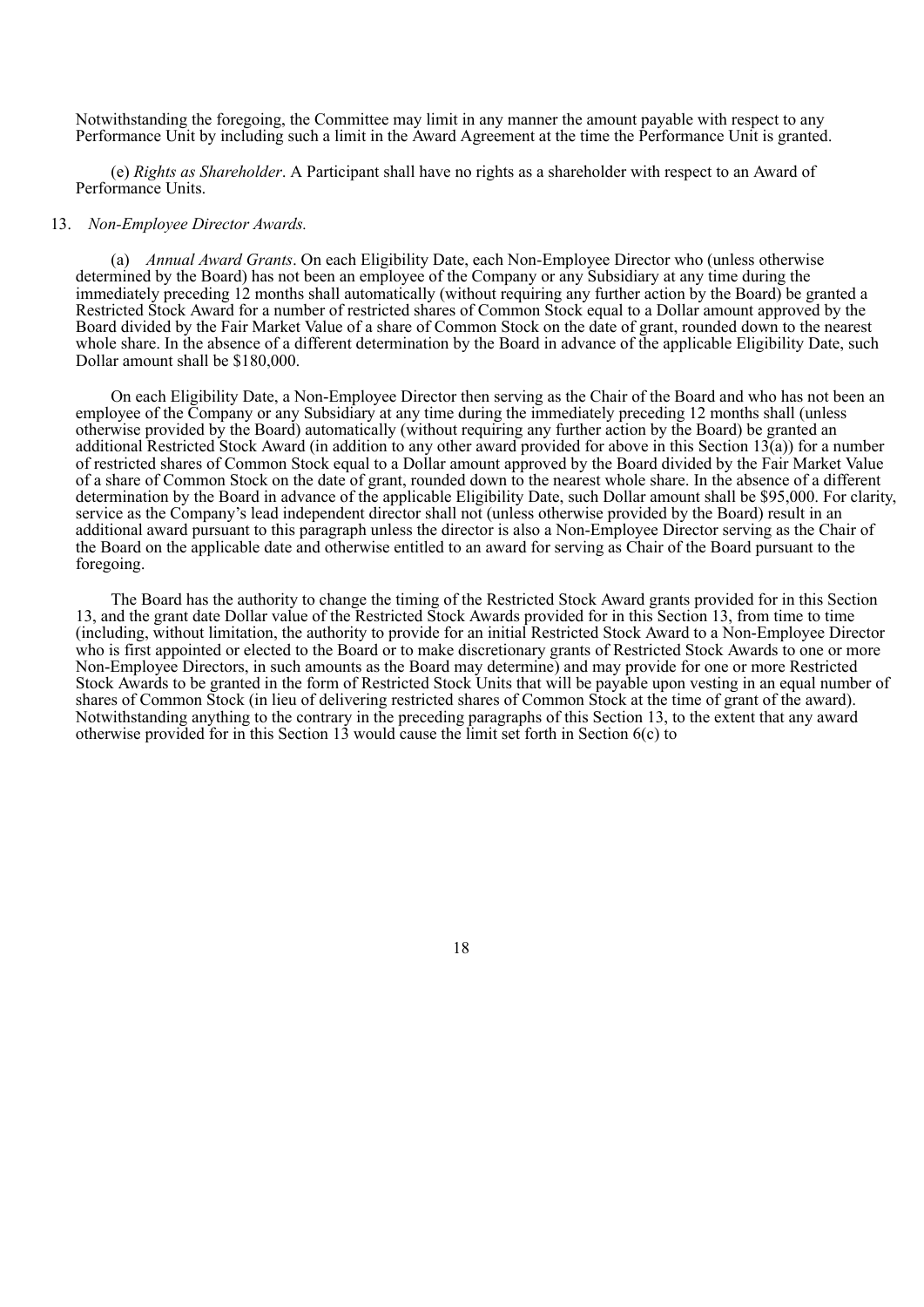be exceeded, the size of the award shall be reduced to the extent necessary such that the limit set forth in Section 6(c) is not exceeded.

(b) *Vesting*. Except as provided in the next sentence, each Restricted Stock Award granted under this Section 13 shall become vested as to 100% of the total number of shares of Common Stock subject thereto upon the first to occur of (i) the first anniversary of the date of grant, (ii) a termination of service on the Board if such Non-Employee Director has completed a full term of service and he or she does not stand for re-election at the completion of such term, or (iii) the occurrence of a Change in Control. The Board has the authority to change such vesting provisions from time to time and may provide that any particular Award will be vested immediately after grant. Promptly after the vesting date and satisfaction of all applicable restrictions, the Company shall, as applicable, either remove the notations on any shares issued in book entry form that have met such conditions or deliver to the Participant holding the Award (to the extent that the certificate(s) had not previously been delivered) a certificate or certificates evidencing the number of the shares of Common Stock as to which the restrictions have lapsed. Book entries shall be made, or certificates shall be delivered, as applicable, evidencing vested shares (and any other amounts deliverable in respect thereof shall be delivered and paid) only to the Participant or his or her personal representative, as the case may be.

(c) *Voting; Dividends*. After the applicable date of grant of a Restricted Stock Award pursuant to this Section 13, the Participant holding the Restricted Stock Award shall have voting rights and dividend rights with respect to the shares of Common Stock subject to the award. Any securities or other property receivable in respect of the shares subject to an Award pursuant to this Section 13 as a result of any dividend or other distribution (other than cash dividends), conversion or exchange of or with respect to the shares ("*Restricted Property*") will be subject to the restrictions set forth in the Plan to the same extent as the shares to which such securities or other property relate and shall be held and accumulated for the benefit of the Participant, but subject to such risks. The Participant's voting and dividend rights shall terminate immediately as to any shares that are forfeited back to the Company in accordance with Section 13(d).

(d) *Effect of a Termination of Service*. As to an Award granted pursuant to this Section 13 and unless otherwise provided by the Board, if a Participant ceases to be a member of the Board for any reason, any shares subject to the Participant's Restricted Stock Award that are not fully vested and free from restriction as of the Participant's termination of service (and do not vest in connection with such termination of service) shall thereupon be forfeited and returned to the Company.

(e) *Awards to Certain Non-U.S. Participants*. As to any Award granted pursuant to this Section 13 to a Participant who at the time of grant is resident outside of the United States, the Board may, to the extent it determines necessary or advisable in the circumstances, provide that such Award shall be made in the form of Restricted Stock Units that will be payable upon vesting in an equal number of shares of Common Stock (in lieu of delivering restricted shares of Common Stock at the time of grant of the award). The Participant shall have no voting or other rights as a stockholder of the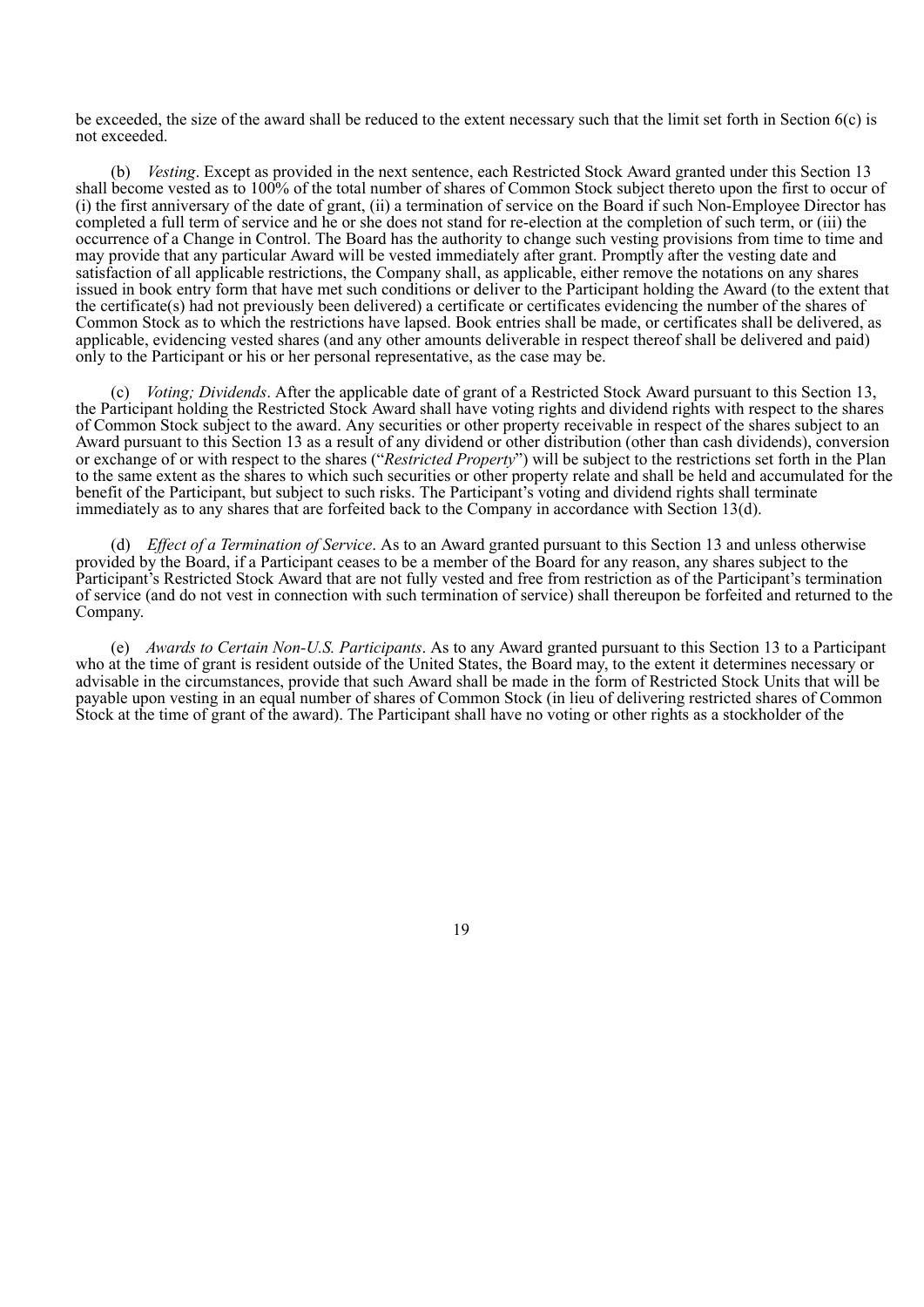Company with respect to such restricted stock units until such time as shares of Common Stock are actually issued to and held of record by the Participant; provided, however, that the Board may provide in the Award Agreement for the Participant to hold dividend equivalent rights in respect of any outstanding and unpaid Restricted Stock Units.

#### 14. *Termination of Employment.*

(a) *Death, Disability or Retirement*. Except as may otherwise be provided by the Committee in its sole discretion at the time of grant or subsequent thereto and subject to Section 13 in the case of any Award granted pursuant to Section 13, if a Participant ceases to be employed by and ceases to provide services to the Company and its Subsidiaries by reason of the Participant's death, Disability or Retirement, (i) any Stock Option or Stock Appreciation Right held by the Participant may thereafter be exercised, to the extent it was exercisable on the date of termination of such employment and services, for a period (the "*Exercise Period*") of one year from the date of such death, Disability or Retirement or until the expiration of the stated term of the Stock Option or Stock Appreciation Right, whichever period is shorter, and to the extent not exercisable on the date of termination of employment and services, such Stock Option or Stock Appreciation Right shall be forfeited as of such termination of employment and services; *provided, however*, that if a Participant terminates employment by reason of Retirement and such Participant holds an Incentive Stock Option, the Exercise Period shall not exceed the shorter of three months from the date of Retirement and the remainder of the stated term of such Incentive Stock Option; *provided further, however*, that if the Participant dies during the Exercise Period, any unexercised Stock Option or Stock Appreciation Right held by such Participant may (unless otherwise provided by the Committee in the applicable Award Agreement) thereafter be exercised to the extent it was exercisable on the date of Disability or Retirement, by the legal representative of the estate or legatee of the Participant under the will of the Participant, for a period of one year from the date of such death or until the expiration of the stated term of such Stock Option or Stock Appreciation Right, whichever period is shorter (or, in the case of an Incentive Stock Option, for a period equal to the remainder of the Exercise Period), (ii) with respect to a Restricted Stock Award, if such termination of employment and services is prior to the end of any applicable restriction period, the number of shares of Common Stock subject to such Award which have not become vested as of the date of death, Disability or Retirement shall be forfeited as of such termination of employment and services, (iii) with respect to a Restricted Stock Unit Award, if such termination of employment and services is prior to the end of any applicable conditions to vesting, the number of Restricted Stock Units subject to such Award that have not become vested as of the date of death, Disability or Retirement shall be forfeited as of such termination of employment and services and (iv) with respect to a Performance Share Award or a Performance Unit Award, if such termination of employment and services is prior to the end of any applicable Performance Period, the number of shares of Common Stock subject to such Award which have not been earned or the corresponding Award payment, as the case may be, as of the date of death, Disability or Retirement shall be forfeited as of such termination of employment and services. In determining whether to exercise its discretion under the first sentence of this Section 14(a) with respect to an Incentive Stock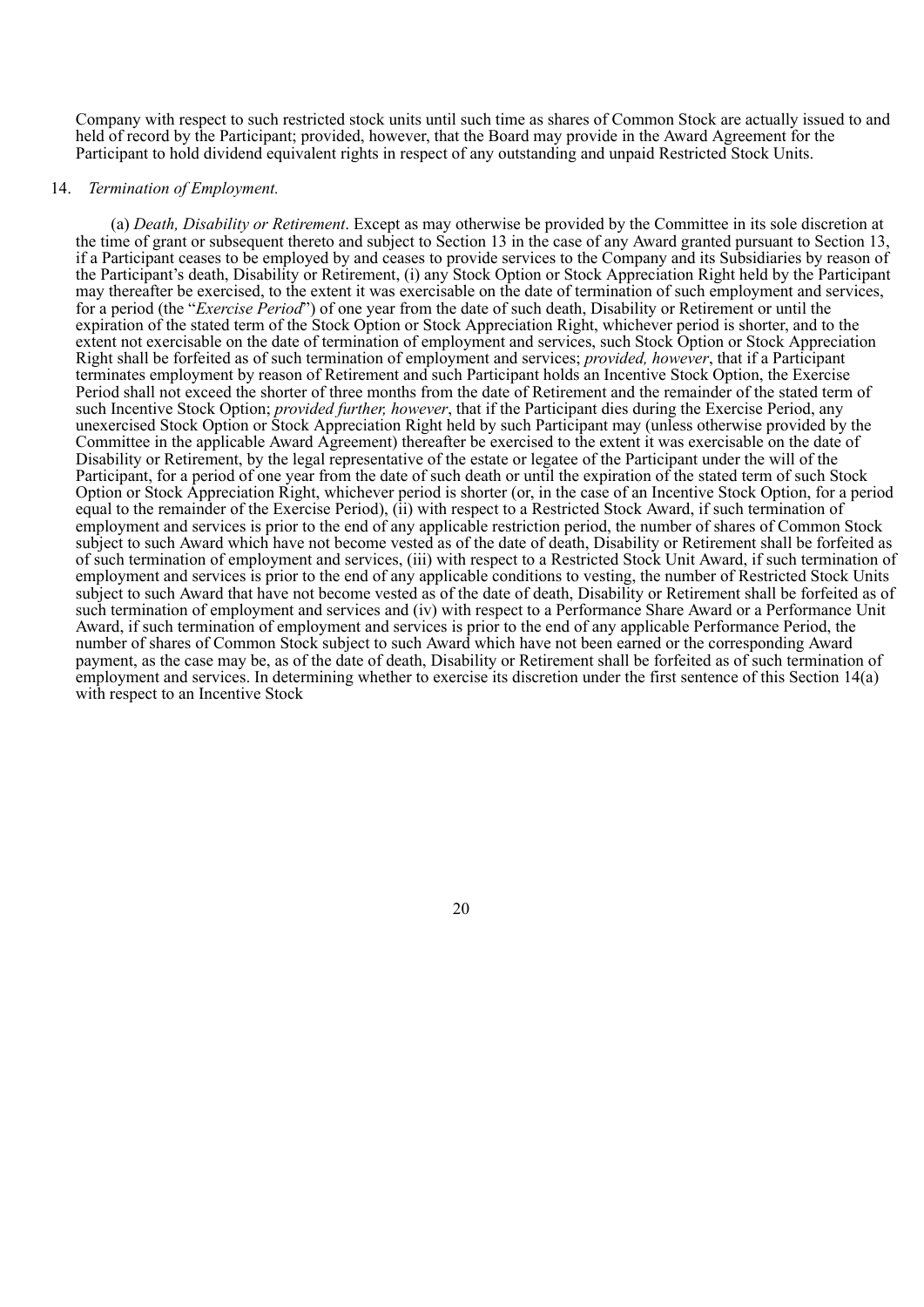Option the Committee may consider the provisions of Section 422 of the Code. Notwithstanding any longer exercise period otherwise contemplated by this Section 14, each Stock Option and Stock Appreciation Right shall be subject to earlier termination pursuant to Section 17.

(b) *Other Terminations*. Unless the Committee determines otherwise in its sole discretion at the time of grant or subsequent thereto and subject to Section 13 in the case of any Award granted pursuant to Section 13, if a Participant ceases to be employed by and ceases to provide services to the Company and its Subsidiaries for any reason other than death, Disability or Retirement, (i) any Stock Option or Stock Appreciation Right held by the Participant may thereafter be exercised, to the extent it was exercisable on the date of such termination of employment and services, for a period of sixty (60) days from the date of such termination of employment and services or until the expiration of the stated term of such Stock Option or Stock Appreciation Right, whichever period is shorter, and to the extent not exercisable on the date of termination of employment or services, such Stock Option or Stock Appreciation Right shall be forfeited as of such termination of employment and services, and (ii) with respect to a Restricted Stock Award, if such termination of employment and services is prior to the end of any applicable restriction period, the number of shares of Common Stock subject to such Award which have not become vested as of the date of termination of employment and services shall be forfeited as of such termination of employment and services, (iii) with respect to a Restricted Stock Unit Award, if such termination of employment and services is prior to the end of any applicable conditions to vesting, the number of Restricted Stock Units subject to such Award that have not become vested as of the date of termination of employment and services shall be forfeited as of such termination of employment and services and (iv) with respect to a Performance Share Award or a Performance Unit Award, if such termination of employment and services is prior to the end of any applicable Performance Period, the number of shares of Common Stock subject to such Award which have not been earned or the corresponding Award payment, as the case may be, as of the date of termination of employment and services shall be forfeited as of such termination of employment and services. In determining whether to exercise its discretion under the first sentence of this Section 14(b) with respect to an Incentive Stock Option, the Committee may consider the provisions of Section 422 of the Code. Notwithstanding any longer exercise period otherwise contemplated by this Section 14, each Stock Option and Stock Appreciation Right shall be subject to earlier termination pursuant to Section 17.

(c) *Events Not Deemed Terminations of Service; Effect of Change of Subsidiary Status*. Unless Company policy or the Committee otherwise provides, the employment relationship shall not be considered terminated in the case of (a) sick leave, (b) military leave, or (c) any other leave of absence authorized by the Company or one of its Subsidiaries or the Committee; provided that unless reemployment upon the expiration of such leave is guaranteed by contract or law, such leave is for a period of not more than 90 days. In the case of any employee of the Company or one of its Subsidiaries on an approved leave of absence, continued vesting of the award while on leave from the employ of the Company or one of its Subsidiaries may be suspended until the employee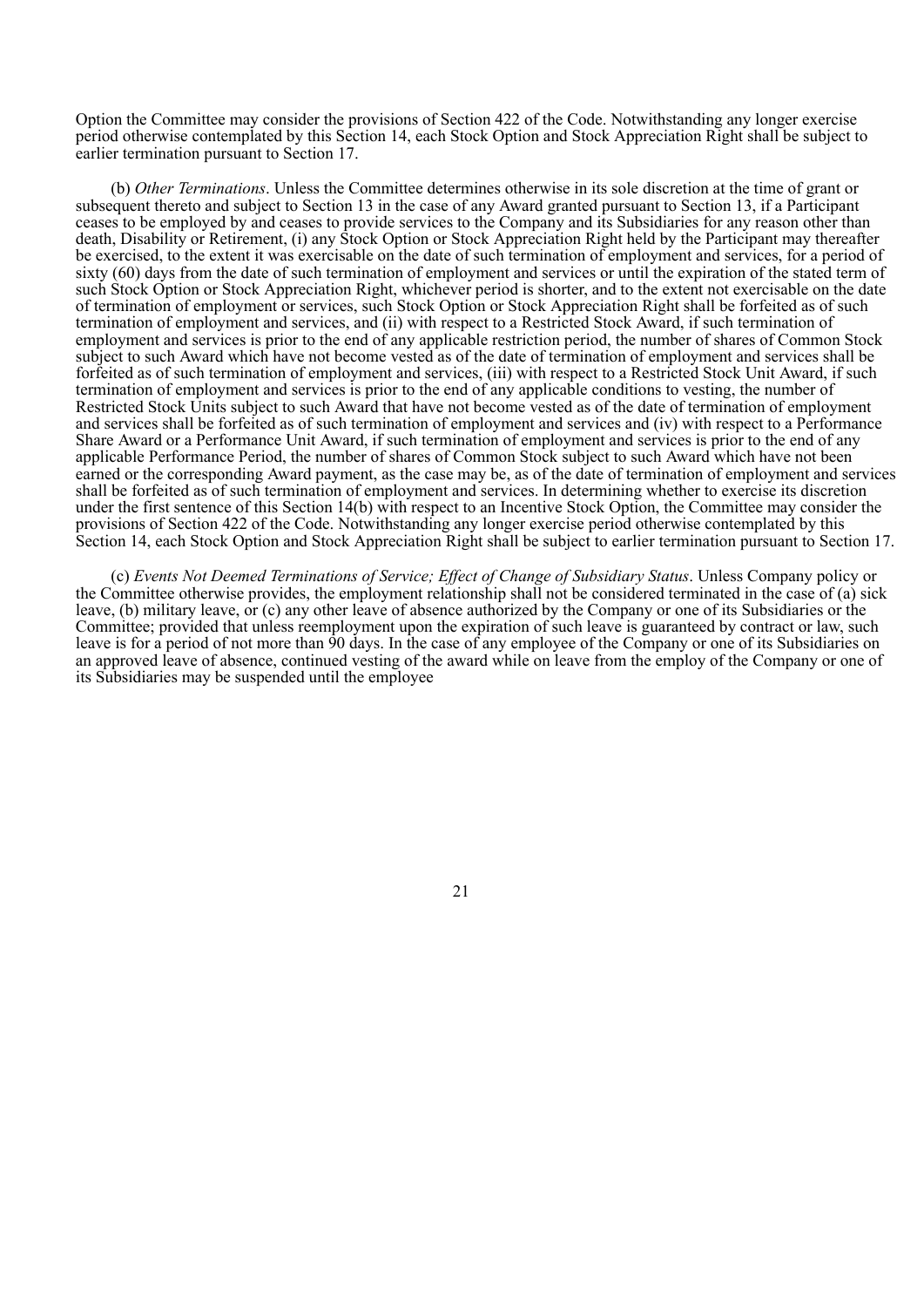returns to service, unless the Committee otherwise provides or applicable law otherwise requires. In no event shall an award be exercised after the expiration of the term set forth in the award agreement. For purposes of this Plan and any award, if an entity ceases to be a Subsidiary of the Company a termination of employment and service shall be deemed to have occurred with respect to each Eligible Individual in respect of such Subsidiary who does not continue as an Eligible Individual in respect of another entity within the Company after giving effect to the Subsidiary's change in status unless that Subsidiary is sold, spun-off or otherwise divested (or its successor or a direct or indirect parent of such Subsidiary or successor) and assumes the Eligible Individual's award(s) in connection with such transaction.

(d) If the Participant is not an employee of the Company or one of its Subsidiaries, and is not a member of the Board, and provides other services to the Company or one of its Subsidiaries, the Committee shall be the sole judge for purposes of this Plan (unless a contract or the award otherwise provides) of whether the Participant continues to render services to the Company or one of its Subsidiaries and the date, if any, upon which such services shall be deemed to have terminated. Unless otherwise expressly provided by the Committee, an individual being subject to restrictive covenants (such as, without limitation, confidentiality, non-solicitation, non-competition, and non-disparagement covenants), or a general cooperation obligation, shall not constitute "service" for purposes of this Plan or any Award. The Committee may also specify additional rules for determining if and when a termination of employment or services has occurred for purposes of this Plan.

15. *Non-transferability.* No Award granted under the Plan or any rights or interests therein shall be sold, transferred, assigned, pledged or otherwise encumbered or disposed of except (a) to the Company, (b) by will or by the laws of descent and distribution, (c) (other than in the case of an Incentive Stock Option) to a family member (or former family member) pursuant to a domestic relations order that is received by the Committee, or (d) if the Participant has suffered a disability, permitted transfers or exercises on behalf of the participant by his or her legal representative; *provided, however*, that the Committee may, subject to such terms and conditions as the Committee shall specify, permit the transfer of an Award that is not an Incentive Stock Option to a Participant's family members or to one or more trusts established in whole or in part for the benefit of one or more of such family members; *provided further* that the restrictions in this sentence shall not apply to the shares received in connection with an Award after the date that the restrictions on transferability of such shares set forth in the applicable Award Agreement have lapsed. During the lifetime of a Participant, a Stock Option or Stock Appreciation Right shall be exercisable only by, and payments in settlement of Awards shall be payable only to, the Participant or, if applicable, the "alternate payee" under a domestic relations order received by the Committee or the family member or trust to whom such Stock Option, Stock Appreciation Award or other Award has been transferred in accordance with the previous sentence.

#### 16. *Recapitalization or Reorganization.*

(a) The existence of the Plan, the Award Agreements and the Awards granted hereunder shall not affect or restrict in any way the right or power of the Company or the

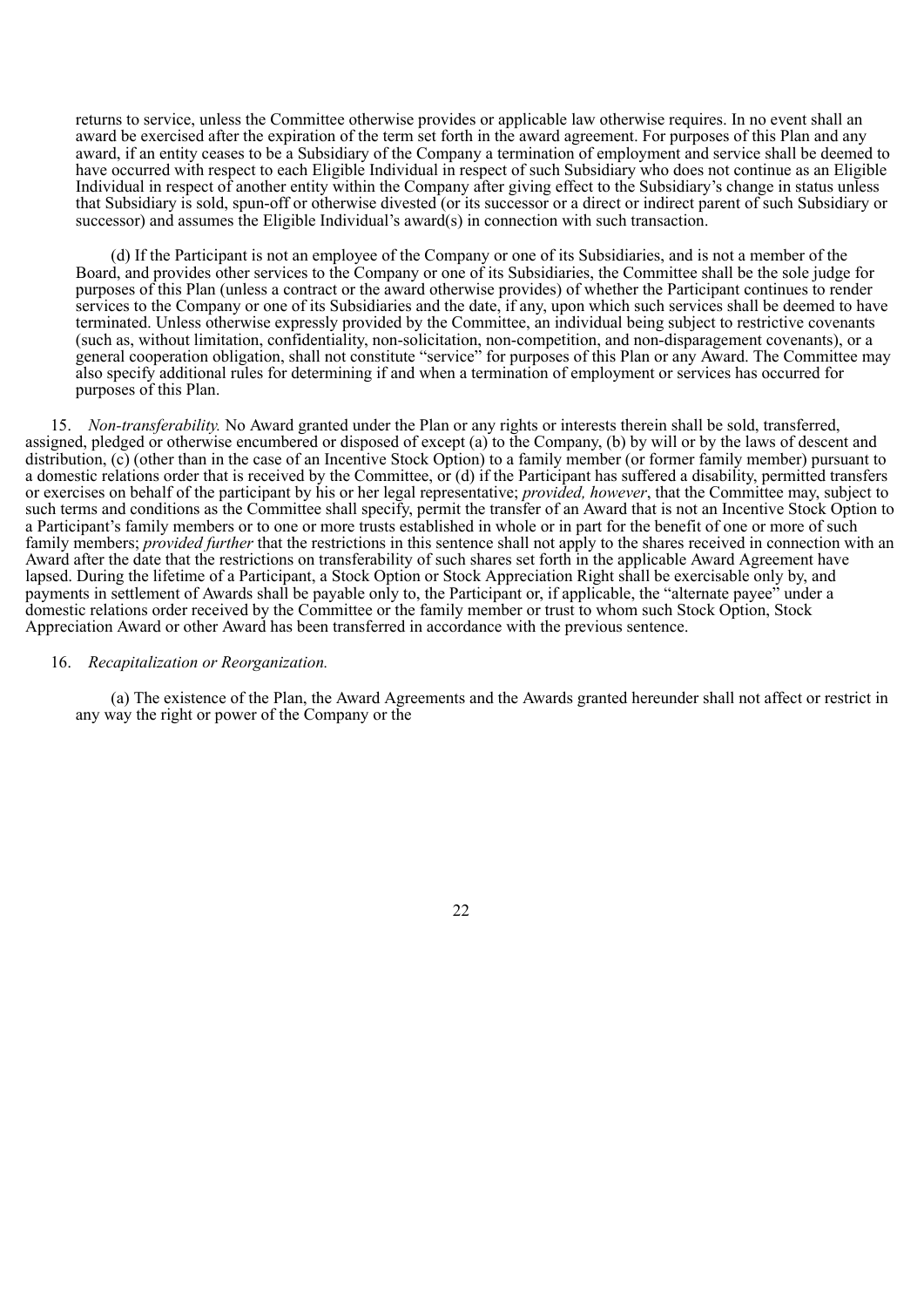shareholders of the Company to make or authorize any adjustment, recapitalization, reorganization or other change in the Company's capital structure or its business, any merger or consolidation of the Company, any issue of stock or of options, warrants or rights to purchase stock or of bonds, debentures, preferred or prior preference stocks whose rights are superior to or affect the Common Stock or the rights thereof or which are convertible into or exchangeable for Common Stock, or the dissolution or liquidation of the Company, or any sale or transfer of all or any part of its assets or business, or any other corporate act or proceeding, whether of a similar character or otherwise.

(b) Notwithstanding any provision of the Plan or any Award Agreement, in the event of any change in the outstanding Common Stock by reason of a stock dividend, recapitalization, reorganization, reclassification, merger, combination, consolidation, conversion, stock split, reverse stock split, combination, extraordinary dividend or distributions, spinoff, split-up, or exchange of shares (a "*Change in Capitalization*") (i) the Committee shall make such proportionate adjustments as may be necessary (in the form determined by the Committee in its sole discretion) to reflect such change to prevent dilution or enlargement of the rights of Participants under the Plan with respect to the aggregate number of shares of Common Stock for which Awards in respect thereof may be granted under the Plan (including the specific share limits, maximums and numbers of shares set forth elsewhere in the Plan), the number of shares of Common Stock covered by each outstanding Award, and the exercise or Award prices in respect thereof, the securities, cash or other property deliverable upon exercise or payment of any outstanding Awards or the performance standards applicable to any outstanding Awards and (ii) the Committee may make such other adjustments, consistent with the foregoing, as it deems appropriate in its sole discretion. Notwithstanding the foregoing, in each case, no adjustment shall be made to any Award that would subject the holder of such Award to additional tax under Section 409A of the Code with respect to such Award.

17. *Change in Control.* The provisions of this Section 17 shall be effective as to Awards granted on or after May 19, 2017. Awards granted prior to May 19, 2017 shall continue to be subject to the provisions of this Section 17 as in effect immediately prior to that date.

(a) Upon any Change in Control event in which the Company does not survive, or does not survive as a public company in respect of its Common Stock, then the Committee may make provision for a cash payment in settlement of, or for the termination, assumption, substitution or exchange of any or all outstanding Awards or the cash, securities or property deliverable to the holder of any or all outstanding Awards, based upon, to the extent relevant under the circumstances, the distribution or consideration payable to holders of the Common Stock upon or in respect of such event. Upon the occurrence of any event described in the preceding sentence in connection with which the Committee has made provision for the Award to be terminated (and the Committee has not made a provision for the substitution, assumption, exchange or other continuation or settlement of the Award) then, unless otherwise provided in the applicable Award Agreement, (i) all Stock Options or Stock Appreciation Rights then outstanding shall become fully exercisable as of the Change in Control, whether or not then exercisable, (ii) all restrictions and conditions of all Restricted Stock Awards then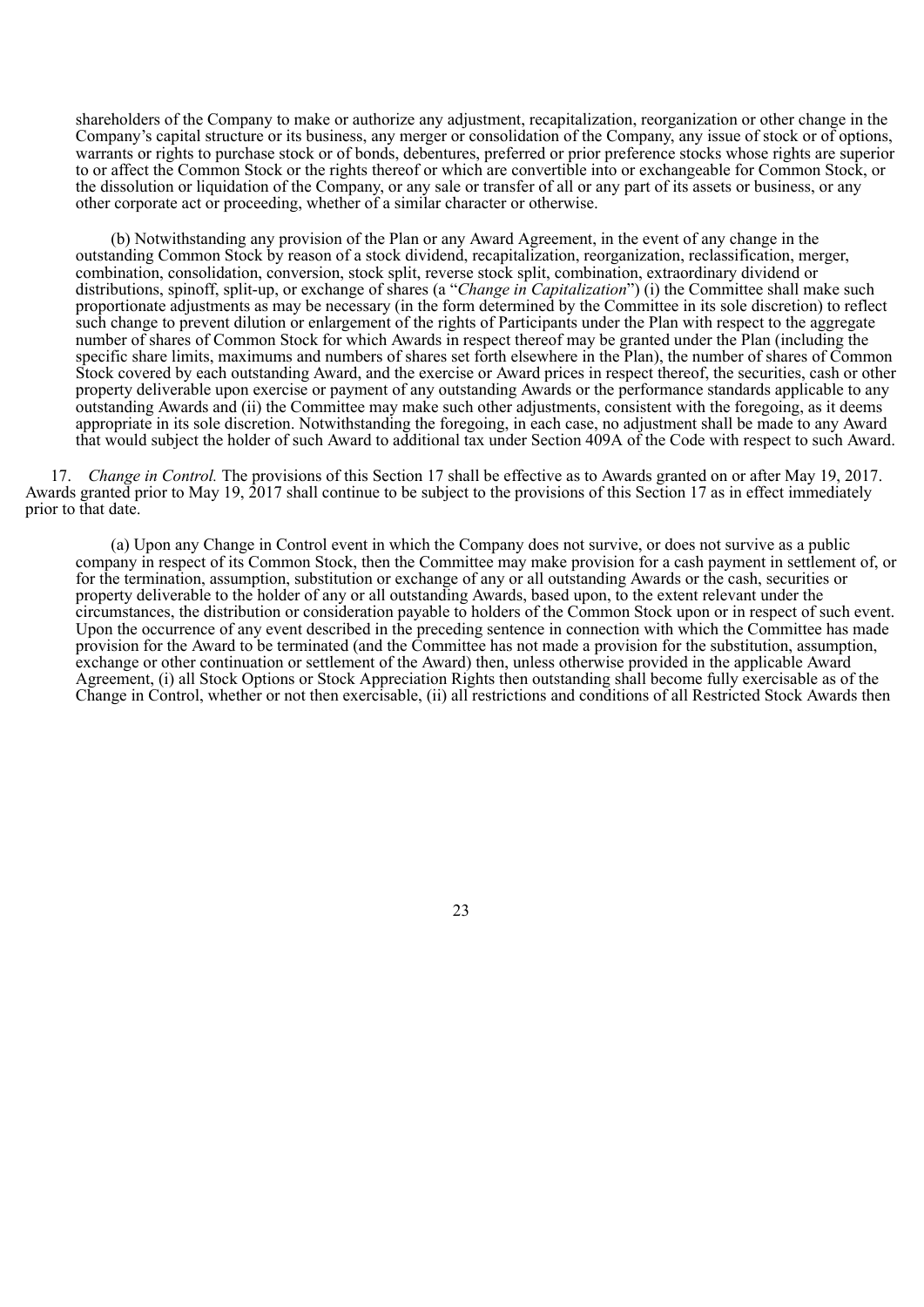outstanding shall lapse as of the Change in Control, (iii) all restrictions and conditions of all Restricted Stock Units then outstanding shall lapse and such Restricted Stock Units shall become payable as of the Change in Control, (iv) each other Award that is granted under this Plan shall become payable to the holder of such Award as of the Change in Control. Notwithstanding the foregoing, an Award shall not be accelerated and/or become payable pursuant to this Section 17 to the extent that such acceleration and/or payment shall cause the holder of such Award to be subjected to additional tax under Section 409A of the Code with respect to such Award and, in such circumstances as to any Award, the consideration to be paid with respect to the Award (which, for clarity, may be adjusted as provided above) shall be payable at the same time as the Award would have otherwise become payable in accordance with its terms without giving effect to any change in the time or manner of payment because of the Change in Control (subject to any termination or acceleration that may be permitted, without resulting in any tax under, Section 409A of the Code).

(b) The Committee may provide for the accelerated vesting of an Award, as and to the extent determined by the Committee, in connection with any Change in Control or other circumstances.

(c) For purposes of this Section 17, an Award shall be deemed to have been "assumed" if (without limiting other circumstances in which an Award is assumed) the Award continues after an event referred to above in Section 17(a), and/or is assumed and continued by the surviving entity following such event (the "*Surviving Entity*") (including, without limitation, an entity that, as a result of such event, owns the Company or all or substantially all of the Company's assets directly or through one or more subsidiaries (a "*Parent*")), and confers the right to purchase or receive, as applicable and subject to vesting and the other terms and conditions of the Award, for each share of Common Stock subject to the Award immediately prior to the event, the consideration (whether cash, shares, or other securities or property) received in the event by the shareholders of the Company for each share of Common Stock sold or exchanged in such event (or the consideration received by a majority of the shareholders participating in such event if the shareholders were offered a choice of consideration); provided, however, that if the consideration offered for a share of Common Stock in the event is not solely the ordinary common stock of a successor corporation or a Parent, the Committee may provide for the consideration to be received upon exercise or payment of the Award, for each share subject to the award, to be solely ordinary common stock of the successor corporation or a Parent equal in fair market value to the per share consideration received by the shareholders participating in the event.

(d) The Committee may adopt such valuation methodologies for outstanding Awards as it deems reasonable in the event of a cash or property settlement and, in the case of Stock Options, Stock Appreciation Rights or similar rights, but without limitation on other methodologies, may base such settlement solely upon the excess if any of the per share amount payable upon or in respect of such event over the exercise or base price of the Award. In the case of a Stock Option or Stock Appreciation Right or similar right as to which the per share amount payable upon or in respect of such event is less than or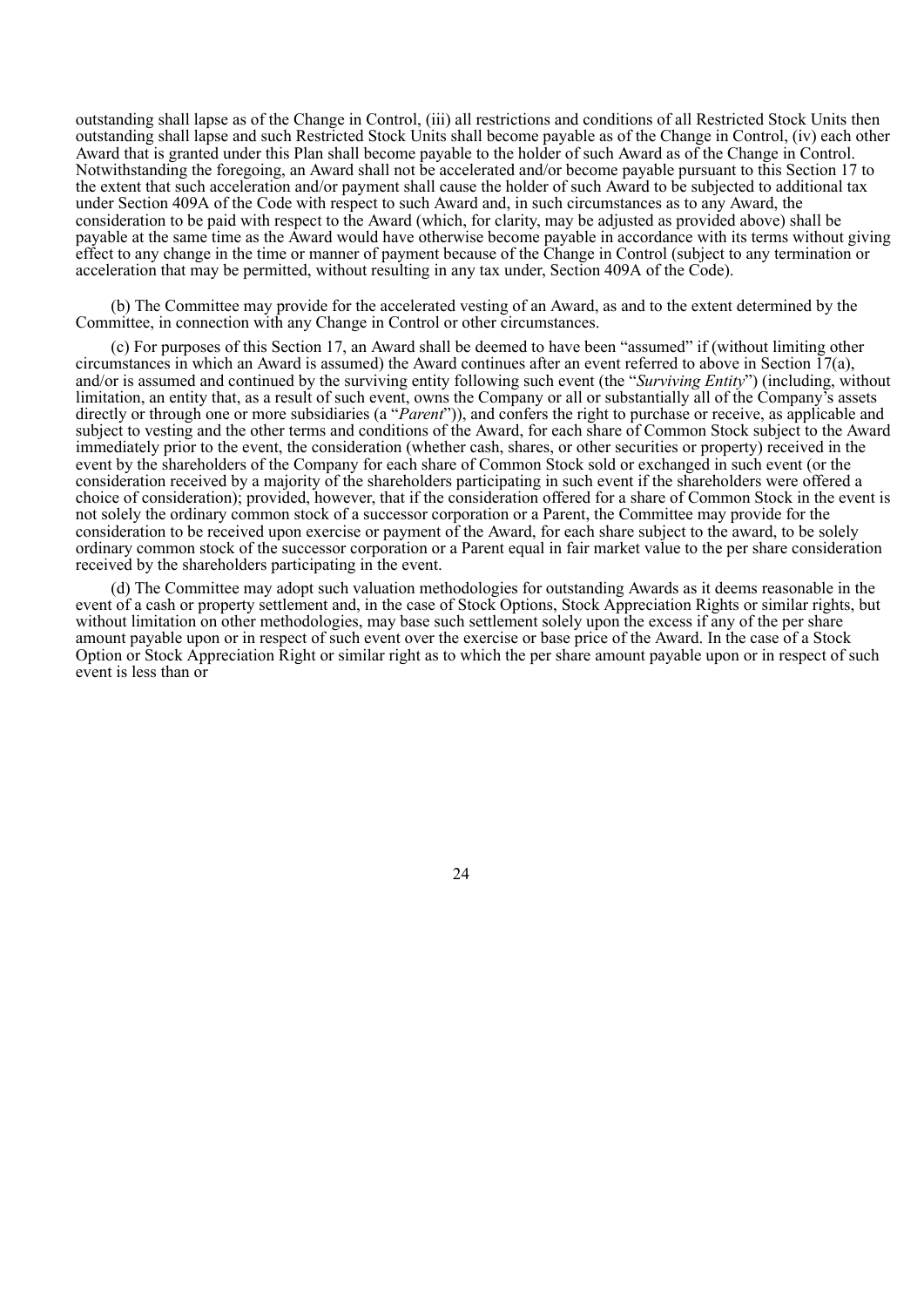equal to the exercise or base price of the Award, the Committee may terminate such award in connection with an event referred to in Section 17(a) without any payment in respect of such Award.

(e) In any of the events referred to in Section 17(a), the Committee may take such action contemplated by this Section 17 immediately prior to such event (as opposed to on the occurrence of such event) to the extent that the Committee deems the action necessary to permit the participant to realize the benefits intended to be conveyed with respect to the underlying shares and, in such circumstances, will reinstate the original terms of the Award if an event giving rise to an acceleration and/or termination does not occur.

(g) The Committee may override the provisions of this Section 17 by express provision in the Award Agreement and may accord any Eligible Individual a right to refuse any acceleration, whether pursuant to the Award agreement or otherwise, in such circumstances as the Committee may approve. The portion of any Incentive Stock Option accelerated in connection with an event referred to in this Section  $17$  (or such other circumstances as may trigger accelerated vesting of the Award) shall remain exercisable as an Incentive Stock Option only to the extent the applicable \$100,000 limitation on Incentive Stock Options is not exceeded (with the balance of such Stock Option then a Nonqualified Stock Option).

18. *Amendment of the Plan.* The Board or Committee may at any time and from time to time terminate, modify, suspend or amend the Plan in whole or in part, except that no termination, modification, suspension or amendment shall be effective without shareholder approval if shareholder approval for the change is required by applicable law. No termination, modification, suspension or amendment of the Plan shall, without the consent of a Participant to whom any Awards shall previously have been granted, materially and adversely affect his or her rights under such Awards. Notwithstanding any provision herein to the contrary, the Board or Committee shall have broad authority to amend the Plan or any Stock Option to take into account changes in applicable tax laws, securities laws, accounting rules and other applicable state and federal laws. In addition, changes contemplated by Sections 16(b) and 17 of this Plan shall not be deemed to constitute changes or amendments for purposes of this Section 18.

## 19. *Miscellaneous.*

(a) *Tax Withholding*. No later than the date as of which an amount first becomes includable in the gross income of the Participant for applicable income tax purposes with respect to any award under the Plan, the Participant shall pay to the Company or make arrangements satisfactory to the Committee regarding the payment of any federal, state or local taxes of any kind required by law to be withheld with respect to such amount. Unless otherwise determined by the Committee, in accordance with rules and procedures established by the Committee, the required withholding obligations may be settled with Common Stock, including Common Stock that is part of the award that gives rise to the withholding requirement, valued in a consistent manner at their fair market value. The obligation of the Company under the Plan shall be conditioned upon such payment or

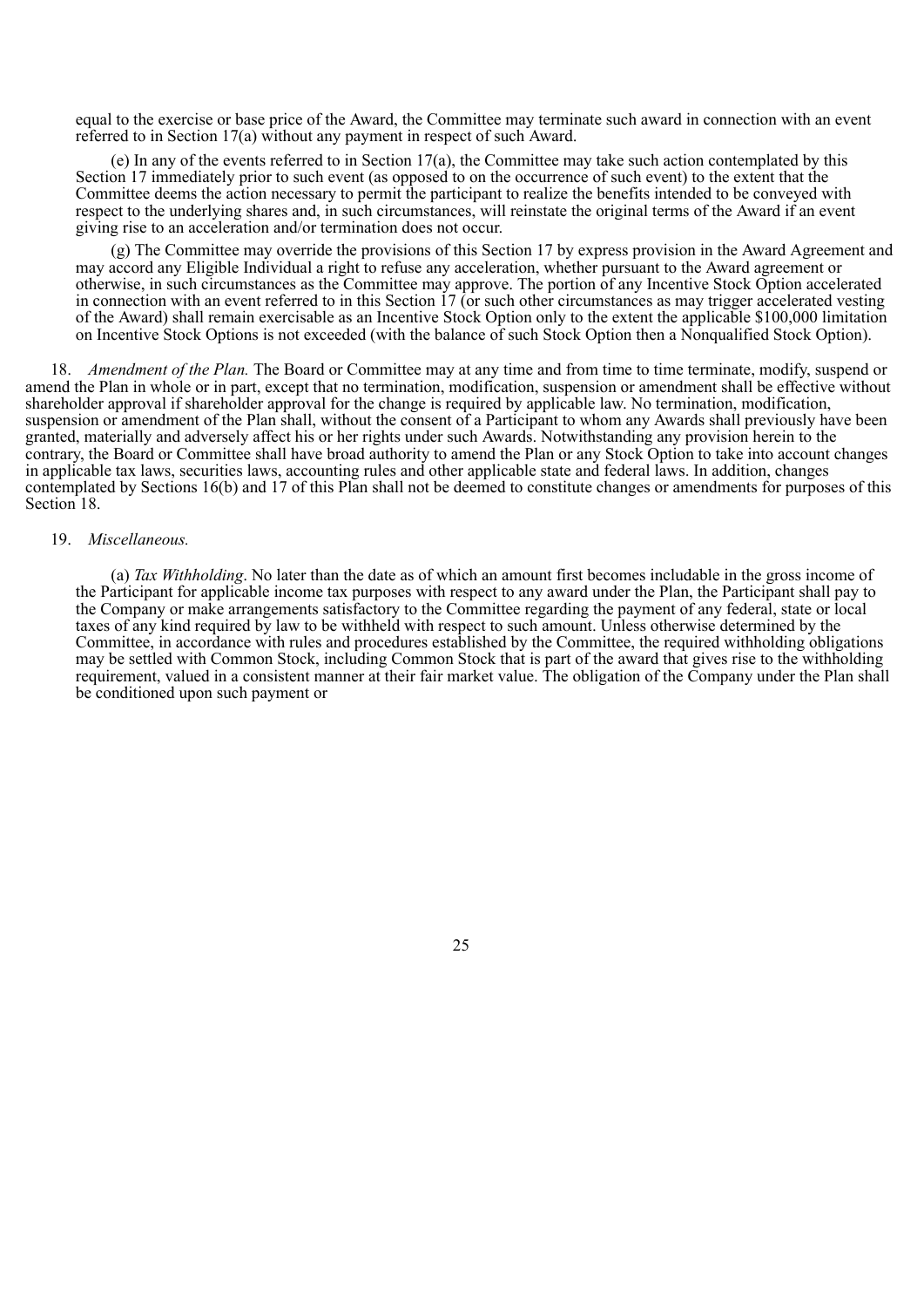arrangements and the Company shall, to the extent permitted by law, have the right to deduct any such taxes from any payment of any kind otherwise due to the Participant.

(b) *ISO Notice of Sale*. Unless otherwise provided by the Committee, the applicable Award Agreement for an Incentive Stock Option shall provide that if a Participant makes a disposition, within the meaning of Section 424(c) of the Code and the regulations promulgated thereunder, of any share of Common Stock issued to such Participant pursuant to the exercise of an Incentive Stock Option within the two-year period commencing on the day after the date of the grant or within the one-year period commencing on the day after the date of transfer of such share of Common Stock to the Participant pursuant to such exercise, the Participant shall, within ten (10) days of such disposition, notify the Company thereof, by delivery of written notice to the Company at its principal executive office.

(c) *Loans*. On such terms and conditions as shall be approved by the Committee and subject to compliance with applicable law, the Company may directly or indirectly lend money to a Participant to accomplish the purposes of the Plan, including to assist such Participant to acquire or carry shares of Common Stock acquired upon the exercise of Stock Options granted hereunder, and the Committee may also separately lend money to any Participant to pay taxes with respect to any of the transactions contemplated by the Plan.

(d) *No Right to Grants or Employment*. No Eligible Individual or Participant shall have any claim or right to receive grants of Awards under the Plan. Nothing in the Plan or in any Award or Award Agreement shall confer upon any employee of the Company or any Subsidiary or any other service provider any right to continued employment or service with the Company or any Subsidiary, as the case may be, or interfere in any way with the right of the Company or a Subsidiary to terminate the employment of any of its employees at any time, or to terminate the service of any other service provider at any time, with or without cause.

(e) *Unfunded Plan*. Awards payable under this Plan shall be payable in shares or from the general assets of the Company, and no special or separate reserve, fund or deposit shall be made to assure payment of such Awards. No Participant, beneficiary or other person shall have any right, title or interest in any fund or in any specific asset (including shares of Common Stock, except as expressly otherwise provided) of the Company by reason of any Award hereunder. Neither the provisions of this Plan (or of any related documents), nor the creation or adoption of this Plan, nor any action taken pursuant to the provisions of this Plan shall create, or be construed to create, a trust of any kind or a fiduciary relationship between the Company and any of its Subsidiaries and any Participant, beneficiary or other person. To the extent that a Participant, beneficiary or other person acquires a right to receive payment pursuant to any Award hereunder, such right shall be no greater than the right of any unsecured general creditor of the Company. In its sole discretion, the Committee may authorize the creation of trusts or other arrangements to meet the obligations created under the Plan to deliver Common Stock or payments in lieu thereof with respect to Awards hereunder.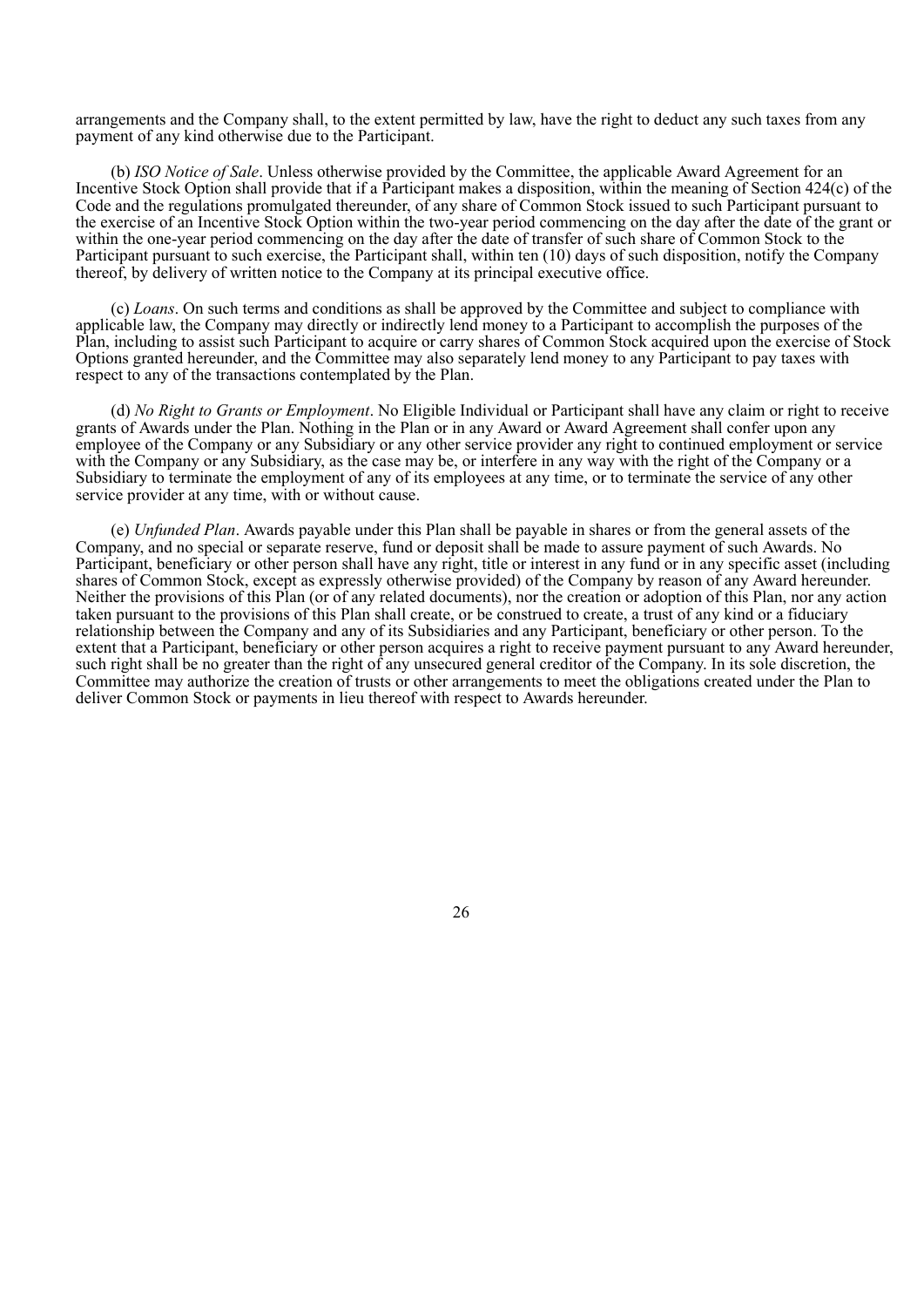(f) *Other Employee Benefit Plans*. Unless otherwise provided by the Committee, payments received by a Participant under any Award made pursuant to the provisions of the Plan shall not be included in, nor have any effect on, the determination of benefits under any other employee benefit plan or similar arrangement provided by the Company.

(g) *Securities Law Restrictions.* The Committee may require each Eligible Individual purchasing or acquiring shares of Common Stock pursuant to a Stock Option or other Award under the Plan to represent to and agree with the Company in writing that such Eligible Individual is acquiring the shares for investment and not with a view to the distribution thereof. All shares of Common Stock delivered under the Plan shall be subject to such stock-transfer orders and other restrictions as the Committee may deem advisable under the rules, regulations, and other requirements of the Securities and Exchange Commission, the New York Stock Exchange or any other exchange upon which the Common Stock is then listed, and any applicable federal or state securities law, and the Committee may cause a legend or legends to be put on any such shares issued in certificate form, or a notation to be made on any such shares issued in book entry form, as applicable, to make appropriate reference to such restrictions. No Award shall be granted or shares of Common Stock shall be issued hereunder unless the Company shall have determined that such grant or issuance is in compliance with, or pursuant to an exemption from, all applicable federal and state securities laws.

(h) *Plan Construction.* The Plan and each Award Agreement is intended to comply with, and not result in any tax, penalty or interest under, Section 409A of the Code. The Plan and each Award Agreement shall be construed and interpreted consistent with that intent.

(i) *No Liability.* Neither the Board nor any other Committee, nor any member thereof or person acting at the direction thereof, nor the Company or any of its Affiliates, shall be liable for any damages of a Participant or any other person should a Stock Option intended as an Incentive Stock Option fail to meet the requirements of the Code applicable to Incentive Stock Options, should any other Award(s) fail to qualify for any intended tax treatment, should any Award grant or other action with respect thereto not satisfy Rule 16b-3 promulgated under the Exchange Act, or otherwise for any tax (including, without limitation, under Section 409A of the Code) or other liability imposed on a Participant with respect to an Award.

(j) *Award Agreement*. Each Eligible Individual receiving an Award under the Plan shall enter into an Award Agreement in a form specified by the Committee agreeing to the terms and conditions of the Award and such other matters as the Committee shall, in its sole discretion, determine. In the event of any conflict or inconsistency between the Plan and any such Award Agreement, the Plan shall govern, and the Award Agreement shall be interpreted to minimize or eliminate any such conflict or inconsistency.

(k) *Expenses*. The costs and expenses of administering the Plan shall be borne by the Company.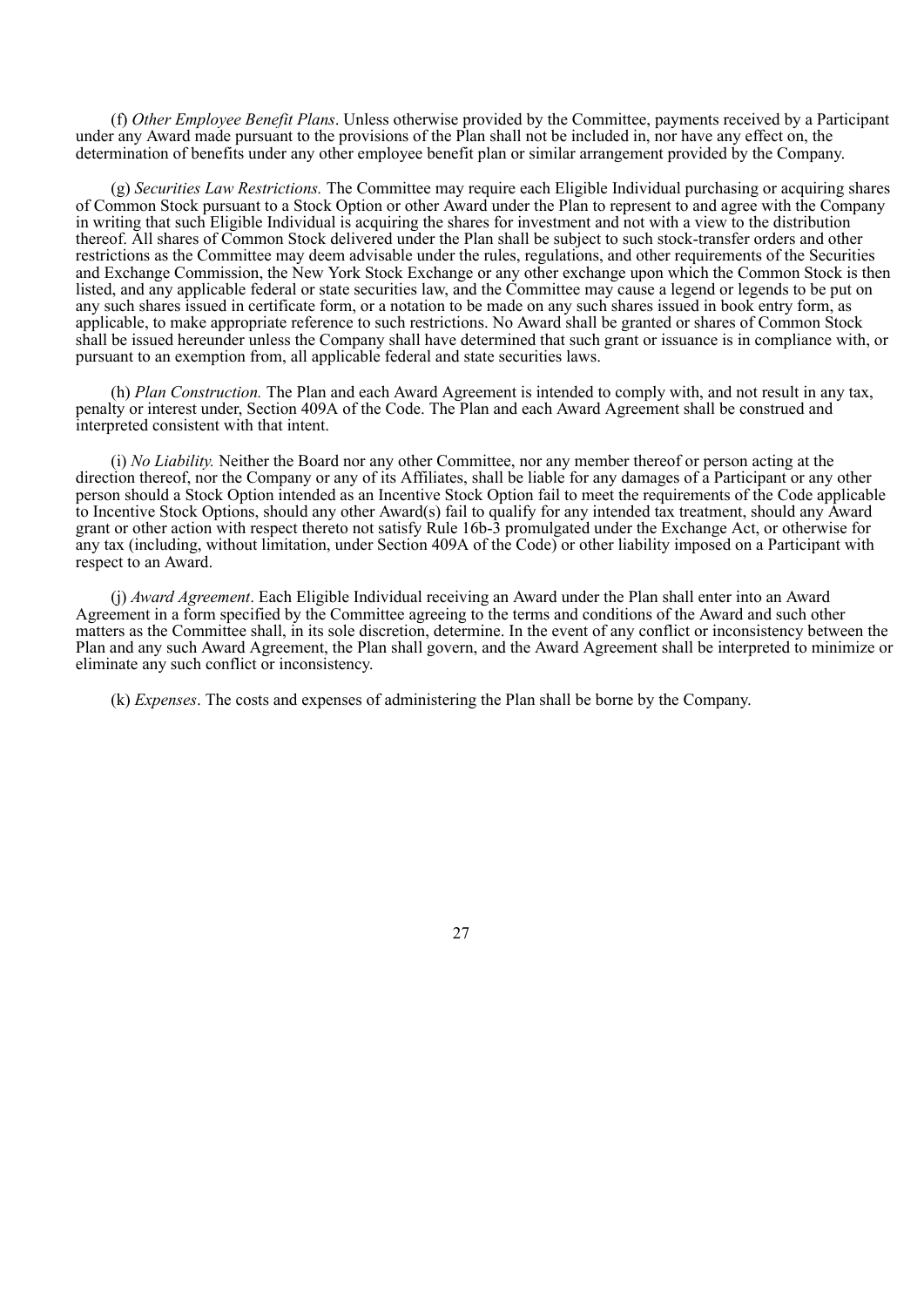(l) *Applicable Law*. Except as to matters of federal law and unless otherwise provided by the Committee, the Plan and all actions taken thereunder shall be governed by and construed in accordance with the laws of the State of Delaware without giving effect to conflicts of law principles.

(m) *Effective Date*. This amended and restated version of the Plan shall be effective March 26, 2022 (the "*Effective Date*"), *provided* that the Plan is approved by the Company's shareholders within 12 months after that date.

(n) *Privileges of Stock Ownership*. Except as otherwise expressly authorized by the Committee or this Plan, a Participant shall not be entitled to any privilege of stock ownership as to any shares of Common Stock not actually delivered to and held of record by the Participant. No adjustment will be made for dividends or other rights as a shareholder for which a record date is prior to such date of delivery.

(o) *Severability*. If a court of competent jurisdiction holds any provision invalid and unenforceable, the remaining provisions of this Plan shall continue in effect.

(p) *Captions*. Captions and headings are given to the sections and subsections of this Plan solely as a convenience to facilitate reference. Such headings shall not be deemed in any way material or relevant to the construction or interpretation of this Plan or any provision thereof.

(q) *Non-Exclusivity of Plan*. Nothing in this Plan shall limit or be deemed to limit the authority of the Board or the Committee to grant awards or authorize any other compensation, with or without reference to the Common Stock, under any other plan or authority.

(r) *Clawback Policy*. The Awards granted under this Plan are subject to the terms of the Company's recoupment, clawback or similar policy as it may be in effect from time to time, as well as any similar provisions of applicable law, any of which could in certain circumstances require repayment or forfeiture of awards or any shares of Common Stock or other cash or property received with respect to the Awards (including any value received from a disposition of the shares acquired upon payment of the Awards).

(s) *International Awards*. One or more Awards may be granted to Eligible Individuals who provide services to the Company or an Affiliate outside of the United States. Any Awards granted to such persons may be granted pursuant to the terms and conditions of any applicable sub-plans, if any, to this Plan and approved by the Committee from time to time. The Awards so granted need not comply with other specific terms of the Plan, provided that shareholder approval of any deviation from the specific terms of the Plan is not required by applicable law or any applicable listing agency. The Committee may adopt a different methodology for determining Fair Market Value with respect to one or more Awards if a different methodology is necessary or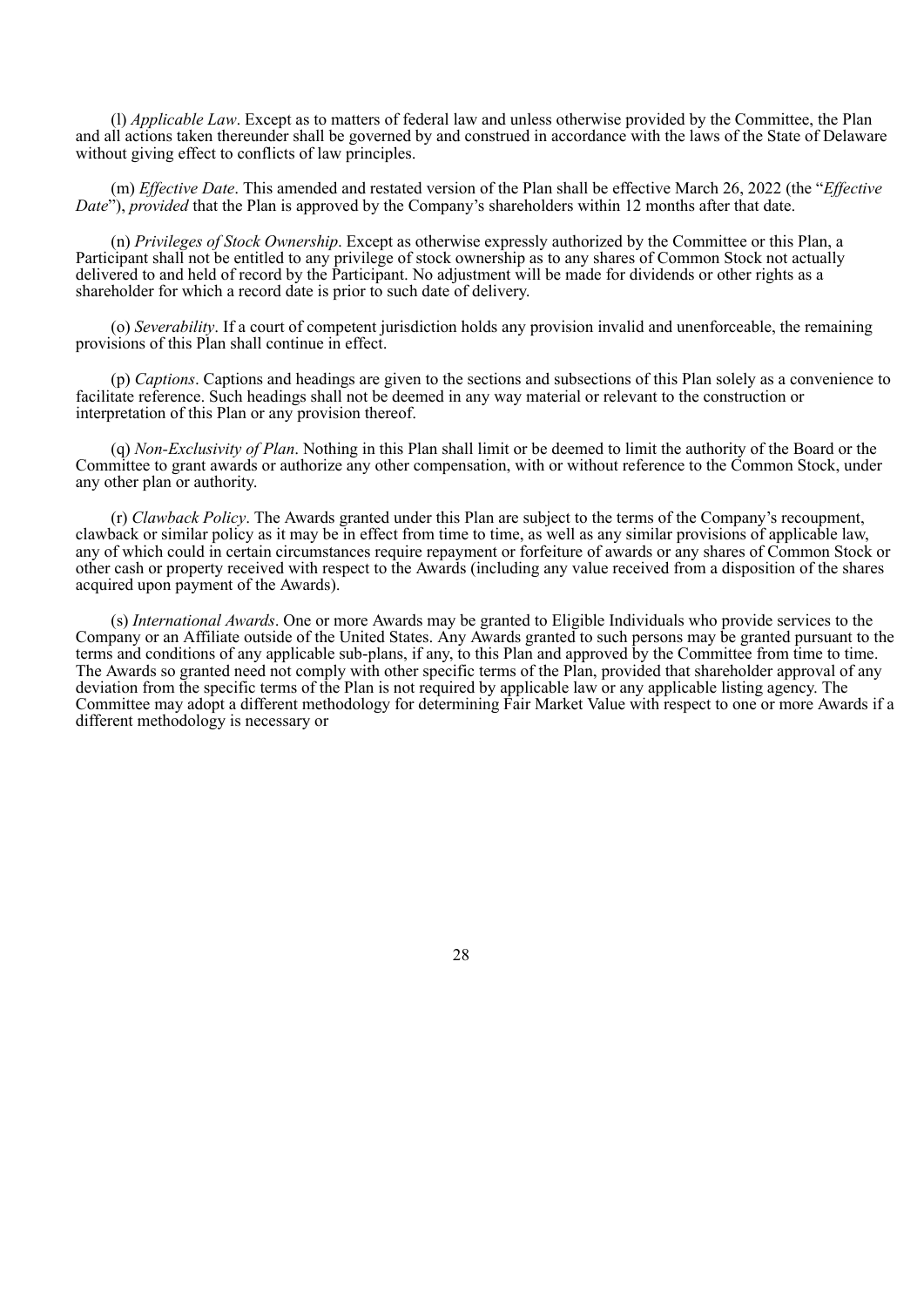advisable to secure any intended favorable tax, legal or other treatment for the particular Award(s) and such different methodology may include, without limitation, determining the fair market value based on an average of closing prices (or the average of high and low daily trading prices) for a specified day or period on or preceding the relevant date.

(t) *Assumed Awards*. Awards may be granted to Eligible Individuals in substitution for or in connection with an assumption of employee stock options, stock appreciation rights, restricted stock, restricted stock units, or other stockbased awards granted by other entities to persons who are or who will become Eligible Individuals in respect of the Company or one of its Affiliates, in connection with a distribution, merger or other reorganization by or with the granting entity or an affiliated entity, or the acquisition by the Company or one of its Affiliates, directly or indirectly, of all or a substantial part of the stock or assets of the employing entity. The awards so granted need not comply with other specific terms of the Plan, provided the awards reflect adjustments giving effect to the assumption or substitution consistent with any conversion applicable to the common stock (or the securities otherwise subject to the award) in the transaction and any change in the issuer of the security. Any shares of Common Stock that are delivered and any awards that are granted by, or become obligations of, the Company, as a result of the assumption by the Company of, or in substitution for, outstanding awards previously granted or assumed by an acquired company (or previously granted or assumed by a predecessor employer (or direct or indirect parent thereof) in the case of persons that become employed by the Company or one of its Affiliates in connection with a business or asset acquisition or similar transaction) shall not be counted against the Share Limit or other limits on the number of shares available for issuance under the Plan.

\*\*\*\*\*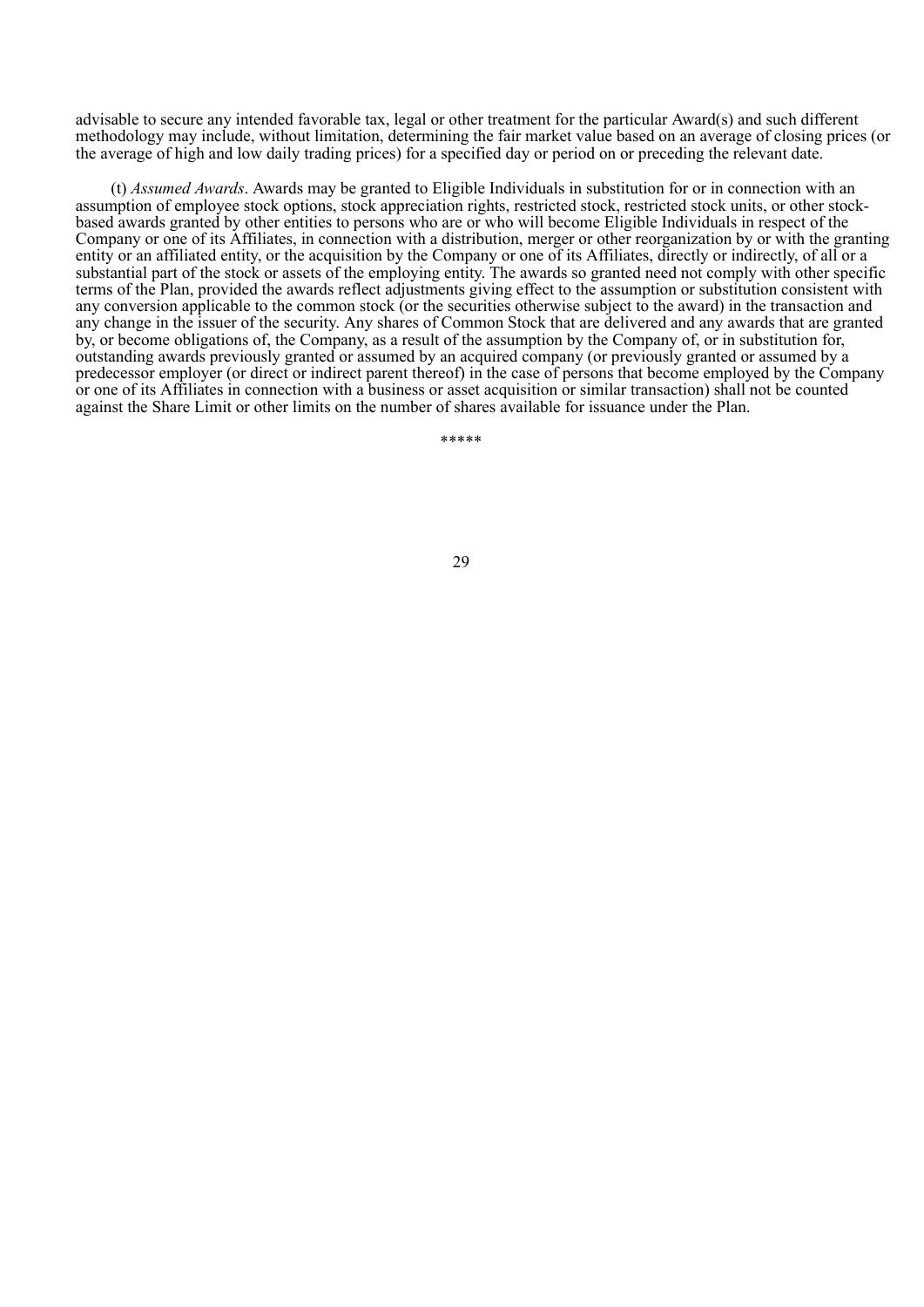# **GUESS?, INC.**

# **2002 EMPLOYEE STOCK PURCHASE PLAN (Amended and Restated Effective March 26, 2022)**

1. Purpose. The Corporation maintains the Guess?, Inc. 2002 Employee Stock Purchase Plan, as amended and restated. The purpose of the Plan is to provide employees of the Company with an opportunity to purchase Common Stock of the Corporation through accumulated payroll deductions. This version of the Plan is effective for Offering Periods (as defined below) under the Plan commencing on and after March 26, 2022. For Offering Periods under the Plan ending on or before that date, refer to the version of the Plan as in effect for the applicable Offering Period.

2. Definitions.

(a) "Board" shall mean the Board of Directors of the Corporation.

(b) "Code" shall mean the Internal Revenue Code of 1986, as amended.

(c) "Commission" shall mean the Securities and Exchange Commission.

(d) "Committee" shall mean the Compensation Committee of the Board, which shall administer the Plan pursuant to Section 14.

- (e) "Common Stock" shall mean the Common Stock of the Corporation.
- (f) "Company" shall mean the Corporation and any of its Designated Subsidiaries.

(g) "Compensation" shall have the same meaning as given under the Guess?, Inc. 401(k) Plan and Trust (or any successor plan) or such other definition as may be determined by the Committee, provided, however, that amounts deferred by eligible employees pursuant to the terms of the Guess?, Inc. Nonqualified Deferred Compensation Plan shall also be included as "Compensation" for all purposes hereunder.

(h) "Corporation" shall mean Guess?, Inc., a Delaware corporation.

(i) "Designated Subsidiary" shall mean any Subsidiary which has been designated by the Committee from time to time in its sole discretion as eligible to participate in the Plan. Any such designation by the Committee shall not require stockholder approval.

(j) "Employee" shall mean any individual who is an employee of the Company for tax purposes and whose customary employment with the Company is at least twenty (20) hours per week and more than five (5) months in any calendar year. For purposes of the Plan, the employment relationship shall be treated as continuing intact while the individual is on sick leave or other leave of absence approved by the Company. Where the period of leave exceeds three (3) months and the individual's right to reemployment is not guaranteed either by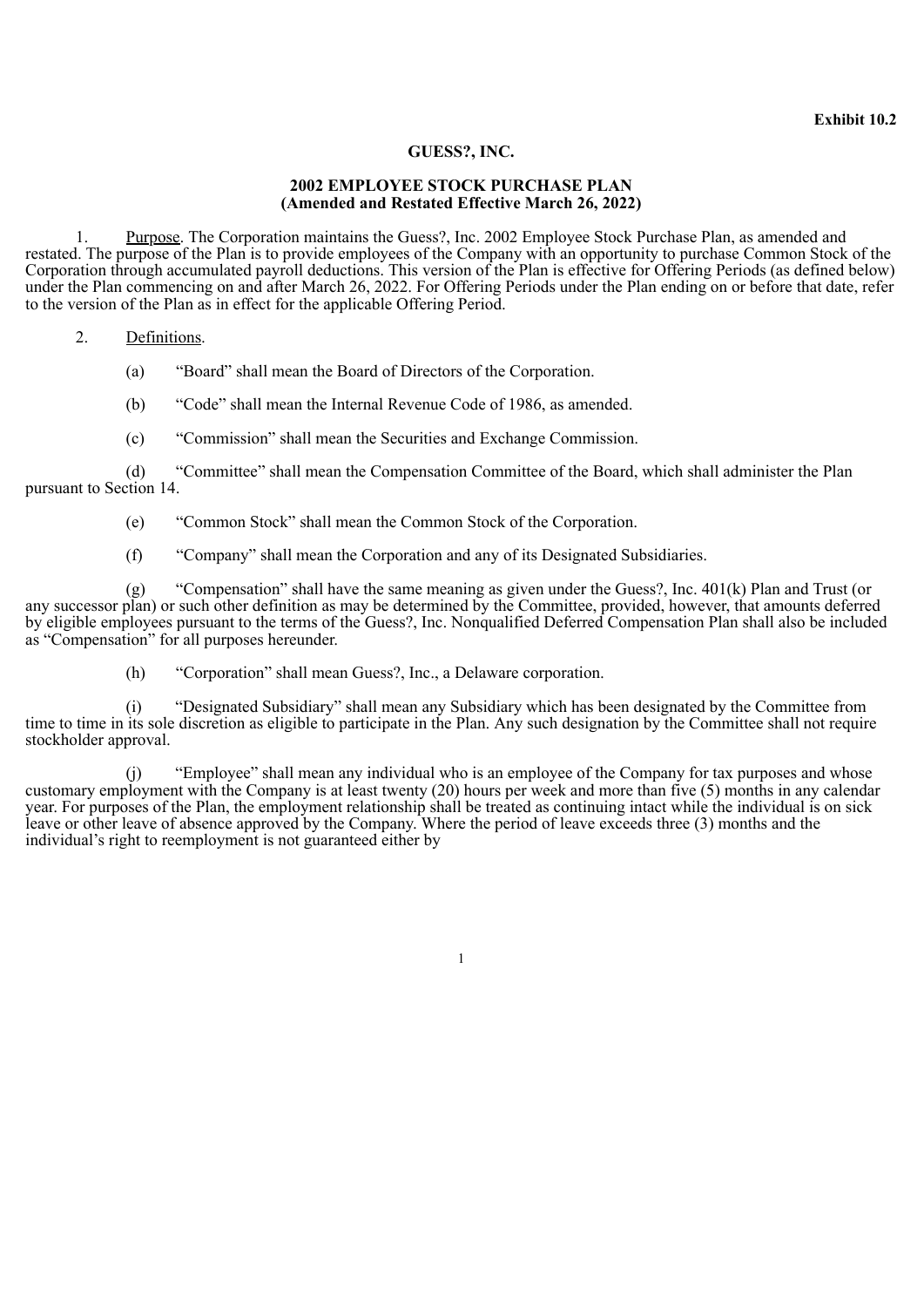statute or by contract, the employment relationship shall be deemed to have terminated on the first day immediately following such three-month period. Prior to the start of an Offering Period, the Committee may, without stockholder approval, change the eligibility requirements set forth above in this definition as applicable to such Offering Period.

- (k) "Enrollment Date" shall mean the first day of each Offering Period.
- (l) "Exchange Act" shall mean the Securities Exchange Act of 1934, as amended.
- (m) "Exercise Date" shall mean the last day of each Offering Period.
- (n) "Fair Market Value" shall mean, on any given date,

(i) if the Common Stock is listed or admitted to trade on a national securities exchange, the closing price of a share of Common Stock on such date on the principal national securities exchange on which the Common Stock is so listed or admitted to trade, or, if there is no trading of the Common Stock on such date, then the closing price of a share of Common Stock on such exchange on the next preceding date on which there was trading in the shares of Common Stock; or

(ii) in the absence of exchange data required to determine Fair Market Value pursuant to the foregoing, the value as established by the Committee as of the relevant time for purposes of this Plan.

(o) "Offering Period" shall mean a period of approximately three (3) months, commencing on the last Monday of the second fiscal month of each fiscal quarter of the Company and terminating on the penultimate Friday of the second fiscal month of the immediately following fiscal quarter of the Company. The timing and duration of Offering Periods may be changed pursuant to Section 4 of this Plan.

(p) "Plan" shall mean this 2002 Employee Stock Purchase Plan, as amended from time to time.

(q) "Purchase Price" shall mean an amount equal to eighty-five percent (85%) of the Fair Market Value of a share of Common Stock on the Enrollment Date or on the Exercise Date, whichever is lower; provided, however, that the Committee may provide prior to the start of any Offering Period that the Purchase Price for that Offering Period shall be determined by applying a discount amount (not to exceed 15%) to either (i) the Fair Market Value of a share of Common Stock on the Enrollment Date of that Offering Period, or (ii) the Fair Market Value of a share of Common Stock on the Exercise Date of that Offering Period, or (iii) the lesser of the Fair Market Value of a share of Common Stock on the Enrollment Date of that Offering Period or the Fair Market Value of a share of Common Stock on the Exercise Date of that Offering Period; and provided, further, that in no event shall the Purchase Price per share be less than the par value of a share of Common Stock.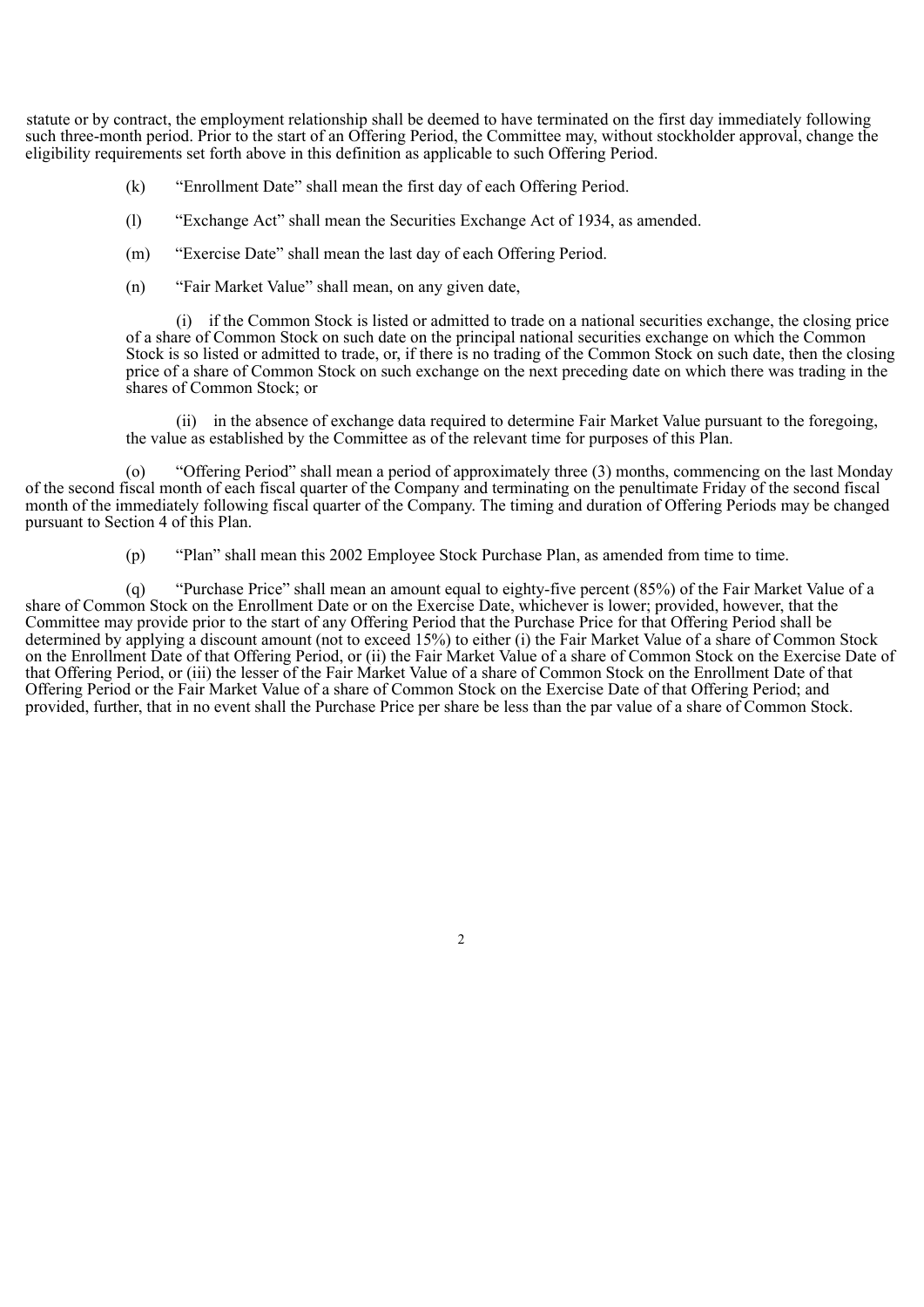(r) "Rule 16b-3" means Rule 16b-3 as promulgated by the Commission under Section 16 of the Exchange Act, as amended from time to time.

(s) "Subsidiary" shall mean a corporation, domestic or foreign, of which not less than fifty percent (50%) of the voting shares are held by the Corporation or a Subsidiary, whether or not such corporation now exists or is hereafter organized or acquired by the Corporation or a Subsidiary.

## 3. Eligibility.

(a) Any Employee who shall be employed by the Company on a given Enrollment Date shall be eligible to participate in the Plan for the corresponding Offering Period.

(b) Any provisions of the Plan to the contrary notwithstanding, no Employee shall be granted an option under the Plan (i) to the extent that, immediately after the grant, such Employee (or any other person whose stock would be attributed to such Employee pursuant to Section 424(d) of the Code) would own capital stock of the Company and/or hold outstanding options (granted under this Plan or otherwise) to purchase such stock possessing five percent (5%) or more of the total combined voting power or value of all classes of the capital stock of the Company or of any parent corporation (if any) or any Subsidiary, or (ii) to the extent that his or her rights to purchase stock under all employee stock purchase plans of the Company and its parent corporation (if any) and its Subsidiaries qualified under Section 423 of the Code accrues at a rate which exceeds Twenty-Five Thousand Dollars (\$25,000.00) worth of stock (determined at the Fair Market Value of the shares at the time such option is granted) for each calendar year in which such option is outstanding at any time. For purposes of the foregoing clause (ii), a right to purchase stock accrues when it first become exercisable during the calendar year.

4. Offering Periods. The Plan shall be implemented by consecutive Offering Periods with a new Offering Period commencing on the last Monday of the second fiscal month of each fiscal quarter of the Company and terminating on the penultimate Friday of the second fiscal month of the immediately following fiscal quarter of the Company. Offering Periods shall continue until this Plan is terminated in accordance with Section 19 or Section 20 hereof (or, if earlier, until no shares of Common Stock remain available for options pursuant to Section 13(a)). The Committee shall have the power, with respect to any future Offering Period and without stockholder approval if such change is announced at least five (5) days prior to the beginning of such Offering Period, (a) to change the timing and duration of such Offering Period, including the Enrollment Date and Exercise Date thereof (provided, however, that no Offering Period shall be shorter than one (1) month or longer than twentyseven (27) months) and/or (b) to provide that such Offering Period will consist of multiple "purchase periods," with an Exercise Date to occur at the end of each such purchase period.

# 5. Participation.

(a) An eligible Employee may become a participant in the Plan by (i) enrolling online in the manner and through the website designated by the Company or (ii) completing and submitting a subscription agreement in such form as the Company may prescribe from time to time, in each case authorizing payroll deductions under the Plan. Such online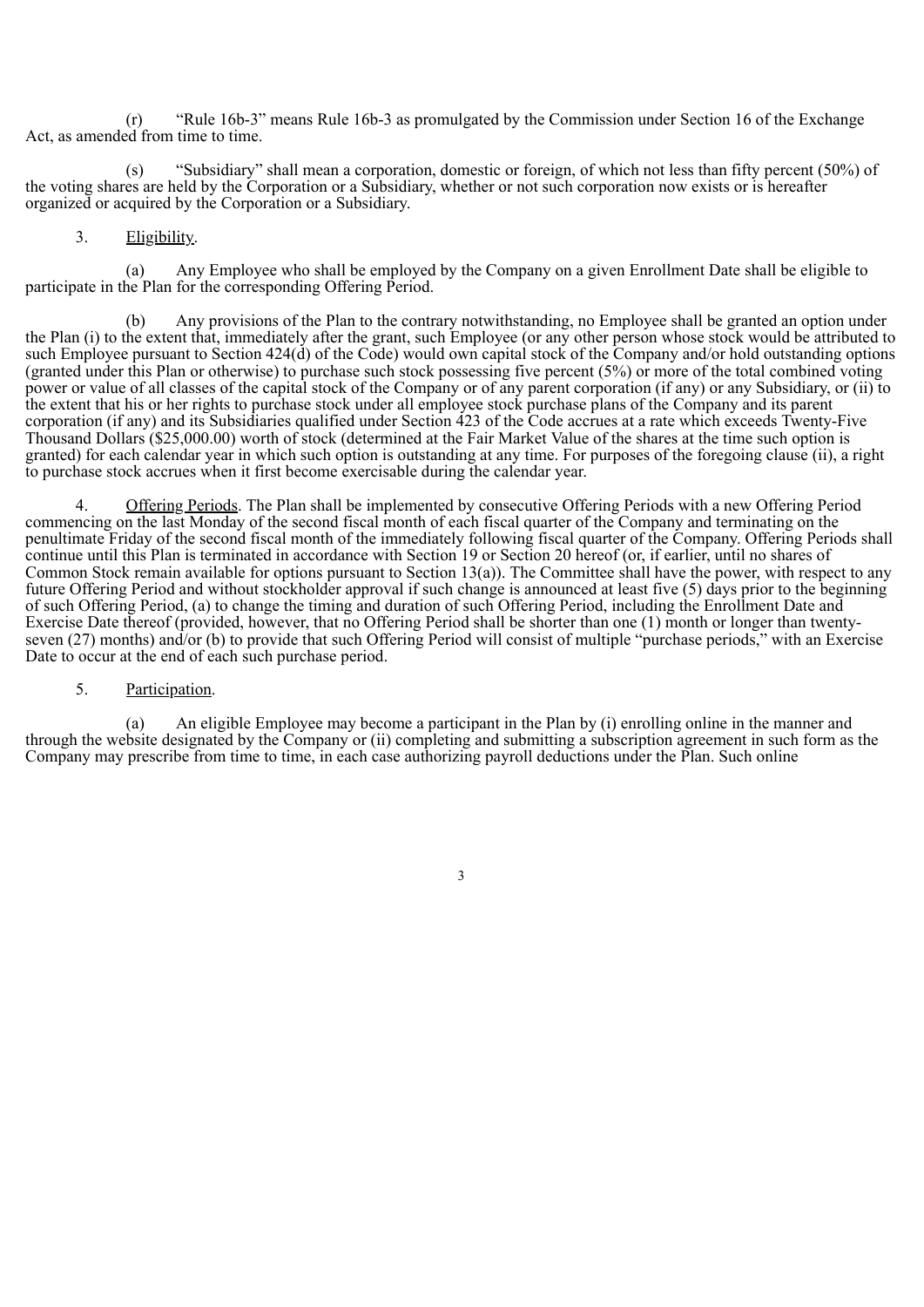(a) enrollment or filing of a subscription agreement with the Company must occur at least five (5) business days prior to the applicable Enrollment Date (or such other date prior to the applicable Enrollment Date as the Committee may designate).

(b) Payroll deductions for a participant shall commence on the first payroll date on or following the Enrollment Date and shall end on the last payroll date in the Offering Period to which such authorization is applicable, unless sooner terminated by the participant as provided in Section 10 hereof.

(c) For purposes of this Plan, if a Designated Subsidiary ceases to be a Subsidiary, each person employed by that Subsidiary will be deemed to have terminated employment for purposes of this Plan and will no longer be an Employee unless the person continues as an Employee in respect of another Company entity.

# 6. Payroll Deductions.

(a) At the time a participant enrolls online or files a subscription agreement, he or she shall elect to have payroll deductions made on each payroll date during the Offering Period in an amount not less than one percent (1%) and not in excess of fifteen percent (15%) of the participant's Compensation during the Offering Period, such election to be stated (unless the Committee otherwise provides) as a whole percentage of the participant's Compensation.

(b) Subject to Section 6(a), all payroll deductions made for a participant shall be credited to his or her account under the Plan. A participant may not make any additional payments into such account.

(c) A participant may discontinue his or her participation in the Plan as provided in Section 10 hereof. A participant's online enrollment or subscription agreement shall remain in effect for successive Offering Periods unless terminated as provided in Section 10 hereof or by re-enrolling online or filing a new subscription agreement with the Company at least five (5) business days prior to the Enrollment Date of the immediately following Offering Period (or such other date prior to such Enrollment Date as the Committee may designate). Except as contemplated by Section 6(d), Section 10 and Section 11, changes in a participant's payroll deduction levels may not take effect during an Offering Period, and other modifications and suspensions of a participant's subscription agreement are not permitted.

(d) Notwithstanding the foregoing, to the extent necessary to comply with Section 7 hereof or Section 423(b) (8) of the Code and Section 3(b) hereof, a participant's payroll deductions may be automatically decreased to zero percent (0%) at any time during an Offering Period. Payroll deductions shall recommence at the rate provided in such participant's subscription agreement at the beginning of the first Offering Period which is scheduled to end in the following calendar year, unless terminated by the participant as provided in Section 10 hereof.

(e) At the time the option is exercised, in whole or in part, or at the time some or all of the Company's Common Stock issued under the Plan is disposed of, the participant must make adequate provision for the Company's federal, state, or other tax withholding obligations, if any, which arise upon the exercise of the option or the disposition of the Common Stock. At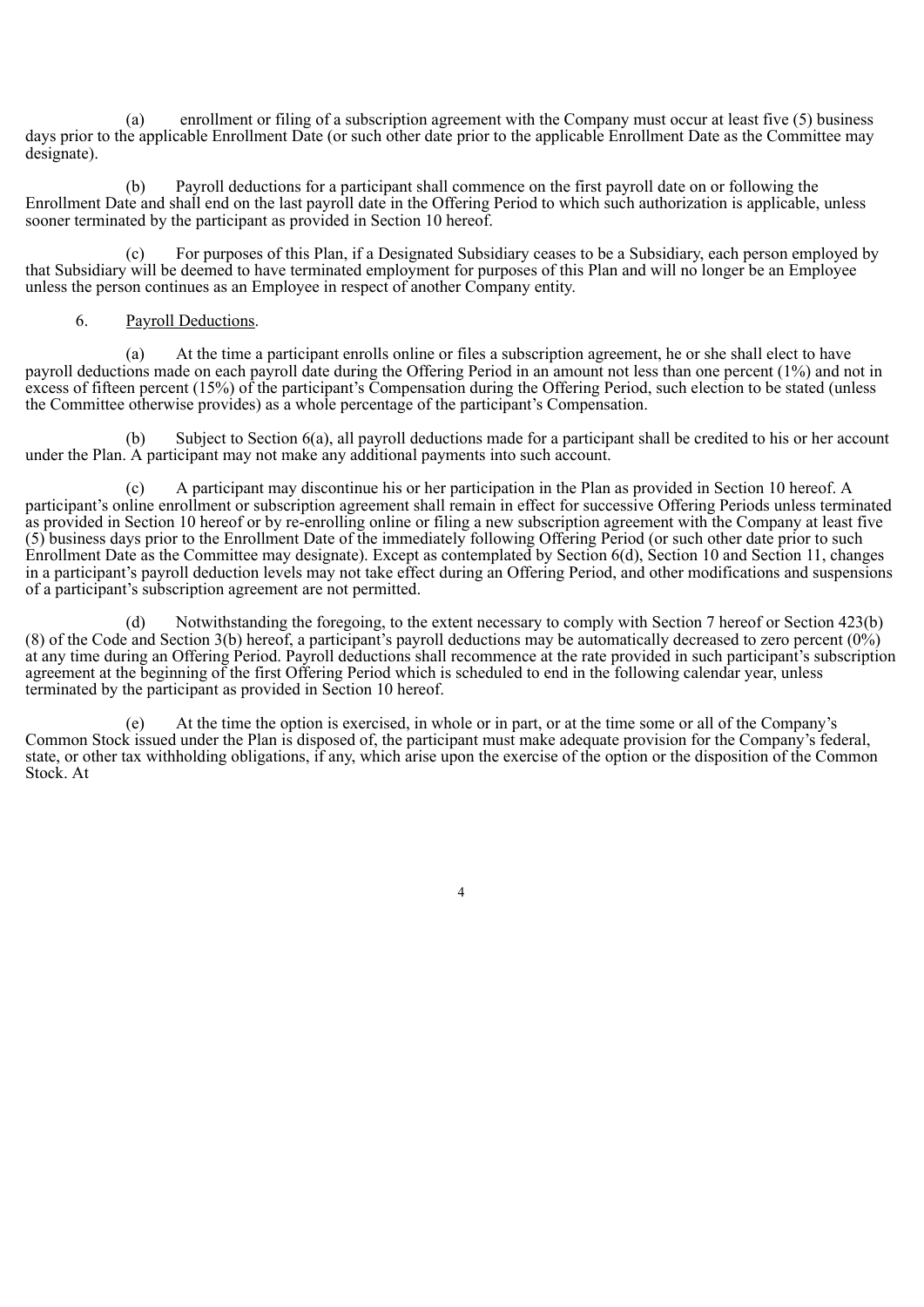any time, the Company may, but shall not be obligated to, withhold from the participant's compensation the amount necessary for the Company to meet applicable withholding obligations, including any withholding required to make available to the Company any tax deductions or benefits attributable to sale or early disposition of Common Stock by the Employee. Notwithstanding anything herein to the contrary, with respect to any withholding obligation that may arise upon the exercise of an option, the Company may, but shall not be obligated to, deduct from a participant's account balance as of an Exercise Date, before the exercise of the participant's option is given effect, the amount which the Company reasonably determines to be required to withhold with respect to such exercise. In such event, the maximum number of whole shares subject to the option (subject to the other limits set forth in the Plan) shall be purchased at the Purchase Price with the balance of the participant's account (after reduction for the tax withholding amount).

Grant of Option. On the Enrollment Date of each Offering Period, each eligible Employee participating in such Offering Period shall be granted an option to purchase on the Exercise Date of such Offering Period (at the applicable Purchase Price) up to a number of shares of the Company's Common Stock determined by dividing such Employee's payroll deductions accumulated prior to such Exercise Date and retained in the Participant's account as of the Exercise Date by the applicable Purchase Price; provided that, in no event, shall an Employee be permitted to purchase during any particular Offering Period more than 200,000 shares (subject to any adjustment pursuant to Section 19), and provided further that such purchase shall be subject to the limitations set forth in Section 3(b) and 13 hereof. Exercise of the option shall occur as provided in Section 8 hereof, unless the participant has withdrawn pursuant to Section 10 hereof. The option shall expire on the last day of the Offering Period. Notwithstanding the foregoing, the Committee may without stockholder approval, amend the limit set forth above in this Section 7 on the number of shares that an Employee may purchase in any Offering Period, effective no earlier than the first Offering Period commencing after the adoption of such amendment.

Exercise of Option. Unless a participant withdraws from the Plan as provided in Section 10 hereof, his or her option for the purchase of shares shall be exercised automatically on the Exercise Date, and the maximum number of full shares subject to the option shall be purchased for such participant at the applicable Purchase Price with the accumulated payroll deductions in his or her account. No fractional shares shall be purchased; any payroll deductions accumulated in a participant's account which are not sufficient to purchase a full share shall be retained in the participant's account for the subsequent Offering Period, subject to earlier withdrawal by the participant as provided in Section 10 hereof. Any other monies left over in a participant's account after the Exercise Date shall be returned to the participant. During a participant's lifetime, a participant's option to purchase shares hereunder is exercisable only by him or her.

9. Delivery. As promptly as practicable after each Exercise Date on which a purchase of shares occurs, the Corporation shall, in its discretion, either: (a) arrange the delivery to the participant or to a record keeping service of a certificate, as appropriate, or (b) issue shares in book entry form to the participant or his or her designated broker, registered in the name of such participant or broker, or (c) provide for an alternative arrangement for the delivery of such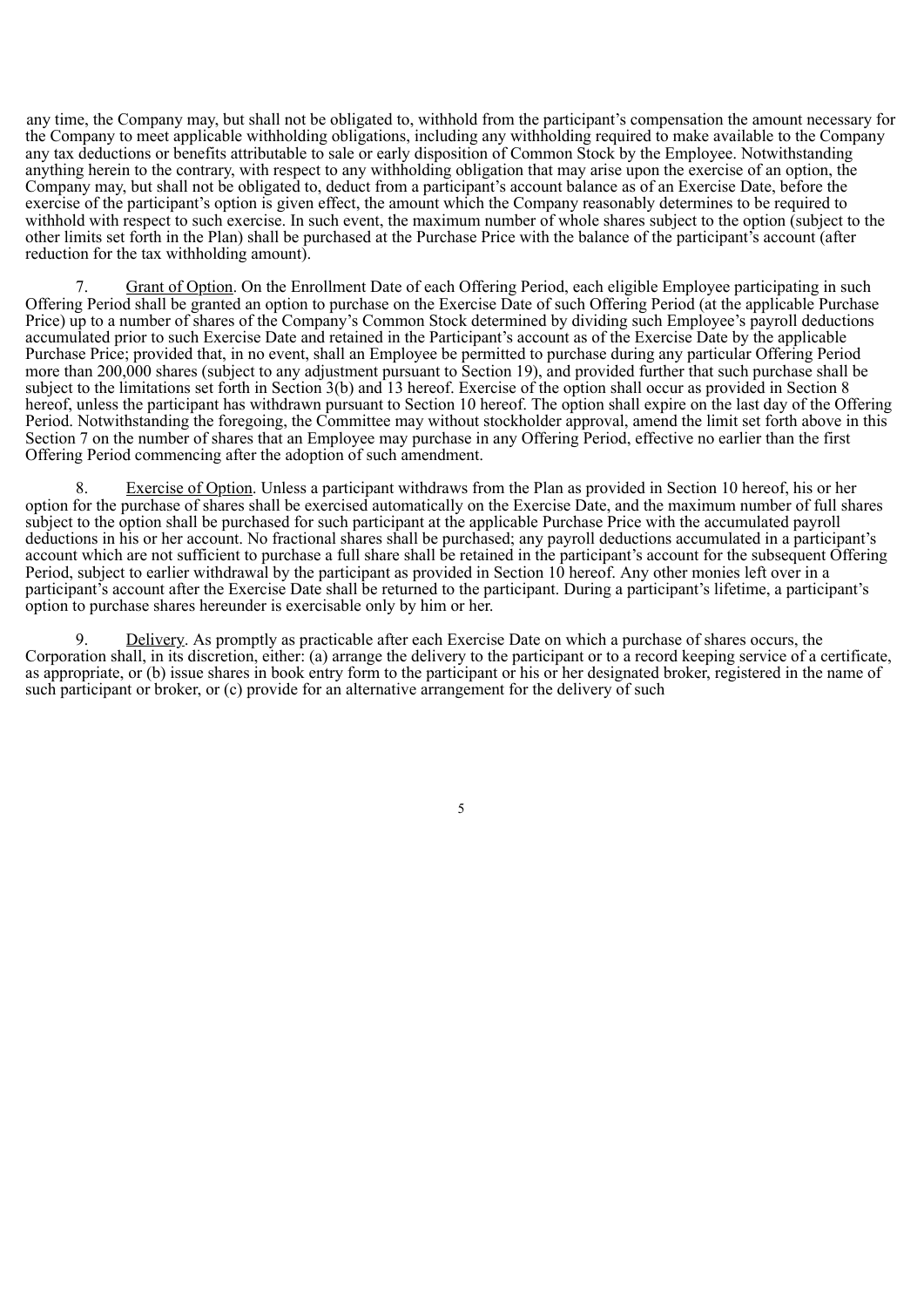shares to a broker or recordkeeping service for the benefit of the participant, in each case, representing the shares purchased upon exercise of his or her option.

## 10. Withdrawal.

(a) A participant may withdraw all but not less than all the payroll deductions credited to his or her account during an Offering Period and not yet used to exercise his or her option under the Plan at any time by (i) withdrawing online in the manner and through the website designated by the Company or (ii) giving written notice to the Company in such form as the Company may prescribe from time to time. A withdrawal election pursuant to this Section 10(a) with respect to an Offering Period shall be effective only if it is completed online or received by the Company, in each case no later than two (2) business days prior to the Exercise Date of that Offering Period. All of the participant's payroll deductions credited to his or her account shall be paid to such participant promptly after receipt of notice of withdrawal and such participant's option for the Offering Period shall be automatically terminated, and no further payroll deductions for the purchase of shares shall be made for such Offering Period. A participant may also withdraw from participation in a succeeding Offering Period by (i) withdrawing online in the manner and through the website designated by the Company or (ii) giving written notice to the Company in such form as the Company may prescribe from time to time, provided that the notice of withdrawal is completed online or received by the Company, in each case no later than one (1) business day prior to the Enrollment Date of the succeeding Offering Period (or such other date as the Committee may designate).

(b) A participant's withdrawal from an Offering Period shall not have any effect upon his or her eligibility to participate in any similar plan which may hereafter be adopted by the Company or in succeeding Offering Periods which commence after the termination of the Offering Period from which the participant withdraws. A participant's termination from Plan participation shall be deemed to be a revocation of that participant's online enrollment or subscription agreement and such participant must re-enroll online or file a new subscription agreement to resume Plan participation in any succeeding Offering Period.

# 11. Termination of Employment.

(a) Except as provided in Section 11(b) below, if a participant ceases to be an Employee for any reason (including, without limitation, due to the participant's death, disability, resignation or retirement, or due to a layoff or other termination of employment with or without cause) at any time prior to the last day of an Offering Period in which he or she participates, such participant's account shall be paid to him or her (or, in the event of the participant's death, to the person or persons entitled thereto under Section 13) in cash, and such participant's option and participation in the Plan shall automatically terminate as of the time that the participant ceased to be an Employee.

(b) If a participant (i) ceases to be an Employee during an Offering Period but remains an employee of the Company through the Exercise Date (for example, and without limitation, if the participant's employer ceases to maintain the Plan as a Designated Subsidiary but otherwise continues as a Subsidiary, or if the participant's customary level of employment no longer satisfies the requirements set forth in the definition of Employee), or (ii) during an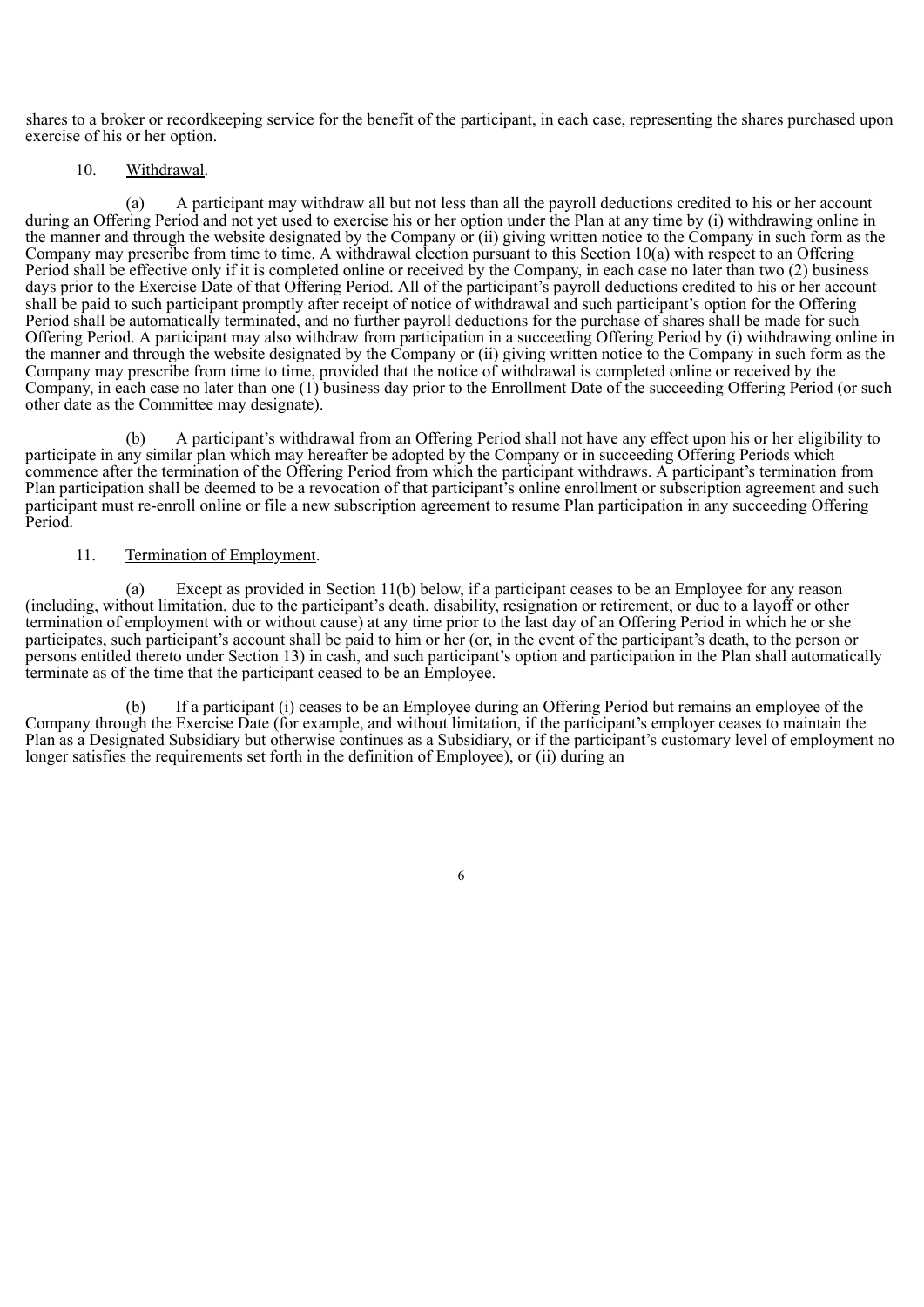Offering Period commences a sick leave, military leave, or other leave of absence approved by the Company, and the leave meets the requirements of Treasury Regulation Section 1.421-1(h)(2) and the participant is an employee of the Company or on such leave as of the applicable Exercise Date, such participant's payroll deductions shall cease, and the accumulated payroll deductions previously credited to the participant's account for that Offering Period shall be used to exercise the participant's option as of the applicable Exercise Date in accordance with Section 8 (unless the participant makes a timely withdrawal election in accordance with Section 10, in which case such participant's account shall be paid to him or her in cash in accordance with Section 10).

- 12. Interest. No interest shall accrue on the payroll deductions of a participant in the Plan.
- 13. Stock.

(a) The maximum number of shares of Common Stock which shall be made available for sale under the Plan shall be four million (4,000,000) shares, subject to adjustment upon changes in capitalization of the Company as provided in Section 19 hereof. Shares that are subject to or underlie options, which (i) for any reason are cancelled or terminated, are forfeited, or (ii) for any other reason are not paid or delivered under the Plan shall again, except to the extent prohibited by law, be available for subsequent options under the Plan. If, on a given Exercise Date, the number of shares with respect to which options are to be exercised exceeds the number of shares then available under the Plan, the Company shall make a pro rata allocation of the shares remaining available for purchase in as uniform a manner as shall be practicable and as it shall determine to be equitable.

(b) The participant shall have no interest or voting right in shares covered by his option until such option has been exercised.

(c) Shares to be delivered to a participant under the Plan shall be registered in the name of the participant (or the participant and his or her spouse) or his or her designated broker.

# 14. Administration.

(a) The Board shall appoint the Committee, which shall be composed of not less than two members of the Board. The Board may, at any time, increase or decrease the number of members of the Committee, may remove from membership on the Committee all or any portion of its members, and may appoint such person or persons as it desires to fill any vacancy existing on the Committee, whether caused by removal, resignation, or otherwise. The Board may also, at any time, assume the administration of all or a part of this Plan, in which case references (or relevant references in the event the Board assumes the administration of only certain aspects of this Plan) to the "Committee" shall be deemed to be references to the Board.

(b) The Committee shall supervise and administer this Plan and shall have full power and discretion to adopt, amend and rescind any rules deemed desirable and appropriate for the administration of this Plan and not inconsistent with the terms of this Plan, and to make all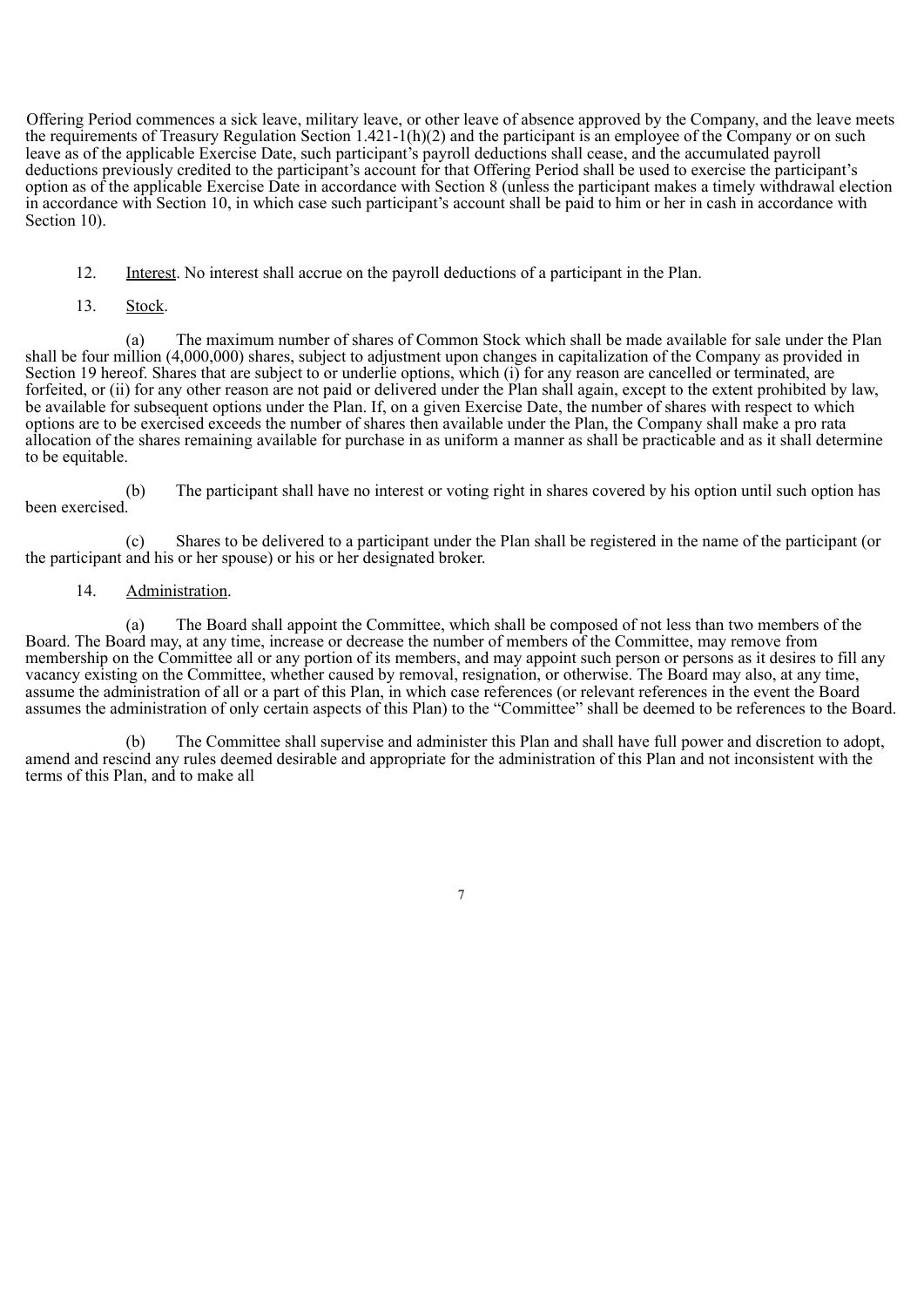other determinations necessary or advisable for the administration of this Plan. The Committee shall act by majority vote or by unanimous written consent. No member of the Committee shall be entitled to act on or decide any matter relating solely to himself or herself or solely to any of his or her rights or benefits under this Plan. The Committee shall have full power and discretionary authority to construe and interpret the terms and conditions of this Plan, which construction or interpretation shall be final and binding on all parties including the Company, participants and beneficiaries. The Committee may delegate ministerial non-discretionary functions to third parties, including individuals who are officers or employees of the Company. Notwithstanding anything else contained in this Plan to the contrary, the Committee may also adopt rules, procedures or subplans applicable to particular Subsidiaries or locations, which sub-plans may be designed to be outside the scope of Section 423 of the Code and need not comply with the otherwise applicable provisions of this Plan.

(c) Subject only to compliance with the express provisions hereof, the Board and Committee may act in their absolute discretion in matters within their authority related to this Plan. Any action taken by, or inaction of, the Company, any Designated Subsidiary, the Board or the Committee relating or pursuant to this Plan shall be within the absolute discretion of that entity or body and will be conclusive and binding upon all persons. In making any determination or in taking or not taking any action under this Plan, the Board or Committee, as the case may be, may obtain and may rely on the advice of experts, including professional advisors to the Company. Neither the Board nor any Committee, nor any member thereof or person acting at the direction thereof, shall be liable for any act, omission, interpretation, construction or determination made in good faith in connection with the Plan, and all such persons shall be entitled to indemnification and reimbursement by the Corporation in respect of any claim, loss, damage or expense (including, without limitation, attorneys' fees) arising or resulting therefrom to the fullest extent permitted by law and/or under any directors and officers liability insurance coverage that may be in effect from time to time.

# 15. Designation of Beneficiary.

If the Committee so permits, a participant may file a written designation of a beneficiary who is to receive any shares and cash, if any, from the participant's account under the Plan in the event of such participant's death subsequent to an Exercise Date on which the option is exercised but prior to delivery to such participant of such shares and cash. In addition, a participant may file a written designation of a beneficiary who is to receive any cash from the participant's account under the Plan in the event of such participant's death prior to exercise of the option. If a participant is married and the designated beneficiary is not the spouse, spousal consent shall be required for such designation to be effective.

(b) Such designation of beneficiary may be changed by the participant at any time by written notice. The Committee may rely on the last designation of a beneficiary filed by a participant in accordance with this Plan. In the event of the death of a participant and in the absence of a beneficiary validly designated under the Plan who is living at the time of such participant's death, the Company shall deliver such shares and/or cash to the executor or administrator of the estate of the participant, or if no such executor or administrator has been appointed (to the knowledge of the Company), the Company, in it discretion, may deliver such shares and/or cash to the spouse or to any one or more dependents or relatives of the participant,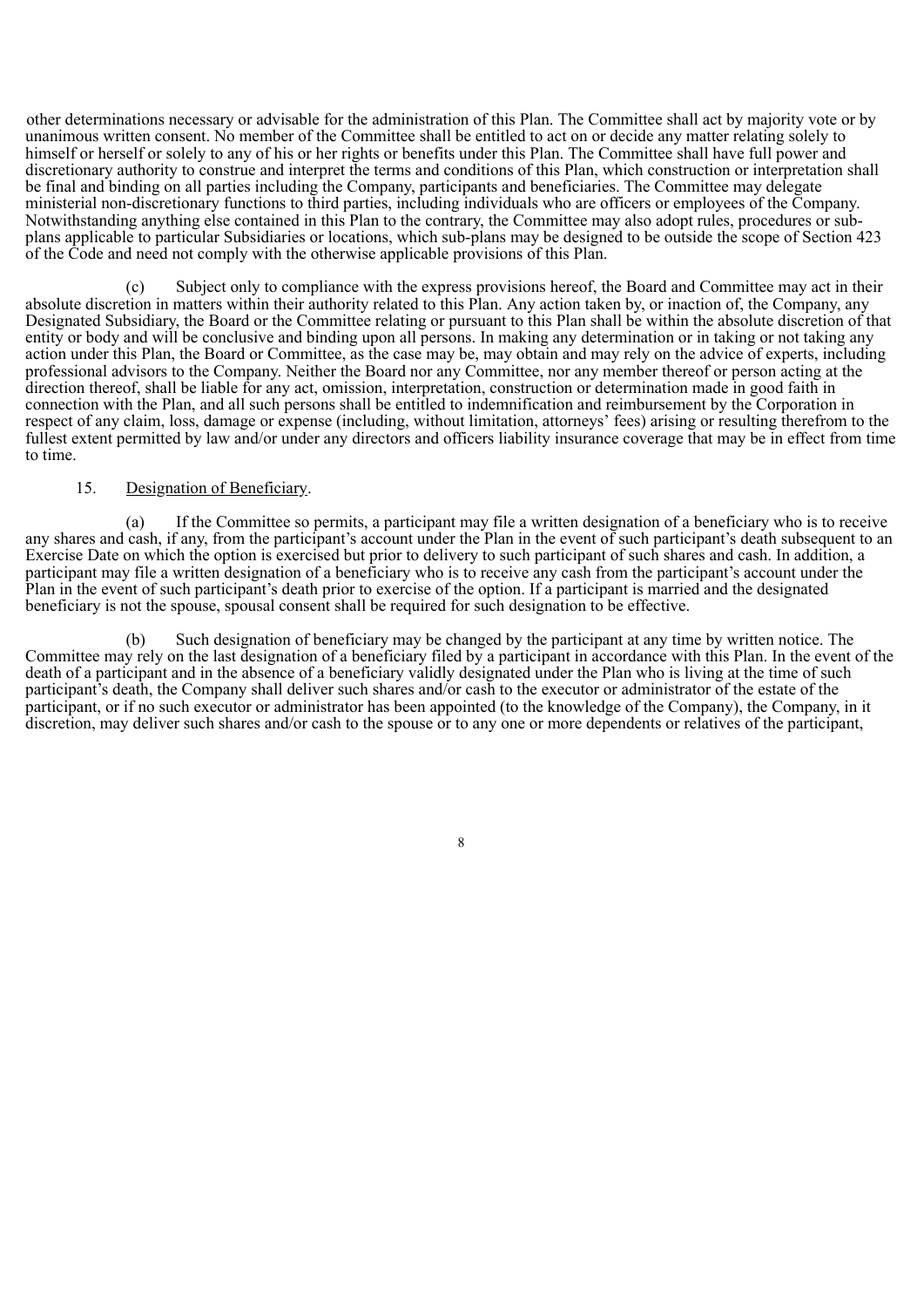if no spouse, dependent or relative is known to the Company, then to such other person as the Company may designate.

### 16. Transfer Restrictions.

(a) Neither payroll deductions credited to a participant's account nor any rights with regard to the exercise of an option or to receive shares under the Plan may be assigned, transferred, pledged or otherwise disposed of in any way (other than by will, the laws of descent and distribution or as provided in Section 15 hereof) by the participant. Any such attempt at assignment, transfer, pledge or other disposition shall be without effect, except that the Company may treat such act as an election to withdraw funds from an Offering Period in accordance with Section 10 hereof.

(b) Unless the Board or the Committee determines otherwise prior to the start of any Offering Period, the shares of Common Stock purchased by a participant on each Exercise Date must be held and not sold by the participant for a minimum period of six  $(6)$  months following the applicable Exercise Date. Accordingly, the participant shall not sell, make any short sale of, loan, hypothecate, assign, transfer, pledge, grant any option for the purchase of, or otherwise dispose or transfer for value or otherwise agree to engage in any of the foregoing transactions with respect to any shares purchased by the participant under the Plan until those shares have been held for at least a six (6) month period measured from the applicable Exercise Date. (By way of example, shares purchased on an Exercise Date of June 26 may not be sold or otherwise transferred by the participant until at least December 26 of the same year.) This transfer restriction shall hereafter be referred to as the "Holding Period Requirement." Notwithstanding the foregoing, the Board or Committee may at any time elect to reduce or waive the Holding Period Requirement, provided that any such reduction or waiver with respect to a particular Offering Period shall apply equally to all participants in that Offering Period.

(c) A participant shall have, with respect to purchased shares that are subject to the Holding Period Requirement, all of the rights of a shareholder of the Corporation, including the right to vote the shares and the right to receive any cash or other dividends with respect to the shares. Any new, substituted or additional securities which are, by reason of any stock split, stock dividend, recapitalization, combination or reclassification of shares, exchange of shares or other change affecting the outstanding Common Stock as a class without the Corporation's receipt of consideration, distributed with respect to any purchased shares shall be subject to the same Holding Period Requirement, if any, applicable to those shares.

(d) In order to enforce the Holding Period Requirement, the Corporation may impose stop-transfer instructions or take such other actions it deems necessary or advisable with respect to the purchased shares until the end of the applicable six (6) month period.

(e) Upon a participant's ceasing to be an Employee for any reason, any shares held by such participant that are then subject to a Holding Period Requirement shall no longer be subject to the Holding Period Requirement.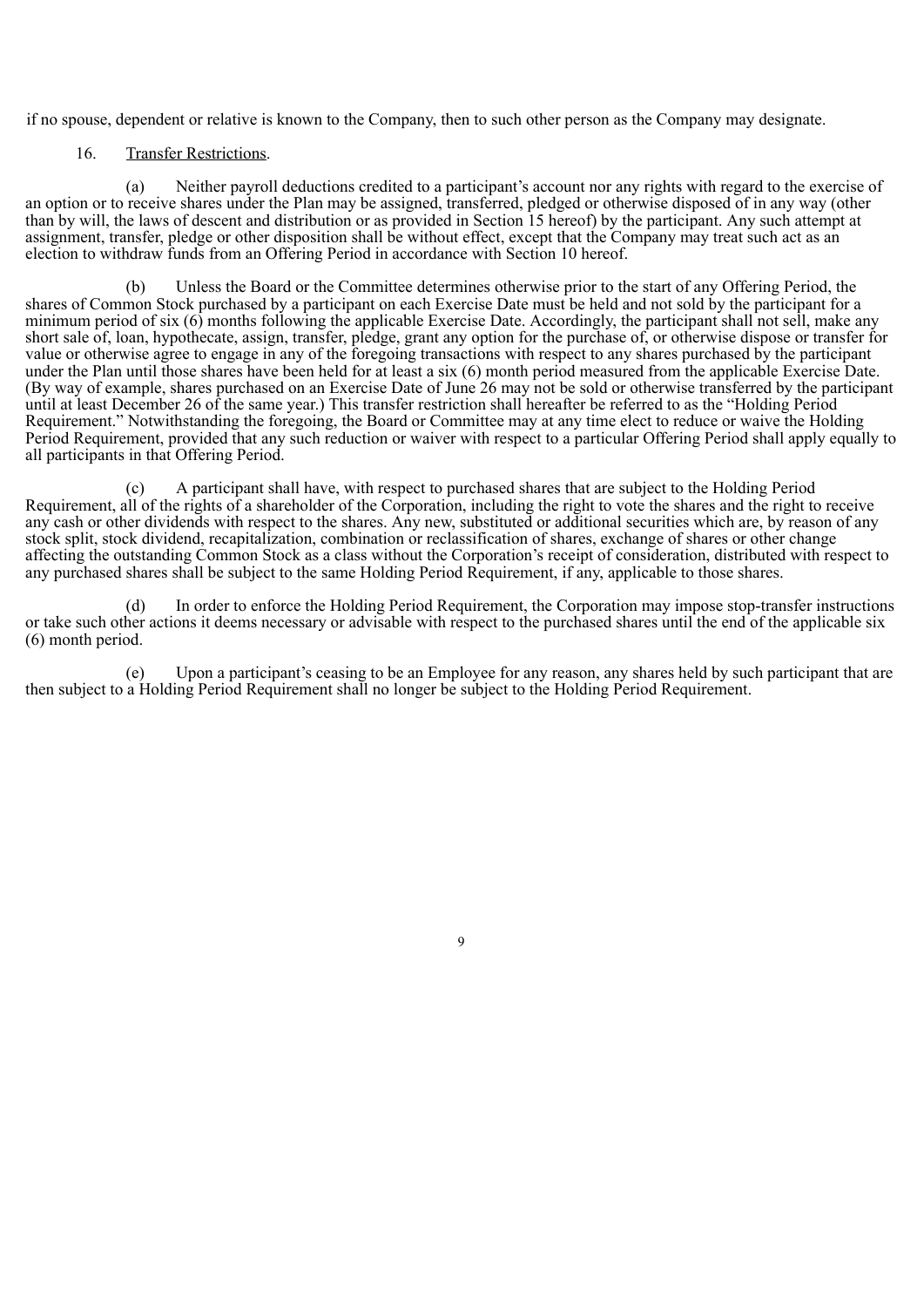17. Use of Funds. All payroll deductions received or held by the Company under the Plan may be used by the Company for any corporate purpose, and the Company shall not be obligated to segregate such payroll deductions.

18. Reports. Individual accounts shall be maintained for each participant in the Plan. Statements of account shall be given to participating Employees as soon as administratively practicable following each Exercise Date, which statements shall set forth the amounts of payroll deductions, the Purchase Price, the number of shares purchased and the remaining cash balance, if any.

# 19. Adjustments; Corporate Transactions.

(a) Adjustments of and Changes in the Stock. Upon or in contemplation of any reclassification, recapitalization, stock split (including a stock split in the form of a stock dividend), or reverse stock split; any merger, combination, consolidation, or other reorganization; split-up, spin-off, or any similar extraordinary dividend distribution in respect of the Common Stock (whether in the form of securities or property); any exchange of Common Stock or other securities of the Corporation, or any similar, unusual or extraordinary corporate transaction in respect of the Common Stock; or a sale of substantially all the assets of the Corporation as an entirety occurs; then the Committee shall equitably and proportionately adjust (i) the number and type of shares or the number and type of other securities that thereafter may be made the subject of options (including the specific maxima and numbers of shares set forth elsewhere in this Plan), (ii) the number, amount and type of shares (or other securities or property) subject to any or all outstanding options, (iii) the Purchase Price of any or all outstanding options, and/or (iv) the securities, cash or other property deliverable upon exercise of any outstanding options, in each case to the extent necessary to preserve (but not increase) the level of incentives intended by this Plan and the then-outstanding options. Upon the occurrence of any event described in the preceding sentence, or any other event in which the Corporation does not survive (or does not survive as a public company in respect of its Common Stock); then the Committee may make provision for a cash payment or for the substitution or exchange of any or all outstanding options for cash, securities or property to be delivered to the holders of any or all outstanding options based upon the distribution or consideration payable to holders of the Common Stock upon or in respect of such event. The Committee may adopt such valuation methodologies for outstanding options as it deems reasonable in the event of a cash or property settlement and, without limitation on other methodologies, may base such settlement solely upon the excess (if any) of the amount payable upon or in respect of such event over the Purchase Price of the option. In any of such events, the Committee may take such action sufficiently prior to such event to the extent that the Committee deems the action necessary to permit the participant to realize the benefits intended to be conveyed with respect to the underlying shares in the same manner as is or will be available to stockholders generally.

Possible Early Termination of Plan and Options. Upon a dissolution or liquidation of the Corporation, or any other event described in Section 19(a) that the Corporation does not survive or does not survive as a publicly-traded company in respect of its Common Stock, as the case may be, this Plan and, if prior to the last day of an Offering Period, any outstanding option granted with respect to that Offering Period shall terminate, subject to any provision that has been expressly made by the Board for the survival, substitution, assumption,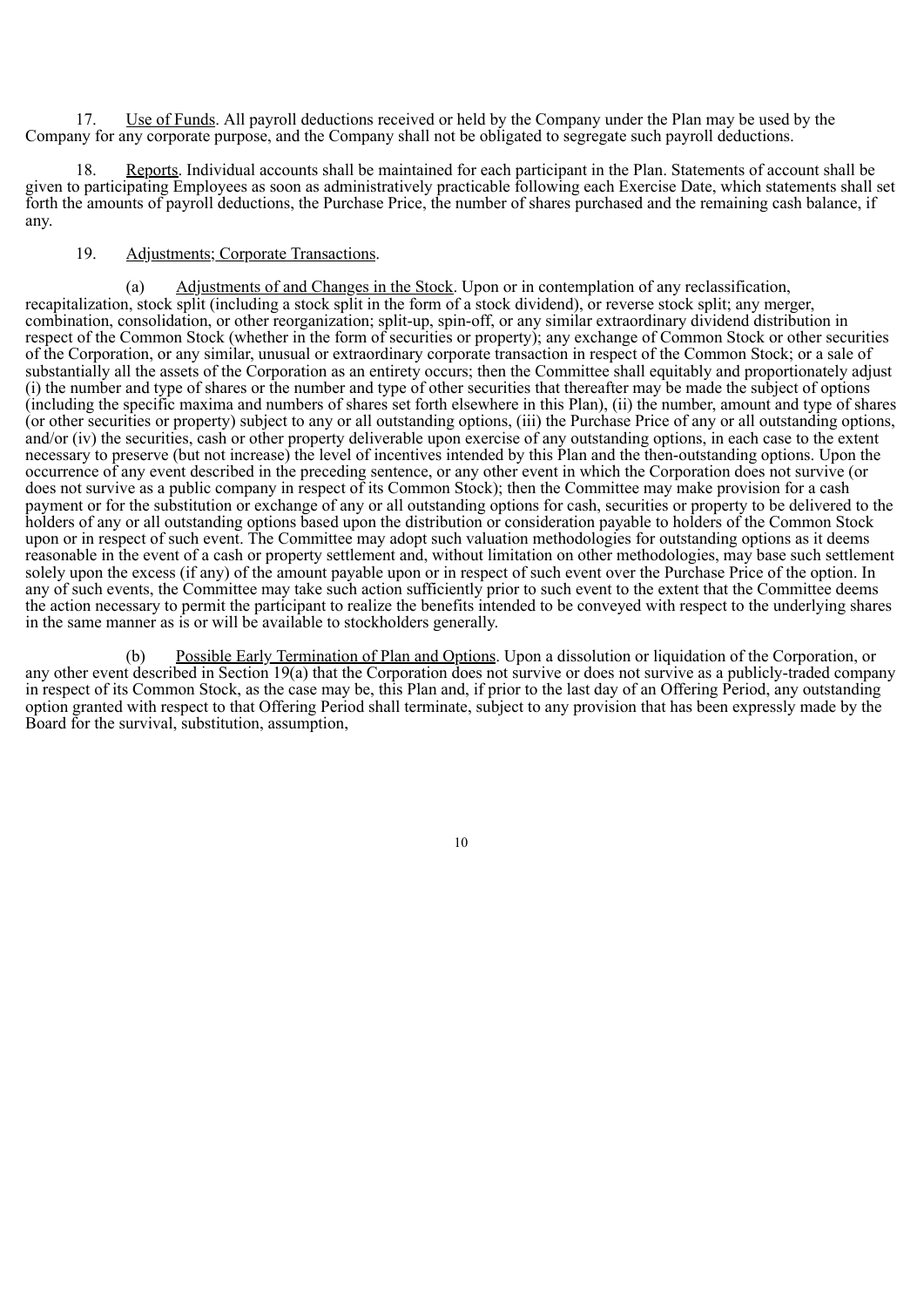exchange or other settlement of the Plan and options. In the event a participant's option is terminated pursuant to this Section 19(b) without a provision having been made by the Board for a substitution, exchange or other settlement of the option, such participant's account shall be paid to him or her in cash without interest.

# 20. Amendment or Termination.

(a) The Board may at any time and for any reason terminate, suspend or amend the Plan. Except as provided in Section 19 hereof, no such termination can affect options previously granted. Except as provided in Section 19 hereof, no amendment may make any change in any option theretofore granted which adversely affects the rights of any participant. To the extent necessary to comply with Section 423 of the Code (or any successor rule or provision or any other applicable law, regulation or stock exchange rule), the Company shall obtain stockholder approval in such a manner and to such a degree as required. No options may be granted during any suspension of this Plan or after the termination of this Plan, but the Committee will retain jurisdiction as to options then outstanding in accordance with the terms of this Plan.

(b) Without stockholder consent and without regard to whether any participant rights may be considered to have been "adversely affected," the Board (or its committee) shall be entitled to change future Offering Periods, establish the exchange ratio applicable to amounts withheld in a currency other than U.S. dollars, permit payroll withholding in excess of the amount designated by a participant in order to adjust for delays or mistakes in the Company's processing of properly completed withholding elections, establish reasonable waiting and adjustment period and/or accounting and crediting procedures to ensure that amounts applied toward the purchase of Common Stock for each participant properly correspond with amounts withheld from the participant's Compensation, and establish such other limitations or procedures as the Board (or its committee) determines in its sole discretion advisable which are consistent with the Plan.

21. Notices. All notices or other communications by a participant to the Company under or in connection with the Plan shall be deemed to have been duly given when received in the form specified by the Company at the location, or by the person, designated by the Company for the receipt thereof.

22. Conditions Upon Issuance of Shares. Shares shall not be issued with respect to an option unless the exercise of such option and the issuance and delivery of such shares pursuant thereto shall comply with all applicable provisions of law, domestic or foreign, including, without limitation, the Securities Act of 1933, as amended, the Exchange Act, the rules and regulations promulgated thereunder, and the requirements of any stock exchange upon which the shares may then be listed, and shall be further subject to the approval of counsel for the Company with respect to such compliance. As a condition to the exercise of an option, the Company may require the person exercising such option to represent and warrant at the time of any such exercise that the shares are being purchased only for investment and without any present intention to sell or distribute such shares if, in the opinion of counsel for the Company, such a representation is required by any of the aforementioned applicable provisions of law.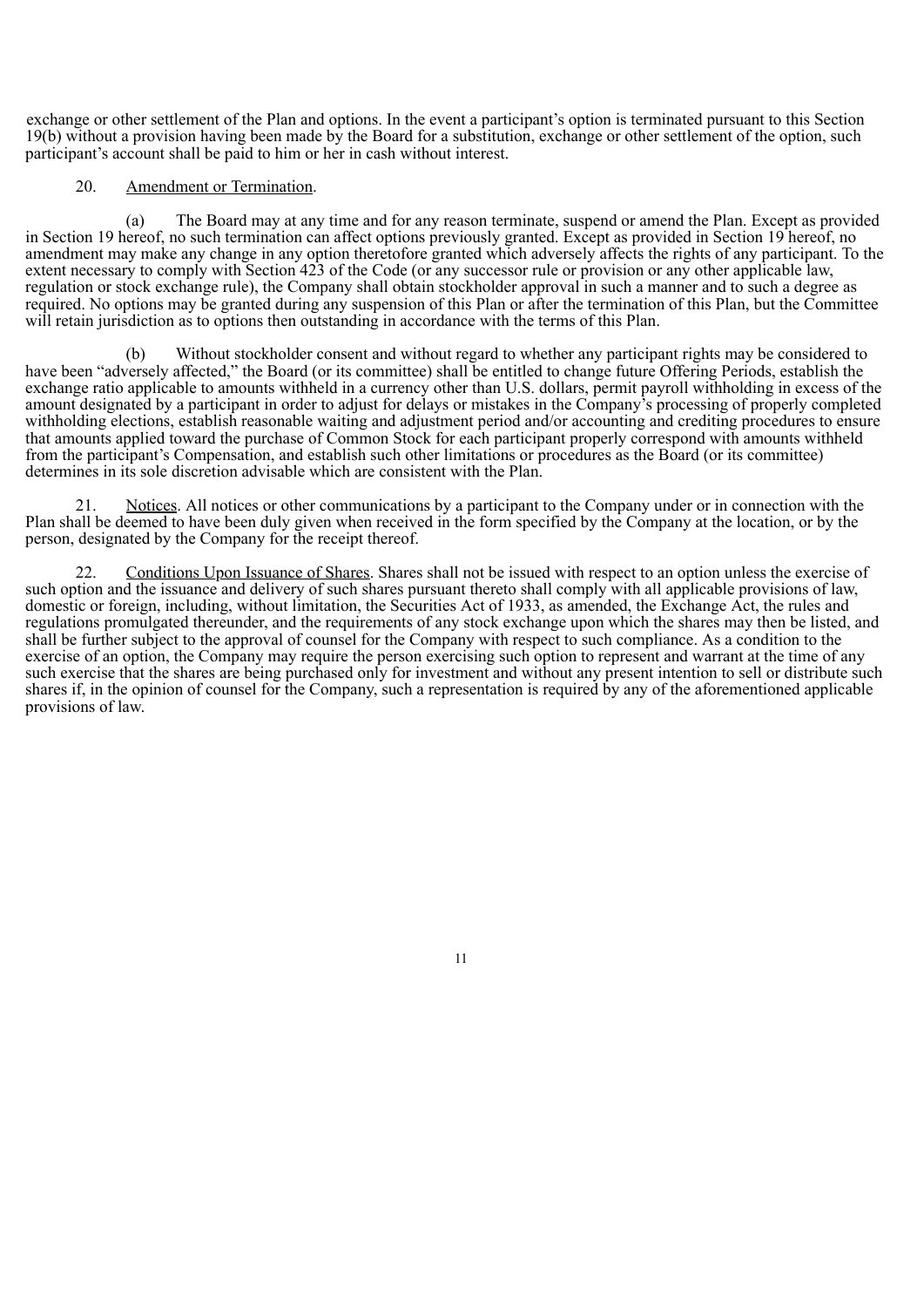### 23. Term of Plan.

(a) The Plan shall become effective upon its adoption by the Board. No new Offering Periods shall commence on or after March 26, 2032, and the Plan shall terminate as of the Exercise Date on or immediately following such date unless sooner terminated under Section 19 or 20 hereof.

(b) Notwithstanding anything else contained herein to the contrary, the effectiveness of this amendment and restatement of the Plan is subject to the approval of this amendment and restatement of the Plan by the stockholders of the Company within twelve (12) months after March 26, 2022.

### 24. Employees' Rights.

(a) Nothing in this Plan (or in any other documents related to this Plan) will confer upon any Employee or participant any right to continue in the employ or other service of the Company, constitute any contract or agreement of employment or other service or effect an employee's status as an employee at will, nor shall interfere in any way with the right of the Company to change such person's compensation or other benefits or to terminate his or her employment or other service with or without cause. Nothing contained in this Section 24(a), however, is intended to adversely affect any express independent right of any such person under a separate employment or service contract other than a subscription agreement.

(b) No participant or other person will have any right, title or interest in any fund or in any specific asset (including shares) of the Company by reason of any option hereunder. Neither the provisions of this Plan (or of any related documents), nor the creation or adoption of this Plan, nor any action taken pursuant to the provisions of this Plan will create, or be construed to create, a trust of any kind or a fiduciary relationship between the Company and any participant or other person. To the extent that a participant or other person acquires a right to receive payment pursuant to this Plan, such right will be no greater than the right of any unsecured general creditor of the Corporation. No special or separate reserve, fund or deposit will be made to assure any such payment.

(c) A participant will not be entitled to any privilege of stock ownership as to any shares not actually delivered to the participant pursuant to Section 9. No adjustment will be made for dividends or other rights as a stockholder for which a record date is prior to such date of delivery.

### 25. Plan Construction.

(a) Section 16. It is the intent of the Corporation that transactions involving options under this Plan (other than "Discretionary Transactions" as that term is defined in Rule  $16b-3(b)(1)$  promulgated by the Commission under Section 16 of the Exchange Act, to the extent there are any Discretionary Transactions under this Plan), in the case of participants who are or may be subject to the prohibitions of Section 16 of the Exchange Act, satisfy the requirements for exemption under Rule 16b-3(c) promulgated by the Commission under Section 16 of the Exchange Act to the maximum extent possible. Notwithstanding the foregoing, the Corporation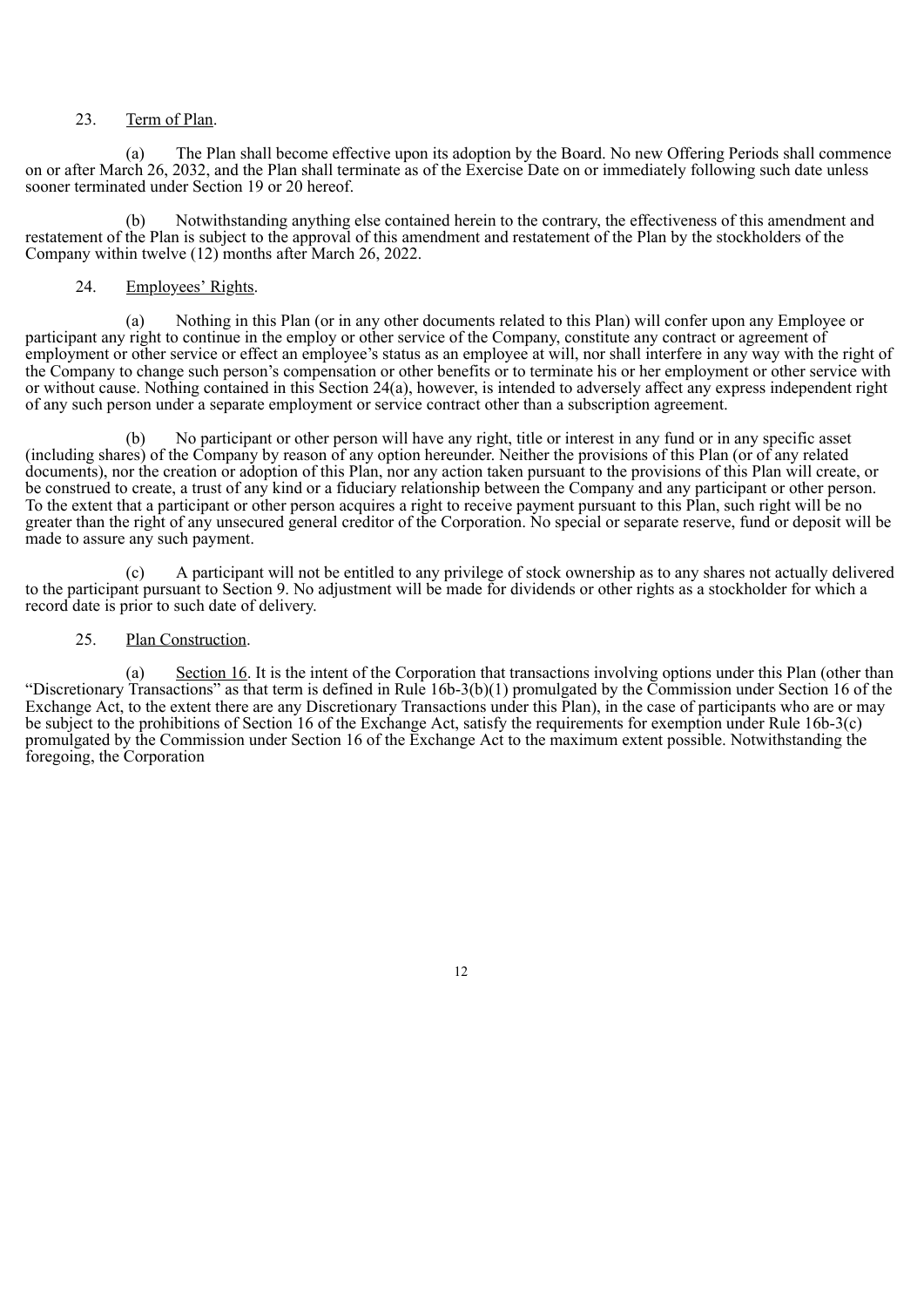shall have no liability to any participant for Section 16 consequences of options or other events with respect to this Plan.

(b) Section 423. Except as the Committee may expressly provide in the case of one or more sub-plans adopted pursuant to Section 14(b), this Plan and options are intended to qualify under Section 423 of the Code. Accordingly, all participants are to have the same rights and privileges (within the meaning of Section 423(b)(5) of the Code and except as not required thereunder to qualify this Plan under Section 423) under this Plan, subject to differences in compensation among participants and subject to the payroll deduction and share limits of this Plan.

(c) Interpretation*.* If any provision of this Plan or of any option would otherwise frustrate or conflict with the intents expressed above, that provision to the extent possible shall be interpreted so as to avoid such conflict. If the conflict remains irreconcilable, the Committee may disregard the provision if it concludes that to do so furthers the interest of the Company and is consistent with the purposes of this Plan as to such persons in the circumstances.

#### 26. Miscellaneous.

(a) This Plan, the options, and related documents shall be governed by, and construed in accordance with, the laws of the State of Delaware. If any provision shall be held by a court of competent jurisdiction to be invalid and unenforceable, the remaining provisions of this Plan shall continue in effect.

(b) Captions and headings are given to the sections of this Plan solely as a convenience to facilitate reference. Such captions and headings shall not be deemed in any way material or relevant to the construction of interpretation of this Plan or any provision hereof.

(c) The adoption of this Plan shall not affect any other Company compensation or incentive plans in effect. Nothing in this Plan will limit or be deemed to limit the authority of the Board or Committee (i) to establish any other forms of incentives or compensation for employees of the Company (with or without reference to the Common Stock), or (ii) to grant or assume options (outside the scope of and in addition to those contemplated by this Plan) in connection with any proper corporate purpose; to the extent consistent with any other plan or authority.

(d) Benefits received by a participant under an option granted pursuant to this Plan shall not be deemed a part of the participant's compensation for purposes of the determination of benefits under any other employee welfare or benefit plans or arrangements, if any, provided by the Company, except where the Committee or the Board expressly otherwise provides or authorizes in writing.

27. Notice of Sale. Any person who has acquired shares under this Plan shall give prompt written notice to the Company of the sale or other transfer of the shares if such sale or transfer occurs (a) within the two  $(2)$  year period after the Enrollment Date (date the option is granted) of the Offering Period with respect to which such shares were acquired or (b) within the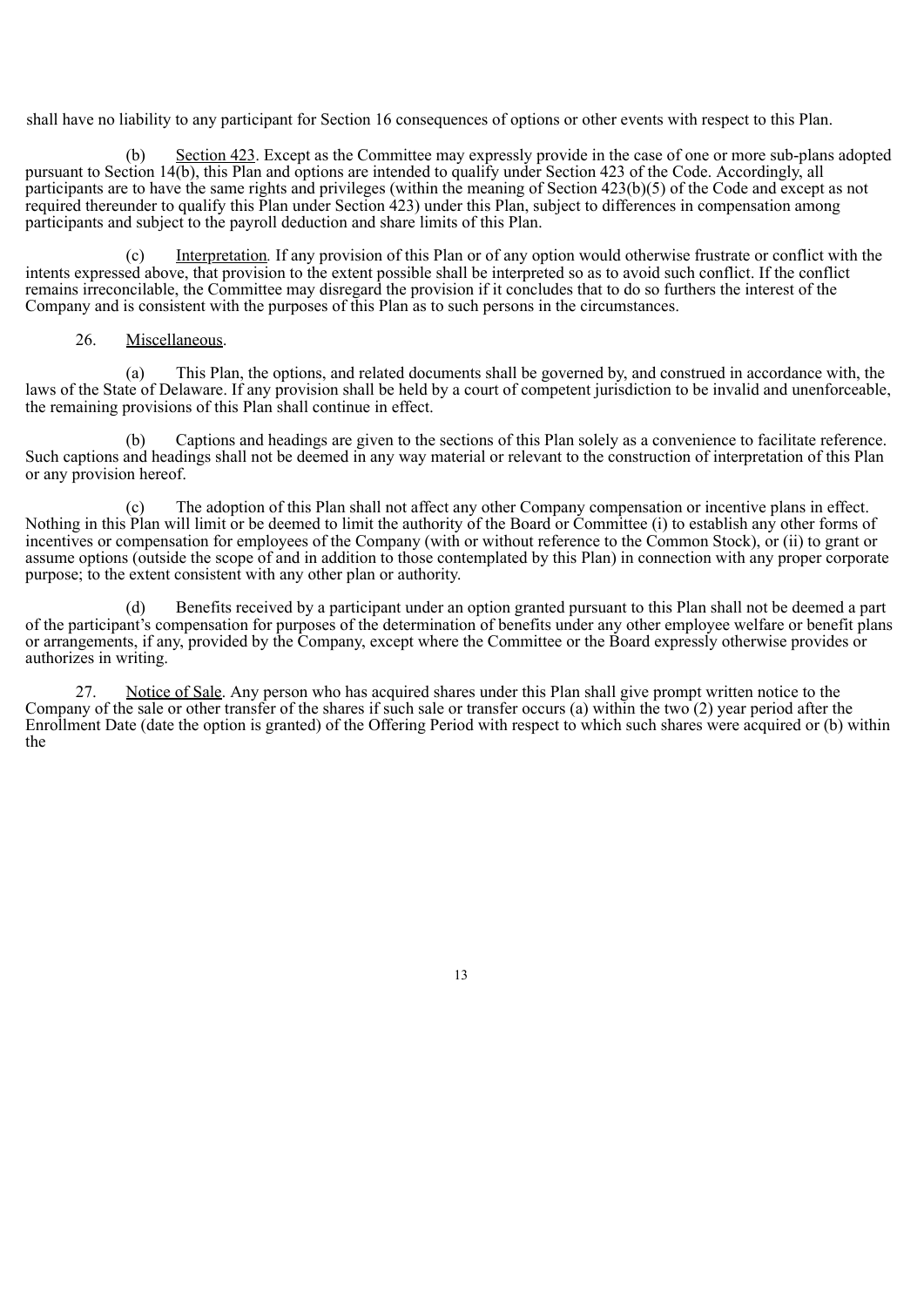twelve (12) month period after the Exercise Date of the Offering Period with respect to with such shares were acquired.

| I |  |
|---|--|
|---|--|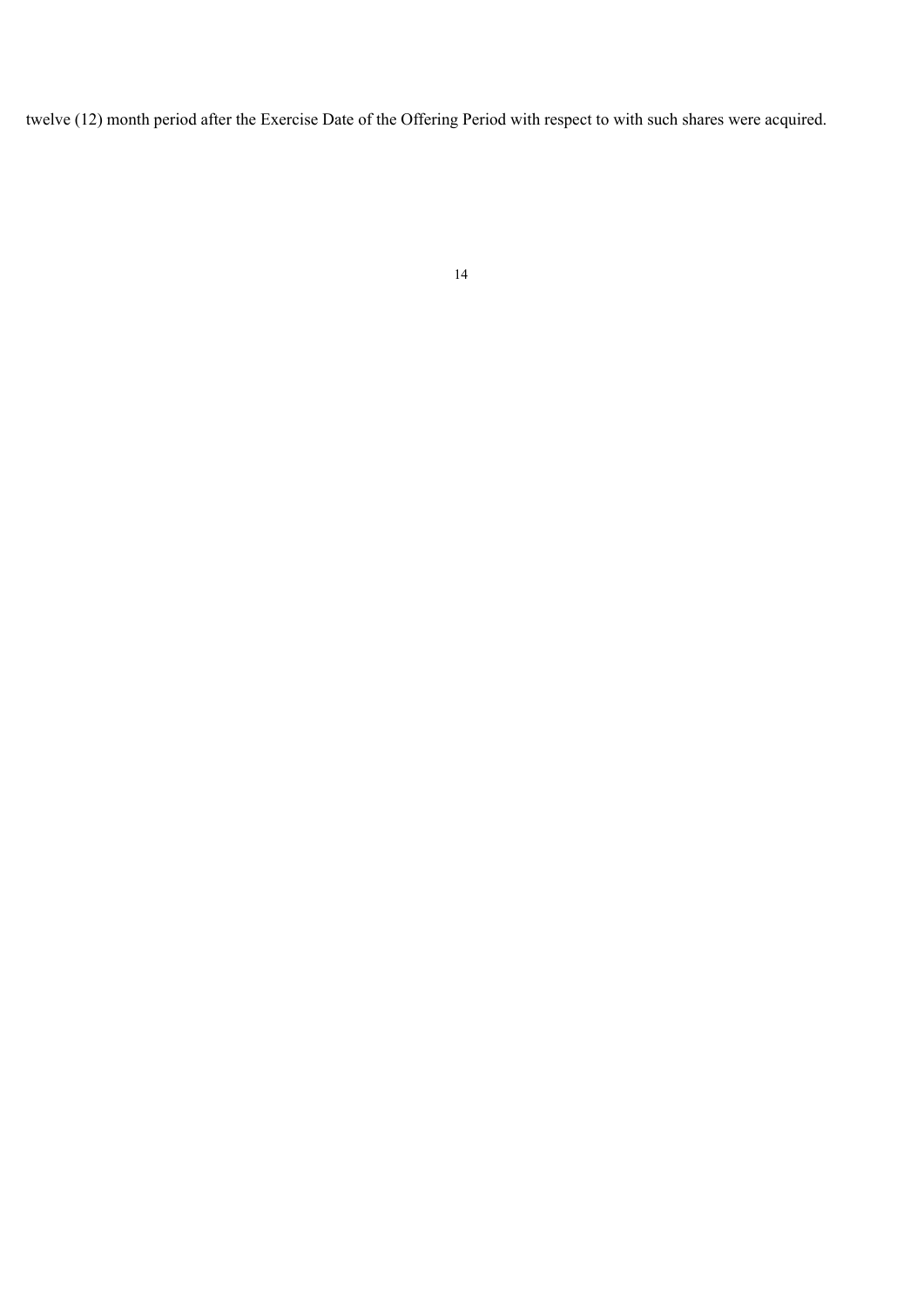- I, Carlos Alberini, certify that:
	- 1. I have reviewed this quarterly report on Form 10-Q of Guess?, Inc.;
	- 2. Based on my knowledge, this report does not contain any untrue statement of a material fact or omit to state a material fact necessary to make the statements made, in light of the circumstances under which such statements were made, not misleading with respect to the period covered by this report:
	- 3. Based on my knowledge, the financial statements, and other financial information included in this report, fairly present in all material respects the financial condition, results of operations and cash flows of the registrant as of, and for, the periods presented in this report;
	- 4. The registrant's other certifying officer and I are responsible for establishing and maintaining disclosure controls and procedures (as defined in Exchange Act Rules 13a-15(e) and 15d-15(e)) and internal control over financial reporting (as defined in Exchange Act Rules 13a-15(f) and 15d-15(f)) for the registrant and have:
		- a) Designed such disclosure controls and procedures, or caused such disclosure controls and procedures to be designed under our supervision, to ensure that material information relating to the registrant, including its consolidated subsidiaries, is made known to us by others within those entities, particularly during the period in which this report is being prepared;
		- b) Designed such internal control over financial reporting, or caused such internal control over financial reporting to be designed under our supervision, to provide reasonable assurance regarding the reliability of financial reporting and the preparation of financial statements for external purposes in accordance with generally accepted accounting principles;
		- c) Evaluated the effectiveness of the registrant's disclosure controls and procedures and presented in this report our conclusions about the effectiveness of the disclosure controls and procedures, as of the end of the period covered by this report based on such evaluation; and
		- d) Disclosed in this report any change in the registrant's internal control over financial reporting that occurred during the registrant's most recent fiscal quarter (the registrant's fourth fiscal quarter in the case of an annual report) that has materially affected, or is reasonably likely to materially affect, the registrant's internal control over financial reporting; and
	- 5. The registrant's other certifying officer and I have disclosed, based on our most recent evaluation of internal control over financial reporting, to the registrant's auditors and the audit committee of the registrant's board of directors (or persons performing the equivalent functions):
		- a) All significant deficiencies and material weaknesses in the design or operation of internal control over financial reporting which are reasonably likely to adversely affect the registrant's ability to record, process, summarize and report financial information; and
		- b) Any fraud, whether or not material, that involves management or other employees who have a significant role in the registrant's internal control over financial reporting.

Date: June 2, 2022 By: /s/ CARLOS ALBERINI

Carlos Alberini *Chief Executive Of icer*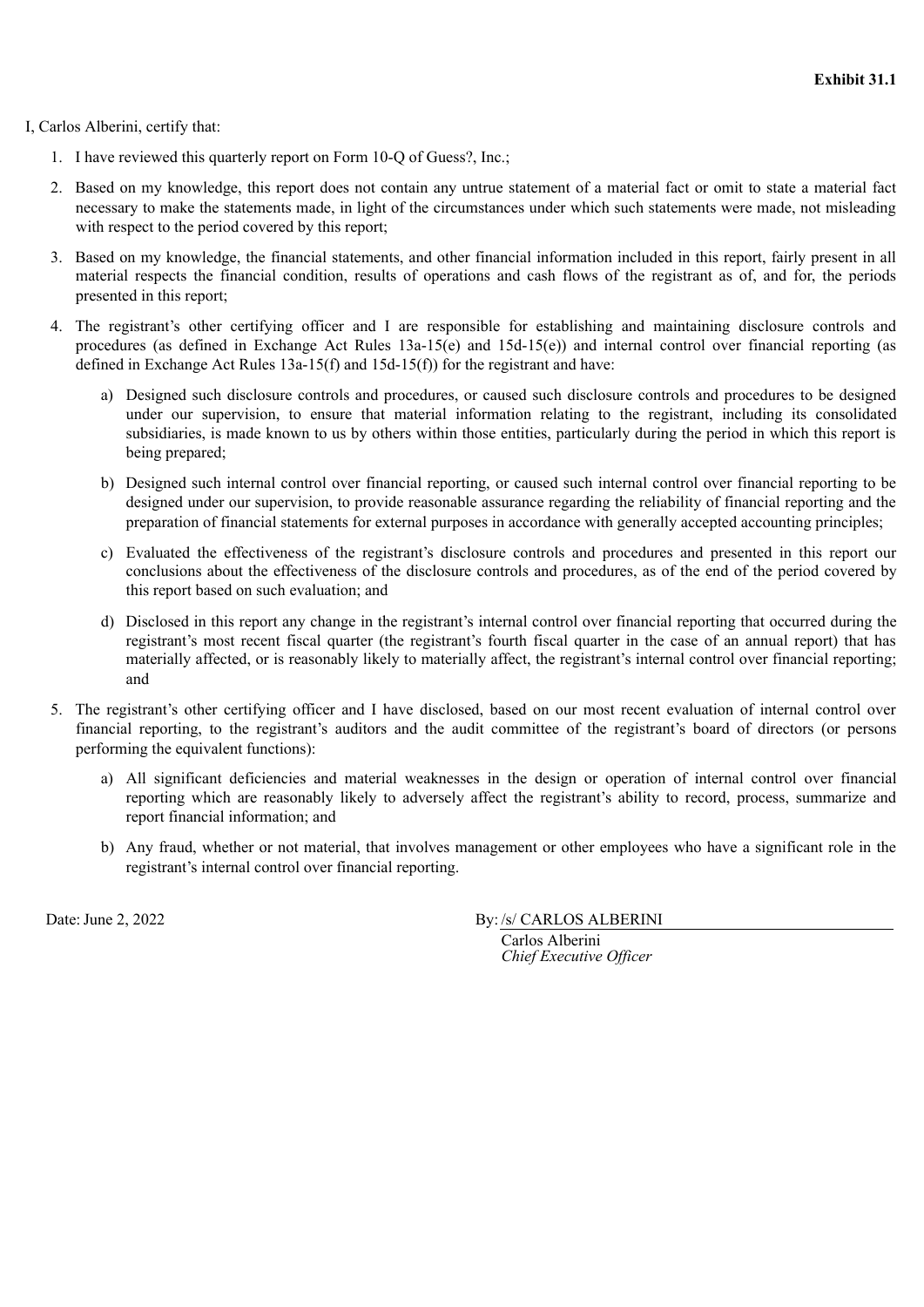- I, Dennis Secor, certify that:
	- 1. I have reviewed this quarterly report on Form 10-Q of Guess?, Inc.;
	- 2. Based on my knowledge, this report does not contain any untrue statement of a material fact or omit to state a material fact necessary to make the statements made, in light of the circumstances under which such statements were made, not misleading with respect to the period covered by this report:
	- 3. Based on my knowledge, the financial statements, and other financial information included in this report, fairly present in all material respects the financial condition, results of operations and cash flows of the registrant as of, and for, the periods presented in this report;
	- 4. The registrant's other certifying officer and I are responsible for establishing and maintaining disclosure controls and procedures (as defined in Exchange Act Rules 13a-15(e) and 15d-15(e)) and internal control over financial reporting (as defined in Exchange Act Rules 13a-15(f) and 15d-15(f)) for the registrant and have:
		- a) Designed such disclosure controls and procedures, or caused such disclosure controls and procedures to be designed under our supervision, to ensure that material information relating to the registrant, including its consolidated subsidiaries, is made known to us by others within those entities, particularly during the period in which this report is being prepared;
		- b) Designed such internal control over financial reporting, or caused such internal control over financial reporting to be designed under our supervision, to provide reasonable assurance regarding the reliability of financial reporting and the preparation of financial statements for external purposes in accordance with generally accepted accounting principles;
		- c) Evaluated the effectiveness of the registrant's disclosure controls and procedures and presented in this report our conclusions about the effectiveness of the disclosure controls and procedures, as of the end of the period covered by this report based on such evaluation; and
		- d) Disclosed in this report any change in the registrant's internal control over financial reporting that occurred during the registrant's most recent fiscal quarter (the registrant's fourth fiscal quarter in the case of an annual report) that has materially affected, or is reasonably likely to materially affect, the registrant's internal control over financial reporting; and
	- 5. The registrant's other certifying officer and I have disclosed, based on our most recent evaluation of internal control over financial reporting, to the registrant's auditors and the audit committee of the registrant's board of directors (or persons performing the equivalent functions):
		- a) All significant deficiencies and material weaknesses in the design or operation of internal control over financial reporting which are reasonably likely to adversely affect the registrant's ability to record, process, summarize and report financial information; and
		- b) Any fraud, whether or not material, that involves management or other employees who have a significant role in the registrant's internal control over financial reporting.

Date: June 2, 2022 By: /s/ DENNIS SECOR

Dennis Secor *Interim Chief Financial Of icer*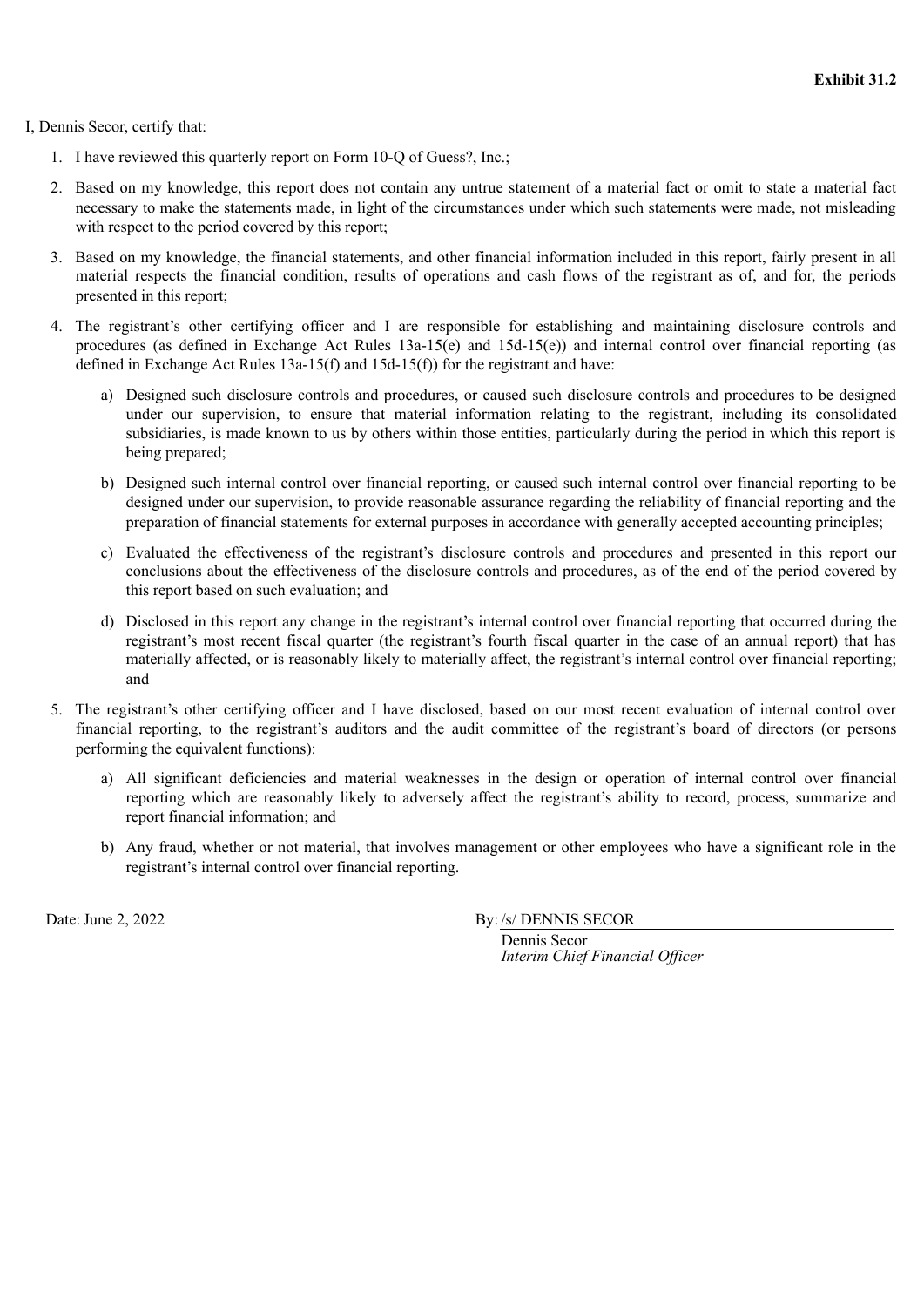# CERTIFICATION PURSUANT TO 18 U.S.C. SECTION 1350 AS ADOPTED PURSUANT TO SECTION 906 OF THE SARBANES-OXLEY ACT OF 2002

I, Carlos Alberini, Chief Executive Officer of Guess?, Inc. (the "Company"), do hereby certify, pursuant to 18 U.S.C. Section 1350, as adopted pursuant to Section 906 of the Sarbanes-Oxley Act of 2002, that, to my knowledge:

- the Quarterly Report on Form 10-Q of the Company for the period ended April 30, 2022, as filed with the Securities and Exchange Commission (the "Report"), fully complies with the requirements of Section 13(a) or 15(d) of the Securities Exchange Act of 1934, as amended; and
- the information contained in the Report fairly presents, in all material respects, the financial condition and results of operations of the Company.

Date: June 2, 2022 By: /s/ CARLOS ALBERINI

Carlos Alberini *Chief Executive Of icer*